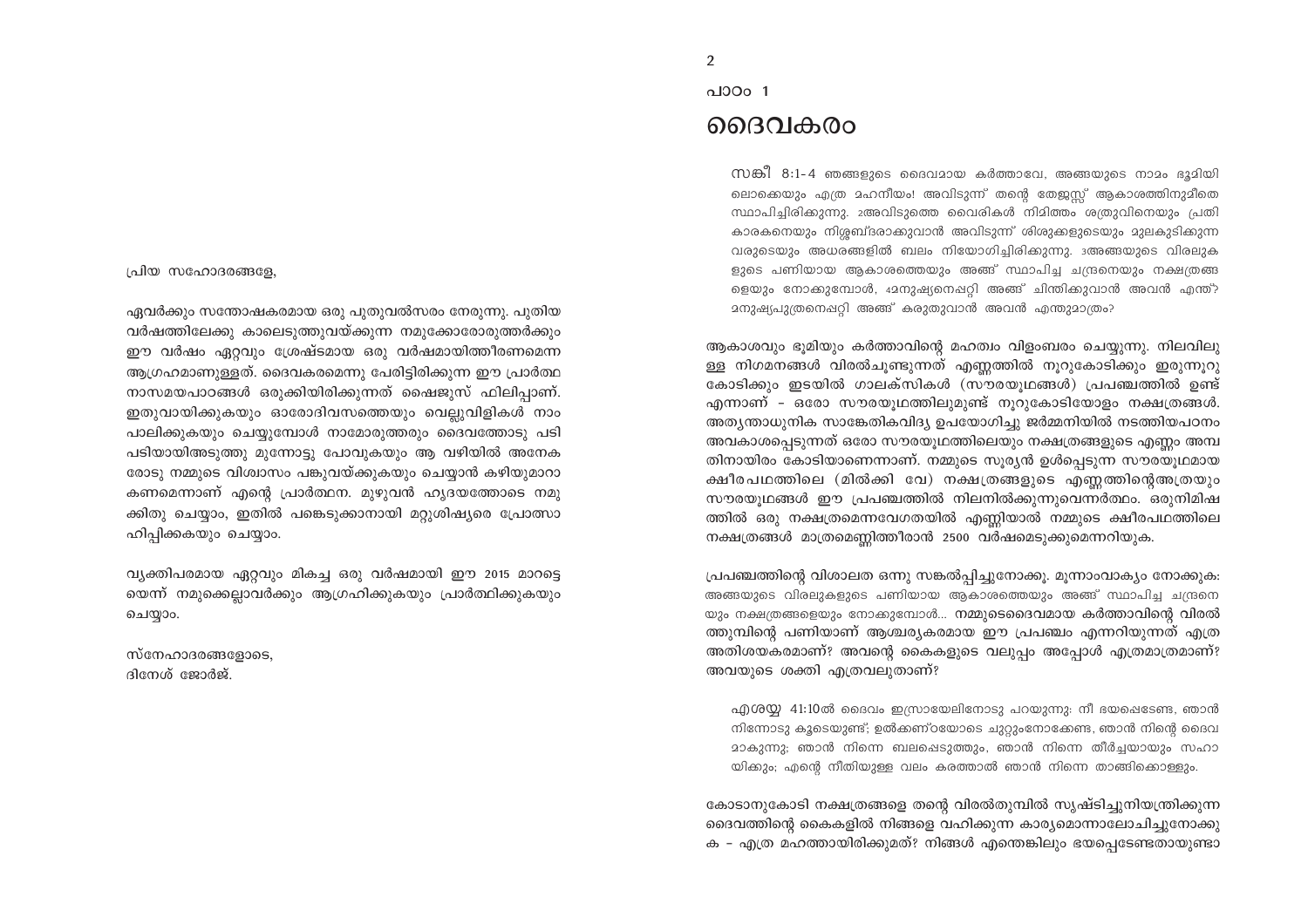$\overline{\mathbf{A}}$ 

3

കുമോ? വരും ദിവസങ്ങളിൽ ദൈവകരത്തെക്കുറിച്ചുള്ള ഒരു പാഠാവലിയിലൂടെ യാണ് നാം കടന്നുപോകാൻ പോകുന്നത്. സ്വർഗ്ഗത്തിലുള്ള നമ്മുടെ അതിശ്രേ ഷ്ടനായ പിതാവിലുള്ള നമ്മുടെ ആശ്രയം വളരാനും വിശ്വാസം വർദ്ധിക്കാനും ഈ പാഠങ്ങൾ ഇടയാക്കും.

പുറപ്പാട് 6:6 ആകയാൽ ഇസ്രായേല്യരോട് ഇപ്രകാരം പറയുവിൻ: ഞാൻ യഹോവ ആകുന്നു; ഞാൻ നിങ്ങളെ ഈജിപ്തുകാരുടെ നുകത്തിൻ കീഴിൽ നിന്നു വിടുവിക്കും; അവരുടെ അടിമത്തത്തിൽ നിന്നു നിങ്ങളെ സ്വതന്ത്രരാ കും; നീട്ടിയഭുജത്താലും മഹാശിക്ഷാവിധികളാലും ഞാൻ നിങ്ങളെ ഉദ്ധരിക്കും

അനേകനുറ്റാണ്ടുകൾ ഇസ്രായേൽക്കാർ അതിശക്തരായ ഈജിപ്തിന്റെ അടിമ ത്തത്തിലായിരുന്നു. സ്വപ്രയത്നത്താൽ സ്വാതന്ത്ര്യം നേടുകയെന്നത് ഇസ്രായേ ലിനെ സംബന്ധിച്ച് അസാദ്ധ്യമായ കാര്യമായിരുന്നു. ദൈവം അവരുടെ മേൽ ദയാവായ്പു കാണിക്കുകയും തന്റെ അനുകമ്പയാൽ അവരെ വിടുവിക്കുമെന്ന് വാഗ്ദാനം നൽകുകയും ചെയ്തു – അവന്റെ നീട്ടിയകരത്താലും തന്റെ ന്യായ വിധിയുടെ വീര്യപ്രവർത്തിയാലും തന്നെ. ദൈവം തന്റെ നീട്ടിയഭുജത്താൽ ബാധ കൾ അയച്ചും, ചെങ്കടലിനെ പിളർന്നും, മരുഭൂമി താണ്ടിയാത്രയാക്കിയും, ശത്രു രാജ്യങ്ങളെ മുഴുവൻ ഓടിച്ചും കൊണ്ട് വാഗ്ദത്ത നാട്ടലേക്ക് ഇസ്രായേലിനെ നയിച്ചത് നമുക്കറിയാം. തന്നെക്കുടാതെ മറ്റൊരു ദൈവമില്ലെന്ന് ദൈവം പിന്നീട് അവരോടു വിശദീകരിച്ചു കൊടുത്തു.

ആവർത്തനം 4:34 അല്ലെങ്കിൽ നിങ്ങളുടെ ദൈവമായ യഹോവ ഈജിപ്റ്റിൽ വച്ചു നിങ്ങളുടെ മുമ്പാകെ നിങ്ങൾക്കു വേണ്ടിചെയ്തതുപോലെ പരീക്ഷകൾ, അടയാളങ്ങൾ, അത്ഭുതപ്രവർത്തികൾ, യുദ്ധം, ബലമുള്ള കൈ, നീട്ടിയഭുളും, മഹാ പ്രവർത്തികൾ എന്നിവകൊണ്ട് ദൈവം ഏതെങ്കിലും ജനതയെ മറ്റൊരു ജനത യുടെ മദ്ധ്യത്തിൽ നിന്ന് വേർതിരിച്ചെടുക്കാൻ ശ്രമിച്ചിട്ടുണ്ടോ?

ആവർത്തനം 5:15 നിങ്ങൾ ഈജിപ്തിൽ അടിമയായിരുന്നു എന്നും അവിടെ നിന്നു നിങ്ങളെ നിങ്ങളുടെ ദൈവമായ യഹോവ ശക്തിയുള്ള കൈ കൊണ്ടും നീട്ടിയ ഭുജം കൊണ്ടും വിടുവിച്ചു എന്നും ഓർക്കുക.

#### അതേ ഭൂമിയിൽ ആയിരക്കണക്കിനു വർഷങ്ങൾക്കുശേഷം ജീവിച്ചിരിക്കുന്ന നമ്മെ സംബന്ധിച്ച് ഈ വചനങ്ങളുടെ വ്യാപ്തിയെന്താണ്?

ആവർത്തനം 7:19 വലിയ രോധനകളും അടയാളങ്ങളും അത്ഭുതങ്ങളും, നിന്റെ ദൈവമായ യഹോവ നിന്നെ വിടുവിച്ച ശക്തിയുള്ള കൈയും നീട്ടിയഭു ജവും നീ ഓർക്കുക. നീ ഭയപ്പെടുന്ന ജനതകളോടെല്ലാം നിന്റെ ദൈവമായ യഹോവ ഇപ്രകാരം ചെയ്യും.

എന്താണു ദൈവം നമുക്കുവേണ്ടി ചെയ്യാൻ പോകുന്നത്? (നീ ഭയപ്പെടുന്ന ജന തകളോടെല്ലാം നിന്റെ ദൈവമായ യഹോവ ഇപ്രകാരം ചെയ്യും.)

ഈ യഹോവയെയാണ് നാം സേവിക്കുന്നത്, അവന്റെ സ്നേഹം അന്നുപോ ലെതന്നെയാണ് ഇന്നും. ദൈവകരം നിങ്ങളുടെ മേൽ പ്രവർത്തിക്കുന്നുണ്ടെന്നു നിങ്ങൾ വിശ്വസിക്കുന്നുണ്ടോ? അവിശ്വസനീയമായ കാര്യങ്ങൾ അവൻ നിങ്ങ ളുടെ ജീവിതത്തിലും പ്രവർത്തിക്കും – നമ്മൾ അവനെ ഭയപ്പെടുമ്പോൾ (ആദ രവോടെ സ്നേഹിക്കുമ്പോൾ).

പിന്നീടുവരുന്ന ദിവസങ്ങളിലെ പാഠഭാഗങ്ങളിൽ പുറപ്പാടിനുശേഷമുള്ള കാല ഘട്ടത്തിൽ തന്റെ ജനതകൾക്കുവേണ്ടി ദൈവം നല്കിയ വാഗ്ദാനവും അതിന്റെ നിവർത്തീകരണവും നമ്മൾ കുടുതലായി പരിശോധിക്കുന്നുണ്ട്.

### $0.10002$ ആശ്യമായതെല്ലാം നമുക്കു നല്കുന്ന ദൈവകരം

ആവർത്തനം 11:1-4 നിന്റെ ദൈവമായ യഹോവയെ സ്നേഹിച്ച് അവിടുത്തെ പ്രമാണങ്ങളും ചട്ടങ്ങളും വിധികളും കൽപനകളും സദാ പാലിക്കുക. 2ഇന്നുനിങ്ങൾ ഓർക്കുവിൻ: ഇവകാണുകയോ അറിയുകയോ ചെയ്തിട്ടില്ലാത്ത നിങ്ങളുടെ മക്ക ളോടല്ലല്ലോ ഞാൻ സംസാരിക്കുന്നത്. നിങ്ങളുടെ ദൈവമായ യഹോവയുടെ ശിക്ഷണവും അവിടത്തെ മഹത്ത്വവും അവിടുത്തെ ശക്തിയുള്ളകരവും നീട്ടിയ ഭുജവും ദഈജിപ്തിനു നടുവിൽ ഫറവോനോടും അവന്റെ രാജ്യത്തോടും പ്രവർത്തിച്ച അത്ഭുതങ്ങളും 4ഈജിപ്തിന്റെ സൈന്യത്തോടും കുതിരകളോടും രഥങ്ങളോടും ചെയ്തകാര്യങ്ങളും അവർ നിങ്ങളെ പിന്തുടർ ന്നപ്പോൾ ചെങ്കട ലിലെ വെള്ളം അവരുടെ മീതെ ഒഴുക്കിയതും, ഇന്നുകാണുംപോലെ ദൈവം അവരെ നശിപ്പിച്ചതും നിങ്ങൾ ഓർമ്മിക്കണം.

തന്റെ ജനതയോടുള്ള സ്നേഹം പ്രകടിപ്പിക്കാനും, തന്നെ സ്നേഹിക്കാൻ അവരെ സഹായിക്കാനും വേണ്ടിയാണ് നീട്ടിയഭുജത്താൽ ദൈവം ഈ അത്ഭു തങ്ങൾ ചെയ്തത് എന്ന കാര്യം നാം ഓർമ്മിക്കണം. ചെങ്കടൽ കടന്ന് മരുപ്രദേ ശത്തെത്തിയശേഷം ഉണ്ടായ ഒരു സംഭവം നമുക്കുനോക്കാം. ദൈവം അവർക്കു ഭക്ഷിക്കാൻ അനുദിനവും സ്വർഗ്ഗീയ മന്നാനൽകി. എങ്കിലും അവർ അതൃപ്തരും പിറുപിറുക്കുന്നവരുമൊക്കെയായിത്തീർന്നു:

Moo1(11:4-6 അവരുടെ ഇടയിലുള്ള സമ്മിശ്രപുരുഷാരം മറ്റുഭക്ഷണത്തിനാ യി കൊതിച്ചു; ഇസ്രായേൽമക്കളും തിരിഞ്ഞ് അവരോടൊഷം മുറവിളി കൂട്ടി: ഞങ്ങൾക്കു ഭക്ഷിക്കുവാൻ മാംസം ആരു തരും? 5ഈജിപ്തിൽവച്ചു വിലകൊടു ക്കാതെ തിന്നിട്ടുള്ള മത്സ്യവും, വെള്ളരിക്ക, മത്തങ്ങ, ഉള്ളി, ചുവന്നുള്ളി, ചിറ്റു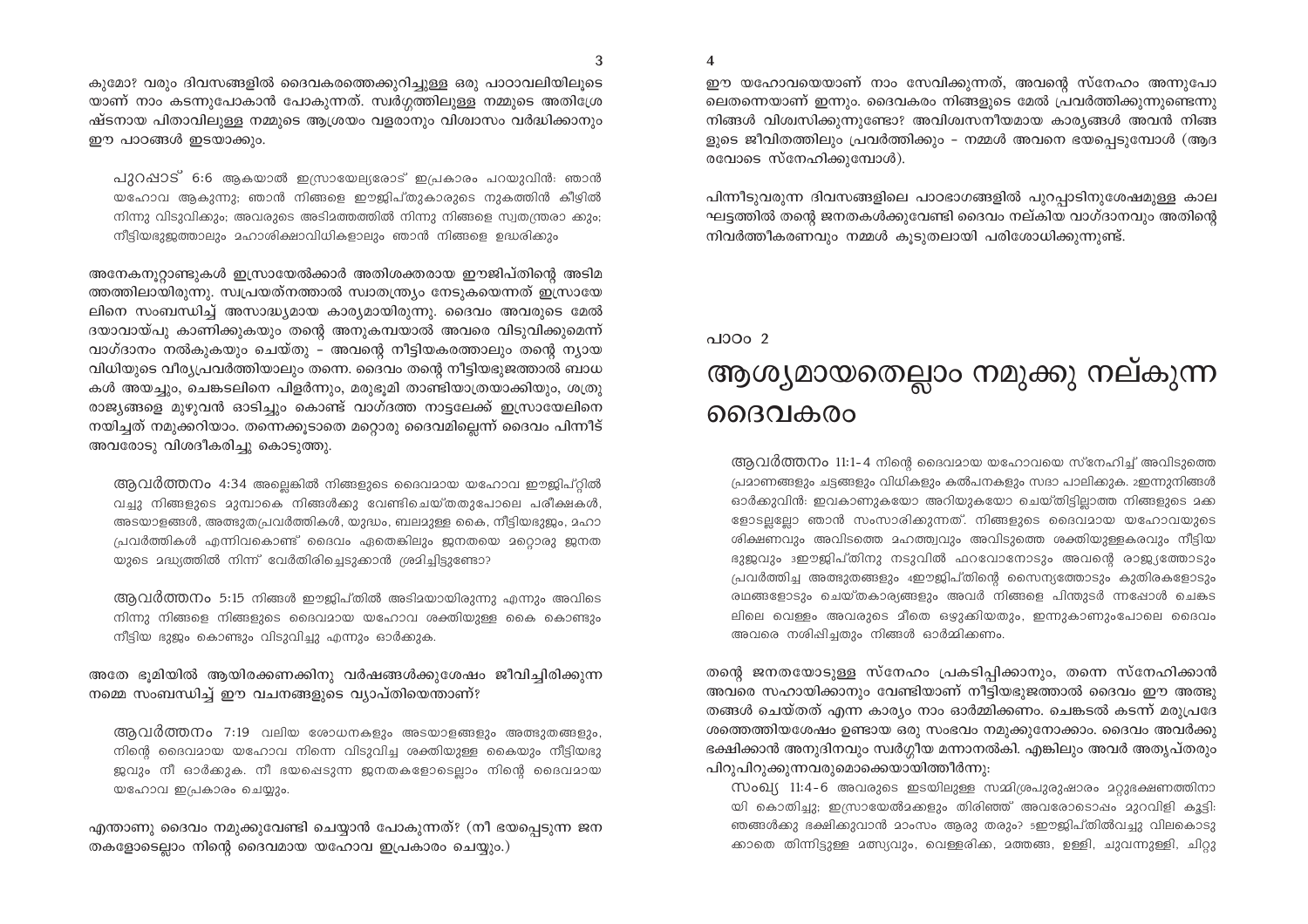$\overline{b}$ 

ള്ളി എന്നിവയും ഞങ്ങൾ ഓർക്കുന്നു. ഐന്നാൽ ഇപ്പോഴ്യാകട്ടെ, ഞങ്ങളുടെ പ്രാണൻ പൊരിയുന്നു; ഞങ്ങളുടെ മുന്നിൽ ഈ മന്നയല്ലാതെ മറ്റൊന്നുമില്ല!

#### അവരുടെ നന്ദിയില്ലായ്മയും പിറുപിറുപ്പും ദൈവത്തെ കോപാകുലനാക്കി. ആളു കളുടെ ഈ മനോഭാവം മോശയെയും ഭാരപെടുത്തി:

 $\omega$ ംവ്യ 11:11-15 അദ്ദേഹം യഹോവയോടു ചോദിച്ചു: അങ്ങയുടെ ദാസന്റെ ഭാൽ അങ്ങ് ഈ ക്ളേശം എന്തിനു വരുത്തി? എന്നോടു കൃപകാണിക്കാതെ ഈ ജനത്തിന്റെയെലാം ഭാരം എന്റെദേൽ വച്ചതെന്തിന്? i2ഞാനാണോ ഈ ജനത്തെ യെല്ലാം ഗർഭംധരിച്ചത്? ഞാനാണോ അവരെ പ്രസവിച്ചത്? ദഅവരുടെ പൂർവ്വപി താക്കളോട് അങ്ങ് സത്യം ചെയ്തു വാഗ്ദാനം നൽകിയ ദേശത്തേയ്ക്ക് ഒരു ധാത്രി ശിശുവിനെ വഹിക്കുന്നതുപോലെ അവരെ എന്റെ കൈകളിൽ വഹിച്ചു കൊണ്ടുപോകുവാൻ അങ്ങ് എന്നോടു പറയുന്നതെന്ത്? ഈ ജനത്തിനെല്ലാം ഞാൻ എവിടെനിന്നു മാംസം കൊണ്ടുവരും? ഞങ്ങൾക്കു തിന്നാൻ മാംസം തരിക എന്ന് അവർ എന്നോടു നിലവിളിച്ചുകൊണ്ടിരിക്കുന്നു. 14ഈ ജനത്തെയെല്ലാം തനിയെ വഹിക്കുവാൻ എനിക്കു കഴിവില്ല; ഇത് എനിക്ക് അതിഭാരമാണ്. 15ഇപ്ര കാരമാണ് അങ്ങ് എന്നോടു പ്രവർത്തിക്കുന്നതെങ്കിൽ, എന്നെ കൊന്നുകളയേണ ളോ. എന്റെ അരിഷ്ടത ഞാൻ കാണരുതേ.

#### ദൈവം അവർക്കായി ഒരു പോംവഴികണ്ടെത്തി:

 $\omega_0$ വ്യ 11:18-23 ജനത്തോടു പറയുക: നാളേയ്ക്കായി നിങ്ങളെത്തന്നെ ശുദ്ധീ കരിക്കുക, നാളെ നിങ്ങൾ മാംസം ഭക്ഷിക്കും. ഞങ്ങൾക്കു ഭക്ഷിക്കാൻ മാംസം ആരു തരും? ഈജിപ്തിൽ ഞങ്ങൾക്ക് എത്ര നന്നായിരുന്നു എന്നു നിങ്ങൾ കര യുന്നത് യഹോവകേട്ടു. ഇഷോൾ യഹോവ നിങ്ങൾക്കു മാംസം തരും, നിങ്ങൾ അതു തിന്നും. 19കേവലം ഒരു ദിവസമോ, രണ്ടു ദിവസമോ, അഞ്ചോ പത്തോ ഇരുപതോ ദിവസമോ അല്ല; 20ഒരു മാസം മുഴുവൻ, അതു നിങ്ങളുടെ മൂക്കി ലൂടെ പുറത്തുവന്ന് നിങ്ങൾക്ക് അറപ്പുളവാക്കുവോളം നിങ്ങൾ തിന്നും. എന്തെ ന്നാൽ നിങ്ങളുടെ മദ്ധ്യത്തിലുള്ള യഹോവയെ നിങ്ങൾ ത്യജിച്ച് ഞങ്ങൾ ഈജി പ്തിൽ നിന്നും പോന്നതെന്തിന് എന്നുപറഞ്ഞ് അവിടുത്തെമുമ്പാകെ നിലവിളി ച്ചുവല്ലോ. 21എന്നാൽ മോശപറഞ്ഞു: ഇവിടെ ആറുലക്ഷം യോദ്ധാക്കളുടെ മദ്ധ്യേ ഞാൻ നിൽക്കുന്നു, എന്നിട്ടും ഞാൻ അവർക്കു മാംസം കൊടുക്കും; അവർ ഒരു <u>മാസം അതു ഭക്ഷിക്കും എന്നു അങ്ങു പറയുന്നു.</u>

22ആടുകളെയും 20ടുകളെയും അവർക്കുവേണ്ടി അറുത്താലും അവർക്കു തൃപ്തി യാകുമോ? സമുദ്രത്തിലെ മത്സ്യം മുഴുവനും പിടിച്ചാലും അവർക്കു തികയുമോ? 23യഹോവ മോശയോടു പറഞ്ഞു: യഹോവയുടെ കൈ കുറുകിഷോയോ? ഞാൻ അരുളിച്ചെയ്യുന്നത് നിവൃത്തിയാകുമോ ഇല്ലയോ എന്നു നീ ഇഷോൾ കാണും.

അവരോടു ദൈവം കോപാകുലനായിരുന്നിട്ടു പോലും അവർക്ക് അവൻ മാംസം വാഗ്ദാനം നൽകി. എന്നാൽ ഇതെങ്ങനെ സാധിക്കുമെന്ന കാരൃത്തിൽ മോശയ്ക്കു സന്ദേഹമായിരുന്നു. വാ 21ൽ മോശയതു പ്രകടമാക്കുന്നു. പത്തുല ക്ഷത്തിലധികം വരുന്ന ജനക്കൂട്ടമായിരുന്നു മോശയുടെ കൂടെയുണ്ടായിരുന്നത്. അത്രയും പോന്ന ജനത്തിനു ഒരുമാസം ഭക്ഷിക്കാൻ ഈ മരുഭുമിയിൽ എത്രക

ണ്ടു മാംസം ലഭ്യമാക്കിയാൽ തികയും? അല്ലെങ്കിൽ അതെങ്ങനെ സംഘടി പ്പിക്കും? ദൈവത്തിനാകട്ടെ ഒന്നോ രണ്ടോ ദിവസം മാത്രം മാംസം നൽകിയാൽ പോരായിരുന്നു ഒരുമാസം മുഴുവൻ നൽകണമായിരുന്നു.

അസാദ്ധ്യമാണ് ഇക്കാര്യമെന്ന് മോശയ്ക്കുറപ്പായിരുന്നു. എന്നാൽ ദൈവത്തിന്റെ മറുപടിയോ? തന്റെ കരം കുറുകിപ്പോയിട്ടില്ലായെന്നതായിരുന്നു. (വാ 23)

നിങ്ങളുടെ ജീവിതത്തിൽ ആരെക്കൊണ്ടും സാദ്ധ്യമാക്കാൻ കഴിയില്ലായെന്നു നിങ്ങൾക്കു തോന്നുന്ന കാര്യങ്ങൾ വല്ലതുമുണ്ടോ? പ്രാർത്ഥിച്ചുകൊണ്ടിരുന്ന കാര്യങ്ങൾ നിങ്ങൾ ഉപേക്ഷിച്ചിട്ടുണ്ടോ – അതു കിട്ടാൻ പോകുന്നില്ല എന്ന തോന്നൽ വന്നതുകൊണ്ട്?

വിലയില്ലാത്തത് എന്നതോന്നലോടെ നിന്ദ്യമനോഭാവം കാണിക്കുന്നതാണ് നമുക്കു ദൈവത്തോടു ചെയ്യാൻ കഴിയുന്നതിൽ ഏറ്റവും ഭയാനകമായ കാര്യം. നാം എങ്ങിനെയാണ് അതുചെയ്യുന്നത്? ദൈവത്തേക്കൊണ്ട് എന്തെങ്കിലുമൊരു കാര്യം ചെയ്യാൻ കഴിയില്ല എന്നു സ്വയം വിശ്വസിക്കുകയോ, അതു മറ്റുള്ളവ രോടു പറയുകയോ ചെയ്യുന്നതാണ് ദൈവനിന്ദ. ദൈവം ബലഹീനനാണ് എന്നാണ് നാം ഇതിലൂടെ അർത്ഥമാക്കുന്നതും പ്രകടമാക്കുന്നതും.

അവനെ മഹത്വീകരിക്കാനാണ്, നിന്ദിക്കാനല്ല ദൈവം നമ്മെ സൃഷ്ടിച്ചത്:

എശയ്യ 43:5-7 ഭയപ്പെടേണ്ട, ഞാൻ നിന്റെ കുടെയുണ്ട്. ഞാൻ നിന്റെ സന്ത തിയെ കിഴക്കുനിന്നുവരുത്തുകയും പടിഞ്ഞാറുനിന്ന് നിന്നെ ശേഖരിക്കുകയും ചെയ്യും. ഞൊൻ വടക്കിനോട് വിട്ടയക്കുക എന്നും തെക്കിനോട് അവരെ തടഞ്ഞു വയ്ക്കരുത് എന്നും കല്പിക്കും. എന്റെ പുത്രന്മാരെ ദൂരത്തുനിന്നും എന്റെ പുത്രി മാരെ ഭൂമിയുടെ അറ്റത്തുനിന്നും കൊണ്ടുവരുവിൻ. 7എന്റെ പേരിൽ വിളിക്ക പ്പെട്ടും എന്റെ മഹത്വത്തിനായി ഞാൻ സൃഷ്ടിച്ചും ഞാൻ തന്നെ രൂപപ്പെടുത്തി യുമിരിക്കുന്ന എല്ലാവരെയും തന്നെ ആനയിക്കുവിൻ.

#### ദൈവം നല്കിയ മാംസവാഗ്ദാനത്തിന് എന്തു സംഭവിച്ചു?

സംഖ്യ 11:31-34 അഷോൾ യഹോവയിൽ നിന്ന് ഒരു കാറ്റു പുറപ്പെട്ട് സമുദ്ര ത്തിൽ നിന്നു കാടപ്പക്ഷികളെ കൊണ്ടുവന്നു. അത് അവയെ പാളയത്തിനു ചുറ്റും എല്ലായിടത്തും നിലത്തുനിന്ന് ഏകദേശം മൂന്നടി പൊക്കത്തിൽ എല്ലാ ദിശയിലേ ക്കും ഒരു ദിവസത്തെ വഴി ദൂരത്തോളം വീഴിച്ചു. ദമ്തുപകലും രാത്രി മുഴുവനും പിറ്റെന്നാൾ മുഴുവനും ജനം ഇറങ്ങിച്ചെന്ന് കാടയെ ശേഖരിച്ചു. പത്തു ഹോമ റിൽ കുറവ് ആരും ശേഖരിച്ചില്ല. പിന്നീട് അവയെ അവർ പാളയത്തിനു ചുറ്റിലെല്ലാം നിരത്തി. 33എന്നാൽ മാംസം അവരുടെ പല്ലുകൾക്കിടയിൽ ഇരിക്കുമ്പോൾ, അതു ചവച്ചിറക്കുന്നതിനു മുമ്പുതന്നേ, യഹോവയുടെ കോപം ജനത്തിനുനേരേ ജ്വലി ച്ചു. അവരെ കഠിന ബാധകൊണ്ടു സംഹരിച്ചു. 342റ്റു ഭക്ഷണങ്ങൾക്കായി 2ുറ വിളി കൂട്ടിയ ജനത്തെ അവിടെ അടക്കിയതിനാൽ ആസ്ഥലത്തിന് കിബ്രോത്ത്-ഹത്താവ എന്നു പേരായി.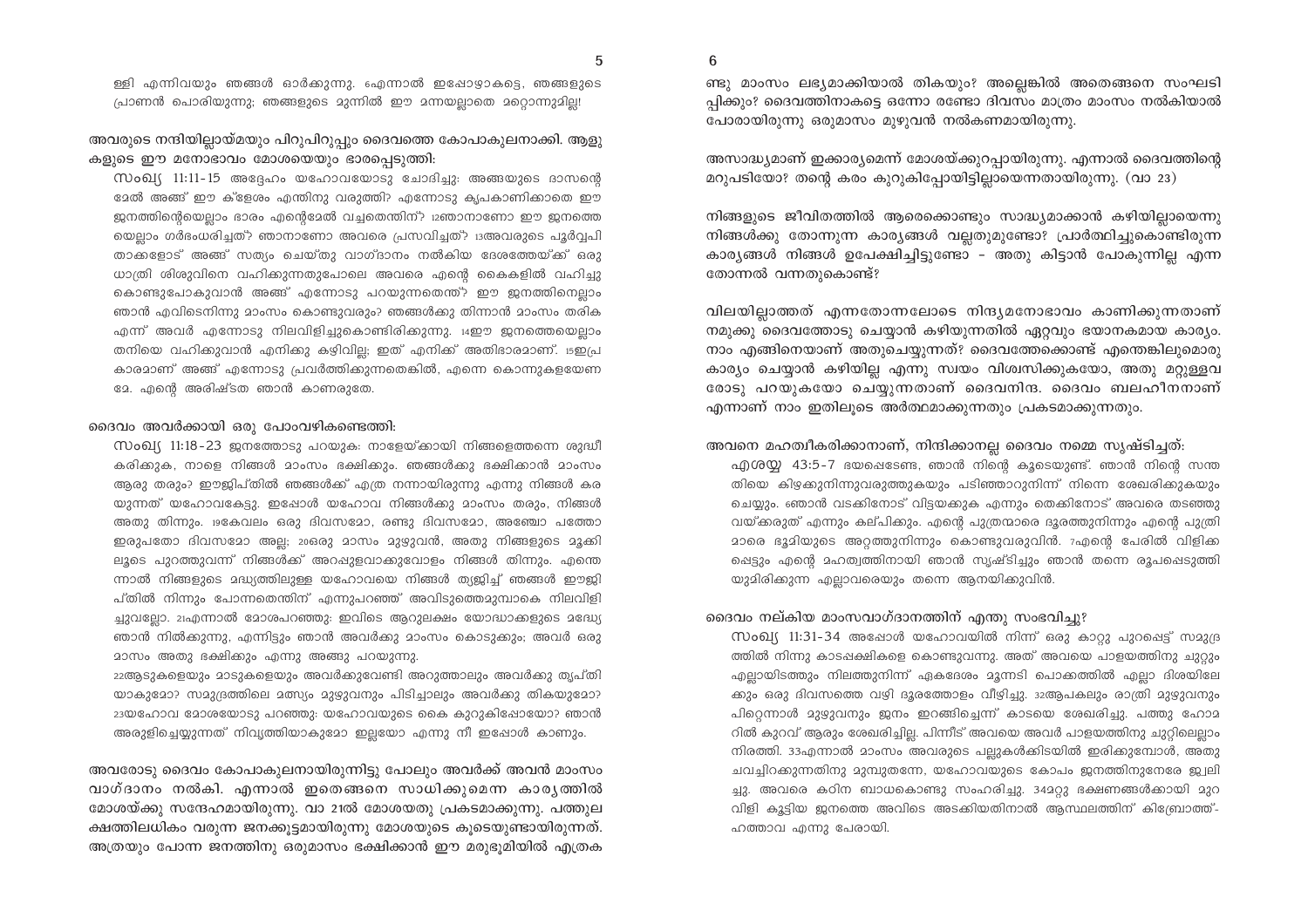$\overline{7}$ 

പ്രകൃതിശക്തികളുടെ മുഴുവൻ നിയന്ത്രിതാവായ ദൈവം ഒരുകാറ്റിനാൽ കാടപ്പ ക്ഷികളെകൊണ്ടുവന്ന് പാളയത്തിനുചുറ്റും നിറച്ചു. ഒരുദിവസത്തെ നടപ്പിനു തുല്ല്യമായ അകലത്തിൽ (അക്കാലത്തെ അളവനുസരിച്ച് ഏകദേശം 46 കിലോ മീറ്റർ) എല്ലാദിശയിലേക്കും മുന്നടി കനത്തിൽ കാടപ്പക്ഷികൾ നിറഞ്ഞുകിടക്കുന്ന ആ കാഴ്ചയൊന്നു സങ്കൽപ്പിച്ചു നോക്കൂ... ഒരു ഹോമർ ഏകദേശം നാലുകി ലോയാണ്. എന്നുവച്ചാൽ ഓരോരുത്തരും ശേഖരിച്ചത് 40കിലോയിൽ കുറയാ ത്തയത്രയും കാടപ്പക്ഷികളെയാണ്.

ദൈവം കൊണ്ടുവന്ന കാടപ്പക്ഷികളുടെ എണ്ണമോ അളവോ തിട്ടപ്പെടുത്താൻ ആരാലും കഴിയുകയില്ല. പത്തുലക്ഷം മാംസഭക്ഷണഭോജികൾ ആർത്തിപിടിച്ചു ഭക്ഷിച്ചിട്ടുപോലും അതു തിന്നുതീർക്കാൻ സാദ്ധിച്ചില്ല - അത്രയും അളവു മാംസം. ദൈവകരത്തിന്റെ ശക്തിയെത്രമാത്രം! നീട്ടിയ തന്റെ ഭുജമൊന്നുകൊ ണ്ടുമാത്രം ദൈവത്തിന് ഒരു രാഷ്ട്രത്തെ തീറ്റിപ്പോറ്റാൻ കഴിയുന്നു. അവന്റെ കഴിവിനെ പരിഗണിക്കാതെ അവനെ പുച്ചിച്ചവർക്ക് അതിന്റെ ശിക്ഷ അനു ഭവിക്കേണ്ടിവന്നു.

കുറച്ചുവർഷങ്ങൾക്കുമുമ്പ് ചെറിയ മീറ്റിംഗുകൾക്കും, പഠനക്ളാസ്സുകൾക്കുമായി വിശ്രാന്തിനിലയമെന്ന സ്ഥലം ബാംഗളൂർ സഭ ഉപയോഗിച്ചിരുന്നു. ഞാനും ബീനയും കുടി ശിഷ്യൻമാരെ കുടുതൽ പ്രാപ്തരാക്കാനുള്ള ക്ളാസ്റ്റുകൾ ഇവിടെ വച്ചു നടത്തിയിരുന്നു. കുറേ കാലത്തോളം ആഴ്ചയിൽ മൂന്നുദിവസം വച്ച് ഞങ്ങൾ അവിടെ പണമടചു സ്ഥലം ബുക്കു ചെയ്തിരുന്നു. എന്നാൽ ഓരോ മീറ്റീംഗ് സമയത്തും അവർ ബുക്ക്ചെയ്തില്ലയെന്നോ വേറേസ്ഥലമാണു മാറ്റി വച്ചിരിക്കുന്നത് എന്നോ ഒക്കെ പറഞ്ഞ് ക്ളാസ്സിനു തടസ്സം സൃഷ്ടിച്ചുകൊണ്ടേ യിരുന്നു. ശിഷൃന്മാർ ജോലിചെയ്തു ക്ഷീണിച്ചു വരുന്നതിനാലും, ക്ളാസിനുശേഷം ഏറെദൂരം യാത്രചെയ്ത് വീട്ടിലേക്കെത്തേണ്ടതിനാലും ഞങ്ങൾ ഒരു ഫ്ളാസ്കിൽ ചായ കൊണ്ടുവരുവാൻ തുടങ്ങി, എന്നാൽ അവർ അതും തടസ്സപ്പെടുത്തി. ഗതികേടായപ്പോൾ സൗകര്യപ്രദമായ ഒരു സ്ഥലം കാണി ച്ചുതരണമേയെന്ന് എഫേ 2:20 മനസ്സിൽ ഓർത്തുകൊണ്ട് ഞങ്ങൾ പ്രാർത്ഥിച്ചു. നമ്മൾ ചോദിക്കുന്നതിലും സങ്കൽപ്പിക്കുന്നതിലുമുപരിയായി നമുക്കുനൽകുന്ന വനാണ് ദൈവം.

തൊട്ടടുത്തദിവസം തന്നെ ഞാൻ ഒരു അഡ്വർടൈസിങ്ങ് മാഗസിൻ വാങ്ങിച്ചു ഏതെങ്കിലും കെട്ടിടമോ കെട്ടിടഭാഗമോ കൊടുക്കുവാനുണ്ടോ എന്നു നോക്കി. ആതേ മാഗസിനിൽത്തന്നെ നഗരത്തിന്റെ ഹൃദയഭാഗത്തായി, പ്രധാന ബസ് സ്റ്റേഷനായ ശിവാജി നഗറിന്റെ അടുത്തുള്ള കമേഴ്സ്യൽ സ്റ്റ്രീറ്റിൽ തന്നെ ഒരു കെട്ടിടത്തിന്റെ മുന്നാം നില നൽകുവാനുണ്ടെന്ന പരസ്യം കണ്ടു. പോയി കണ്ടു സംസാരിച്ചപ്പോൾ വളരെ ദയയോടെ നമ്മോടു പെരുമാറിയ കെട്ടിടമുടമ അവി ടത്തെ മുഴുവൻ കേടുപാടുകളും മാറ്റി, പുതിയ വാതിലുകളും മറ്റും പിടിപ്പിച്ച്, പെയിന്റുപുശി, നമ്മൾ പറഞ്ഞമാറ്റങ്ങൾ മുഴുവൻ സ്വന്തം നിലയിൽ വരുത്തി നമുക്കു തന്നു. കുറച്ചു കസേരകളും, കർട്ടനും, സൗണ്ട് സിസ്റ്റവും മാത്രം നമുക്കു വാങ്ങിച്ചാൽ മതിയായിരുന്നു. പെട്ടന്നു തന്നെ നുറുപേർക്കിരിക്കാവുന്ന ആ കെട്ടി

ടഭാഗം വാങ്ങിക്കാനും ഈവനിംങ്ങ് സർവ്വീസും ക്ളാസ്റ്റുകളും മറ്റു മീറ്റിംഗുകളും സുഗമമായി നടത്താനും ആവശ്യത്തിനു ചായയോ ഭക്ഷണമോ തടസ്സമില്ലാതെ വിതരണം ചെയ്യാനും, ദൈവം ഇടവരുത്തി. തന്റെ അത്ഭുതകരം നീട്ടി പ്രവർത്തി ക്കുന്നവനാണ് നമ്മുടെ ദൈവം.

1. ദൈവം നിങ്ങൾക്കു നൽകിയിരിക്കുന്ന സകല നന്മകളെയും ഓർക്കുക, അവനു നന്ദിപറയുക. മറ്റുള്ളവരോട് അവയെക്കുറിച്ചു സംസാരിക്കുക.

2. സഭയ്ക്കുവേണ്ടിയും വ്യക്തിപരമായും ദൈവം നടത്തിതരണമെന്നു നിങ്ങളാ ഗ്രഹിക്കുന്ന കാര്യങ്ങളുടെ ഒരു പട്ടികയുണ്ടാക്കി പ്രാർത്ഥിക്കുക.

### പാഠ $\circ$  3 ശബത്തുദിവസത്തേക്കായി കരുതുന്ന ദൈവകരം

ദൈവം ശബത്തുദിനം അവരോധിച്ചു – പത്തുകല്പനകളാൽ നല്കപ്പെട്ട വിശ്ര മദിവസം. ആഴ്ചയിൽ ഒരിക്കൽ തന്റെ ജനങ്ങൾ വിശ്രമിക്കണമെന്നു കൽപ്പിച്ച ദൈവം അവർ വാഗ്ദത്തനാട്ടിൽ പ്രവേശിച്ചപ്പോൾ അവരുടെ ഭൂമിക്കും ആ വിശ്രമം കല്പ്പിച്ചു, ഏഴാം വർഷത്തിലെ ശബത്തു വിശ്രമം.

ദൈവം വിശ്രമം കല്പ്പിച്ചാലും ഏതുവിധേനയെങ്കിലും ആ ദിവസവും ജോലി ചെയ്താലേ നമ്മുടെ ആവശ്യങ്ങൾക്കുള്ള വക കണ്ടെത്താൻ കഴിയൂ എന്നാണ് നമ്മുടെ ചിന്ത. ഈ കല്പ്പന നൽകിയ ദൈവം നമ്മുടെ ആവശ്യങ്ങൾ നിറവേറ്റു ന്നതിനായി കരുതുന്നവനാണന്നുള്ള ആശ്രയമനോഭാവം നമുക്കുണ്ടോ?

പുറപ്പാട് 16, ലേവൃ 25 എന്നീ അദ്ധ്യായങ്ങൾ വായിക്കുക.

മരുഭൂമിയിൽ ഇസ്രായേല്യർ ചിലവഴിച്ച 40 വർഷക്കാലവും ആഴ്ചയിൽ ആറുദി വസവും അവർക്കു മന്നാ നൽകിയ ദൈവം, ആറാം ദിവസം ഇരട്ടി പങ്കു ശേഖ രിച്ചു പാചകം ചെയ്തുവച്ചിട്ട് ശബത്തുദിവസം വിശ്രമിക്കണമെന്നു കല്പ്പിച്ചു. നീണ്ട നാല്പതു വർഷക്കാലം ദൈവമിതു വിശ്വസ്തതയോടെ നടപ്പിലാക്കി. എങ്കിൽ പ്രോലും ചിലയാളുകൾ ഏഴാം ദിവസം മന്നാ ശേഖരിക്കാനായി പുറപ്പെട്ടു, എന്നാൽ അവർക്കു കിട്ടിയത് ദൈവകോപം മാത്രമായിരുന്നു. ഇവർ എത്ര കാലം എന്റെ കല്പനകളും നിർദ്ദേശങ്ങളും പാലിക്കാതിരിക്കും എന്നു ദൈവം കോപ ത്തോടെ മോശയോടു ചോദിക്കുന്നതും നമുക്കു വായിക്കാൻ കഴിയും (പുറപ്പാട്  $16:27)$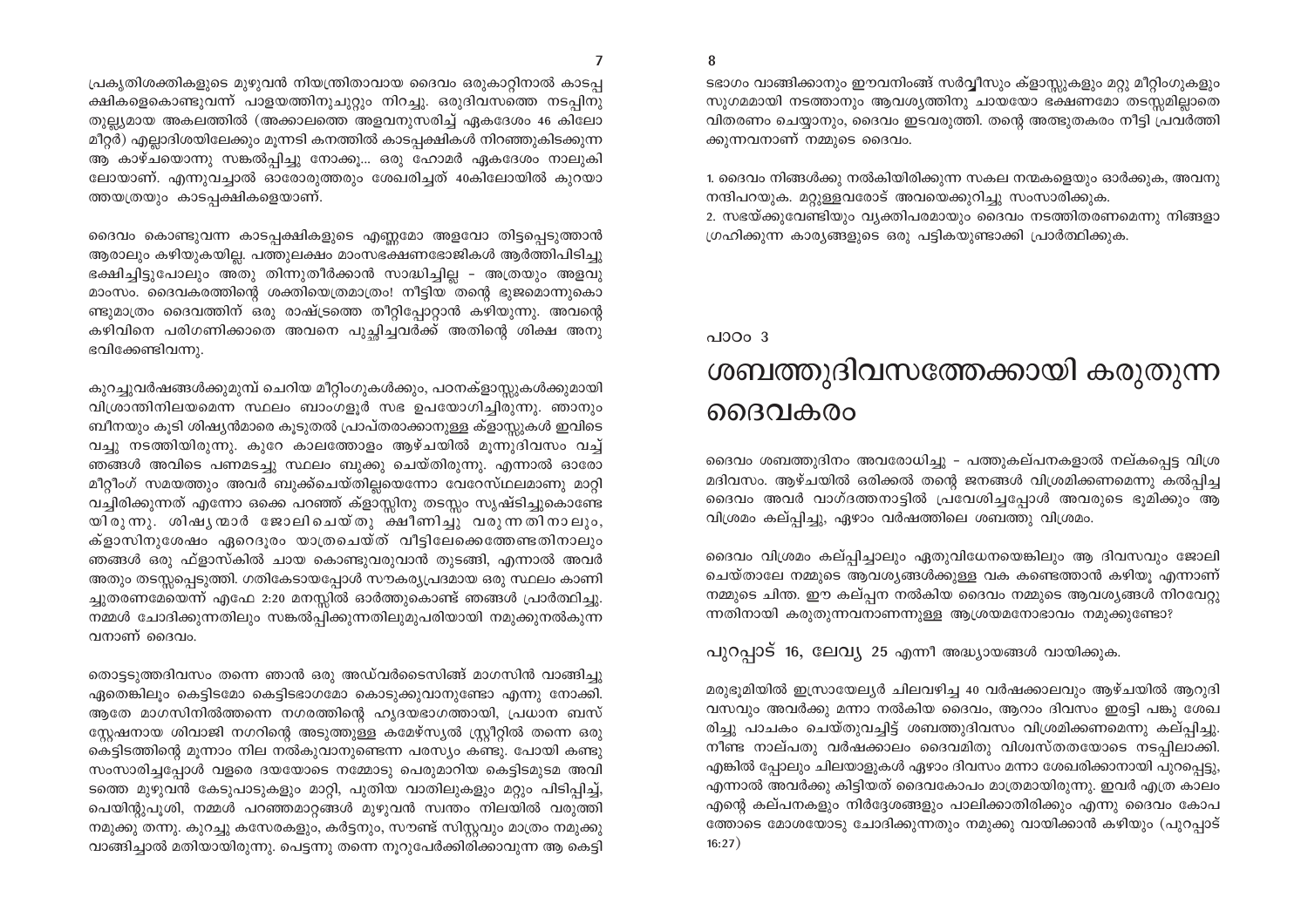നിങ്ങൾ വിശ്രമിക്കുന്നവരാണോ? ദൈവം അതുപ്രതീക്ഷിക്കുന്നുവെന്നു നിങ്ങൾക്ക റിയില്ലേ? നമ്മുടെ മസ്തിഷ്കം ഉണർവ്വള്ളതാവുകയും, ശുദ്ധീകൃതമാവുകയും ചെയ്യുന്നത് നാം ഉറങ്ങുമ്പോഴാണ്. (Read article on the web http:// www.eurekalert.org/pub releases/2013-10/uorm-tsp100913.php)

വയലുകൾക്കും ശബത്തുവിശ്രമം നല്കണമെന്നു ദൈവം കൽപ്പിക്കുന്നു (ലേവ്യർ 25), അതിനർത്ഥം ആറുവർഷം വിളയും കൊയ്ത്തും നടത്തിയതിനു ശേഷം ഏഴാം വർഷം ഭൂമിയെ വിശ്രമിക്കാൻ അനുവദിക്കണമെന്നുതന്നെയാണ്. സാമാന്യമായും നമ്മൾ ചോദിക്കും ഈ ഏഴാം വർഷം വിതയും കൊയ്ത്തുമൊ ന്നുമില്ലാതെ എങ്ങിനെ കഴിച്ചുകൂട്ടുമെന്ന്? ദൈവത്തിന്റെ പദ്ധതികൾ വിജയി ക്കാനുള്ള പദ്ധതികളല്ലേ?

ലേവ്യ 25:20-22 ഞങ്ങൾ നടാതെയും കൊയ്യാതെയുമിരുന്നാൽ ഏഴാം വർഷം ഞങ്ങൾ എന്തുതിന്നും എന്നു നിങ്ങൾചോദിച്ചേക്കാം. 2123ന്നുവർഷത്തേക്കുമതി യായതു ഭൂമിയിൽനിന്നു കിട്ടത്തക്കവിധം ഞാൻ ആറാം വർഷം ഒരു അനുഗ്രഹം അയക്കും. 22എട്ടാം വർഷം നിങ്ങൾ നടുമ്പോഴും ഒമ്പതാം വർഷത്തെ വിളവെടു ഷുവരെയും നിങ്ങൾ പഴ്യയ വിളവു തിന്നും.

#### ദൈവത്തിന്റെ പദ്ധതികൾ അതിശയമായവതന്നെ! അല്ലേ?

ഒരുപുനർ നവീകരണമില്ലാതെ വർഷം തോറും ഒരേവിളവെടുപ്പുനടത്തുന്ന വയ ലുകൾക്ക് ധാതുലവണങ്ങളും നൈട്രജൻ ഉറപ്പിച്ചുനിർത്തുന്ന ബാക്ടീരിയകളും നിലനിർത്താൻ കഴിയാതെ കൃഷിയോഗൃത നഷ്ടപ്പെടുന്നുവെന്നാണ് ശാസ്ത്ര ജ്ഞരുടെ നിലപാട്. ഏഴാമത്തെവർഷം നല്കുന്ന വിശ്രമം വയലുകൾക്ക് പുതു ജീവൻ നല്കുന്നു. കുറച്ചുവർഷങ്ങൾക്കുമുമ്പുമാത്രമാണ് ശാസ്ത്രലോകം ഇതു മനസ്സിലാക്കിയതെങ്കിലും ആയിരക്കണക്കിനുവർഷങ്ങൾക്കുമുന്നേതന്നെ ദൈവം ഇതു കല്പ്പിച്ചിരുന്നു. വിളവിനെക്കുറിച്ചും കൃഷിയെക്കുറിച്ചുമെല്ലാം ശരിയായ അവബോധമുള്ളത് അവയെ സൃഷ്ടിച്ച ദൈവത്തിനുതന്നെയാകാനല്ലേ വഴിയു ള്ളൂ. അവന്റെ പദ്ധതികളെ നാം അനുസരിക്കുമ്പോൾ നമ്മുടെ നാടും വിളകളും ജീവിതവുമെല്ലാം സുരക്ഷിതവും ഉല്പാദനക്ഷമവുമായിത്തീരും.

ദൈവകല്പ്പനകളെ നിങ്ങൾ വിശ്വസിക്കുകയും അനുസരിക്കുകയും ചെയ്യു ന്നുണ്ടോ? അതോ അനുസരിക്കാൻ നിങ്ങൾക്കു കാര്യകാരണങ്ങളുടെ താങ്ങു കുടിവേണമോ? നമുക്കുവിശ്വസിക്കുകയും അനുസരിക്കുകയും ചെയ്യാം, കാരണം ദൈവത്തിനു ജ്ഞാനത്തിന്റെ കാര്യത്തിൽ മുൻതുക്കവും വിശ്വാസ്യതയുടെ കാര്യത്തിൽ മികവുമുണ്ട്. കാര്യകാരണങ്ങളും ഫലങ്ങളുമെല്ലാം പിന്നീടു നമുക്കു വെളിവായി ലഭിക്കും.

ഏതെങ്കിലുമൊരു വചനം പ്രായോഗികമല്ലെന്നു തോന്നി നിങ്ങളതിനെ നിഷേധി ച്ചിട്ടുണ്ടോ? അവയെ നിരത്തിവച്ചു ദൈവത്തിനുമുമ്പാകെ ഏറ്റുപറഞ്ഞു കീഴട ങ്ങുക. (ഉദാ. ദശാംശം, സമർപ്പിത ജീവിതം, ഉപദേശം സ്വീകരിക്കൽ, പാപം ഏറ്റുപറയൽ മുതലായവ...)

10

പാഠം 4

## കൂടാരം നിർമ്മിച്ച ദൈവകരം

പുറപാട് 35:4 മുതൽ 36:7 വരെ വായിക്കുക

ഈജിപ്തിൽനിന്നും വാഗ്ദത്തനാട്ടിലേക്കുള്ള യാത്രാമദ്ധ്യേ ദൈവം മോശയോടു കൂടാരനിർമ്മാണത്തെക്കുറിച്ചും അതിനായുള്ളസാമഗ്രികളെക്കുറിച്ചും കല്പ്പിച്ചു. മോശ ജനത്തെയെല്ലാം കുട്ടിവരുത്തിയിട്ട് ദൈവം കല്പ്പിച്ച സാമഗ്രികൾ സ്വമേ ധയാ ദാനമായി നൽകാൻ അവരോടാവശ്യപ്പെട്ടു. അവരുടെ പ്രതികരണം വളരെ ശുഷ്കാന്തിയോടെയായിരുന്നു, ശേഖരിച്ചസാമഗ്രികളോ ആവശ്യത്തിൽ കുടു തലും.

ദീർഘകാലം അടിമത്തത്തിലായിരുന്ന ഒരു ജനവിഭാഗത്തിന്റെ കയ്യിൽ വിലയേ റിയ സാമഗ്രികളോ, പൊന്നോ രത്നങ്ങളോ ഒന്നും ഉണ്ടാകാനിടയില്ല – പ്രത്യേ കിച്ചു മരുഭൂമിയിലൂടെയുള്ള പ്രയാണകാലത്തിൽ. എങ്കിലും ദൈവം ഏറ്റവും വിലപിടിച്ചവതന്നെയാണ് അവരോടു നല്കാനാവശ്യപ്പെട്ടത്. ഇതെങ്ങനെ സംഭ വിച്ചു? പദ്ധതികളുടെ യജമാനനായ ദൈവത്തിന്റെ വഴികൾതന്നെ. എന്താണു സംഭവിച്ചതെന്നു നോക്കുക:

പുറപ്പാട് 12:35-36 മോശനിർദ്ദേശിച്ചതനുസരിച്ചു യിസ്രായേൽ പ്രവർത്തിച്ചു. അവർ ഈജിപ്തുകാരോടു വെള്ളിയും സ്വർണ്ണവും കൊണ്ടുള്ളസാധനങ്ങളും വസ്ത്രങ്ങളും ആവശ്യപ്പെട്ടു. 36ജനങ്ങളുടെ നേർക്ക് ഈജിപ്തുകാർക്ക് അനു കൂലഭാവം ഉണ്ടാകുവാൻ യഹോവ ഇടയാകി; അവർ തങ്ങളോട് ആവശ്യപ്പെട്ട തെല്ലാം അവർക്കുകൊടുത്തു. അങ്ങനെ അവർ ഈജിപ്തുകാരെ കൊള്ളയിട്ടു.

തനിക്കു വേണ്ടസാധനങ്ങളെല്ലാം ഈജിപ്തുകാരിൽ നിന്നുതന്നെ ദൈവം ശേഖ രിച്ചു കഴിഞ്ഞിരുന്നു. ഇസ്രായേൽക്കാരെ പ്രതി അവരുടെ മേൽ വന്നുപതിച്ച പത്തുബാധകളെ കണ്ട മിസ്രയീമുകാർ വീണ്ടും അവരുടെ അപ്രീതി തങ്ങളുടെ മേൽ ഉണ്ടാകരുതെന്നു ഭയന്നതിനാൽ അവർ ചോദിച്ചതെല്ലാം കൊടുത്തു പ്രീതി പ്പെടുത്തി സമാധാനത്തോടെ യാത്രയാക്കുകയാണുണ്ടായത്.

അക്കേഷ്യമരമടക്കം പൊന്നും വെള്ളിയും രത്നങ്ങളും മേൽത്തരം നൂലുമുൾ പ്പെടെ വേണ്ടസാധനങ്ങൾ അനവധിയായിരുന്നു. കൂടാര നിർമ്മാണത്തിനായി ഈ സാധനങ്ങൾ നൽകാനായി ദൈവം ഈജിപ്തുകാരുടെ മനസ്സിനെ സജ്ജ മാക്കി. സാധനങ്ങൾ കുമിഞ്ഞുകൂടിയപ്പോൾ അവ കൊണ്ടുവരുന്നതു നിർത്ത ണമെന്നു മോശയ്ക്കു കൽപ്പിക്കേണ്ടിവന്നു.

#### ഇതു കൂടിനോക്കാം.

പുറപ്പാട് 35:30-34 മോശ ഇസ്രായേൽ ജനങ്ങളോട് ഇപ്രകാരം പറഞ്ഞു: നോക്കു വിൻ, യെഹൂദാ ഗോത്രത്തിൽ ഹൂരിന്റെ മകനായ ഊരിയുടെ മകൻ ബെസലേ ലിനെ യഹോവ പേർ ചൊല്ലി വിളിച്ചിരിക്കുന്നു. 31യഹോവ അവനെ ദൈവാത്മാ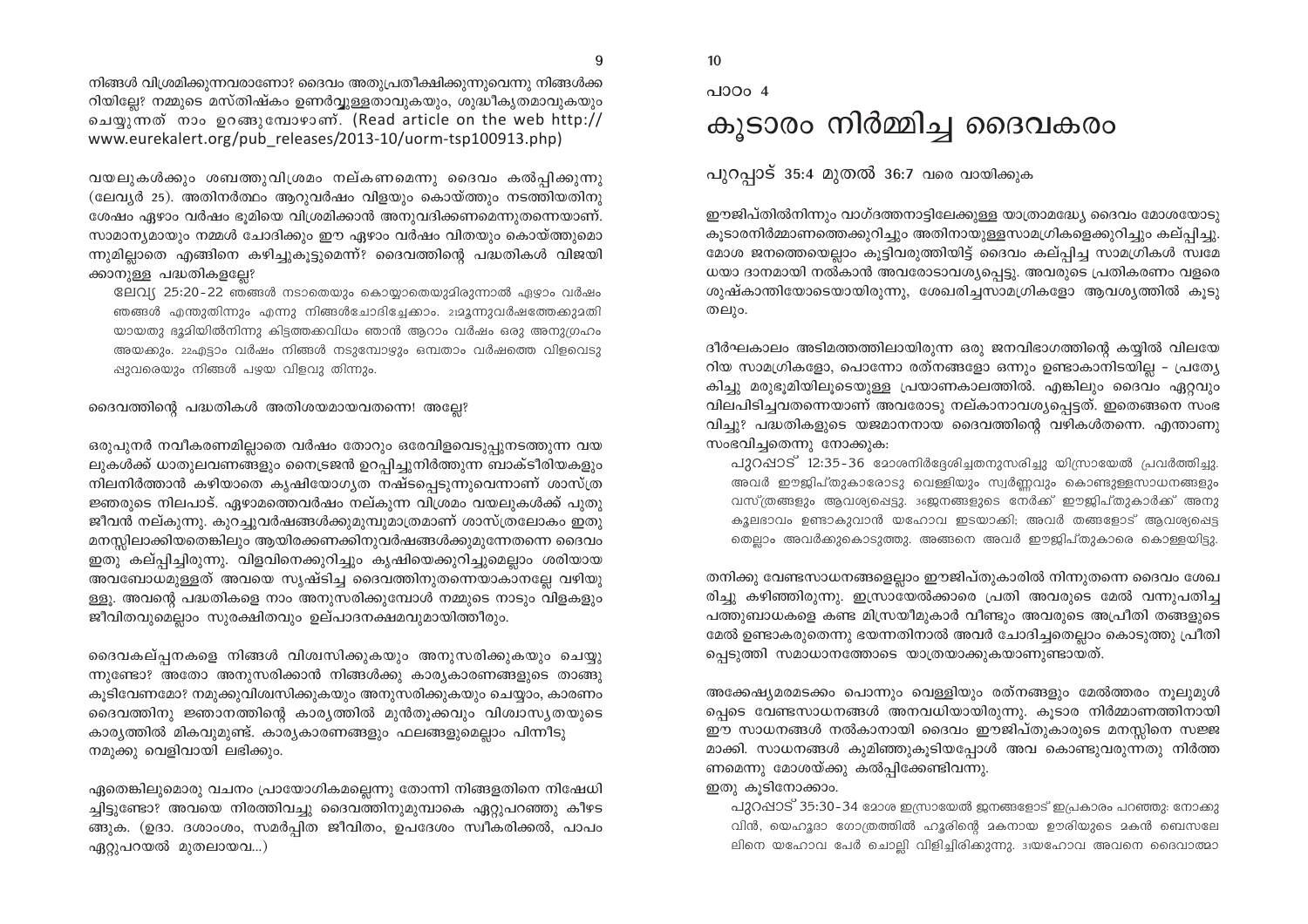$12<sup>°</sup>$ 

വിനാൽ നിറച്ച്, എല്ലാവിധ കരകൗശലഷണികളിലും വൈദഗ്ദ്ധ്യവും പ്രാപ്തിയും ജ്ഞാനവും നല്കിയിരിക്കുന്നു. ദുപൊന്ന്, വെള്ളി, താദ്രം, എന്നിവയിൽ കലാചാ തുരിയോടെ പണികൾ ചെയുവാനും ദാരത്നങ്ങൾ വെടിഷതിക്കുവാനും, മരത്തിൽ കൊത്തുപണികൾ ചെയുവാനും, സകലവിധമായ പണിത്തരങ്ങൾ ഉണ്ടാക്കുവാനും അവനെ ഞാൻ വിളിച്ചിരിക്കുന്നു.. 34യഹോവ ബെസലേലിനും, ദാൻ ഗോത്ര ത്തിൽ അഹിസാമാക്കിന്റെ മകനായ ഒഹോലിയാബിനും മറ്റുള്ളവരെ അഭ്യസിഷി ക്കാനുള്ള പ്രാപ്തിയും നല്കിയിരിക്കുന്നു.

അതിശയകരമായ നിർമ്മാണ കഴിവുകളും പരിശീലനകഴിവുകളും നൽകി ദൈവം കുടാരനിർമ്മിതിക്കുവേണ്ട ആളുകളെയും ഒരുക്കിയിരുന്നു. ചൈനയിലേക്കു മിഷ നറിയായി പോയ ഹഡ്സൻ ടെയ്ലർ ഒരിക്കൽ പറഞ്ഞു, ദൈവത്തിന്റ ഹിതപ്ര കാരം ചെയ്യുന്ന ദൈവ വേലയ്ക്ക് ദൈവത്തിൽ നിന്നുള്ള ദാനം ഒരിക്കലും നില ച്ചുപോവുകയില്ല.

നിങ്ങൾക്കുള്ളതെല്ലാം ദൈവത്തിന്റേതാണെന്ന ധാരണയും അംഗീകാരവും നിങ്ങൾക്കുണ്ടോ? ദൈവത്തിനായി ദശാംശത്തിലുമുപരിയായി കയ്യയച്ചു നല്കാൻ നിങ്ങൾ ഒരുക്കമുള്ളവരാണോ? നിങ്ങളുടെ കഴിവുകളും, സമയവും കൊണ്ട് ദൈവത്തിനു പ്രയോജനമുണ്ടാകുന്നുണ്ടോ? കുടുതലായി നിങ്ങൾക്ക് എന്തു നല്കാൻ കഴിയും?

ദൈവരാജ്യം പടുത്തുയർത്താൻ നിങ്ങൾ എപ്രകാരം സന്നദ്ധനാകും? അവസാ നമായി ഒരു ആത്മാവിനെ രക്ഷിക്കുന്നതിൽ നിങ്ങൾ പങ്കുചേർന്നത് എന്നാണ്? ഏതെങ്കിലും നായകസ്ഥാനം നിങ്ങൾ വഹിക്കുന്നുണ്ടോ? ഇല്ലെങ്കിൽ ഉത്തരവാ ദിത്വമെടുക്കാൻ നിങ്ങൾ ഒരുക്കമാണോ?

### പാഠ $\circ$  5 നിങ്ങൾക്കുവേണ്ടി പൊരുതുന്ന ദൈവ കരാ

പുറപ്പാട് 13:21-22 യഹോവ അവരെ വഴികാണിക്കുവാൻ പകൽസമയത്ത് ഒരു ഭേഘത്തൂണിലും രാത്രിയിൽ വെളിച്ചം കൊടുക്കുവാൻ അഗ്നിത്തൂണിലുദാ യി അവർക്കുമുമ്പേ സഞ്ചരിച്ചു; അങ്ങനെ അവർക്കു പകലും രാത്രിയും യാത്രചെ യ്യുവാൻ കഴിഞ്ഞു. 22പകൽ മേഘസ്തംഭവും രാത്രി അഗ്നിസ്തംഭവും ജനത്തിന്റെ മുന്നിൽനിന്നു മാറിയില്ല.

വാഗ്ദാനം ചെയ്യപ്പെട്ട നാട്ടിലേക്കുള്ള യാത്രാമദ്ധ്യേ ദൈവം ഇസ്രായേലുകാർക്ക്

മരുഭൂമിയിലെ ചുട്ടുപൊള്ളുന്ന ചൂടിൽ രക്ഷാകവചവും വഴികാട്ടിയുമായി പകൽ മേഘസ്തംഭത്തിലും, രാത്രിയിലെ കൊടും തണുപ്പിനെ അകറ്റി ചുടും സംരക്ഷ ണവും നൽകാൻ അഗ്നിസ്തംഭത്തിലും അവരെ അനുഗമിച്ചു എന്നു നമുക്കിവി ടെ കാണാം. ആ ഒരു അനുഭവം എത്ര ആശ്ചര്യാവഹമായിരിക്കുമെന്ന് ഒന്ന് ആ ലോചിച്ചുനോക്കുക. ദൈവം നിങ്ങളുടെ കുടെ മുന്നിലും പിന്നിലുമായി അനുഗ മിച്ചു നിങ്ങളെ സംരക്ഷിക്കുന്ന അവസ്ഥ.

ദൈവം തന്റെ ജനതയെ സംരക്ഷിക്കുന്നവഴികൾ പറഞ്ഞുവിശദീകരിക്കാൻ കഴി യാത്തത്രയ്ക്ക് നിരവധിയാണ്. ഒരു പിതാവിനെപ്പോലെ കുടെ നടന്ന് അവരുടെ ആവശ്യങ്ങൾ അവൻതന്നെനിറവേറ്റി, ദുതൻമാരേയോ മാലാഖമാരേയോപോലും അയച്ചല്ല. വേറൊന്തൊക്കെയാണ് ദൈവം ചെയ്തതെന്നു നമുക്കുനോക്കാം.

ആവർത്തനം 1:26-36 എന്നാൽ നിങ്ങൾ ദൈവമായ യഹോവയുടെ കല്പ നയ്ക്കു മറുതലിച്ചുനിന്നതുകൊണ്ട് അങ്ങോട്ടു കയറിയില്ല. നിങ്ങൾ കൂടാരങ്ങ ളിൽ ഇരുന്ന് ഇങ്ങനെ പിറുപിറുത്തു. 27യഹോവ നമ്മെ വെറുക്കുന്നു. അതു കൊണ്ട് നാം നശിക്കേണ്ടതിന് അദോരര്ദുടെ കൈയിൽ ഏല്ഷിക്കുവാനാണ് മിസ്ര യീമിൽനിന്നു നമ്മെ കൊണ്ടുവന്നത്. 28നാം എങ്ങോട്ടുകയറിഷോകും? അവിടുത്തെ ജനങ്ങൾ നമ്മെക്കാൾ ദീർഘകായരാണ്. പട്ടണങ്ങൾ ആകാശംവരെ ഉയർന്നമതി ലുകൾ ഉള്ളവയാണ്, ഞങ്ങൾ അനാക്യരെയും അവിടെകണ്ടു എന്നിങ്ങനെ പറഞ്ഞ് നമ്മുടെ സഹോദരന്മാർ ഹൃദയം ക്ഷീണിഷിച്ചു. 29എന്നാൽ ഞാൻ നിങ്ങളോടു പറഞ്ഞു: നിങ്ങൾ ഭ്രമിക്കുകയോ ഭയപ്പെടുകയോ അരുത്. 30നിങ്ങൾക്കുമുമ്പായി പോകുന്ന നിങ്ങളുടെ ദൈവമായ യഹോവ, ഈജിപ്തി ൽ നിങ്ങളുടെ കൺമു മ്പിൽ വച്ചു ചെയ്തതുപോലെ നിങ്ങൾക്കുവേണ്ടു യുദ്ധം ചെയ്യും. ദകരു മനു ഷ്യൻ തന്റെ മകനെ വഹിക്കുന്നതുപോലെ നിങ്ങൾ ഇവിടെ എത്തുവോളം നിങ്ങ ളുടെ ദൈവമായ യഹോവ മരുഭൂമിയിൽ നിങ്ങളുടെ വഴിയിലെല്ലാം നിങ്ങളെ വഹിച്ചു. ദാഇതെല്ലാമായിട്ടും നിങ്ങൾ കൂടാരം അടിക്കേണ്ട സ്ഥലം അന്വേഷിഷാനും നിങ്ങൾ പോകേണ്ട വഴി കാണിക്കുവാനും പകൽ മേഘമായും 33രാത്രി അഗ്നി യായും നിങ്ങൾക്കുമുമ്പായി കടന്നുപോയ ദൈവമായ യഹോവയെ നിങ്ങൾ വിശ്വ സിച്ചില്ല. 34യഹോവ നിങ്ങളുടെ വാക്കുകേട്ടുകോപിച്ച് സത്യം ചെയ്തു പറഞ്ഞു: 35യെഫുന്നയുടെ മകനായ കാലേബ് ഒഴികെ ഈ ദുഷ്ടതലമുറയിലെ പുരുഷ ന്മാരാരും ഞാൻ പിതാക്കൻമാർക്കു വാഗ്ദാനം ചെയ്ത നല്ലദേശം കാണുകയില്ല. അവൻ അതു കാണും. 36അവൻ യഹോവയെ പൂർണ്ണമായി അനുസരിച്ചതു കൊണ്ട് അവൻ നടന്നദേശമെല്ലാം ഞാൻ അവനും അവന്റെ സന്തതിക്കും കൊടു ക്കും.

ഇതുപോലെ അവരെ നോക്കിനടത്തികൊണ്ടുവന്ന ദൈവം താൻ വാഗ്ദാനം ചെയ്തനാട്ടിലേക്ക് കയറിച്ചെല്ലാൻ അവരോടുപറഞ്ഞപ്പോൾ അതനുസരിക്കാൻ ആ ജനതകുട്ടാക്കിയില്ല. കാരണം അവർക്കുമുമ്പേപോയി ഉറ്റുനോക്കിയ ചാര ന്മാരുടെ ഭയപ്പെടുത്തുന്ന പ്രസ്താവനകൾക്കു മുന്നിൽ ഇസ്രായേലിന്റെ ധൈര്യം ചോർന്നുപോയിരുന്നു. അവരുടെ നന്ദിയില്ലായ്മയും വിശ്വാസമില്ലായ്മയും ദൈവം ചെയ്തകാര്യങ്ങൾക്കുള്ള മതിപ്പില്ലായ്മയും ദൈവത്തെ അസ്വസ്ഥനും ദുഃഖിത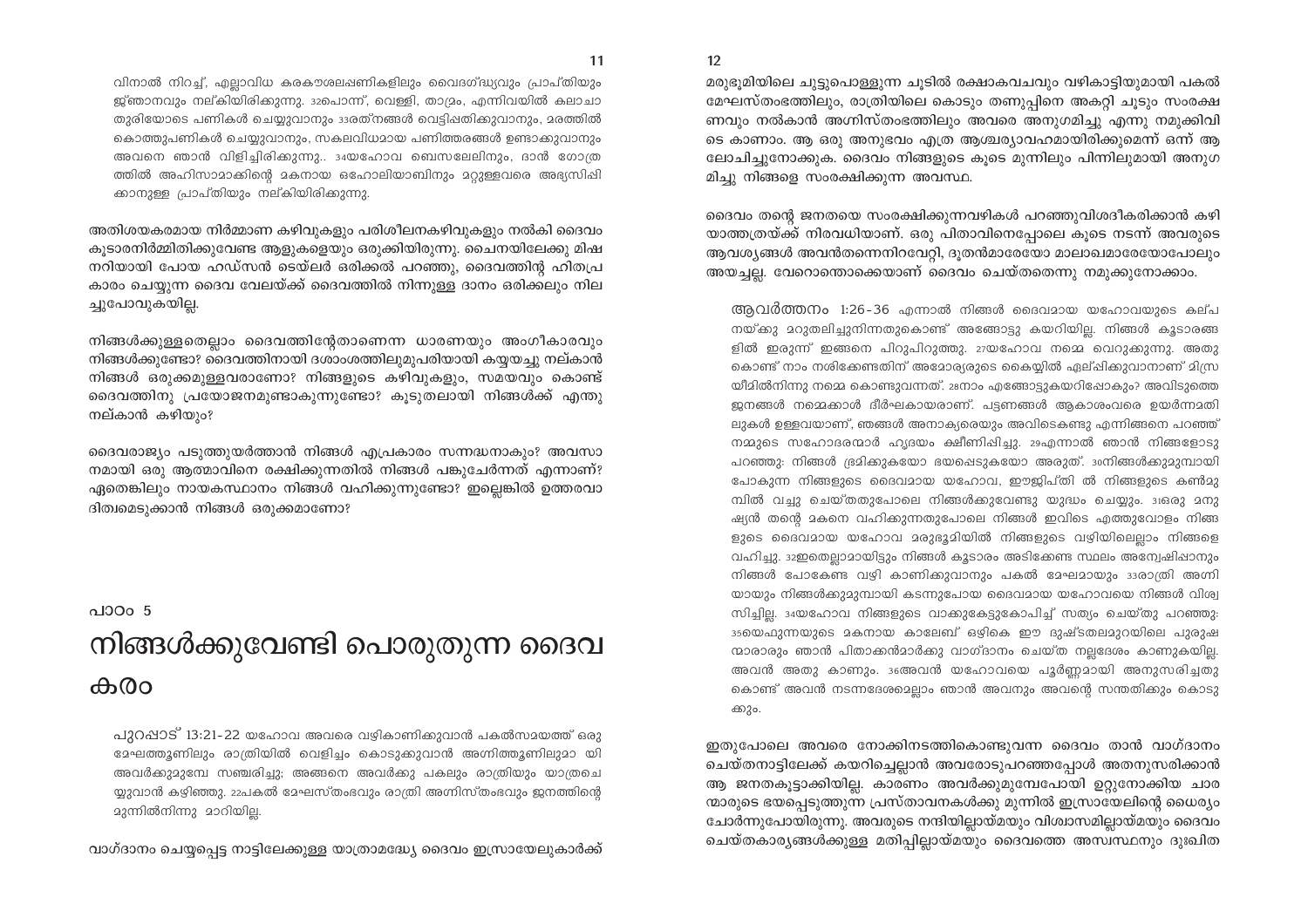$14$ 

നുമാക്കി. അവിടെ വസിക്കുന്നവർ ആരായാലും ദൈവമാണ് ആ ഭൂമി അവരുടെ പക്കൽനിന്നും ഞങ്ങൾക്കായി നേടിത്തരാൻ പോകുന്നത് എന്നു വിശ്വസിക്കാൻ അവർക്കാർക്കും കഴിഞ്ഞില്ല. യോശുവയ്ക്കും കാലേബിനും ഒഴികെ.

അവരുടെ മറുതലിക്കലിനും വിശ്വാസമില്ലായ്മക്കും ദൈവം നല്കിയ മറുപടി 29, 30 വാക്യങ്ങളിൽ നമുക്കു കാണാം. (29എന്നാൽ ഞാൻ നിങ്ങളോടു പറഞ്ഞു: നിങ്ങൾ ഭ്രമിക്കുകയോ ഭയപ്പെടുകയോ അരുത്. ാനിങ്ങൾക്കുമുമ്പായി പോകുന്ന നിങ്ങ ളുടെ ദൈവമായ യഹോവ, ഈജിപ്തിൽ നിങ്ങളുടെ കൺമുമ്പിൽ വച്ചു ചെയ്തതു പോലെ നിങ്ങൾക്കുവേണ്ടു യുദ്ധം ചെയ്യും.)

മല്ലന്മാരായ ആളുകളുടെ നാട്ടിലേക്ക് തന്റെ ജനത്തെ അയച്ച് മല്ലന്മാരാൽ അവ രുടെ മേൽ വിനാശം വരുത്തിവയ്ക്കാനല്ലായിരുന്നു ദൈവം പദ്ധതിയൊരുക്കിയ ത്. പകരം താൻ തന്നെ അവരുടെ മുന്നേ പോയി അവർക്കായി യുദ്ധം ചെയ്യുവാനായിരുന്നു. ഇതു പുതുതായിട്ടു നടക്കാൻ പോകുന്ന ഒരു കാര്യമല്ലെ ന്നും, ദൈവം ഈജിപ്തിൽ നിന്നും പുറപ്പെടുന്നതിനുമുന്നേ അവർക്കായി ഇതു തന്നെയാണ് ചെയ്തിരുന്നതെന്നും ദൈവം അവരെ ഓർമ്മിപ്പിക്കുന്നു. മരുഭൂമി യിലെ യാത്രയിലുടനീളം ദൈവം അവരുടെ മുന്നിലും പിന്നിലുമായുണ്ടായിരു ന്നു. താഴേനൽകിയിരിക്കുന്ന വേദഭാഗങ്ങൾ കൂടി നോക്കുക:

ആവർത്തനം 20:1-4 നീ ശത്രുകളോടു യുദ്ധം ചെയ്യുവാൻ പുറപ്പെടുമ്പോൾ കുതിരകളെയും രഥങ്ങളെയും നിന്നെക്കാൾ അധികം ജനത്തെയും കാണുമ്പോൾ ഭയപ്പെടരുത്: മിസ്രയീം ദേശത്തുനിന്നു നിന്നെ കൊണ്ടുവന്ന നിന്റെ ദൈവമായ യഹോവ നിന്നോടുകൂടെ ഉണ്ട്. 2നിങ്ങൾ യുദ്ധം ചെയ്യുവാൻ അടുക്കുമ്പോൾ പുരോഹിതൻ വന്ന് ജനത്തോടു സംസാരിക്കണം. ദഅവൻ അവരോടു പറയണം: ഇസ്രായേലേ കേൾക്കുക; നിങ്ങൾ ഇന്നു ശത്രുക്കളോടു യുദ്ധത്തിനായി പുറപ്പെ ടുന്നു; അധൈര്യപ്പെടരുത്, പേടിക്കരുത്, നടുങ്ങിഷോകരുത്; അവരെ കണ്ടു ഭ്രമിക്കുകയുമരുത്. 4നിങ്ങളുടെ ദൈവമായ യഹോവ നിങ്ങൾക്കു വേണ്ടി ശത്രു ക്കളോടു യുദ്ധം ചെയ്ത് നിങ്ങളെ രക്ഷിക്കുവാൻ നിങ്ങളോടുകൂടെ പോരുന്നു.

ഏശയ്യ 45:2 ഞാൻ നിനക്കുമുമ്പായി പോകും; ദുർഘടങ്ങൾ നിരപ്പാക്കുകയും താദ്രവാതിലുകൾ തകർക്കുകയും ഇരുമ്പോടാമ്പലുകൾ മുറിച്ചുകളയുകയും ചെയ്യും.

ഏശയ്യ 52:12 നിങ്ങൾ തിടുക്കത്തിൽ പോകുകയില്ല, ഓടിഷോകുകയുമില്ല; യഹോവ നിങ്ങൾക്കുമുമ്പിൽ നടക്കും; ഇസ്രായേലിന്റെ ദൈവം നിങ്ങൾക്കു പിമ്പിൽ കാവൽക്കാരനായിരിക്കും.

ഏശയ്യ 58:8 അഷോൾ നിന്റെ വെളിച്ചം ഉഷസ്സുപോലെ പൊട്ടിവിടരും; നിനക്കു വളരെ വേഗത്തിൽ സൗഖ്യമുണ്ടാകും; നിന്റെ നീതി നിനക്കു മുമ്പായി നടക്കും; യഹോവയുടെ മഹത്വം നിന്റെ പിന്നിൽ കാവലായിരിക്കും.

ദൈവകരത്തിന്റെ ശക്തി എത്രമഹോന്നതമാണെന്നു നോക്കുക? അവൻ നിങ്ങൾ ക്കുമുമ്പേ പോയി നിങ്ങൾക്കായി പൊരുതുമ്പോൾ നിങ്ങൾ എന്തിനെക്കുറിച്ചെ ങ്കിലും ഭയപ്പെടുകയോ അപകർഷതയോടെയിരിക്കുകയോ ചെയ്യേണ്ടതുണ്ടോ? നമുക്ക് ഒരു നാശവും, കുറവും ഉണ്ടാകാതിരിക്കാൻ വേണ്ടി നമ്മുടെ മുന്നേനടന്ന് എല്ലാക്കാര്യങ്ങളും യഥാവിധി ചെയ്യുന്ന നല്ല മാതാപിതാക്കളെപ്പോലെയാണ് നമ്മുടെ ദൈവം. സുരക്ഷിതമായും സൗമൃമായും മുന്നോട്ടുപോയി വിജയങ്ങൾ കൈവരിക്കുവാനായി നമ്മെ നയിക്കുന്ന നമ്മുടെ നായകനാണ് ദൈവം. നമ്മുടെ നേരേ ചീറിയടുക്കുന്ന ഘോരശത്രുക്കളെ നമ്മുടെ മുന്നിൽ നിന്നു കൊണ്ടു പൊരുതി കീഴടക്കുന്ന ശക്തനായ സേനാനായകനാണ് നമ്മുടെ ദൈവം.

നിങ്ങൾ അവനെ കാണുന്നുണ്ടോ? അവന്റെ സാന്നിദ്ധ്യം ദർശിക്കുന്നുണ്ടോ? കഴിഞ്ഞ നാളുകളിലെല്ലാം അവൻ നിങ്ങൾക്കായി പൊരുതിയ കാര്യങ്ങൾ കുറി ച്ചുവയ്ക്കുക. നിങ്ങളുടെ ഇപ്പോഴത്തെ ഭയങ്ങളും ഭാവിയിൽ ഉണ്ടാകുമെന്നുതോ ന്നുന്ന പോരാട്ടങ്ങളും എഴുതുക.

ഇതൊന്നും നിങ്ങൾക്കുപൊരുതാനുള്ള പോർക്കളമല്ല എന്നു വിശ്വസിക്കുക. നിങ്ങ ളുടെ മുമ്പാകെ നടന്ന് നിങ്ങൾക്കുവേണ്ടി തന്റെ ശക്തമായ കരം കൊണ്ടും നീട്ടിയ ഭുജത്താലും പൊരുതുന്ന ദൈവത്തിനു പൊരുതാനുള്ളതാണ് ഈ വെല്ലു വിളികൾ എന്നു വിശ്വസിക്കുക.

ദൈവം നിങ്ങൾക്കായി പൊരുതുമ്പോൾ നിങ്ങളുടെ പ്രലോഭനങ്ങൾ നിങ്ങൾക്ക് അതിജീവിക്കുവാൻ കഴിയുമോ?

നിങ്ങൾക്ക് അതിജീവിക്കുവാൻ കഴിയില്ലെന്നുതോന്നുന്ന പ്രലോഭനങ്ങൾ ഏതെ ന്നെഴുതി അവയെ ദൈവത്തിനു ഭരമേൽപ്പിക്കുക – വിശ്വസ്തതയോടെ ദൈവ ത്തോടുചേർന്നുനിന്ന് അവൻ നല്കുന്ന വിടുതൽ കാണാനായി ഉറച്ചുനിൽക്കു ക.

#### പാഠം 6

## ന്യായം വിധിക്കുന്ന ദൈവത്തിന്റെ ശക്തമായ കരം

ദൈവത്തിന്റെ വിധികൾ മനസ്സിലാക്കാൻ എളുപ്പമുള്ളതാണ് – അനുഗ്രഹം അല്ലെ ങ്കിൽ ശാപം

ആവർത്തനം 2:7 നിന്റെ ദൈവമായ യഹോവ നിന്റെ കൈകളുടെ സകല പ്രവർത്തികളിലും നിന്നെ അനുഗ്രഹിച്ചിരിക്കുന്നു; ഈ മഹാമരുഭൂമിയിൽ നീ സഞ്ച രിക്കുന്നത് അവൻ അറിഞ്ഞിരിക്കുന്നു.

ആവർത്തനം 2:14-23 നാം കാദേശ്ബർന്നേയയിൽ നിന്നു പുറഷെട്ടതുമുതൽ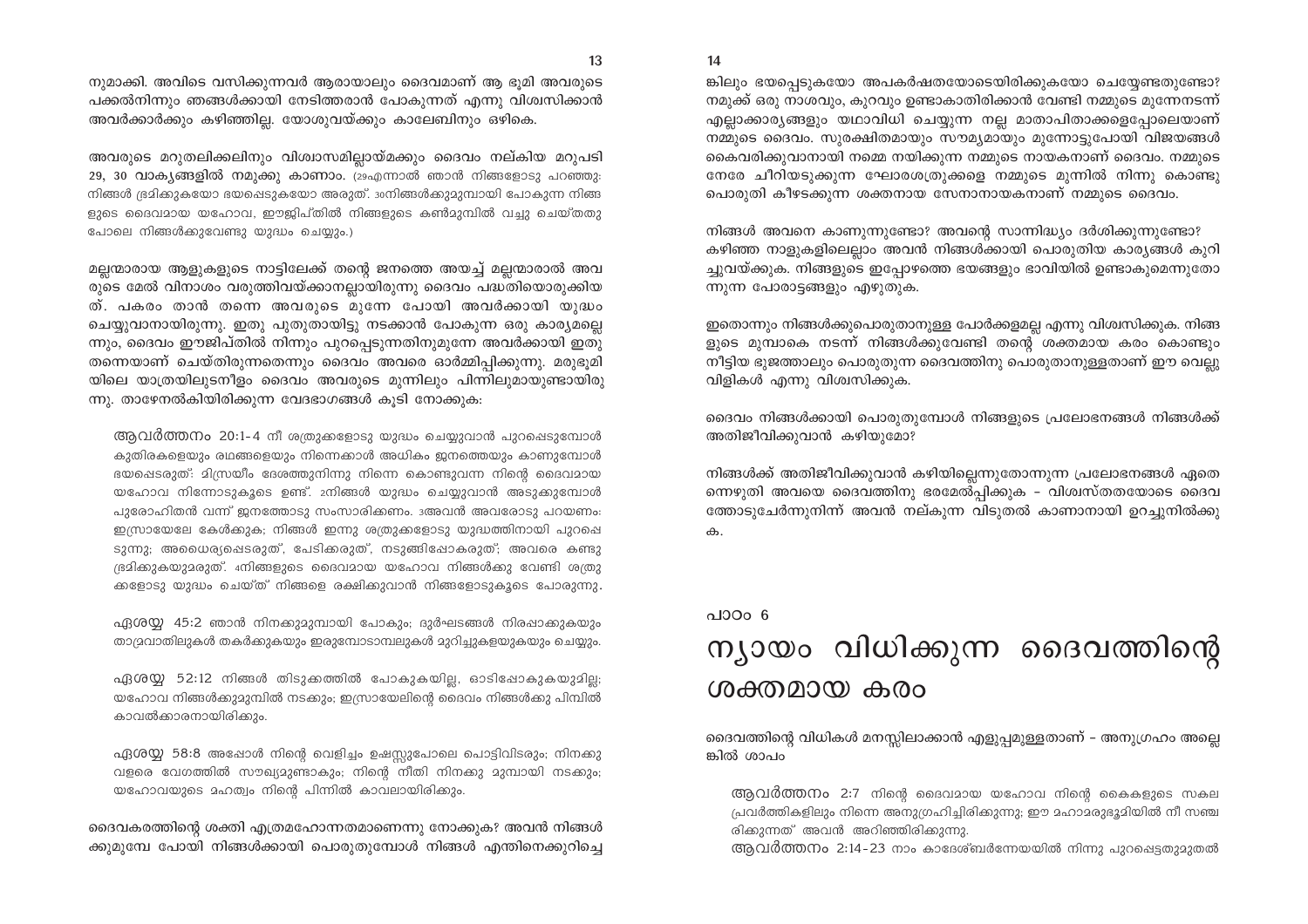തോന്നരുത്; അവരുടെ ദേവന്മാരെ നീ ആരാധിക്കരുത്; അതുനിനക്കു കെണി യായിത്തീരും. 17ഈ ജനതകൾ എന്നെക്കാൾ പെരുഷമുള്ളവർ ആകുന്നു: അവരെ നീക്കിക്കളയുവാൻ എനിക്ക് എങ്ങിനെ കഴ്വിയും എന്ന് നീ നിന്റെ ഹ്യദയത്തിൽ പറ യുമായിരിക്കും.  $\mathop{\mathrm{sgn}}$  അവരെഭയപ്പെടരുത്; പിന്നേയോ നിന്റെ ദൈവമായ യഹോവ ഫറവോനോടും എലാ മിന്ധ്രയീമ്യരോടും ചെയ്തത് നീ നലവണം ഓർക്കണം. <u> 19നിന്റെ കണുകൾകൊണ്ട് കണ്ട വലിയ പരീക്ഷകളും അടയാളങ്ങളും അത്ഭുത</u> ങ്ങളും, നിന്റെ ദൈവമായ യഹോവ നിന്നെ പുറഷടുവിച്ച ബലമുള്ള കൈയും നീട്ടിയ ഭുജവും തന്നെ. നീ ഭയപ്പെടുന്ന സകല ജനതകളോടും നിന്റെ ദൈവ മായ യഹോവ അങ്ങനെ ചെയ്യും. 20അത്രയുമല്ല, അവശേഷിച്ചിരിക്കുന്നവരും നിന്റെ മുമ്പിൽ നിന്ന് ഒളിക്കുന്നവരും നശിച്ചുപോകുന്നതുവരെ നിന്റെ ദൈവ <u>മായ യഹോവ അവരുടെ ഇടയിൽ കടന്നലുകളെ അയകും. 21നീ അവരെ കണ്ടു</u> ഭ്രമിക്കരുത്; നിന്റെ ദൈവമായ യഹോവ എന്ന വലിയവനും ഭയങ്കരനുമായ ദൈവം നിങ്ങളുടെ മദ്ധ്യേ ഉണ്ട്. 22ആ ജനതകളെ നിന്റെ ദൈവമായ യഹോവ അല്പാ ല്പമായി നിന്റെ മുമ്പിൽ നിന്നു നീക്കികളയും; കാട്ടുമൃഗങ്ങൾ പെരുകി നിനക്ക് ഉപദ്രവമാകാതിരിക്കുവാൻ അവരെ ക്ഷണത്തിൽ നശിഷിച്ചുകൂടാ. 23നിന്റെ ദൈവ ദായ യഹോവ അവരെ നിന്റെ കൈയിൽ ഏല്ഷിക്കുകയും അവർ നശിച്ചുപോകു ന്നതുവരെ അവർക്കു മഹാവിഭ്രാന്തി വരുത്തുകയും ചെയ്യും. 24അവൻ അവരുടെ രാജാക്കന്മാരെ നിന്റെ കൈയിൽ ഏല്ഷിക്കും; നീ അവരുടെ നാമം ആകാശത്തിൻ കീഴിൽനിന്ന് ഇല്ലാതാക്കണം. അവരെ നശിപ്പിച്ചുകളയുന്നതുവരെ ഒരു മനുഷ്യനും നിന്റെ മുമ്പിൽ നിൽക്കുകയില്ല. 25അവരുടെ ദേവപ്രതിമകളെ തീയിലിട്ടുചുട്ടുകള യണം; നീ വശീകരിക്കഷെടാതിരിക്കുവാൻ അവയിന്മേലുള്ള വെള്ളിയും പൊന്നും ദോഹിച്ച് എടുക്കരുത്; അതു നിന്റെ ദൈവമായ യഹോവയ്ക്ക് അറപ്പാകുന്നു. <sup>26</sup>നീയും അതുപോലെ ശാപമായിത്തീരാതിരിക്കേണ്ടതിന് അറപ്പായുള്ളത് നിന്റെ വീട്ടിൽ കൊണ്ടുപോകരുത്; അതു നിനക്ക് അത്യന്തം അറഷും വെറുഷുമായിരി ക്കണം; അതു ശാപഗ്രസ്തമല്ലോ?

കാനാന്യരെ തുരത്താനായി കടന്നലുകളെ അയക്കുമെന്ന് ദൈവം ഇവിടെ പറ യുന്നു. വിനാശകാരികളായ വലിയ കാട്ടുകടന്നലുകളെയാണ് ഇവിടെ വിവക്ഷിക്കു ന്നത്. പുറപ്പാട് 23:28 ലും ഇസ്രായേലിനു മുമ്പാകെ കാട്ടുകടന്നലുകളെ അയച്ച് ഹിവ്യരെയും കാനാന്യരെയും ഹിത്യരെയും തുരത്തുമെന്ന് ദൈവം പറഞ്ഞു.

8്ക്കാഷ്വ 24:11-12 പിന്നെ നിങ്ങൾ യോർദ്ദാൻ കടന്ന് യെരീഹോവിലേക്കു വന്നു; യെരീഹോ നിവാസികൾ, അമോര്യർ, പെരീസ്യർ, കനാന്യർ, ഹിത്യർ, ഗിർഗ്ഗാശ്യർ, ഹിവ്വ്യർ, യെബുസ്യർ എന്നിവർ നിങ്ങളോടു യുദ്ധംചെയ്തു; ഞാൻ അവരെ നിങ്ങ ളുടെ കൈയിൽ ഏല്പ്പിച്ചു. 12ഞാൻ നിങ്ങളുടെ മുമ്പിൽ കടന്നലിനെ അയച്ചു; അത് നിങ്ങളുടെ മുമ്പിൽനിന്ന് അമോര്യരുടെ ആ രണ്ടു രാജാക്കന്മാരെ ഓടിച്ചു കളഞ്ഞു; നിന്റെ വാൾകൊണ്ടോ നിന്റെ വിലുകൊണ്ടോ അല അതു സാധിച്ചത്.

#### കടന്നലിനെ അയച്ചു എന്നു പറഞ്ഞതിനർത്ഥം ദൈവം അവരെ ഭയപ്പെടുത്തി എന്നു തന്നെയാണ് – കടന്നലുകളെത്തന്നെ അയച്ചു എന്നല്ല. നോക്കുക:

പുറപ്പാട് 23:20 ഇതാ, വഴിയിൽ നിന്നെ സൂക്ഷിക്കേണ്ടതിനായും ഞാൻ ഒരു ക്കിയിരിക്കുന്ന ദേശത്തേക്കുനിന്നെ കൊണ്ടുപോകേണ്ടതിനായും ഞാൻ ഒരു ദൂതനെ നിനക്കു മുമ്പായി അയക്കുന്നു.

സേരെദ്തോടു കടക്കുന്നതുവരെയുള്ള കാലം 38 വർഷം ആയിരുന്നു; അതിനി ടയിൽ യോദ്ധാക്കളായിരുന്ന തലമുറയൊക്കെയും യഹോവ അവരോടു സത്യം ചെയ്തതുപോലെ പാളയത്തിൽനിന്നു നശിച്ചുപോയി. 15അവർ നശിച്ചു തീരുവോളം യഹോവയുടെ കൈ അവരെ പാളയത്തിൽനിന്നു നശിപ്പിക്കുവാൻ തക്കവണ്ണം അവർക്കെതിരായിരുന്നു. iഞ്ജെനെ യോദ്ധാക്കളൊക്കെയും ജനത്തിന്റെ ഇടയിൽ നിന്നു മരിച്ച് അവസാനിച്ചശേഷം 17യോഹോവ എന്നോടു കൽപ്പിച്ചത്: 18നീ ഇന്ന് ആർ എന്ന മോവാബ്യദേശത്തുകൂടി കടക്കുവാൻ പോകുന്നു. 19അമോന്യരോട് അടുത്തു ചെല്പവോൾ അവരെ ഞെരുക്കരുത്; അവരോടു പടപൊരുതുകയും അരുത്; ഞാൻ അമ്മോന്യരുടെ ദേശത്തു നിനക്ക് അവകാശം തരുകയില്ല; അത് .<br>ഞാൻ ലോത്തിന്റെ മക്കൾക്ക് അവകാശമായി കൊടുത്തിരിക്കുന്നു. 20അതും <u>ാലൻമാരുടെ ദേശമെന്നു വിചാരിച്ചു വരുന്നു; മലൻമാർ പണ്ട് അവിടെ പാർത്തി</u> രുന്നു; അമ്മോന്യർ അവരെ സംസുമ്മ്യർ എന്നു വിളിക്കുന്നു. 21അവർ വലിഷവും പെരുഷവും അനാക്യരെഷോലെ പൊക്കവുമുള്ള ജനതയായിരുന്നു; എങ്കിലും യഹോവ അവരെ അവരുടെ മുമ്പിൽ നിന്നു നശിപ്പിച്ചു; ഇങ്ങനെ അവർ അവ രുടെ ദേശം കൈവശമാക്കി അവരുടെ സ്ഥലത്തു പാർത്തു. 22അവൻ സേയിരിൽ പാർക്കുന്ന ഏശാവിന്റെ മക്കൾക്കുവേണ്ടി ചെയ്തതുപോലെ, അവൻ ഹോര്യരെ അവരുടെ മുമ്പിൽ നിന്നു നശിപ്പിച്ചിട്ട് അവർ അവരുടെ ദേശം കൈവശമാക്കി അവരുടെ സ്ഥലത്ത് ഇന്നുവരെയും പാർക്കുന്നു. 23കഫ്തോരിൽ നിന്നു വന്ന കഫ്തോര്യരും ഗസ്സാവരെയുള്ള ഊരുകളിൽ പാർത്തിരുന്ന അവ്യരെ നശിപ്പിച്ച് അവരുടെ സ്ഥലത്തു പാർത്തു.

യിര2്യ 17:5-7 യഹോവ ഇപ്രകാരം അരുളിച്ചെയ്യുന്നു. മനുഷ്യനിൽ ആശ്രയിച്ചു ജഢത്തെ തന്റെ ഭുജമാക്കി ഹൃദയം കൊണ്ട് യഹോവയിൽനിന്നു വിട്ടകലുന്ന മനുഷ്യൻ ശപിക്കപ്പെട്ടവനാകുന്നു. അേവൻ മരുഭൂമിയിലെ ചൂരൽചെടി പോലെയാകും; നന്മവരുമ്പോൾ അവൻ അതു കാണാതെ മരുഭൂമിയിലെ വരണ്ട പ്രദേശങ്ങളിലും നിവാസികളില്ലാത്ത ഉഷുനിലത്തിലും പാർക്കും. 7യഹോവയിൽ ആശ്രയിക്കുകയും യഹോവതന്നെ പ്രത്യാശയായിരിക്കുകയും ചെയ്യുന്ന മനുഷ്യൻ ഭാഗ്യവാൻ.

നമ്മുടെ ആശ്രയമെന്തിലാണ് എന്നതിനെ ആശ്രയിച്ചാണ് ദൈവം എങ്ങനെ നമ്മെ ന്യായം വിധിക്കുന്നു എന്നു നിശ്ചയിക്കുന്നത്. ഇതാണ് ഇസ്രായേൽ ജനതയ്ക്കും സംഭവിച്ചത് - തന്റെ നീട്ടിയഭുജത്താൽ തങ്ങളെ ഈജിപ്തിന്റെ അടിമത്തത്തിൽ നിന്നും വിടുവിച്ച ദൈവം അതേ കരത്താൽ വാഗ്ദത്തനാട്ടിൽ കുടിയേറിയിരി ക്കുന്ന മല്ലന്മാരെ കീഴടക്കി ദേശം തങ്ങൾക്കായിത്തരുമെന്ന വിശ്വാസം അ വർക്കി ല്ലാതെ പോയി. ദൈവത്തിലുള്ള ആശ്രയം നഷ്ടപ്പെട്ട അവർക്ക് മരുഭൂമിയിൽ നീണ്ട നാല്പതു വർഷക്കാലം അലഞ്ഞു നടക്കേണ്ടതായും, തങ്ങളുടെകൂ ടെ യുണ്ടായിരുന്ന മുതിർന്നവരെയെല്ലാം നഷ്ടപ്പെടേണ്ടതായും വന്നു. (വാ 14-15)

മറുതലിച്ചവരെല്ലാം നശിച്ചതിനു ശേഷം ദൈവം അടുത്ത തലമുറയെ വാഗ്ദത്ത നാട്ടിലേക്കു നയിക്കുകയും, അവർക്കായി അവൻ എന്തൊക്കെ ചെയുമെന്ന് അറി യിക്കുകയും ചെയ്തു.

ആവർത്തനം 7:16-26 നിന്റെ ദൈവമായ യഹോവ നിന്റെ കൈയിൽ ഏല്ഷി ക്കുന്ന സകല ജനതകളെയും നീ നശിഷിച്ചുകളയണം; നിനക്ക് അവരോടു കരുണ

15

16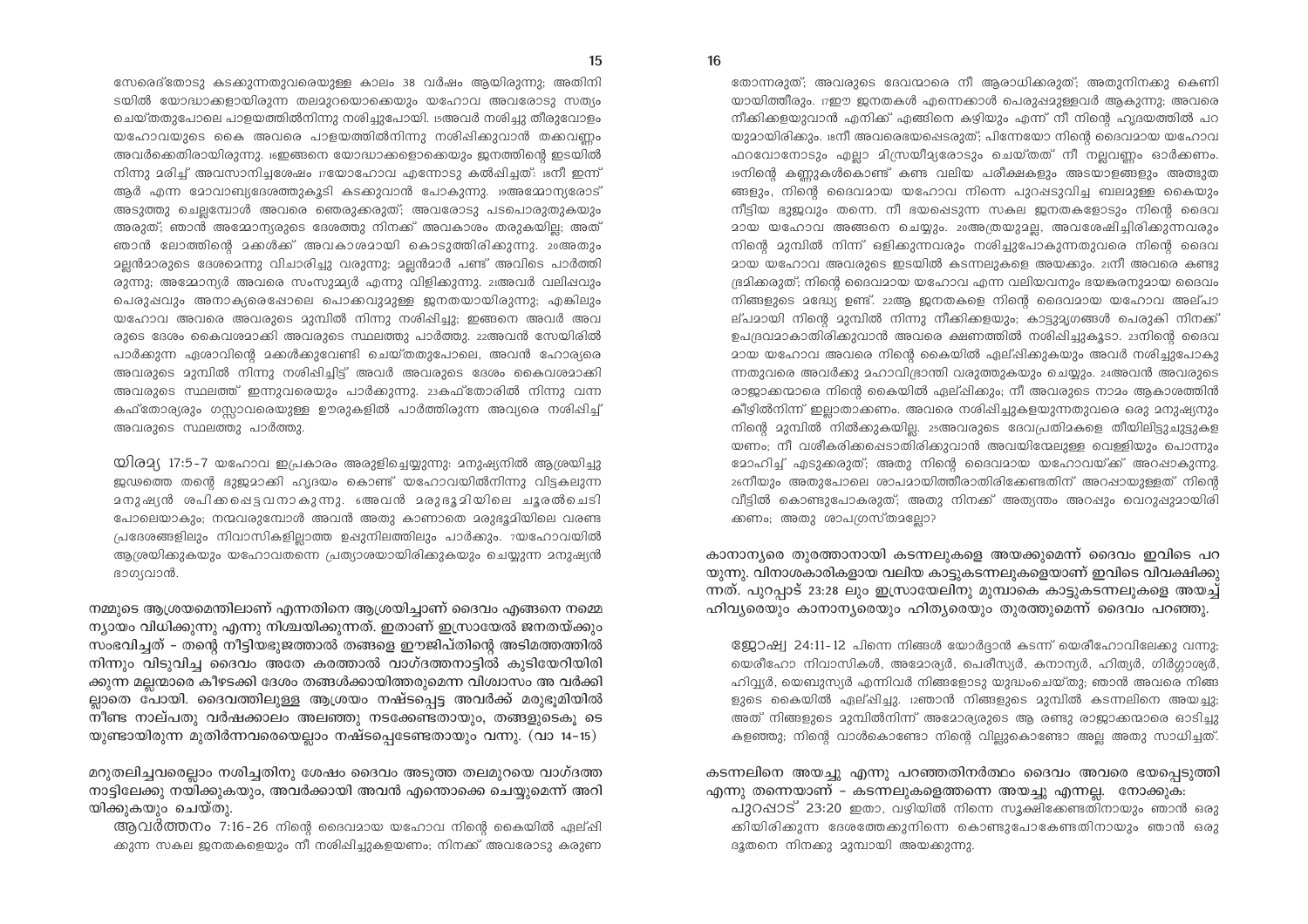18

വാ 23 എന്റെ ദൂതൻ നിനക്കു മുമ്പായി പോകുകയും അമോര്യർ, ഹിത്യർ, പെരി സ്യർ, കനാന്യർ, ഹിവ്യർ, യെബുസ്യർ എന്നിവരുടെ ദേശത്തേക്കു നിന്നെ കൊണ്ടു പോകുകയും ചെയ്യും; ഞാൻ അവരെ ച്ചേദിച്ചുകളയും.

വാ 27 ഞാൻ നിനക്കു മുമ്പായി എന്റെ ഭീതിയെ അയച്ചു നിന്നെ നേരിടുന്ന ജനതകളിൽ സംഭ്രാന്തി ഉളവാക്കും; നിന്റെ സകല ശത്രുക്കളും പിന്തിരിഞ്ഞോടു വാൻ ഇടയാക്കും.

നാം ആദ്യം വായിച്ച വചനത്തിൽ നിന്നും രണ്ടുവാകൃങ്ങൾ ഒന്നുകൂടി വായച്ചിട്ട് നമൂക്കു നിർത്താം.

ആവർത്തനം 2:20-23 അതും മലൻമാരുടെ ദേശമെന്നു വിചാരിച്ചു വരുന്നു; <u>ാല്ല</u>ൻമാർ പണ്ട് അവിടെ പാർത്തിരുന്നു; അമ്മോന്യർ അവരെ സംസുമ്മ്യർ എന്നു വിളിക്കുന്നു. 21അവർ വലിഷവും പെരുഷവവും അനാക്യരെഷോലെ പൊക്കവു ദുള്ള ജനതയായിരുന്നു; എങ്കിലും യഹോവ അവരെ അവരുടെ ദുമ്പിൽ നിന്നു നശിപ്പിച്ചു; ഇങ്ങനെ അവർ അവരുടെ ദേശം കൈവശമാക്കി അവരുടെ സ്ഥലത്തു പാർത്തു. 22അവൻ സേയിരിൽ പാർക്കുന്ന ഏശാവിന്റെ മക്കൾക്കുവേണ്ടി ചെയ്ത തുപോലെ, അവൻ ഹോര്യരെ അവരുടെ മുമ്പിൽ നിന്നു നശിഷിച്ചിട്ട് അവർ അവരുടെ ദേശം കൈവശമാക്കി അവരുടെ സ്ഥലത്ത് ഇന്നുവരെയും പാർക്കു ന്നു. 23കഫ്തോരിൽ നിന്നു വന്ന കഫ്തോര്യരും ഗസ്ലാവരെയുള്ള ഊരുകളിൽ പാർത്തിരുന്ന അവ്യരെ നശിപ്പിച്ച് അവരുടെ സ്ഥലത്തു പാർത്തു.

ദൈവത്തിന്റെ വിധിയിൽ നിന്നും ആർക്കും രക്ഷപെടാൻ സാദ്ധ്യമല്ല.

എ(ബായർ 10:26–31 വായിച് ആത്മപരിശോധന നടത്താം നമുക്ക് – ബോധ പൂർവ്വം ചെയ്യുന്ന പാപങ്ങൾ നമ്മിലുണ്ടോ? 31-ാം വാക്യം വായിച്ചു നമുക്കു മാനസാന്തരപ്പെടാം – ജീവനുള്ള ദൈവത്തിന്റെ കയ്യിൽഅകപ്പെടുന്നതു എത്രഭീതി കരം!

 $0.1000-7$ 

## ശാന്ത നാകുക, ദൈവകരത്തിന്റെ പ്രവർത്തനം കാണുക

പുറപ്പാടിന്റെ 14-ാം അദ്ധ്യായം വായിക്കുക.

മനഃപൂർവ്വമായാണ് ദൈവം ഇസ്രായേലിനെ ഈജിപ്തിന്റെ സൈന്യത്തിനും ചെങ്കടലിനും ഇടയിലാക്കിയത്. ദൈവത്തിനു പദ്ധതികൾ വ്യക്തമായിരുന്നു, അവൻ അതു മോശയ്ക്കു വെളിപ്പെടുത്തി കൊടുത്തിരുന്നു (വാ 1-4). എന്നാൽ സന്ദർഭം അടുത്തുവന്നപ്പോൾ ഇസ്രായേലിന്റെ തനിനിറം വെളിവായി. അവർ ദൈവത്തിനെതിരെയും മോശയ്ക്കെതിരെയും പിറുപിറുക്കാനാരംഭിച്ചു.

വാ 11-14 അവർ മോശയോട്: മിന്ധ്രയീമിൽ ശവക്കുഴികളിലാതിരുന്നിട്ടാണോ നീ ഞങ്ങളെ മരുഭൂമിയിൽ മരിക്കുവാനായി കൂട്ടികൊണ്ടുവന്നത്? നീ ഞങ്ങളെ മിസ്ര യീമിൽ നിന്നു കൂട്ടിക്കൊണ്ടു വന്ന് ഇങ്ങനെ ചെയ്തത് എന്തുകൊണ്ട്? 12മിസ്രയീ <u> മ്യർക്കുവേല ചെയ്യുവാൻ ഞങ്ങളെ വിടണം എന്ന് ഞങ്ങൾ മിന്ധ്രയീമിൽ വച്ചു</u> നിന്നോടു പറഞ്ഞില്ലയോ? ഞങ്ങൾ മരുഭൂമിയിൽ മരിക്കുന്നതിനേക്കാൾ നല്ലത് മിസ്രയീമ്യർക്കു വേല ചെയ്യുന്നതായിരുന്നു, എന്നു പറഞ്ഞു. ദഅതിനു മോശ ജനത്തോട്: ഭയഷെടേണ്ട; ഉറച്ചുനിൽക്കുവിൻ; ഇന്നു യഹോ വ നിങ്ങൾക്കു ചെയ്യു വാനിരിക്കുന്ന രക്ഷ കണ്ടുകൊള്ളുവിൻ; നിങ്ങൾ ഇന്നു കണ്ടിരിക്കുന്ന മിസ്രയീ 2്യരെ ഒരുനാളും കാണുകയില്ല. 14യഹോവ നിങ്ങൾക്കു വേണ്ടി യുദ്ധം ചെയ്യും; നിങ്ങൾ ശാന്തരായിരിക്കുവിൻ എന്നു പറഞ്ഞു.

നാം ദൈവത്തിൽ പൂർണ്ണമായി ആശ്രയിക്കണമെന്നതാണ് ദൈവത്തിനു നമ്മുടെ മേലുള്ള പ്രതീക്ഷ. എന്നാൽ അവനെ സംശയിക്കുവാനാണ് നമുക്ക് എപ്പോഴു മുള്ള പ്രലോഭനം. ഇപ്പോൾ നടക്കുന്ന കാര്യങ്ങൾ മാത്രമാണ് നാം കാണുന്നത്, ദൈവകരം നമുക്കായി മുന്നേചെയ്തതും ഭാവിയിൽ ചെയ്യുമെന്ന് വാഗ്ദാനം ചെയ്തതുമെല്ലാം നാം മറക്കുന്നു. അന്തിമവിജയം അവനായിരുക്കുമെന്നകാര്യം നാം ഓർമ്മിക്കുന്നുമില്ല.

മറവിയിൽ ജീവിച്ചതിനാൽ ഇവർ ദൈവകരത്താൽ രക്ഷിക്കപ്പെടുന്നതിനേക്കാൾ നല്ലത് ഈജിപ്തിൽ മരിക്കുന്നതായിരുന്നു എന്നു വിചാരിച്ചു. ശിഷ്യനാകുന്നതി നുമുമ്പുണ്ടായിരുന്ന ജീവിതമാണ് നല്ലത് എന്ന് എപ്പോഴെങ്കിലും നിങ്ങൾ വിചാ രിച്ചിട്ടുണ്ടോ? (തീർച്ചയായും തോന്നുന്നതെന്തും ചെയ്യുവാനും അനുഭവിക്കുവാ നുമുള്ള ദുഃസ്വാതന്ത്ര്യം നിങ്ങൾ അപ്പോൾ അവകാശമാക്കിയിരുന്നു). ശിഷ്യത്വവ ഴിയിൽ വെല്ലുവിളികൾ അനേകമുണ്ട്. എന്നാൽ നിങ്ങളുടെ ലക്ഷ്യസ്ഥാനം ഒരി ക്കലും കണ്ണിൽ നിന്നും മായരുത്. വിശ്വസ്തനായ ദൈവം തന്റെ കരം നീട്ടി അവൻ നമുക്കുവാഗ്ദാനം ചെയ്ത ലക്ഷ്യസ്ഥാനത്തിലേക്ക് നമ്മെ എത്തിക്കും.

പരാതിപറയുന്ന ജനത്തിന്റെയും മോശയുടെയും മനോഭാവത്തിലുള്ള വൃത്യാസം പരിഗണിച്ചാൽ, ഭയത്താൽകുലുങ്ങി വിറയ്ക്കാതെ ദൈവത്തിലും അവന്റെ പദ്ധ തികളിലും കഴിവുകളിലും പൂർണ്ണമായി വിശ്വസിക്കുന്ന മോശയും ഭയന്നുവിറ യ്ക്കുന്ന ജനത്തെയും നമുക്കു കാണാം. 13–ാം വാകൃത്തിൽ മോശ അവരോടു പറഞ്ഞ മറുപടി നോക്കുക: ഭ്രയപ്പെടേണ്ട; ഉറച്ചുനിൽക്കുവിൻ; ഇന്ന് യഹോവ നിങ്ങൾക്കു ചെയ്യുവാനിരിക്കുന്ന രക്ഷ കണ്ടുകൊള്ളുവിൻ; നിങ്ങൾ ഇന്നു കണ്ടിരി ക്കുന്ന മിസ്രയീമ്യരെ ഒരുനാളും കാണുകയില്ല. 14യഹോവ നിങ്ങൾക്കു വേണ്ടി യുദ്ധം ചെയ്യും; നിങ്ങൾ ശാന്തരായിരിക്കുവിൻ എന്നു പറഞ്ഞു.)

വലിയപ്രതിസന്ധികൾ നമ്മുടെ ജീവിതത്തിൽ ഉണ്ടാകുമ്പോൾ എനിക്കിവിടെ എന്തു ചെയ്യാൻ കഴിയും എന്നു വിചാരിച്ചു ഹൃദയം കലങ്ങുന്ന നമുക്കുവേണ്ടി യുള്ളതാണ് അതി ശ്രേഷ്ടമായ ഈ മറുപടി. (യഹോവ നിങ്ങൾകുവേണ്ടി യുദ്ധം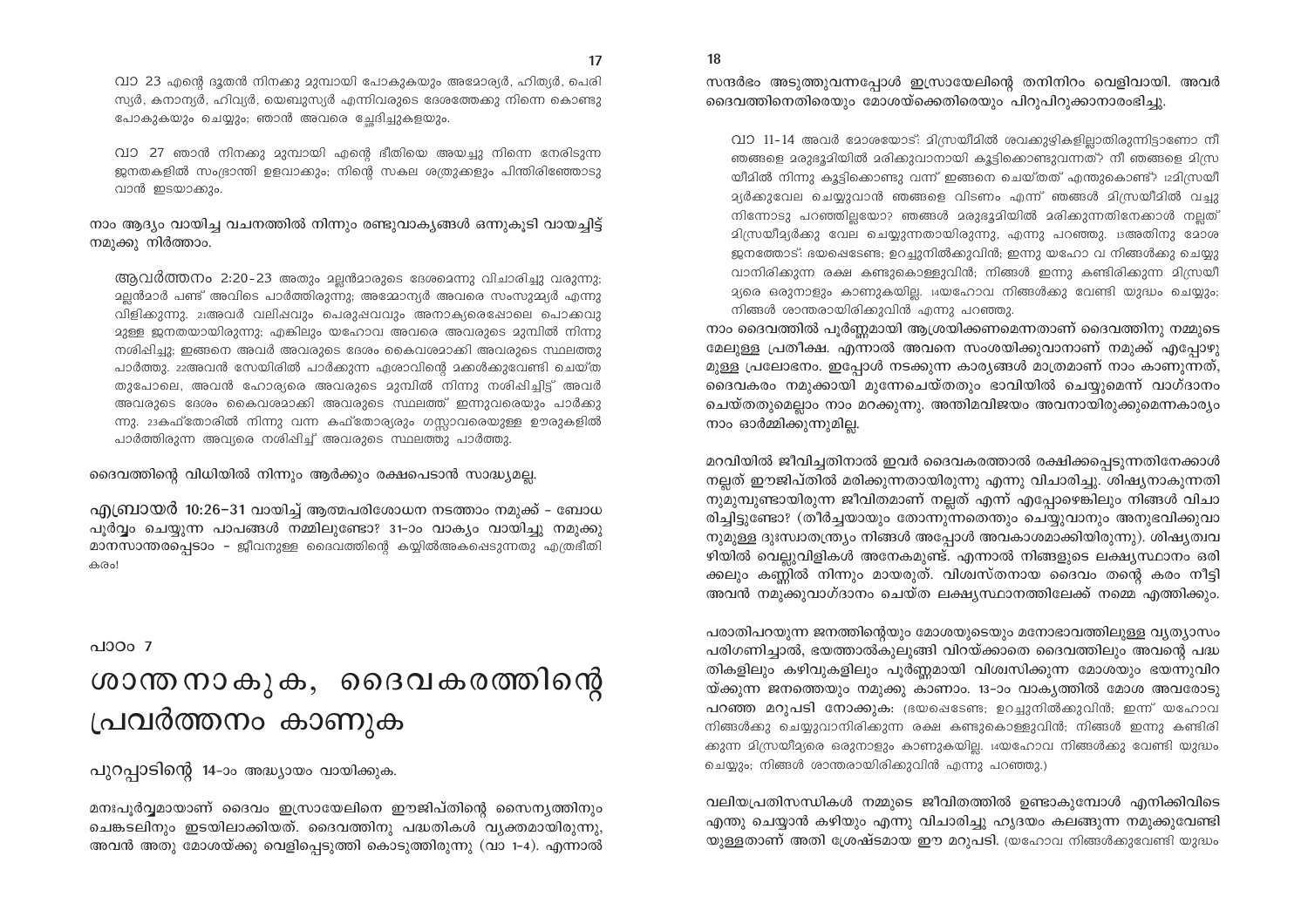ചെയ്യും; നിങ്ങൾ രാന്തരായിരിക്കുവിൻ). **വിവിധ പരിഭാഷകൾ എന്തുപറയുന്നു** എന്നു നമുക്കു നോക്കാം:

കർത്താവു നിനക്കായി യുദ്ധം ചെയ്യും, നീ രാന്തനായി ഇരുന്നാൽ മതി (NIV) യഹോതന്നെ നിനക്കായി യുദ്ധം ചെയ്യും, നീ അടങ്ങിയിരിക്കുക  $(NLT)$ കർത്താവു നിനക്കായി പോരാടും, നീ നിശബ്ദനായിരുന്നാൽ മാത്രം മതി. (ESV) നീ നിശബ്ദനായിരിക്കുമ്പോൾ യഹോവ നിനക്കായി പൊരുതും  $(NASB)$ ശാന്തരായിരിപ്പിൻ എന്നതിന്റെ അർത്ഥം പ്രതിമപോലെ നിൽക്കണമെന്നതല്ല പകരം നിശബ്ദനായിരിക്കുക അല്ലങ്കിൽ നാവിനെ അടക്കുക എന്നതാണ്.

അവർ നാവിനെ എന്തിനുവേണ്ടിയാണ് ഉപയോഗിച്ചത്? പരാതിപറയാൻ, പിറു പിറുക്കാൻ, സംശയവും അതൃപ്തിയും വിളിച്ചുപറയാൻ. ഹൃദയം നിറഞ്ഞു ക വിയുന്നത് അധരം പ്രസ്താവിക്കുന്നു എന്ന് യേശു പറഞ്ഞിരിക്കുന്നുവലോ?

ഏശയ്യ 43:6-7 ഞാൻ വടക്കിനോട് തരുക എന്നും തെക്കിനോട് തടുത്തുവ യ്ക്കരുത് എന്നും കല്പിക്കും; ദൂരത്തുനിന്ന് എന്റെ പുത്രന്മാരെയും ഭൂമിയുടെ അറ്റത്തുനിന്ന് എന്റെ പുത്രിമാരെയും കൊണ്ടുവരും. 7എന്റെ നാമത്തിൽ വിളിച്ചും എന്റെ മഹത്ത്വത്തിനായി സൃഷ്ടിച്ചു രൂപപ്പെടുത്തി ഉണ്ടാക്കിയവരുമായ ഏവരെയും തന്നെ.

അവരുടെ വാക്കുകൾതന്നെ അവരുടെ വിശ്വാസമില്ലായ്മക്കുള്ള തെളിവാണ് (ലുക്ക 6:45). ദൈവവും മോശയും ഇസ്രായേൽ ജനതയിൽ നിന്നും പ്രതീക്ഷി ച്ചിരുന്നത് എന്താണ്? ദൈവത്തിന്റെ വിടുതൽ ക്രിയയ്ക്കായി വിശ്വസ്തതയോടെ കാത്തിരിക്കണമെന്നതു തന്നെ.

ഇതിനു ശേഷം എന്താണു സംഭവിച്ചത്? ദൈവകരം ചെയ്ത പ്രവർത്തികളിൽ ഏറ്റവും അത്ഭുതകരമായ ഒന്നാണ് പിന്നീടു നാം കാണുന്നത്.

പുറപ്പാട് 14:15-16 അപ്പോൾ യഹോവ മോശയോട് അരുളിച്ചെയ്തത്: നീ എന്നോടു നിലവിളിക്കുന്നത് എന്ത്? മുമ്പോട്ടുപോകാൻ യിസ്രായേൽ മക്കളോടു പറ യുക. ഞിന്റെ വടി എടുത്തു കടലിന്മേൽ നിന്റെ കൈവീശി അതിനെ വിഭാഗിക്കുക; ഇസ്രായേൽമക്കൾ കടലിന്റെ മദ്ധ്യേ ഉണങ്ങിയ നിലത്തുകൂടി നടന്നുപോകും.

സമാധാനത്തോടെ ഇസ്രായേലിനെ മുന്നോട്ടുനയിക്കാനാണ് ദൈവം ആവശ്യ പ്പെട്ടത് - മുന്നിൽ വഴിതെളിയാത്തപ്പോൾപ്പോലും. ഇതാണുവിശ്വാസത്താലുള്ള യാത്ര. അങ്ങനെ നാം മുന്നോട്ടു പോകുമ്പോൾ നമുക്കു കാണാൻ കഴിയാത്ത വഴികൾ ദൈവം തുറക്കും, അതു കാണുന്നതാണ് ഏറ്റവും ആശ്ചര്യകരമായത്.

 $\Omega$ 12 19-22 അനന്തരം ഇസ്രായേല്യരുടെ സൈന്യത്തിനു മുമ്പേ പോയ ദൈവദൂ തൻ അവിടെനിന്നു മാറി അവരുടെ പിമ്പേ പോകുവാൻ തുടങ്ങി; മേഘസ്തം ഭവും അവരുടെ മുമ്പിൽ നിന്നുമാറി പിമ്പിൽ പോയി. 20രാത്രിമുഴുവനും മിസ്ര യീമ്യരുടെ സൈന്യവും ഇന്ധ്രായേല്യരുടെ സൈന്യവും തമ്മിൽ അടുക്കാത്തവിധം

അത് അവയുടെ മദ്ധ്യേ വന്നു; അവർക്കു മേഘവും അന്ധകാരവും ആയിരുന്നു; ഇവർക്കോ രാത്രിയെ പ്രകാശമാക്കിക്കൊടുത്തു. 218മാശെ കടലിൻമേൽ കൈനീട്ടി; യഹോവ അന്നു രാത്രി മുഴുവനും മഹാശക്തിയുള്ള ഒരു കിഴക്കൻ കാറ് അടി ഷിച്ചു; കടൽ പിൻവാങ്ങി ഉണങ്ങിയ നിലമായിത്തീർന്നു; അങ്ങനെ വെള്ളം വിഭാ ഗിക്കപ്പെട്ടു. 22ഇസ്രായേൽ മക്കൾ കടലിന്റെ മദ്ധ്യേ ഉണങ്ങിയ നിലത്തുകൂടി നട ന്നുപോയി; അവരുടെ ഇടത്തും വലത്തും വെള്ളം മതിലായി നിന്നു.

മാലാഖ പിന്നിലേക്കുമാറി അവരെ സംരക്ഷിച്ചതു മാത്രമല്ല, രാത്രിമുഴുവൻ മേഘ സ്തംഭം അവർക്കു വെളിച്ചമായും ഈജിപ്തുകാർക്കു ഇരുളായും നിലകൊണ്ടു. കിഴക്കൻ കാറ്റിനെ അയച്ച് ദൈവം ചെങ്കടലിനെ വിഭജിച്ചു, സാധാരണ രീതി യിൽ ചെളി പുരണ്ടു കിടക്കുന്ന കടൽത്തട്ട് അവർക്കു നടക്കാൻ തക്കവണ്ണം ഉണങ്ങിയ നിലമായിത്തീർന്നു.

ഇതിൽ നിന്ന് നിങ്ങളെന്താണ് പഠിക്കുന്നത്? വെല്ലുവിളികളെ നിങ്ങൾ എങ്ങിനെ നേരിടണം? നിങ്ങൾ അഭിമുഖീകരിച്ച ഏറ്റവും വലിയവെല്ലുവിളിയിൽ ദൈവം നിങ്ങളെ എപ്രകാരം വിടുവിച്ചു? മറ്റുള്ളവരുടെ പ്രതിസന്ധികളിൽ ദൈവം ചെയ്ത മഹദ്കാര്യങ്ങളും കുടെ ഓർക്കുക. അതിൽ നിന്നും പാഠങ്ങൾ ഉൾക്കൊ ള്ളുക.

പ്രതിസന്ധിഘട്ടങ്ങളിൽ നിങ്ങളുടെ നാവിനെ എപ്രകാരമാണ് നിങ്ങൾ ഉപയോ ഗിച്ചിരുന്നത്? ഇനിയുള്ള കാലം നിങ്ങൾ അതിനെ എപ്രകാരം ഉപയോഗിക്കും?

### പാഠം 8 ഏറ്റവും മികച്ചതു നല്കുന്ന ദൈവ കരം

ആവർത്തനം 11:10-21 നീ കൈവരമാക്കാൻ ചെല്ലുന്ന ദേശം നീ വിട്ടുപോന്ന <u> ദിസ്രയീം ദേശംപോലെയല്ല; അവിടെ നീ വിത്തുവിതച്ചിട്ട് പച്ചക്കറിത്തോട്ടംപോലെ</u> നിന്റെ കാലുകൾ കൊണ്ടു നനയ്ക്കേണ്ടിവന്നു. imിങ്ങൾ കൈവശമാക്കാൻ ചെല്ലുന്ന ദേശമോ മലകളും താഴ്വരകളും ഉള്ളതും ആകാശത്തുനിന്നു വീഴുന്ന മഴവെള്ളം കുടിക്കുന്നതും 12നിന്റെ ദൈവമായ യഹോവ പരിപാലിക്കുന്നതുമായ ദേശം ആകു ന്നു. ആണ്ടിന്റെ ആരംഭം മുതൽ അവസാനം വരെ നിന്റെ ദൈവമായ യഹോവ യുടെ ദൃഷ്ടി എഷോഴും അതിന്മേൽ ഇരിക്കുന്നു. 13നിങ്ങളുടെ ദൈവമായ യഹോ വയെ നിങ്ങൾ സ്നേഹിക്കുകയും പൂർണ്ണഹൃദയത്തോടും പൂർണ്ണമനസ്സോടും അവനെ ആരാധിക്കുകയും ചെയ്തുകൊണ്ട് ഞാൻ ഇന്നു നിങ്ങളോടു കൽപ്പി ക്കുന്ന കല്പനകൾ ജാഗ്രതയോടെ അനുസരിച്ചാൽ, 14ധാന്യവും വീഞ്ഞും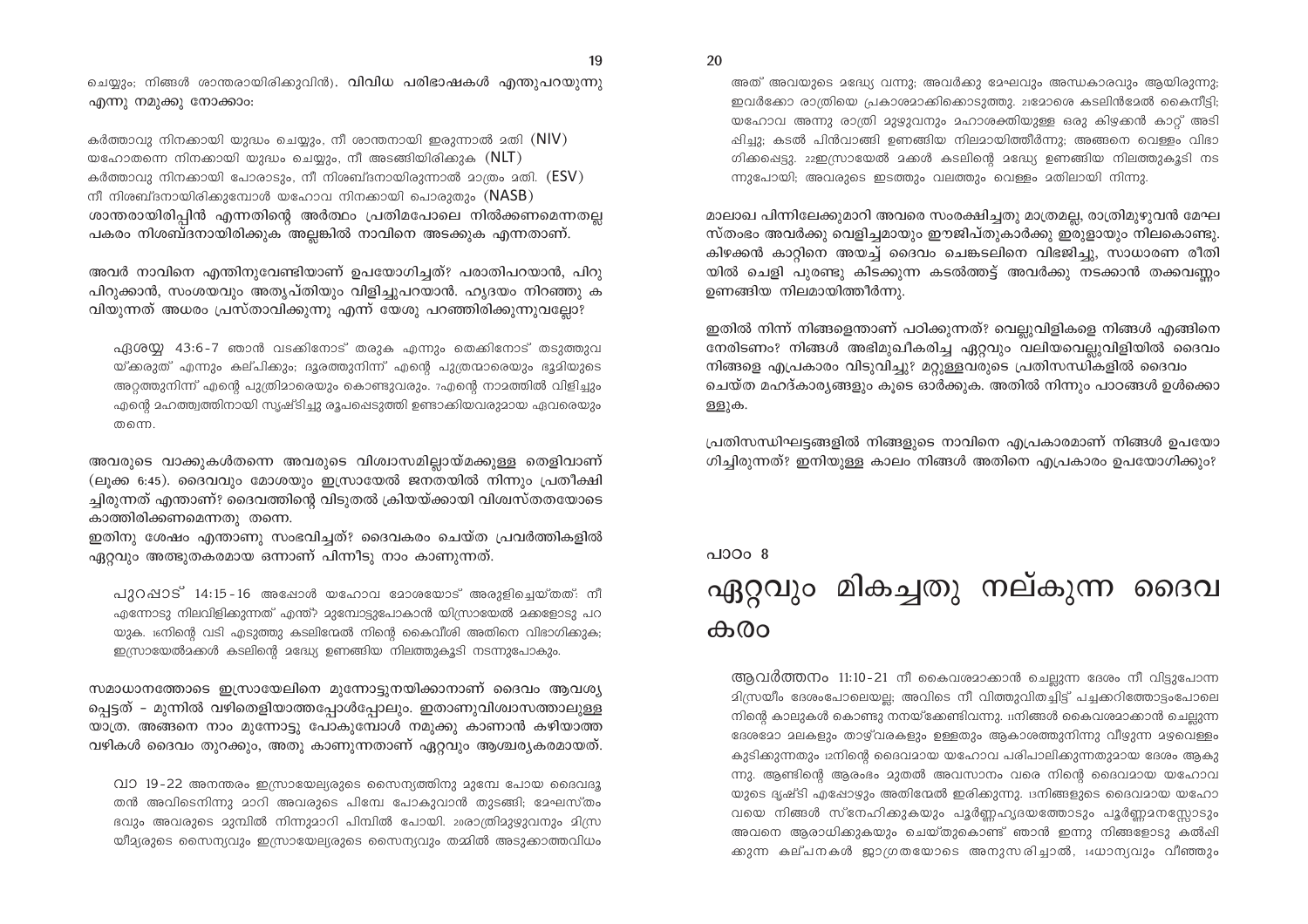എണ്ണയും ശേഖരിക്കേണ്ടതിന് ഞാൻ തക്ക സമയത്ത് നിങ്ങളുടെ ദേശത്തിനു വേണ്ട മുൻമഴയും പിൻമഴയും പെയ്യിക്കും. 15ഞാൻ നിന്റെ നിലത്ത് നിന്റെ കന്നു കാലികൾക്കു പുല്ലു തരും; നീ തൃപ്തിയാകുവോളം ഭക്ഷിക്കും.  $\frac{1}{1000}$ ങ്ങളുടെ ഹൃദയം വഞ്ചിക്കപ്പെട്ട്, നിങ്ങൾ നേർവഴിവിട്ട് അന്യദൈവങ്ങളെ ആരാധിക്കുകയോ നമ സ്കരിക്കുകയോ ചെയ്യാതിരിക്കുവാൻ സൂക്ഷിച്ചുകൊള്ളുവിൻ. 17അല്ലെങ്കിൽ യഹോവയുടെ ക്രോധം നിങ്ങൾക്കുനേ രേ ജ്വലിക്കുകയും മഴ പെയ്യാതിരിക്കു കയും ഭൂമി അനുഭവം തരാതിരിക്കുക യും യഹോവ നിങ്ങൾക്കു നൽകുന്ന നല്ല ഭേശത്തുനിന്ന് നിങ്ങൾ വേഗം നശിച്ചുപോകുകയും ചെയ്യും. 18ആകയാൽ നിങ്ങൾ എന്റെ ഈ വചനങ്ങൾ നിങ്ങളുടെ ഹൃദയത്തിലും മനസ്സിലും സംഗ്രഹിക്കണം; അവ നിങ്ങളുടെ കൈമേൽ അടയാളമായി കെട്ടണം; നിങ്ങളുടെ കണ്ണുകൾക്കു മദ്ധ്യേ പട്ടമായിരിക്കുകയും വേണം. ചുവീട്ടിൽഇരിക്കുമ്പോഴും വഴിയിലൂടെ നടക്കു മ്പോഴും കിടക്കുമ്പോഴും എഴുന്നേല്കുമ്പോഴും നിങ്ങൾ അവയെക്കുറിച്ചു സംസാ രിച്ചുകൊണ്ട് നിങ്ങളുടെ മക്കൾക്ക് അവയെ ഉപദേശിച്ചു കൊടുക്കണം. 20അവയെ നിന്റെ വീടിന്റെ കട്ടിളകളിന്മേലും പടിവാതിലുകളിന്മേലും എഴുതണം. 21യഹോവ നിങ്ങളുടെ പിതാക്കന്മാർക്കു നൽകുമെന്ന് അവരോടു സത്യംചെയ്ത ദേശത്ത് നിങ്ങളും നിങ്ങളുടെ മക്കളും ഭൂമിക്കുമീതെ ആകാശമുള്ള കാലത്തോളം ദീർഘാ യുസ്സോടിരിക്കേണ്ടതിനുതന്നെ.

നഷ്ടപ്പെട്ട ഈജിപ്തിലെ സൗഭാഗൃങ്ങളെ ഓർത്തു പിറുപിറുത്ത ജനതയെ നിങ്ങൾ ഓർക്കുന്നുണ്ടോ? അവരുടെ കണ്ണിൽ ഏറ്റവും സ്വർഗ്ഗീയമായ ദേശം ഈജിപ്തായിരുന്നു. എന്നാൽ ഞാൻ കരം നീട്ടി അനുഗ്രഹിച്ചുനിങ്ങൾക്കു തരാ ൻപോകുന്ന ദേശം നിങ്ങൾക്കു സങ്കൽപ്പിക്കാൻ കഴിയുന്നതിനേക്കാൾ മനോഹ രമാണെന്നായിരുന്നു ദൈവവാഗ്ദാനം. 10–14 വാകൃങ്ങളിൽ ദൈവം രണ്ടു ദേശ ങ്ങളെയും താരതമ്യം ചെയ്തു സംസാരിക്കുന്നതുകാണാം. ദൈവം അവ രിൽനിന്നും തിരിച്ചു പ്രതീക്ഷിച്ചതാകട്ടെ, ദൈവത്തെ പൂർണ്ണമനസ്സോടുകൂടി സ്നേഹിക്കണമെന്നും അവനോടു വിശ്വസ്തരായിരിക്കണമെന്നുമായിരുന്നു. അങ്ങിനെയായാൽ ആദേശത്തു മുൻമഴയും പിൻമഴയും നവധാനൃവും പുതു വീഞ്ഞും എണ്ണയും സമൃദ്ധമായുണ്ടാകുമെന്നു ദൈവം വാഗ്ദാനം ചെയ്യുന്നു. ദൈവത്തിന്റെ വാഗ്ദാനം. അവർ വിശ്വസ്തരായിരുന്ന നാൾ മുഴുവൻ ദൈവം നിറവേറ്റിയ വാഗ്ദാനം.

ദൈവത്തിന്റെ വാഗ്ദാനങ്ങളെ ഗൗനിക്കുന്നവരാണോ നിങ്ങൾ? അവൻ വാഗ്ദാ നം ചെയ്തതെല്ലാം അവന്റെ ശക്തമായ കരങ്ങൾ നിറവേറ്റിത്തരുമെന്നു നിങ്ങൾ ക്കു വിശ്വാസമുണ്ടോ? അതോ സംശയിക്കുന്നോ? വിശ്വസിക്കുമ്പോൾ നാം ആത്മ വിശ്വാസവും, ആനന്ദവുമുള്ളവരാണ്. വാഗ്ദാനങ്ങൾ നിറവേറ്റാനുള്ള ദൈ വത്തിന്റെ കഴിവുകളെ വിശ്വസിക്കാതിരിക്കുമ്പോൾ അപകർഷതയും ആകുല തയും നമ്മിൽ നിറയും.

ഈ വാഗ്ദാനങ്ങളുടെ നിറവും, അതിശയകരമാം വണ്ണം ശ്രേഷ്ഠമായ ആ ദേശ ത്തുള്ള വാസവും, വിളവെടുപ്പുകളുമെല്ലാമുണ്ടായിട്ടും, അവർ പെട്ടെന്നുതന്നെ ദൈവത്തെ ഉപേക്ഷിച്ചുപോയി. ദൈവം മുന്നറിയിപ്പു കൊടുത്തിരുന്നതുപോലെ 22

സ്വർഗ്ഗകവാടങ്ങൾ അടക്കപ്പെടുകയും ചെയ്തു, നിലം തരിശായി (1 രാജാ 18ൽ ഇത്തരമൊരു സാഹചര്യം വിശദീകരിക്കുന്നുണ്ട്). ദൈവം ഇന്നു നമുക്കുവാഗ്ദാനം ചെയ്തിരിക്കുന്നത് ഒരു തുണ്ടുഭുമിയല്ല, നിത്യജീവനാണ്. ദൈവം ആ വാഗ്ദാനം നിറവേറ്റുമെന്ന് നിങ്ങൾ വിശ്വസിക്കുന്നുണ്ടോ? നിങ്ങളുടെ കണ്ണുകൾ സ്വർഗ്ഗത്തിൽ ഉറപ്പിച്ചവയാണോ?

ഈ ഭൂമിയിലെ നിവാസ കാലത്തും അവൻ നമ്മുടെ ആവശ്യങ്ങൾ നിറവേറ്റും -നാം അവനെ സ്നേഹിക്കുകയും വിശ്വസിക്കുകയും ചെയ്യുമ്പോൾ. മറ്റു ദൈവ ങ്ങളാൽ ആകർഷിക്കപ്പെടുകയോ, അവയെ ആരാധിക്കുകയോ ചെയ്യാൻ പാടില്ല എന്ന് ദൈവം ശഠിക്കുന്നു. ഇതു നമുക്കുമുള്ള ഒരു വെല്ലുവിളിയാണ്. നാം ആരെ യാണ് ഇന്ന് ആരാധിക്കുന്നത്? സ്വർഗ്ഗത്തിലെ ദൈവത്തേയോ അതോ ഈ ലോക ത്തിലെ സുഖങ്ങളെയും മഹത്വത്തേയുമോ? ഞാൻ ദൈവത്തെ ആരാധിക്കുന്ന വനാണ് എന്നു നാം പറഞ്ഞാലും നമ്മുടെ മുഖ്യ ജീവിതോദ്ധേശ്യം പണമുണ്ടാ ക്കലാണെങ്കിൽ നാം വിഗ്രഹാരാധകർ തന്നെയാണ്.

യാക്കോബ് 4:4 വ്യഭിചാരികളേ, ലോകത്തോടുള്ള സ്നേഹം ദൈവത്തോടുള്ള ശത്രുത്വം ആകുന്നുവെന്നു നിങ്ങൾ അറിയുന്നില്ലയോ? ആകയാൽ ലോകത്തിന്റെ സ്നേഹിതൻ ആകുവാൻ ഇച്ചിക്കുന്നവനെല്ലാം ദൈവത്തിന്റെ ശത്രുവായിത്തീരു  $m<sub>2</sub>$ .

ക്രിസ്ത്യാനികളെയാണ് ദൈവം ഇവിടെ വ്യഭിചാരികളേയെന്നു വിളിക്കുന്നത്. എന്തുകൊണ്ട്? യേശുവാണ് നമ്മുടെ മണവാളൻ നാം അവന്റെ മണവാട്ടിയും. നമ്മോടുള്ള സ്നേഹത്തിൽ അവൻ പൂർണ്ണ സമർപ്പിതനാണ്. എന്നാൽ നാം മറ്റാരെങ്കിലുമായി ആകർഷണത്തിലാകുന്നത് അവന്റെ കണ്ണിൽ വ്യഭിചാരമാണ്. നിങ്ങൾ ഏതെങ്കിലും രീതിയിൽ അവിശ്വസ്തരും വ്യഭിചാരികളുമാണോ? ഈ ലോകത്തിന്റെ പ്രഭു സാത്താനാണെന്ന് യേശു നമ്മെ സദാ ഓർമ്മിപ്പിക്കുന്നു. നിങ്ങൾ സാത്താന്റെ ലോകവുമായി ആകർഷണത്തിലാണോ? (യോഹന്നാൻ 12:31, 14:30, 16:11)

2 കൊരിന്ത്യർ 4:4 ദൈവത്തിന്റെ പ്രതിരൂപമായ ക്രിസ്തുവിന്റെ തേജസ്സുള്ള സുവിശേഷത്തിന്റെ വെളിച്ചം കാണാതിരിക്കുവാൻ ഈ ലോകത്തിന്റെ ദൈവം അവിശ്വാസികളുടെ മനസ്സു കുരുടാക്കിയിരിക്കുന്നു.

വിഗ്രഹാരാധനയെ പഴയനിയമവും പുതിയനിയമവും ഒരുപോലെ വ്യഭിചാരമായി കണ്ട് ഭത്സിക്കുന്നു. ലോകത്തെ കൊതിക്കുന്നതും, ആഗ്രഹിക്കുന്നതും, അതു മായി സൗഹൃദം സ്ഥാപിക്കുന്നതും ദൈവത്തോടു നാം പ്രദർശിപ്പിക്കുന്ന വെറു പ്പാണ്.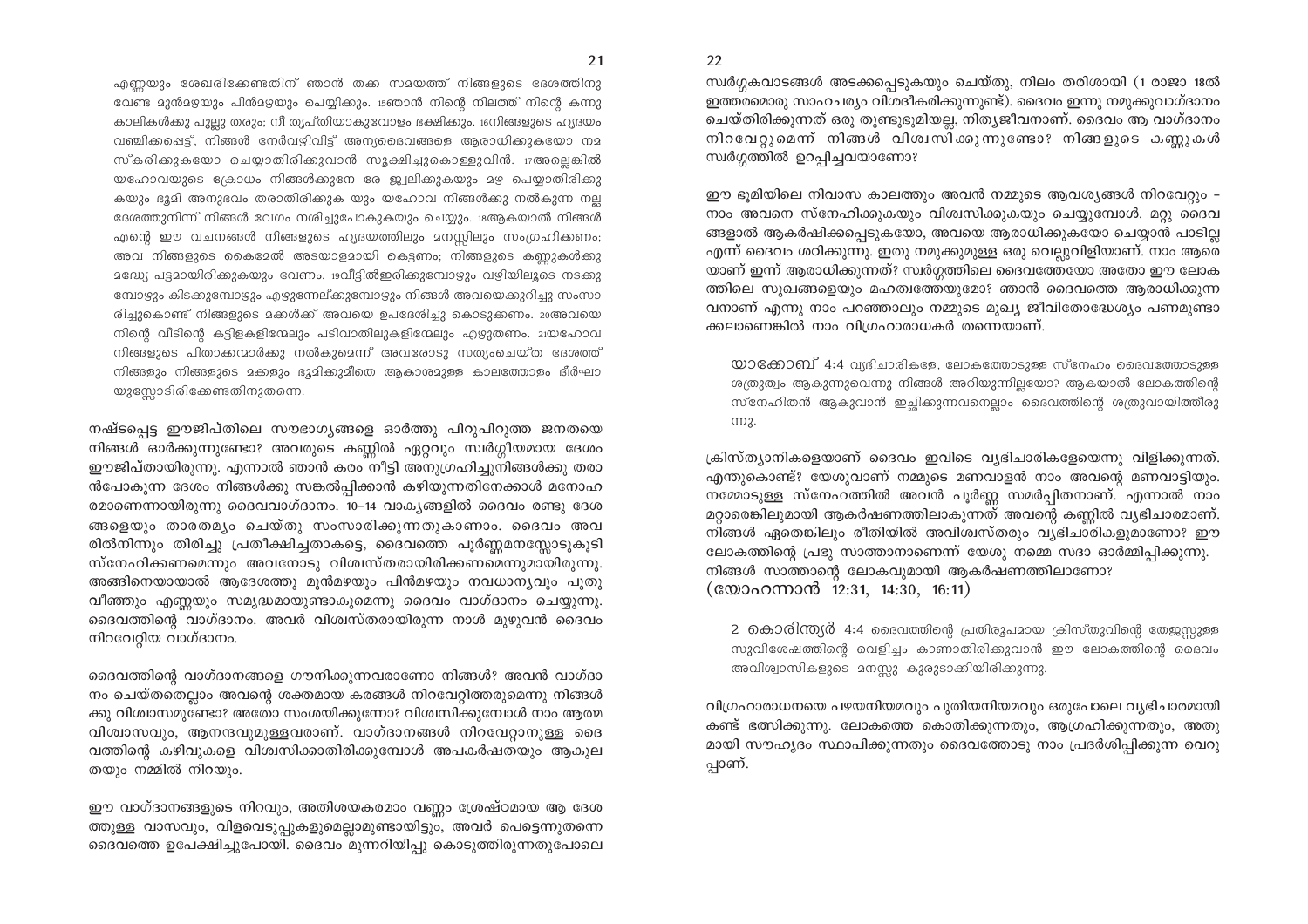24

പാഠം 9

# അവിശ്വാസികളിൽ ഭയം ജനിപ്പിക്കുന്ന ദൈവകരം

ആവർത്തനം 11:25 ഒരു മനുഷ്യനും നിന്റെ മുമ്പിൽ നിൽക്കുകയില്ല; നിങ്ങ ളുടെ ദൈവമായ യഹോവ നിങ്ങളോട് അരുളിചെയ്തതുപോലെ അവൻ നിങ്ങ ളെപ്പറിയുള്ള ഭയവും ഭീതിയും നിങ്ങൾ ചെല്പുന്ന സകല ദിക്കുകളിലും വരുത്തും.

ആവർത്തനം 28:6-10 അകത്തു വരുമ്പോൾ നീ അനുഗ്രഹിക്കപ്പെടും. പുറ ത്തുപോകുമ്പോൾ നീ അനുഗ്രഹിക്കപ്പെടും. 7നിന്നോട് എതിർക്കുന്ന ശത്രുക്കളെ യഹോവ നിന്റെ മുമ്പിൽ പരാജയപ്പെടുത്തും; അവർ ഒരു വഴിയായി നിനക്കെ തിരെ വരും; ഏഴുവഴിയായി നിന്റെ മുന്നിൽ നിന്ന് ഓടിഷോകും. ഃയഹോവ നിന്റെ കളപ്പുരകളിലും നീ സ്പർശിക്കുന്ന സകലത്തിലും നിനക്ക് അനുഗ്രഹം കല്ഷിക്കും; നിന്റെ ദൈവമായ യഹോവ നിനക്കു നൽകുന്ന ദേശത്ത് അവൻ നിന്നെ അനുഗ്രഹിക്കും. ംനിന്റെ ദൈവമായ യഹോവയുടെ കല്ഷനകൾ അനു സരിച്ച് അവന്റെ വഴികളിൽ നടന്നാൽ യഹോവ നിന്നോടു വാഗ്ദത്തം ചെയ്ത തുപോലെ നിന്നെ തനിക്കു വിശുദ്ധജനമാക്കും. 10യഹോവയുടെ നാമം നിന്റെമേൽ വിളിച്ചിരിക്കുന്നുവെന്ന് ഭൂദിയിലുള്ള സകല ജനതകളും കണ്ട് നിന്നെ ഭയപ്പെടും.

ഇസ്രായേലിനെ ഭയപ്പെടുമെന്ന് ദൈവം പറഞ്ഞെങ്കിലും അവരെയല്ല പകരം അവരുടെഭാഗത്തുള്ളദൈവത്തെയാണ് ശത്രുക്കൾ ഭയപ്പെടുവാൻ ഇടയാകുന്ന ത്. ഇസ്രായേൽ മരുഭൂമിൽ അലയുമ്പോൾ - ശത്രുക്കളെയൊന്നിനെപ്പോലും കാണാതിരുന്ന സമയത്താണ് ദൈവം ഈ വാഗ്ദാനങ്ങൾ നൽകിയത്. ദൈവം അവരുടെ കൂടെയിരുന്ന് അവയെല്ലാം നിറവേറ്റുകയും ചെയ്തു.

യെരീഹോ ഉറ്റുനോക്കാൻ പോയ സന്ദർഭം ഒരു ഉദാഹരണമാണ്. ദൈവം ഇസ്രാ യേലിനുവേണ്ടി ചെയ്തതൊക്കെ യെരീഹോനിവാസികൾ കേട്ടപ്പോൾ അവർക്കു ണ്ടായ തോന്നലുകൾ നോക്കുക:

8ജ്ജാഷ്വ 2:8-11 എന്നാൽ ചാരന്മാർ കിടക്കുവാൻ പോകുന്നതിനുമുമ്പ് അവൾ മുകളിൽ അവരുടെ അടുക്കൽചെന്ന് 9അവരോടു പറഞ്ഞത്: യഹോവ ഈ ദേശം നിങ്ങൾക്കു നൽകിയിരിക്കുന്നു; നിങ്ങളെക്കുറിച്ചുള്ള ഭീതി ഞങ്ങളുടെ മേൽ വീണി രിക്കുന്നു; ഈ ദേശത്തിലെ നിവാസികൾ എല്ലാവരും നിങ്ങൾ നിമിത്തം ഉരുകി ഷോകുന്നുവെന്ന് ഞാൻ അറിയുന്നു. 10നിങ്ങൾ മിസ്രയീമിൽ നിന്നു പുറപ്പെട്ടുവ രുമ്പോൾ യഹോവ നിങ്ങൾക്കുവേണ്ടി ചെങ്കടലിലെ വെള്ളം വറ്റിച്ചതും യോർദ്ദാനക്കരെവച്ച് നിങ്ങൾ നിർമ്മൂലമാക്കിയ സീഹോൻ, ഓഗ് എന്നീ രണ്ട് അമോ ര്യരാജാക്കന്മാരോടു ചെയ്തതും ഞങ്ങൾ കേട്ടു. 11കേട്ടപ്പോൾത്തന്നെ ഞങ്ങളുടെ ഹൃദയം ഉരുകിഷോയി; നിങ്ങൾ നിമിത്തം എല്ലാവരുടെയും ധൈര്യം നഷ്ടപ്പെട്ടു; നിങ്ങളുടെ ദൈവമായ യഹോവതന്നെ മീതേ സ്വർഗ്ഗത്തിലും താഴെ ഭൂമിയിലും ദൈവം ആകുന്നു.

മറ്റൊരു സാഹചര്യം യോർദ്ദാൻ നദി കടക്കാൻ ദൈവം അവരെ സഹായിക്കു മ്പോഴാണ്.

8ജ്ജാഷ്വ 4:23-24 ഞങ്ങൾ ഇക്കരെ കടക്കുവാൻ തക്കവണ്ണം നിങ്ങളുടെ ദൈവ മായ യഹോവ ഞങ്ങളുടെ മുമ്പിൽ ചെങ്കടൽ വറിച്ചുകളഞ്ഞതുപോലെ, നിങ്ങൾ ഇക്കരെ കടക്കുവാൻ തക്കവണ്ണം നിങ്ങളുടെ ദൈവമായ യഹോവ നിങ്ങളുടെ 23മ്പിൽ യോർദ്ദാനിലെ വെള്ളം വറ്റിച്ചുകളഞ്ഞു. 24ഭൂമിയിലെ സകല ജനതകളും യഹോവയുടെ കൈ ശക്തിയുള്ളതെന്നറിഞ്ഞ് നിങ്ങളുടെ ദൈവമായ യഹോ വയെ എന്നേക്കും ഭയപ്പെടേണ്ടതിനുതന്നെ.

ദൈവത്തിന്റെ കൈ ശക്തിയുള്ളതാണന്നറിഞ്ഞ് സകല ജനതകളും അവനെ ഭയപ്പെടേണ്ടതിനുവേണ്ടിയാണ് ദൈവം യോർദ്ദാനിലെ വെള്ളം വറ്റിച്ചതെന്നാണ് യോശുവ ഇവിടെ പറയുന്നത്. ദൈവത്തെ നാം ഭയക്കുമ്പോൾ മനുഷ്യനോടുള്ള നമ്മുടെ ഭയം മാറിപ്പോകുമെന്നും ഓർക്കുക.

ഗിദെയോന്റെ കാലഘട്ടമാണ് വേറൊരു ഉദാഹരണം. വളരെ ബലഹീനരായി രുന്ന ഇസ്രായേലിന്റെ നേർക്ക് വലിയ സൈന്യങ്ങൾ യുദ്ധത്തിനായി വന്നു. അവരെ എതിരിട്ട് ഇസ്രായേലിനെ രക്ഷിക്കാനായി ദൈവം സാധാരണക്കാരനായ ഒരാളെ തിരഞ്ഞെടുക്കുന്നു. വലിയസൈന്യത്തെ സജ്ജമാക്കാനൊന്നും ദൈവം അവനോടാവശ്യപ്പെടുന്നില്ല, കേവലം മുന്നൂറുപേരെ തിരഞ്ഞെടുക്കാൻ മാത്രം. ഗിദെയോൻ അനുഭവിക്കാനിടയുള്ള ഭയവും അപകർഷതയും ആലോചിച്ചുനോ ക്കുക. എന്നാൽ ശത്രുവിന്റെ പാളയത്തിനോടടുത്തപ്പോൾ അവർ പറഞ്ഞ വാ ക്കുകൾ കേട്ട് ഗിദെയോൻ ധൈര്യസമേതനായി. ദൈവകരം അവരുടെ മേൽ ഭീതിപടർത്തിയെന്ന് അവനു മനസ്സിലായി.

ന്യായാധിപർ 7:12-15 എന്നാൽ മിദ്യാന്യരും അമാലോക്യരും കിഴക്കേദേശക്കാ രൊക്കെയും വെട്ടുക്കിളികൾ പോലെ അസംഖ്യമായി താഴ്വരയിൽ കിടന്നിരുന്നു; അവരുടെ ഒട്ടകങ്ങളും കടൽക്കരയിലെ മണൽപോലെ അസംഖ്യം ആയിരുന്നു. 13ഗിദെയോൻ ചെല്ലുമ്പോൾ ഒരുവൻ തന്റെ സ്നേഹിതനോട് ഒരു സ്വപ്നം വിവ രിക്കുകയായിരുന്നു: ഞാൻ ഒരു സ്വപ്നം കണ്ടു; ഒരു യവത്തഷം മിദ്യാന്യരുടെ പാളയത്തിലേക്ക് ഉരുണ്ടുവന്ന് കൂടാരം വരെ എത്തി കൂടാരത്തെ തള്ളിമറിച്ചിട്ടു; അങ്ങനെ അതു വീണു കിടന്നു എന്നു പറഞ്ഞു. 14അതിന് അവന്റെ സ്നേഹി തൻ: ഇതു യോവാശിന്റെ മകനായ ഗിദെയോൻ എന്ന ഇസ്രായേല്യന്റെ വാള ല്ലാതെ മറ്റൊന്നുമല്ല; ദൈവം മിദ്യാനെയും ഈ പാളയത്തെയൊക്കെയും അവന്റെ കൈയിൽ ഏല്പിച്ചിരിക്കുന്നു എന്ന് ഉത്തരം പറഞ്ഞു. 15ഗിദെയോൻ സ്വപ്നവും അർത്ഥവും കേട്ടഷോൾ ദൈവത്തെ നമസ്കരിച്ചു; ഇസ്രായേലിന്റെ പാളയത്തിൽ മടങ്ങിച്ചെന്നു; എഴുന്നേൽക്കുവിൻ, യഹോവ മിദ്യാന്റെ പാളയത്തെ നിങ്ങളുടെ കയ്യിൽ ഏല്പിച്ചിരിക്കുന്നു എന്നു പറഞ്ഞു..

ശത്രുപാളയത്തിലെ സംസാരം അതുവഴിപോയപ്പോൾ കേട്ട ഗിദെയോന്റെ മാറ്റം നോക്കുക! ദൈവം അവരിൽ നിറച്ച ഭയം തിരിച്ചറിഞ്ഞ ഗിദെയോൻ ദൈവത്തെ ആരാധിച്ച് തന്റെ ജനത്തെ ധൈര്യപൂർവ്വം വിജയത്തിലേക്കു നയിച്ചു.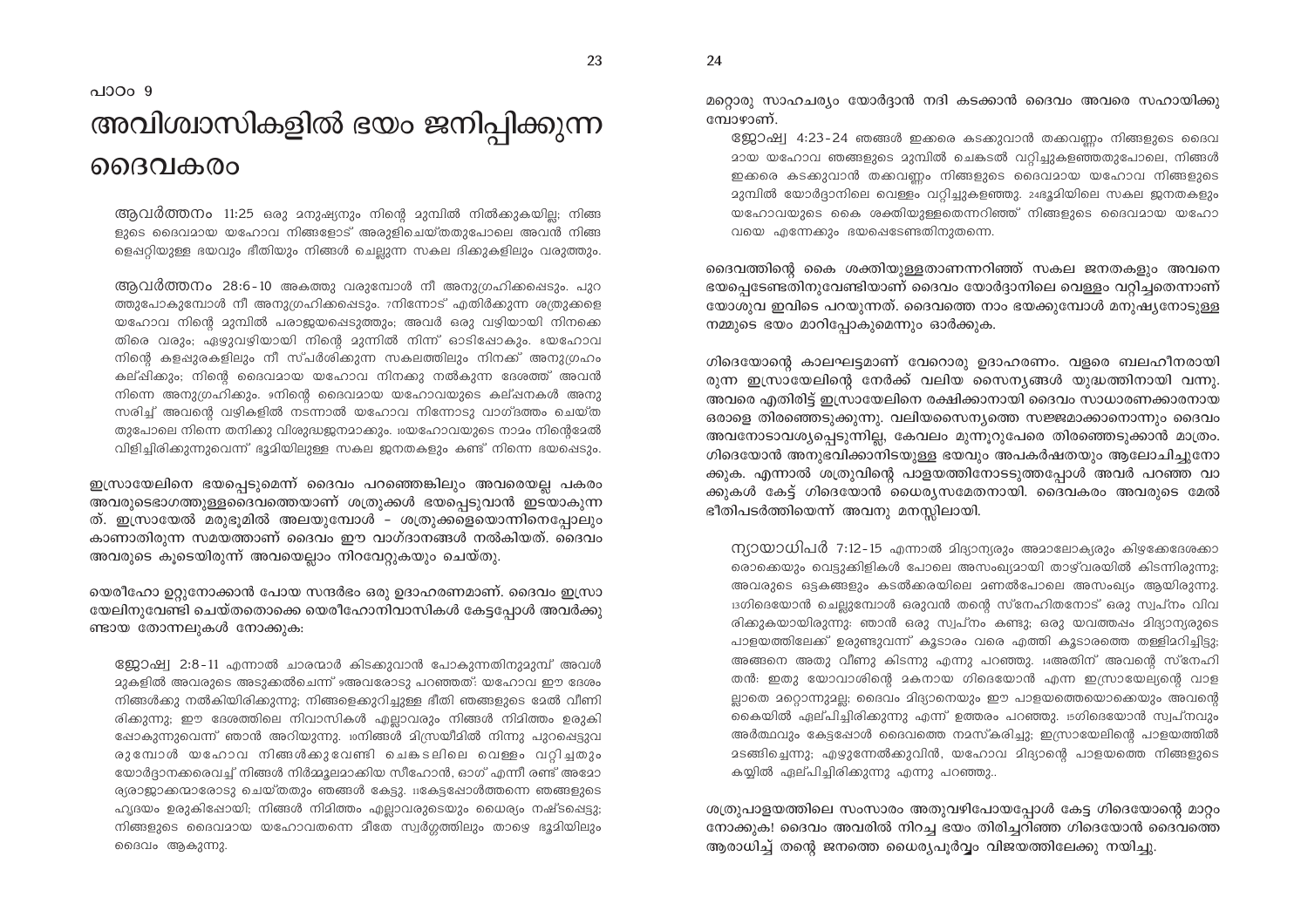0ോമക്കാർ 8:31-39 ... ദൈവം നമുക്ക് അനുകൂലമാകുന്നുവെങ്കിൽ നമുക്കു പ്രതികുലം അര്?ുദസ്വന്തം പുത്രനെ ഒഴിവാക്കാതെ അവനെ നമ്മുക്കെലാവർക്കും വേണ്ടി ഏല്പിച്ചുതന്നവൻ അവനോടുകൂടെ സകലതും നമുക്കു നൽ കാതിരി ക്കുമോ? ദാദൈവം തിരഞ്ഞെടുത്തവരെ ആരു കുറ്റം ചുമത്തും? നീതീകരിക്കുന്ന

വൻ ദൈവം ആകുന്നു. 34ശിക്ഷ വിധിക്കുന്നവൻ ആര്? മരിച്ചവനും മരിച്ചിട്ട് ഉയിർത്തെഴുന്നേറ് ദൈവത്തിന്റെ വലതുഭാഗത്തിരിക്കുന്നവനുമായ യേശുക്രിസ്തു തന്നെ നമുക്കുവേണ്ടി മദ്ധ്യസ്ഥത വഹിക്കുന്നു. 35/കിസ്തുവിന്റെ സ്നേഹത്തിൽ നിന്ന് നമ്മെ വേർപിരിക്കുന്നത് ആര്? കഷ്ടതയോ സകടമോ പീഡനമോ ക്ഷാമമോ നഗ്നതയോ ആപത്തോ വാളോ? 36നീ നിമിത്തം ഞങ്ങളെ ഇടവിടാതെ കൊല്ലുന്നു; അറുക്കുവാനുള്ള ആടുകളെപ്പോലെ ഞങ്ങളെ കണക്കാക്കുന്നു എന്ന് എഴുതിയി രിക്കുന്നുവല്വോ.  $3700820$  നമ്മെ സ്നേഹിച്ചവൻ മുഖാന്തരം ഇതിലൊക്കെയും പൂർണ്ണവിജയം പ്രാപിക്കുന്നു. ഃഎന്തെന്നാൽ ഞാൻഉറപ്പിച്ചിരിക്കുന്നു; മരണ ത്തിനോ ജീവനോ ദൂതന്മാർക്കോവാഴ്ചകൾക്കോ അധികാരങ്ങൾക്കോ ഇപ്പോഴു ള്ളതിനോ വരുവാനുള്ളതിനോ ദ്വാേയരത്തിനോ ആഴത്തിനോ മറ്റു യാതൊരു സൃഷ്ടിക്കോ നമ്മുടെ കർത്താവായ യേശുക്രിസ്തുവിലുള്ള ദൈവസ്നേഹ ത്തിൽനിന്ന് നമ്മെ വേർപിരിക്കാൻ കഴിയുകയില്ല.

വളരെ പ്രധാനപ്പെട്ട ഒരു ചോദ്യമാണ് പൗലോസിവിടെ ഉന്നയിക്കുന്നത് – ദൈവം നമുക്കനുകൂലമെങ്കിൽ ആർ നമുക്കെതിരാകും? ഇന്നു നമ്മൾ പൊരുതേണ്ടയുദ്ധം ഇസ്രായേല്യരുടെതുപോലത്തെയല്ല. പകരം ജീവിതകാലം മുഴുവൻ അനുദിനം പൊരുതേണ്ട ആത്മീകതലത്തിലുള്ള ഒരു യുദ്ധമാണ്. പ്രലോഭനങ്ങളിൽ അക പ്പെടുത്തി നമ്മുടെ ആത്മാവിനെ അവന്റേതാക്കുവാനായി സാത്താൻ നടത്തുന്ന കുതന്ത്രങ്ങളാണ് നാം നേരിടുന്ന യുദ്ധം. എന്നാൽ യേശു നമുക്കായി ആ യുദ്ധം ചെയ്തു നമുക്കായി വിജയിച്ചു എന്ന് ഓർക്കുക. അതിനാൽ യേശുവിൽ നാം വിജയിയേക്കാൾ ശ്രേഷ്ടരായവരാണ്.

പ്രലോഭനങ്ങൾ നേരിടുമ്പോൾ നിങ്ങൾ ഭയപ്പെടാറുണ്ടോ? അവയെ മറികടക്കാൻ കഴിയും എന്ന വിശ്വാസം നിങ്ങൾക്കുണ്ടോ അതോ നിങ്ങൾ പ്രലോഭനങ്ങൾക്ക് എളുപ്പം വശംവദരാകുന്നവരാണോ? നമുക്കായി തന്റെ ജീവിതം നൽകി യേശു പൊരുതിയത് നാം സാത്താനു കീഴടങ്ങാതെ അവനോടു ധീരമായി പൊരുതി ക്രിസ്തുവിനോടു ചേർന്നു വിജയം പ്രാപിക്കാനാണ്.

ദൈവം അവരോടു കൂടെയുണ്ടെന്നറിഞ്ഞപ്പോൾ ശത്രുസൈന്യങ്ങൾ ഇസ്രായേ ലിനുമുന്നിൽ ഭയന്നുവിറച്ചതുപോലെ, ദൈവം നമ്മോടു കൂടെയുണ്ടെന്നറിഞ്ഞ് എത്രമാത്രം സാത്താൻ ഭയപ്പെടണം? നിങ്ങൾ ഇപ്പോൾ നേരിടുന്ന പ്രലോഭന ങ്ങളെ എതിരിടുന്നത് ഈ മനോഭാവത്തോടെയാണോ? അതോ ഭയത്തോടെ കീഴടങ്ങുന്ന മനോഭാവത്തോടെയാണോ?

യാക്കോബ് 4:7 ആകയാൽ നിങ്ങൾ ദൈവത്തിനു കീഴടങ്ങുവിൻ; പിശാചി നോട് എതിർത്തു നിൽക്കുവിൻ; എന്നാൽ അവൻ നിങ്ങളെ വിട്ട് ഓടിഷോകും.

പ്രലോഭനങ്ങളെയും പരീക്ഷകളെയും എതിർത്തുനിന്ന് നിങ്ങളുടെ ബലഹീന തകളെ ശക്തികളാക്കിമാറ്റുക.

### പാഠം 10 ദൈവകരം നൽകുന്ന നന്മകളിലുള്ള നന്ദി

ആവർത്തനം 26:1–15 വായിക്കുക

വാഗ്ദത്തനാട്ടിലേക്കു പ്രവേശിക്കുന്നതിനു മുമ്പ് ദൈവം അവർക്കു നൽകിയ മറ്റൊരു കല്പനയാണിത്. പാലും തേനും ഒഴുകുന്ന ഒരു നാട് തങ്ങൾക്കായി തന്നതിന് എപ്രകാരം നന്ദി പ്രദർശിപ്പിക്കണമെന്ന് ദൈവം ഇവിടെ അവരോടു പറയുന്നു. ആദ്യഫലങ്ങൾ ദൈവത്തിനു കാഴ്ചയായികൊണ്ടുവന്നിട്ട് നന്ദി പ്രകാ ശനം എപ്രകാരം വാക്കുകളാൽ പകർത്തണമെന്നും ദൈവം കല്പിക്കുന്നു.

വാ 3-11 അന്നുള്ള പുരോഹിതന്റെ അടുക്കൽ നീ ചെന്ന് അവനോട്: നമുക്കു നൽകുമെന്ന് യഹോവ നമ്മുടെ പിതാക്കന്മാരോടു സത്യം ചെയ്ത ദേശത്ത് ഞാൻ വന്നിരിക്കുന്നുവെന്ന് നിന്റെ ദൈവമായ യഹോവയോട് ഞാൻ ഇന്ന് ഏറ്റുപറ യുന്നു എന്നു പറയണം. ച്ചുരോഹിതൻ ആ കുട്ട നിന്റെ കൈയിൽ നിന്നു വാങ്ങി നിന്റെ ദൈവമായ യഹോവയുടെ മുമ്പിൽ വയ്ക്കണം. 5പിന്നെ നിന്റെ ദൈവ 2ായ യഹോവയുടെ സന്നിധിയിൽ നീ പ്രസ്താവിക്കേണ്ടത്: എന്റെ പിതാവ് ദേശം തോറും അലഞ്ഞുനടന്നിരുന്ന ഒരു അമോര്യനായിരുന്നു; ചുരുക്കം ചിലരോടു കൂടി അവൻ മിന്ധ്രയീമിലേക്കു ചെന്ന് അവിടെ പരദേശിയായി പാർത്തു; അവൻ അവിടെ മഹത്വവും പ്രബലവും സംഖ്യാബലവും ഉള്ള ജനതയായിത്തീർന്നു. ഐന്നാൽ മിസ്രയീമ്യർ ഞങ്ങളോടു തിന്മ ചെയ്ത് ഞങ്ങളെ പീഡിഷിച്ചു; ഞങ്ങ ളെക്കൊണ്ടു കഠിനവേല ചെയ്യിച്ചു. 7അഷോൾ ഞങ്ങൾ ഞങ്ങളുടെ പിതാക്കന്മാ രുടെ ദൈവമായ യഹോവയോടു നിലവിളിച്ചു; യഹോവ ഞങ്ങളുടെ നിലവിളി കേട്ടു; ഞങ്ങളുടെ കഷ്ടതയും പ്രയാസവും പീഡനവും കണ്ടു. യേഹോവ ബല 2ുള്ള കൈകൊണ്ടും നീട്ടിയഭുളും കൊണ്ടും 2ഹാഭയങ്കരപ്രവത്തികളോടും അട യാളങ്ങളോടും അത്ഭുതങ്ങളോടും ഞങ്ങളെ മിസ്രയീമിൽനിന്നു പുറപ്പെടുവിച്ചു. ‱ങ്ങളെ ഈ സ്ഥലത്തേക്കു കൂട്ടിക്കൊണ്ടുവന്നു; പാലും തേനും ഒഴ്യുകുന്ന ഈ ദേശം ഞങ്ങൾക്കു നൽകിയിരിക്കുന്നു. 10യഹോവേ, ഇതാ, നീ എനിക്കു നൽകിയി ട്ടുള്ള നിലത്തിലെ ആദ്യഫലം ഞാൻ ഇഷോൾ കൊണ്ടുവന്നിരിക്കുന്നു. പിന്നെ നീ അതു നിന്റെ ദൈവമായ യഹോവയുടെ സന്നിധിയിൽ വച്ച് നിന്റെ ദൈവമായ യഹോവയുടെ സന്നിധിയിൽ നമസ്കരിക്കണം.  $\overline{1}$ ന്നിന്റെ ദൈവമായ യഹോവ നിനക്കും നിന്റെ കുടുംബത്തിനും നൽകിയിട്ടുള്ള എല്ലാ നന്മയിലും നീയും ലേവ്യനും നിങ്ങളുടെ മദ്ധേയ്രുള്ള പരദേശിയും സന്തോഷിക്കണം.

അവരുടെ നന്ദി പ്രകാശനത്തിലടങ്ങിയ മൂന്നുകാര്യങ്ങൾ ശ്രദ്ധിക്കുക:

- 1. കഴിഞ്ഞകാലത്തെ അവസ്ഥയും സഹനവും ഓർക്കൽ (അടിമത്തം)
- 2. ബലമുള്ള കൈകൊണ്ടും നീട്ടിയഭുജം കൊണ്ടും ദൈവം അവരെ ഈജി

26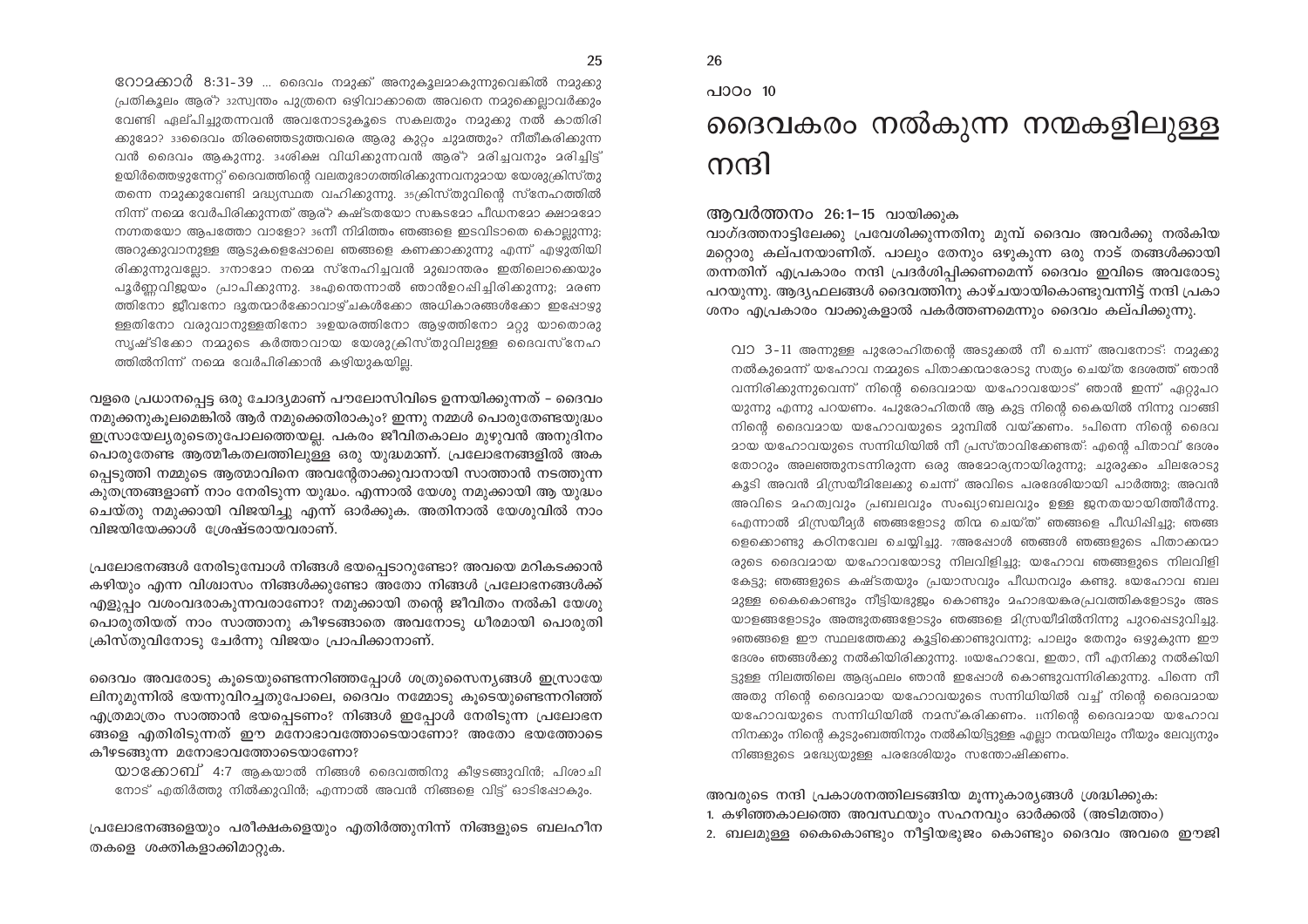പ്തിൽ നിന്നുകൊണ്ടുവന്നു എന്നതിന്റെ ഏറ്റുപറച്ചിൽ (അടിമത്തത്തിൽ നിന്നുള്ള വിടുതൽ)

3. പാലും തേനും ഒഴുകുന്ന ഈ നാട്ടിലേക്ക് ദൈവം അവരെ എങ്ങിനെ കൊണ്ടു വന്നു നൽകിയെന്നുമുള്ള സ്മരണ. (മഹത്വമേറിയ വർത്തമാനകാലും ഭാവിയും)

ആദ്യഫലങ്ങൾ നല്കുന്നതിനോടൊപ്പം തങ്ങളുടെ നന്ദി വാക്കുകൾകൊണ്ട് പ്രക ടിപ്പിക്കുന്നതിനെക്കുറിച്ചും ദൈവം കൽപ്പിക്കുന്നു. ഇന്നും അതുതന്നെയല്ലേ ദൈവം നമ്മിൽ നിന്നും പ്രതീക്ഷിക്കുന്നത്?

നിങ്ങൾ എവിടെ നിന്നും വന്നുവെന്ന് നിങ്ങൾ ഓർക്കുന്നുണ്ടോ? പാപത്തിലുള്ള നിങ്ങളുടെ അടിമത്തത്തെ? ജീവിതം എത്ര പ്രത്യാശയറ്റതായിരുന്നു? തന്റെ പുത്രൻെ ബലിയാൽ ദൈവം തന്റെ കരംനീട്ടി നിങ്ങളെ രക്ഷിച്ചു. ദൈവരാജ്യ ത്തിലേക്ക് അവൻ നമ്മെ കൊണ്ടുവന്നു, തന്റെ പൈതലാക്കി. ഇപ്പോൾ ദൈവ കുടുംബത്തിൽ ശോഭയേറിയ ജീവിതവും അതിലും ശോഭയേറിയ സ്വർഗ്ഗമാകുന്ന വാഗ്ദത്തനാട്ടിലേക്കുള്ള വഴിയും തുറന്നുതന്നു. നിങ്ങൾ ഇതിനെല്ലാം നന്ദിയു ള്ളവരാണോ? ആ നന്ദി നിങ്ങൾ കാണിക്കുന്നുണ്ടോ? ആദ്യഫലങ്ങളും ദശാ ംശവും അതിലുപരിയായതും നിങ്ങൾ ദൈവത്തിനു നൽകുന്നുണ്ടോ? നിങ്ങളുടെ ഭുതകാലവും, വർത്തമാനകാലവും ഭാവിശോഭയുമെല്ലാമോർത്തു നിങ്ങൾ ദൈവ ത്തിനു വാക്കുകളാൽ നന്ദികരേറ്റുന്നുണ്ടോ? ദൈവകരത്താൽ ഉളവായ എല്ലാ അനുഗ്രഹങ്ങൾക്കും നമുക്കുനന്ദിയുള്ളവരാകാം.

നാം നന്ദികെട്ടവരായിത്തീർന്നാൽ എന്തുസംഭവിക്കും? നമ്മെ രക്ഷിച്ച ദൈവകരം നമുക്കെതിരാകുകയും മാനസാന്തരപ്പെടാനായി നമ്മെ ഞെരുക്കുകയും ചെയ്യും. ആവർത്തനം 31:14–23 വായിക്കുക. നന്ദിയില്ലാതെയായാൽ ഇസ്രായേലിനു ചെയ്യേണ്ടിവരുന്ന നെട്ടോട്ടത്തെക്കുറിച്ചു ദൈവം പറയുന്നതു നോക്കുക. നന്ദി യില്ലായ്മ ഉണ്ടാകാതിരിക്കാനും മാനസാന്തരപ്പെടാനും ഉതകുന്ന ഒരു ഗാനം കൂടി ദൈവം അവരെ പഠിപ്പിച്ചു.

ആവർത്തനം 32ലെ ആ പാട്ടിൽക്കുടി നമുക്കു നമ്മെ ശോധനചെയ്യാം.

നിങ്ങളുടെ ജീവിതകഥയെഴുതുക - കടന്നുപോയകാര്യങ്ങളൊക്കെയും ദൈവ കരത്തിന്റെ ഇടപെടലും, രക്ഷിക്കപ്പെട്ടതും, ഇപ്പോഴുള്ള ജീവിതത്തിലെ അനു ഗ്രഹങ്ങളും, ദൈവം ഒരുക്കി വച്ചിരിക്കുന്ന ഭാവി നന്മകളും ഓർത്തെഴുതുക. പിന്നീട് എപ്പോഴെങ്കിലുമൊക്കെ അതെടുത്തുനോക്കി ദൈവത്തിനു നന്ദി കരേ റ്റുക. നന്ദിസൂചകമായി പാവപ്പെട്ടവർക്കും വിധവകൾക്കും കൂടുതലായി നന്മ ചെയ്യാനായി തീരുമാനിക്കുക.

### 28 പാഠം 11 കോട്ടകൾ ഒന്നും മതിയാകാത്ത ദൈവകരം

യോശുവ 6 വായിക്കുക

ഇസ്രായേൽക്കാർ ദൈവത്തിനും മോശയ്ക്കുമെതിരെ പിറുപിറുത്തത് ഓർമ്മ യുണ്ടല്ലോ?

ആവർത്തനം 1:27-28 നിങ്ങൾ നിങ്ങളുടെ കൂടാരങ്ങളിൽ വച്ചു പിറുപിറുത്തു പറഞ്ഞു: യഹോവ നമ്മെ വെറുക്കുന്നതിനാൽ നമ്മെനശിഷിക്കുവാൻ തക്കവണ്ണം അമോര്യരുടെ കൈയിൽ ഏല്പിക്കേണ്ടതിന് മിസ്രയീം ദേശത്തു നിന്നു കൊണ്ടുവ ന്നിരിക്കുന്നു. 28എവിടേക്കാണു നാം കയറിഷോകുന്നത്? ജനങ്ങൾ നമ്മെക്കാൾ വലിയവരും ദീർഘകായന്മാരും പട്ടണങ്ങൾ വലിയവയും ആകാശത്തോളം എത്തുന്ന മതിലുള്ളവയും ആകുന്നു; ഞങ്ങൾ അവിടെ അനാക്യരെയും കണ്ടു വെന്നു പറഞ്ഞ് നമ്മുടെ സഹോദരന്മാർ നമ്മുടെ ഹൃദയം ഉരുക്കിയിരിക്കുന്നു.

പിറുപിറുപ്പിന്റെ ആ സമയത്തും ദൈവം അവരോടു സൗമ്യമായും ക്ഷമയോടും കുടെ പറഞ്ഞു:

ആവർത്തനം 1:29-31 അഷോൾ ഞാൻ നിങ്ങളോടു പറഞ്ഞു: നിങ്ങൾ ഭൂമിക രുത്, അവരെ ഭയപ്പെടുകയും അരുത്. ഃനിങ്ങളുടെ ദൈവമായ യഹോവ നിങ്ങ ളുടെ മുമ്പിൽ നടക്കുന്നു. നിങ്ങൾ കാൺകെ അവൻ മിസ്രയീമിൽ ചെയ്തതു പോലെയൊക്കെയും നിങ്ങൾക്കുവേണ്ടി യുദ്ധം ചെയ്യും 312രുഭൂമിയിൽ ഒരുമനു ഷ്യൻ തന്റെ മകനെ വഹിക്കുന്നതുപോലെ നിങ്ങൾ ഈ സ്ഥലത്ത് എത്തുവോളം നടന്ന എല്ലാ വഴിയിലും നിങ്ങളുടെ ദൈവമായ യഹോവ നിങ്ങളെ വഹിച്ചുവെന്ന് നിങ്ങൾ കണ്ടുവല്ലോ.

ദൈവകരത്തിന്റെ വീര്യപ്രവർത്തികൾ എത്രമാത്രമാണ് അവർ കണ്ടത്? ഈജി പ്തുകാർക്കെതിരെ വന്ന പത്തു ബാധകൾ, ചെങ്കടൽ വിഭജിച്ചത്, മിസ്രയീം സൈന്യം നശിക്കുന്നത്, സ്വർഗ്ഗീയ മന്നാ വർഷിച്ചത്, പാറയിൽ നിന്നും ജലം പുറപ്പെട്ടത്... നീണ്ടു കിടക്കുന്നു ആ പട്ടിക. എങ്കിലും വാഗ്ദാനം ചെയ്യപ്പെട്ട ദേശത്ത് ഉയർന്ന കോട്ടകൾ ഉണ്ടെന്നറിഞ്ഞപ്പോൾ അവർ ചുളിപ്പോയി.

ഇതുമാതിരിയുള്ള പട്ടണങ്ങളിൽ ആദ്യത്തേതിലേക്കാണ് ദൈവം അവരെ കൊണ്ടുവന്നത്. ഭയന്നു പോയ അവരെ താനാണ് പോരാടുന്നവനെന്നും വിജയം നൽകുന്നവനെന്നും പഠിപ്പിക്കുക എന്നതായിരുന്നു ദൈവഹിതം. ഏഴു ദിവസം ചുറ്റിനടന്നും ഏഴാമത്തെ ദിവസം സ്വരമുയർത്തിയും കൊണ്ട്, ആകാശം മുട്ടെ നിൽക്കുന്നുവെന്ന് അവർ ഭയത്തോടെ പറഞ്ഞ ആ കോട്ടകളെ ദൈവം നിലം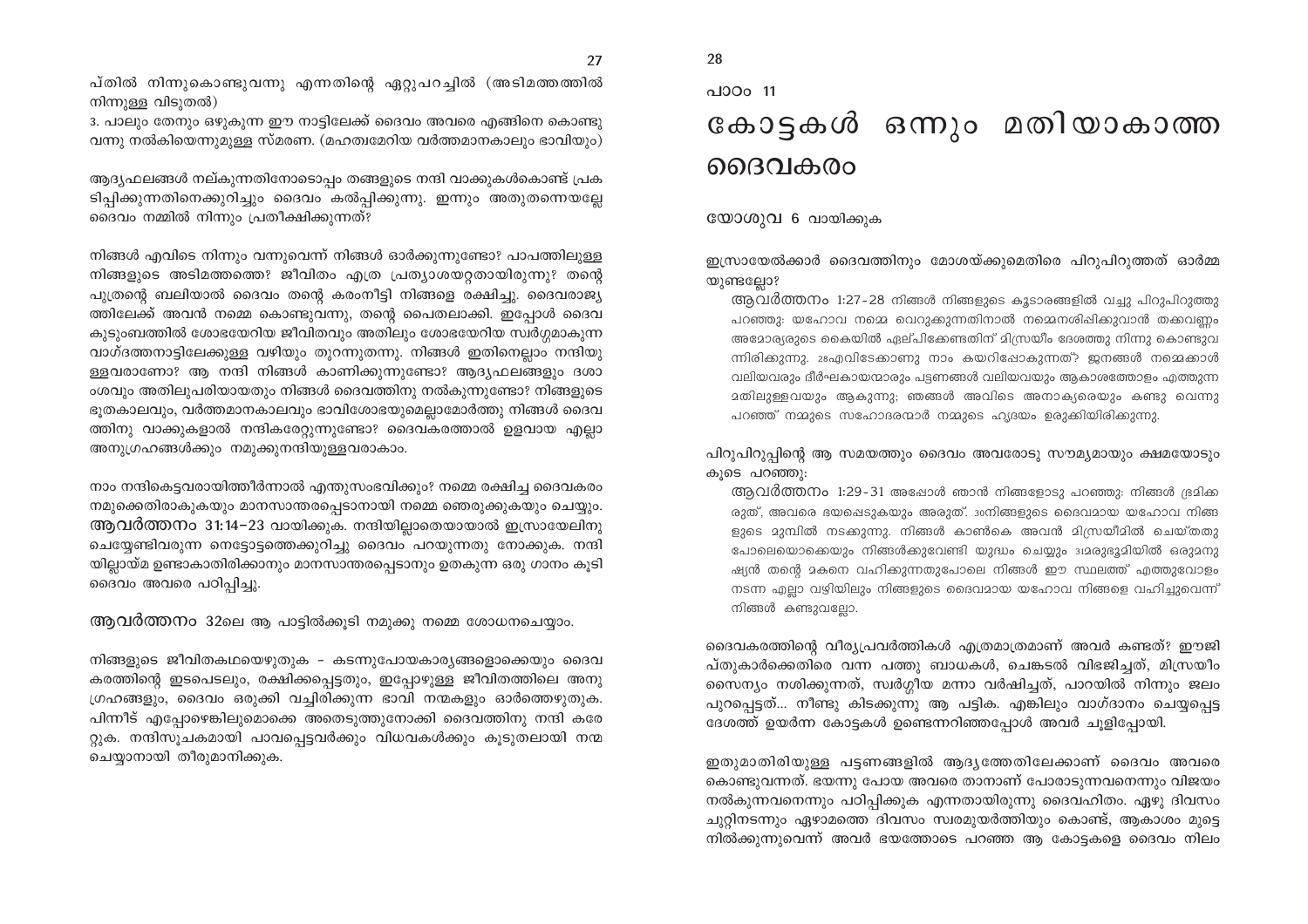30

പരിശാക്കി. അവരുടെ ചുറ്റിയുള്ള നടപ്പോ, ഉയർത്തിയ ശബ്ദമോ മറ്റോ ആണോ ആ കോട്ടയെ തകർത്തത്? അതോ അദൃശ്യമായ ദൈവകരമോ?

ദൈവത്തിനു നിരപ്പാക്കാൻ പറ്റാത്ത ഏതെങ്കിലും ഭിത്തികൾ നിലവിലുണ്ടോ? നുറ്റാണ്ടുകൾക്കു ശേഷം 1200 ഗോപുരങ്ങളും 150 അടി പൊക്കവും മുന്നു രഥ ങ്ങൾക്ക് ഒരേ സമയം വശത്തോടു വശം ചേർന്ന് പോകാവുന്നതുമായ കോടയെ മലവെള്ളം ഒഴുക്കി ദൈവം നിലം പരിശാക്കി. നിങ്ങൾ ഏതുകോട്ടയെയാണ് ഭയപടുന്നത്? സുവിശേഷം എത്തുകയില്ല എന്നു നിങ്ങൾ വിചാരിക്കുന്ന പ്രദേ ശങ്ങളോ ആളുകളോ നിങ്ങളുടെ പട്ടണത്തിൽ ഉണ്ടോ? വചനം ഇറങ്ങുകയില്ല എന്നുവിചാരിച്ച് നിങ്ങൾ സമീപിക്കാത്ത ആളുകൾ നിങ്ങളുടെ ചുറ്റുമുണ്ടോ? അങ്ങനെ വിചാരിക്കുമ്പോൾ നിങ്ങൾ അവരെ മാത്രമല്ല തെറ്റായി മനസ്സിലാക്കു ന്നത് ദൈവത്തെയും കുടെയാണ്. ആ കോട്ടകൾ തകർക്കാനുള്ള ബലവും അധി കാരവും ദൈവത്തിനില്ല എന്ന നമ്മുടെ മിത്ഥ്യാധാരണയാണു നാം വെളിയിൽ കൊണ്ടുവരുന്നത്.

ഇത്തരം ചിന്തകളാൽ ദൈവത്തെ നിങ്ങൾ നിസ്സാരവൽക്കരിക്കുന്നുണ്ടോ? ദൈവ ത്തോടുനാം ചെയ്യുന്ന ഏറ്റവും ഹീനമായ ചിന്തയാണിത്. ദൈവത്തിനു തകർക്കാൻ കഴിയാത്ത ഒരു കോട്ടയും ഇല്ല എന്നു നാം വിശ്വസിക്കുകയും, അവന്റെ ശക്തിയിൽ നാം ആശ്രയിക്കുകയും ചെയ്യുമ്പോൾ ദൈവം മാനിക്കപ്പെ ടുകയും, പകരമായി ദൈവം നിങ്ങളുടെ വിശ്വാസത്തെ തിരിച്ചു മാനിക്കുകയും ചെയ്യും. അങ്ങിനെ നിങ്ങൾക്കു സാക്ഷിയാകണം എന്നു വിചാരിക്കുന്ന കാര്യ ങ്ങൾ നിങ്ങൾ എഴുതിവച്ചു പ്രാർത്ഥിക്കുക. ദൈവം ആ കോട്ടകൾ തകർക്കു മ്പോൾ അവ എഴുതിവച്ച് അടുത്ത തലമുറയ്ക്ക് നിങ്ങളുടെ ആ സാക്ഷ്യം പക ർന്നു കൊടുക്കുക.

പാഠം  $12$ 

### താരകങ്ങളെ അമ്മാനമാടുന്ന ദൈവ കരാ

#### യോശുവ 10:1-14 വായിക്കുക

അമോര്യരുടെ അഞ്ചുരാജാക്കൻമാർ ഒരുമിച്ചുചേർന്ന് ഇസ്രായേലിനെതിരെ യുദ്ധം . ചെയ്യാൻ പുറപ്പെട്ടു. വാഗ്ദത്തനാട്ടിലെ ജനങ്ങൾക്കുവേണ്ടി വീര്യപ്രവർത്തികൾ ചെയ്യുന്ന ദൈവത്തെക്കുറിച്ചു കേട്ടു ഭയപ്പെട്ട അവർ, തങ്ങളുടെ സൈനൃങ്ങ ളെയെല്ലാം ഒന്നിച്ചു ചേർത്ത വലിയൊരു സൈന്യവുമായിച്ചെന്നു ഇസ്രായേലി നെതിരെ യുദ്ധം ചെയ്താൽ വിജയം കണ്ടെത്തിയേക്കുമെന്ന് കണക്കുകൂട്ടി.

തങ്ങളുടെ പ്രദേശം വലുതും തന്ത്രപ്രധാനവും തങ്ങളുടെ പോരാളികൾ അതി ശക്തരുമായിട്ടുപോലും ഗിബേയോന്യർ സുത്രത്തിൽ ഇസ്രായേലുമായി സഖ്യ ത്തിലേർപ്പെട്ടു. (യോശുവ 10:2 ഗിബെയോൻ രാജനഗരങ്ങളിൽ ഒന്നിനെഷോലെ വലി യൊരു പട്ടണവും ഹായിയെക്കാൾ വലുതും അവിടത്തെ പുരുഷന്മാർ എല്ലാവരും പരാക്രമശാലികളും ആയിരുന്നതുകൊണ്ട് അവർ ഏറ്റവും ഭയപ്പെട്ടു)

അമോര്യരായ അഞ്ചുരാജാക്കന്മാർ ഗിബെയോൻ ആക്രമിക്കാൻ പടയൊരുക്കം നടത്തിയപ്പോൾ അവർ യോശുവയോടു സഹായം തേടി. അവരെ സഹാ യിക്കാനായി യോശുവ പടയൊരുക്കം നടത്തി. അവരെ ഭയപ്പെടരുത്; ഞാൻ അവരെ നിന്റെ കൈയിൽ ഏല്പിച്ചിരിക്കുന്നു; അവരിൽ ഒരുവനും നിന്റെ മുമ്പിൽ നിൽക്കുക യില്ല എന്ന് യോശുവയോട് ദൈവം അരുളിച്ചെയ്തു. ദൈവഹിതം നിറവേറ്റാനായി നാം ഇറങ്ങിപുറപ്പെടുമ്പോൾ ദൈവം നമ്മുടെ പക്ഷത്തുനിന്ന് തന്റെ കര ശക്തിയാൽ വിജയം ഉറപ്പാക്കുന്നു - എത്രകഠിനമായ ജോലിയായാലും.

കുറച്ചു പടയാളികളും യുദ്ധസാമഗ്രികളും മാത്രമുള്ള ഇസ്രായേലിന് ഇതൊക്കെ സാധിക്കുന്നതെങ്ങനെയാണ്? ദൈവകരം കൂടെയുള്ളപ്പോൾ ഒന്നും അസാദ്ധ്യ മായി ഇല്ല. അവരുടെ കഴിവും സാമർത്ഥൃവുമല്ല ഇത്. ദൈവം ശത്രു സൈന്യത്തെ ആശയക്കുഴപ്പത്തിലാക്കി, അവരിൽ ഏറേപ്പേർ ജീവനും കൊണ്ട് ഓടിപ്പോയി.

വാ 11 അങ്ങനെ അവർ ഇസ്രായേലിന്റെ മുമ്പിൽ നിന്ന് ഓടി; ബേത്ത്-ഹോരാ ൻ ഇറക്കത്തിൽവച്ച് അസേക്കവരെ യഹോവ ആകാശത്തിൽനിന്നു വലിയ കല്പ് അവരുടെമേൽ വർഷിച്ച് അവരെ കൊന്നു. ഇസ്രായേൽ മക്കൾ വാൾ കൊണ്ടു കൊന്നവരെക്കാൾ കല്മഴയാൽ മരിച്ചുപോയവർ അധികം ആയിരുന്നു.

ഇവിടെ ആരാണു പോരാടിയത്? ദൈവം ആദ്യമായാണോ പ്രകൃതിശക്തികളെ ഉപയോഗിച്ചു തന്റെ ജനത്തിന്റെ ശത്രുക്കളോടു പോരാടുന്നത്? ദൈവത്തിന്റെ വരുതിയിൽ നിൽക്കുന്ന ആകാശശക്തികളെ ദൈവം ഉപയോഗിച്ച മറ്റവസരങ്ങൾ വചനത്തിൻ നിന്നു പഠിക്കുക. അത്ഭുതകരമായ അവന്റെ വഴികളെയോർത്ത് അവനെ സ്തുതിക്കുക. അവനിലുള്ള വിശ്വാസവും അവന്റെ കരത്തിലുള്ള ആശ്ര യവും നേടുക.

കഥ ഇവിടെത്തീരുന്നില്ല. 12മുതൽ 15വരെ വചനങ്ങൾ കുടി വായിക്കുക.

യഹോവ അമോര്യരെ ഇസ്രായേൽമക്കളുടെ കൈയിൽ ഏല്ഷിച്ചുകൊടുത്ത ദിവസം യോശുവ യഹോവയോടു സംസാരിച്ചു; ഇസ്രായേൽമക്കൾ കേൾക്കെ: സൂര്യാ, നീ ഗിബെയോനിലും ചന്ദ്രാ, നീ അയ്യാലോൻ താഴ്വരയിലും നിൽ ക്കുക എന്നു പറഞ്ഞു. 13ജനം തങ്ങളുടെ ശത്രുക്കളോടു പ്രതികാരം ചെയ്യുവോളം സൂര്യൻ നിന്നു; ചന്ദ്രൻ നിശ്ചലമായി. ശൂരന്മാരുടെ പുസ്തകത്തിൽ അങ്ങനെ എഴുതിയിരിക്കുന്നുവല്ലോ. ഇങ്ങനെ സൂര്യൻ ആകാശമദ്ധ്യേ ഒരു ദിവസം മുഴു വൻ അസ്തമിക്കാതെ നിന്നു. 14യഹോവ ഒരു മനുഷ്യന്റെ വാക്കു കേട്ടനുസരിച്ച ആ ദിവസംപോലെ ഒരു ദിവസം അതിനു മുമ്പും പിമ്പും ഉണ്ടായിട്ടില്ല; യഹോവ തന്നെയായിരുന്നു ഇസ്രായേലിനുവേണ്ടി യുദ്ധം ചെയ്തത്. 15അനന്തരം യോശു വയും ഇസ്രായേലൊക്കെയും ഗില്ഗാലിലെ പാളയത്തിലേക്കു മടങ്ങിവന്നു.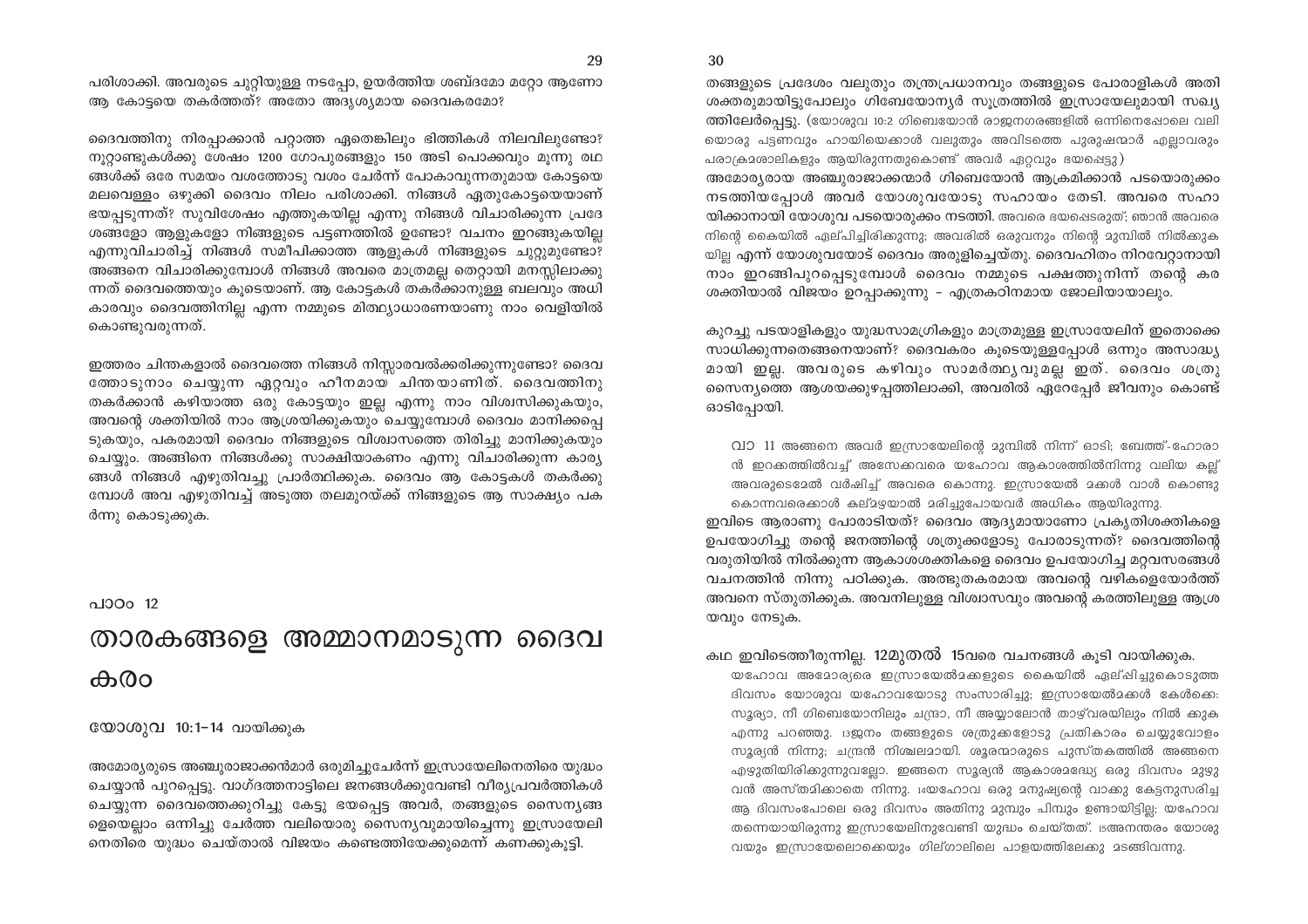ദൈവം മോശയിലൂടെ 12പേരെ തിരഞ്ഞെടുത്ത് അവർക്കു പോകാനുള്ള ദേശം ഉറ്റുനോക്കുന്നതിനായി അയച്ചു. പാലും തേനും ഒഴുകുന്ന ദേശമാണെങ്കിലും തങ്ങൾക്ക് ആ ദേശം അപ്രാപ്യമാണെന്ന അഭിപ്രായത്തിൽ പോയവരിൽ പത്തു പേരും ഉറച്ചു. യോശുവയും കാലേബും മാത്രമാണ് ദൈവത്തിന്റെ വാഗ്ദാന ങ്ങൾ നിറവേറുമെന്ന് ഉറച്ചുവിശ്വസിച്ചത്. ബാക്കി പത്തുപേരും പ്രബലരായ അനാകൃരുടെ കൈകൊണ്ട് നശിക്കുമെന്ന ഭീതിമറ്റുള്ളവരിൽ നിറയ്ക്കുകയാ ണുണ്ടായത്. അതുകേട്ട ജനം മോശയ്ക്കും ദൈവത്തിനുമെതിരെ മറുതലിച്ചു.

സംഖ്യ 14:6-9 ദേശത്തെ പരിശോധനനടത്തിയവരിൽ നൂന്റെ മകൻ യോശു വയും യെഫുന്നയുടെ മകൻ കാലേബും വസ്ത്രം കീറി. 7ഇസ്രായേൽ മക്കളുടെ സർവ്വസഭയോടും പറഞ്ഞത്: ഞങ്ങൾ സഞ്ചരിച്ചു രഹസ്യദായി പരിശോധന നട ത്തിയ ദേശം ഏറ്റവും നല്ല ദേശം ആകുന്നു. യേഹോവ നമ്മിൽ പ്രസാദിക്കുന്നു വെങ്കിൽ അവൻ നമ്മെ പാലും തേനും ഒഴുകുന്ന ആ ദേശത്തേക്കു കൊണ്ടുചെന്നു നമുക്ക് അതു തരും. ംയഹോവയോടു നിങ്ങൾ മത്സരിക്കുകമാത്രം അരുത്; ആ ഭേശത്തെ ജനത്തെ ഭയപ്പെടരുത്; അവർ നമുക്ക് ഇരയാകുന്നു; അവരുടെ ശര ണം പൊയ്ഷോയിരിക്കുന്നു; നമ്മോടുകൂടെ യഹോവ ഉള്ളതുകൊണ്ട് അവരെ ഭയപ്പെടരുത്.

പിറുപിറുക്കുന്ന ദശലക്ഷക്കണക്കിനു ഇസ്രായേല്യരുടെ മുന്നിൽ യോശുവയും കാലേബും ദൈവത്തിലുള്ള തങ്ങളുടെ ആശ്രയം മുറുകെഉയർത്തിപ്പിടിച്ചു നിന്നു സംസാരിച്ചു. ദൈവം അവരിൽ പ്രസാദിച്ചു, എന്നാൽ മറ്റുള്ളവരോട് ദൈവത്തിനു കോപമായിരുന്നു. വിശ്വാസമില്ലാത്തവർ നാല്പതുവർഷം മരുഭൂമിയിലുടെ അലഞ്ഞു തിരിഞ്ഞു നടന്നു നശിക്കുമെന്ന് ദൈവം ശപിച്ചു. എന്നാൽ വിശ്വ സ്തതയോടുകുടെനിന്ന യോശുവയും കാലേബും വാഗ്ദത്തനാട് അവകാശമാ ക്കി. ദൈവം യോശുവയോടു ഈ വാഗ്ദാനം നല്കി.

യോശുവ 1:3-6 ഞാൻ മോശയോടു കല്പിച്ചപോലെ നിങ്ങളുടെ ഉള്ളം കാൽ ചവിട്ടുന്ന സ്ഥലമൊക്കെയും നിങ്ങൾക്കു നൽകിയിരിക്കുന്നു. 42രുഭൂദിയും ഈ ലെബാനോനും മുതൽ യൂഫ്രട്ടീസ് എന്ന മഹാനദിവരെയും ഹിത്യരുടെ ദേശമൊ ക്കെയും പടിഞ്ഞാറ് മഹാസമുദ്രം വരെയും നിങ്ങളുടെ അതിർത്തിയായിരിക്കും. ടനിന്റെ ജീവിതകാലത്തൊരിക്കലും ഒരു മനുഷ്യനും നിനക്കെതിരേ നിൽക്കുക യില്ല; ഞാൻ മോശയോടുകൂടെ ഇരുന്നതുപോലെ നിന്നോടുകൂടെയും ഇരിക്കും; ഞാൻ നിന്നെ കൈവിടുകയില്ല, ഉപേക്ഷിക്കുകയും ഇല്ല. ഉെറഷും ധൈര്യവും ഉള്ള വനായിരിക്കുക; ഞാൻ അവർക്കു നൽകുമെന്ന് അവരുടെ പിതാക്കൻമാരോടു സത്യം ചെയ്ത ദേശം നീ ഈ ജനത്തിന് അവകാശമായി നൽകും.

ദൈവം കൊടുത്ത വാഗ്ദാനത്തിന്റെ പൂർത്തീകരണവും കൂടി നമുക്കു കാണാം: യോശുവ 11:16-23 ഇങ്ങനെ ദേശമൊക്കെയും യോശുവ കീഴടക്കി; മലനാടും തെക്കേദേശവുമൊക്കെയും ഗോശെൻദേശമൊക്കെയും താഴ്വീതിയും അരാബായും ഇസ്രായേൽ മലനാടും അതിന്റെ താഴ്വീതിയും 17സേയിരിലേക്കുള്ള കയറ്റത്തിലെ മൊട്ടക്കുന്നുമുതൽ ഹെർമ്മോൻ പർവ്വതത്തിന്റെ അടിവാരത്തിലു ള്ള ലെബാനോൻ

ദൈവം ചെയ്തതിൽ വച്ച് ഏറ്റവും അതിശയകരമായ ഒരു പ്രവർത്തിയാണിത്. അമോര്യരുമായുള്ള യുദ്ധം നീണ്ടപ്പോൾ കൂടുതൽ സമയം വേണമെന്ന് യോശു വയ്ക്കു ബോദ്ധ്യമായി. സൂര്യനോട് അസ്തമയം വൈകിക്കാൻ അവൻ ആവ ശ്യപ്പെട്ടു. ആരുടെയെങ്കിലും ഭാവനയിൽപ്പോലും ഉദിക്കാത്ത ആവശ്യം! ദൈവ മാണ് ലോകമെല്ലാം നിയന്ത്രിക്കുന്നതെന്ന് യോശുവയ്ക്കു നല്ല നിശ്ചയമായിരു ന്നു. യോശുവയുടെ പ്രാർത്ഥനയിൽ നിന്നും നമുക്കും പഠിക്കാം. അവൻ സുര്യാ, നീ ഗിബെയോനിലും ചന്ദ്രാ, നീ അയ്യാലോൻ താഴ്വരയിലും നിൽക്കുക എന്നു പറഞ്ഞു. ദൈവമേ, നിനക്കു കഴിയുമെങ്കിൽ സുര്യനെ നിർത്തേണമേ എന്നല്ല അവൻ പറഞ്ഞത്. ദൈവകരത്തിന്റെ ശക്തിയിലുള്ള അവന്റെ വിശ്വാസം നോക്കു ക. യോശുവയുടെ വിശ്വാസതീക്ഷ്ണതയിൽ പ്രസാദിച്ച ദൈവം ദിവസത്തിന്റെ ദൈർഘ്യം നീട്ടി - ഏകദേശം 12 മണിക്കുറെങ്കിലും.

ഇതെങ്ങിനെയാണ് സംഭവിച്ചത്? നമുക്കു വിശദീകരിക്കാൻ കഴിയില്ല. എന്നാൽ ഒരുകാര്യം ഉറപ്പാണ് – ദൈവം ചെയ്ത ഒരു അത്ഭുതമാണിത്. നമുക്കും അവ നിൽ ആശ്രയിക്കാം, യോശുവയെപ്പോലെ, നമ്മുടെ ചിന്തയ്ക്കും യുക്തിക്കും നിരക്കാത്ത കാര്യങ്ങൾ ആത്മവിശ്വാസത്തോടെ ചോദിക്കുകയും ചെയ്യാം. ദൈവം ചെയ്യണമെന്ന് നിങ്ങൾ ആഗ്രഹിക്കുന്ന അത്ഭുതങ്ങളുടെ ഒരു പട്ടിക എഴുതുക.

ആ പ്രാർത്ഥനയ്ക്കുള്ള ഉത്തരം ദൈവം നല്കിയെന്ന് ഉറച്ചു വിശ്വസിക്കുക. ഉത്തരം കിട്ടിയ പ്രാർത്ഥനകൾ മറ്റുള്ളവരുമായി പങ്കുവച്ച് അവരുടെ വിശ്വാസത്തെ ശക്തിപ്പെടുത്തുക.

### പാഠം 13 വാഗ്ദാനങ്ങൾ നിറവേറ്റുന്ന ദൈവകരം

കഴിഞ്ഞ ദിവസങ്ങളിൽ നാം കണ്ട അത്ഭുതങ്ങൾ അത്യധികം അസാധാരണമാ യതാണ്. നമുക്ക് അപ്രാപൃമായതെന്നു തോന്നുന്ന അത്തരം കാരൃങ്ങൾ കാണു മ്പോൾ ഇത്രയധികമൊക്കെ ദൈവം ഇന്നു ചെയ്യുമോ എന്ന ചോദ്യം നമ്മിൽ ഉണ്ടാകാം. എന്നാൽ ദൈവത്തിൽ ആശ്രയം വയ്ക്കുന്നവരുടെ ജീവിതത്തിൽ വലിയ കാര്യങ്ങൾ ചെയ്യുന്നവനാണ് ദൈവം. അത്തരത്തിൽ ദൈവത്തിൽ ആശ്ര യിച്ച അപൂർവ്വമൊരാളാണ് യോശുവ. തന്റെ കുടെയുള്ളവർക്കു പോലും വിശ്വ സിക്കാൻ കഴിയാത്ത കാര്യങ്ങളെ അവൻ ഉറച്ചു വിശ്വസിച്ചുകൊണ്ട് അവിശ്വാ സികൾക്ക് അവൻ ഒരു വെല്ലുവിളിയായി. ദൈവം നൽകിയ വാഗ്ദാനങ്ങൾ തന്റെ കൺമുന്നിൽ നിറവേറുന്നതുകണ്ട് അവൻ അനുഗ്രഹീതനായി.

മരുഭൂപ്രയാണത്തിനിടയിൽ, അവർ വാഗ്ദത്തനാടിനോട് അടുത്തെത്തിയപ്പോൾ,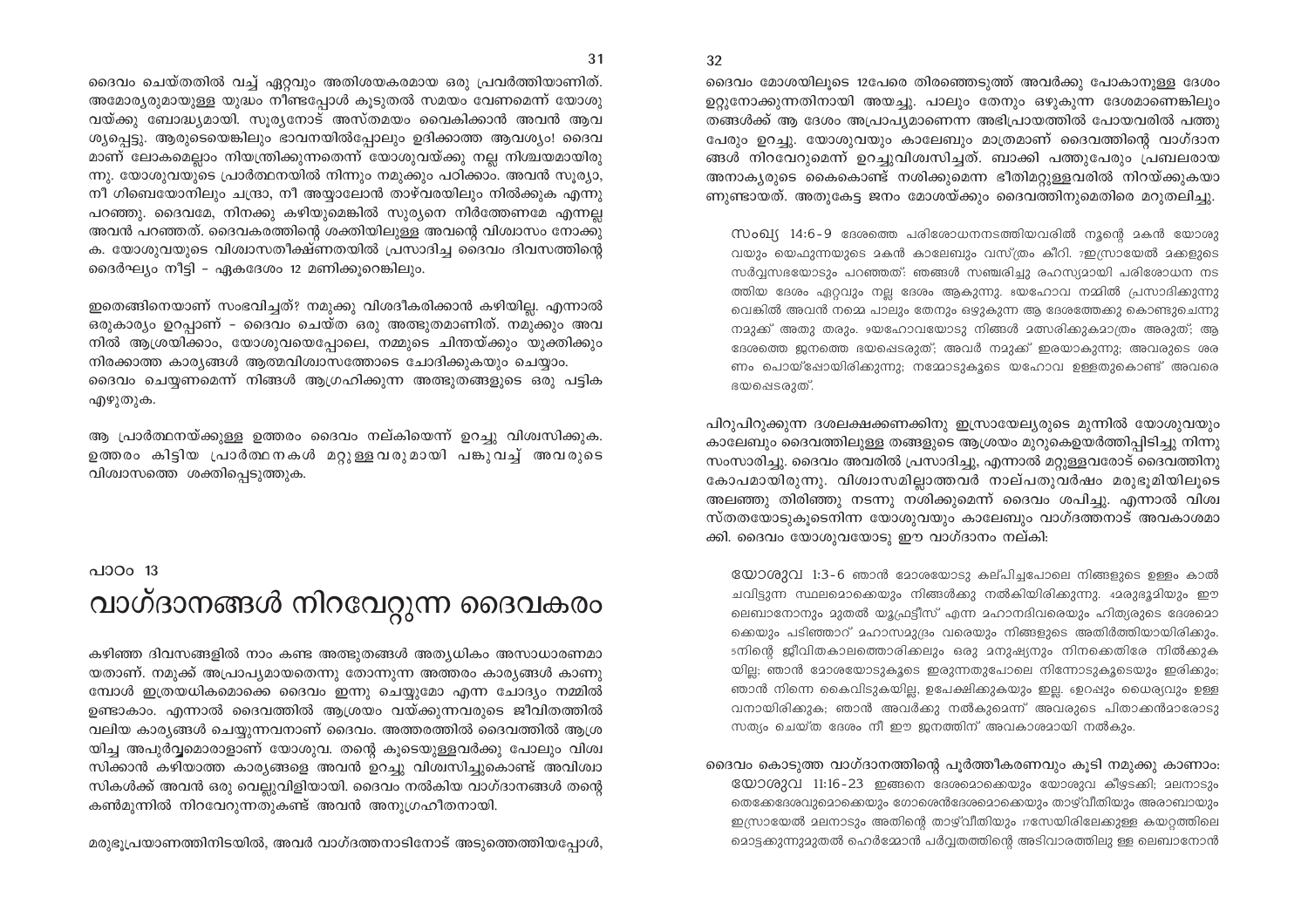താഴ്വരയിലെ ബാൽ-ഗാദ് വരെയും തന്നെ. അവിടങ്ങളിലെ സകല രാജാക്കന്മാ രെയും അവൻ പിടിച്ചു വെട്ടിക്കൊന്നു. 18ആ രാജാക്കന്മാരോടെല്ലാം യോശുവ വളരെക്കാലം യുദ്ധം ചെയ്തിരുന്നു. 19ഗിബെയോൻ നിവാസികളായ ഹിവ്യർ ഒഴ്വികെ ഒരു പട്ടണക്കാരും യിസ്രായേൽ മക്കളോടു സഖ്യം ചെയ്തില്ല. ശേഷമുള്ള വരെയെലാം അവർ യുദ്ധത്തിൽ കീഴടക്കി. 20യഹോവ മോശെയോടു കല്പിച്ച തു പോലെ അവരെ നിർമ്മൂലമാക്കുകയും കരുണകൂടാതെ നശിഷിക്കുകയും ചെയ്യു വാൻ തക്കവണം അവർ കഠിന ഹൃദയത്തോടെ ഇസ്രായേലിനോടു യുദ്ധത്തിനു പുറപ്പെടേണ്ടതിന് യഹോവ ഇടവരുത്തിയിരുന്നു. 21അക്കാലത്ത് യോശുവ ചെന്ന് ഹെബ്രോൻ, ദെബിർ, അനാബ്, എന്നീ മലനാട്ടിലും എല്ലാ യഹൂദാമലനാട്ടിലും എല്ലാ ഇസ്രായേല്യദലനാട്ടിലുമുള്ള അനാക്യരെ സംഹരിച്ചു. അവരെ അവരുടെ പട്ടണങ്ങളോടുകൂടെ യോശുവ നിർമ്മൂലമാക്കി. 22ഗസ്സയിലും ഗത്തിലും അസ്തോ ദിലും മാത്രമല്ലാ തെ ഇസ്രായേൽ മക്കളുടെ ദേശത്തെങ്ങും ഒരു അനാക്യനും അവശേഷിച്ചിരുന്നില. 23യഹോവ മോശയോടു കല്പിച്ചതുപോലെതന്നെ യോശുവ ദേശം2ുഴ്യു വനും കീഴ്ടക്കി; അനന്തരം യോശുവ അതിനെ ഇസ്രായേലിനു ഗോത്ര വിഭാഗപ്രകാരംഭാഗിച്ചുകൊടുത്തു; ഇങ്ങനെ യുദ്ധംതീർന്നു; ദേശത്തു സ്വസ്ഥതവന്നു.

#### ജനം ഭയപ്പെട്ട അനാകൃർ എന്ന മല്ലന്മാർക്ക് എന്തു സംഭവിച്ചു?

(സംഖ്യ 13:32-33 ...ഞങ്ങൾ അവിടെ കണ്ട ജനമൊക്കെയും അതികായന്മാരാ ണ്. 33അവിടെ ഞങ്ങൾ 2ല്ലന്മാരുടെ സന്തതികളായ അനാക്യമല്ലന്മാരെയും കണ്ടു; അവരുടെ മുമ്പിൽ ഞങ്ങൾ വെറും വെട്ടുകിളികളെഷോലെ തോന്നി; അവരുടെ കാഴ്ചക്കും ഞങ്ങൾ അങ്ങനെതന്നെ ആയിരുന്നു.)

#### യോശുവായ്ക്കു മാത്രമല്ല ദൈവവാഗ്ദാനങ്ങളുടെ പൂർത്തീകരണം അനുഭവി ക്കാൻ കഴിഞ്ഞത്, കാലേബിനേയും ദൈവം അനുഗ്രഹിച്ചു:

യോശുവ 14:12-15 ആകയാൽ യഹോവ അന്നു കല്പിച്ച ഈ മല ഇഷോൾ എനിക്കു തരുക; അനാക്യർ അവിടെ ഉണ്ടെന്നും പട്ടണങ്ങൾ വലിഷവും ഉറഷും ഉള്ളവ എന്നും നീ അന്നു കേട്ടിട്ടുണ്ടല്ലോ; യഹോവ എന്നോടുകൂടെ ഉണ്ടെങ്കിൽ താൻ അരുളിചെയ്തതുപോലെ ഞാൻ അവരെ ഓടിച്ചുകളയും. ദഅഷോൾ യോശുവ അവനെ അനുഗ്രഹിച്ചു; ഹെബ്രോൻ മല യെഫുന്നയുടെ മകനായ കാലേബിന് അവകാശമായി കൊടുത്തു. 14അങ്ങനെ ഹെബ്രോൻ ഇന്നുവരെ കാലേ ബിന് അവകാശമായിരിക്കുന്നു; അവൻ ഇസ്രായേലിന്റെ ദൈവമായ യഹോവയെ പൂർണ്ണമായി പറ്റിനിന്നതുകൊണ്ടുതന്നെ. 15ഹെബ്രോനു പണ്ട് കിര്യത്ത്-അർബാ എന്നു പേരായിരുന്നു; അർബാ എന്നവൻ അനാക്യരിൽവച്ച് അതിമഹാൻ ആയി രുന്നു. അങ്ങനെ യുദ്ധംതീർന്നു: ദേശത്തിന് സ്വസ്ഥതവന്നു.

ദൈവത്തിന്റെ വാഗ്ദാനങ്ങൾ മുഴുവനും ദൈവം നിറവേറ്റി, യോശുവയുടെ സാക്ഷ്യം നോക്കുക.

 $\circ$ യാശുവ 21:43-45 യഹോവ ഇന്ധ്രായേലിനു താൻ അവരുടെ പിതാക്കന്മാർക്കു കൊടുക്കുമെന്നു വാഗ്ദത്തം ചെയ്ത ദേശമെല്ലാം കൊടുത്തു; അവർ അതു കൈവശമാക്കി അവിടെ പാർത്തു. 44യഹോവ അവരുടെ പിതാക്കന്മാരോടു സത്യം

ചെയ്തതുപോലെ എല്ലാവശത്തും അവർക്കു സ്വസ്ഥത നല്കി; ശത്രുക്കളിൽ ഒരു വനും അവരുടെ മുമ്പിൽ നിന്നിട്ടില്ല; യഹോവ സകല ശത്രുക്കളെയും അവരുടെ കൈയിൽ എല്പിച്ചു. 45യഹോവ യിസ്രായേൽ ഗൃഹത്തോട് അരുളിച്ചെയ്ത വാഗ്ദാനങ്ങളിൽ ഒന്നും നിറവേറ്റാതിരുന്നില്ല; സകലതും നിവൃത്തിയായി.

ദൈവത്തിന്റെ വിശ്വസ്തതയിലും വാഗ്ദാനങ്ങൾ നിറവേറ്റാനുള്ള അവന്റെ കഴി വിലും ഇന്നു നിങ്ങൾ വിശ്വസിക്കുന്നുവോ? അവന്റെ വാഗ്ദാനങ്ങൾ നിങ്ങൾ ഓർമ്മിക്കുന്നുണ്ടോ? ഈ ലോകത്തിലെ സകല ജനങ്ങളുടെയും ലക്ഷ്യം സന്തോ ഷത്തോടുകൂടിയിരിക്കുക എന്നതാണ്. ആനന്ദലബ്ധിക്കുള്ള ഏറ്റവും മികച്ചവഴി ദൈവത്തിന്റെ വാഗ്ദാനങ്ങളെ ഓർത്തുവച്ചു വിശ്വസിച്ച് അവയുടെ പൂർത്തീകര ണത്തിനായി കാത്തിരുന്ന്, അവ നിങ്ങളുടെ കൺമുന്നിൽ നിറവേറ്റപ്പെടുന്നതു കാണുക എന്നതാണ്.

ദൈവം നൽകിയ വാഗ്ദാനങ്ങളെ വചനത്തിൽ നിന്നും ഗ്രഹിചെടുക്കുക. അവ എഴുതിവയ്ക്കുക. നിങ്ങൾക്കു ചേരുന്നവ നിറവേറാനായി പ്രാർത്ഥനയിൽ ജാഗ രിക്കുക. ആ നിമിഷങ്ങൾ ആസ്വദിക്കുക, ദൈവത്തെ മഹത്വപ്പെടുത്തുക, മറ്റു ള്ളവരുടെ വിശ്വാസപോഷണത്തിനായി അവ പങ്കുവയ്ക്കുക. നിങ്ങളെ അതു സന്തോഷഭരിതരാക്കുമെന്നതു മാത്രമല്ല, അതുവഴി ദൈവത്തിനു മഹത്വവും കരേറ്റപ്പെടും – അതാണല്ലോ ഇതിലെല്ലാറ്റിലും കാതലായ കാര്യം.

### പാഠം 14 തിരഞ്ഞെടുത്ത ബലഹീനരിലൂടെ മഹത്വപ്പെടുന്ന ദൈവകരം

ബലഹീനരായ സാധാരണക്കാരെ തിരഞ്ഞെടുത്ത്, തന്റെ ശക്തമായ കരത്താൽ അവരിലുടെ വലിയ കാര്യങ്ങൾ സാദ്ധ്യമാക്കികൊണ്ട് ദൈവനാമം മഹത്വീകൃത മാകുന്നത് ബൈബിളിൽ ഉടനീളം നമുക്കു കാണാം.

കോമള യുവാവായ ദാവീദിനെ ഉപയോഗിച്ച് മല്ലവീരനായ ഗോലിയാത്തിനെ വധിച്ച്, ദൈവം ഫിലിസ്ത്യരുമായുള്ള യുദ്ധം വിജയിപ്പിച്ചു. ഏലിയുടെ കുടും ബനാശം പ്രവചിച്ച് ഇസ്രായേലിനെ നയിക്കാൻ ബാലനായ ശമുവേലിനെ ദൈവം ഉപയോഗിച്ചു. അസാധാരണമായ കാര്യങ്ങൾ പ്രവചിക്കാൻ ദൈവം ഉപയോഗിച്ച പ്രവാചകരിൽ അധികംപേരും സാധാരണപുരുഷന്മാരായിരുന്നു. അവരിൽ ചിലർ അനിതരസാധാരണമായ അത്ഭുതങ്ങൾ പ്രവർത്തിക്കുകയും ചെയ്തു. മോശ യുടെ വിക്കുബാധിച്ച നാവിനെ ഉപയോഗിച്ച് ദൈവം ഈജിപ്തിലെ അതിശക്ത നായ ഫറവോനെയു കൂട്ടരെയും മുട്ടുകുത്തിച്ചു. നീണ്ടുപോകുന്ന ഈ പട്ടിക എബ്രായരുടെ പതിനൊന്നാം അദ്ധ്യായത്തിൽ നമുക്കുവായിക്കുവാൻ കഴിയും.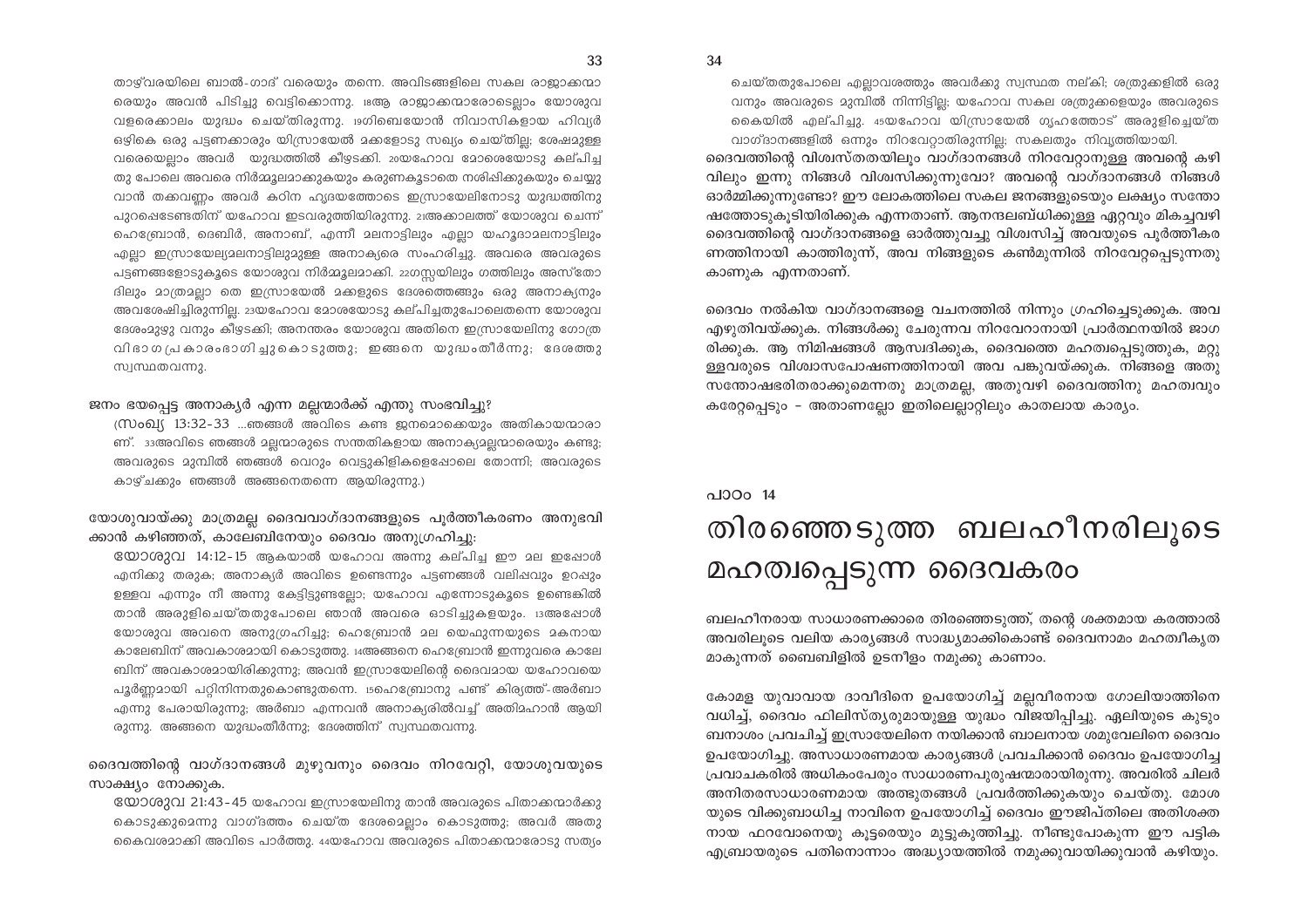ന്യായാധിപർ 6:1-6 ഇസ്രായേൽ മകൾ പിന്നെയും യഹോവയ്ക്ക് അനിഷ്ട ദായുള്ളതു ചെയ്തു; യഹോവ അവരെ ഏഴ്യു വർഷം ദിദ്യാന്റെ കൈയിൽ ഏല്പി ച്ചു. 2മിദ്യാൻ ഇസ്രായേലിന്റെ മേൽ ആധിപത്യം പുലർത്തി; ഇസ്രായേൽമക്കൾ മിദ്യാന്യരുടെ നിമിത്തം പർവ്വതങ്ങളിലെ മടകളും ഗുഹകളും ദുർഗ്ഗങ്ങളും ശരണ മാക്കി. ദഇസ്രായേൽ വിത്തു വിതയ്ക്കുമ്പോഴെല്ലാം മിദ്യാന്യരും അമാലേക്യരും കിഴ്ചക്കേദേശക്കാരും അവർക്കെതിരേ വരും. 4അവർ അവർക്കെതിരായി പാളയമ ടിച്ച് ഗസ്സാവരെ നാട്ടിലെ വിളകളെല്ലാം നശിഷിക്കും; ഇസ്രായേലിന് ആഹാരമോ ആടോ മാടോ കഴ്യുതയോ ഒന്നും ശേഷിപ്പിക്കുകയില്ല. ടഅവർ തങ്ങളുടെ കന്നു കാലികളും കൂടാരങ്ങളുമായി പുറപ്പെട്ട് വെട്ടുക്കിളികളെഷോലെ കൂട്ടമായി വരും; അവരും അവരുടെ ഒട്ടകങ്ങളും അസംഖ്യം ആയിരുന്നു; അവർ ദേശത്തു കടന്നു നാശം ചെയ്യും. ഇെങ്ങനെ മിദ്യാന്യരാൽ ഇസ്രായേൽ ഏറ്റവും ക്ഷയിച്ചു; ഇസ്രാ യേൽമക്കൾ യഹോവയോടു നിലവിളിച്ചു.

ഇസ്രായേലിന്റെ പാപാധിക്യം നിമിത്തം ദൈവം അവരെ മിദിയാന്യരുടെ കൈക ളിൽ ഏല്പിച്ചുകൊടുത്തു. വാ 2 മിദ്യാൻ ഇസ്രായേലിന്റെ മേൽ ആധിപത്യം പുലർത്തി; ഇസ്രായേൽമക്കൾ മിദ്യാന്യർ നിമിത്തം പർവ്വതങ്ങളിലെ മടകളും ഗുഹകളും ദുർഗ്ഗങ്ങളും ശരണമാക്കി. മിദ്യാന്യരുടെ പക്കൽനിന്നും അവർക്കു നേരിടേണ്ടി വന്ന സഹനം എത്രവലുതാണെന്നു നോക്കുക! അവരുടെ യാതന കൾ പെരുകിയപ്പോൾ അവർ ദൈവത്തെ വിളിച്ചപേക്ഷിച്ചു, ദൈവം അവർക്ക് ഒരു സഹായകനെ അയച്ചു - ഗിദേയോൻ.

#### ന്യായാധിപർ 7 വായിക്കുക

മിദ്യാന്യരുടെ അസംഖ്യമായ പടയാളികളോടു പൊരുതാൻ ആയിരക്കണക്കിനു ഇസ്രായേലുകാർ മുന്നോട്ടുവന്നപ്പോൾ ദൈവം കേവലം 300 പേരെ മാത്രമാണ് അതിനായി നിയോഗിച്ചത്. എന്തുകൊണ്ടാണ് ദൈവം ഇപ്രകാരം ചെയ്തത്? ശക്തമായ ഒരു സൈന്യം പോരാടി വിജയം വരിച്ചാൽ ഒരുപക്ഷേ അവർ സൈന്യ ബലത്തിന് മഹത്വം നല്കിയേക്കും. അവർക്കുവേണ്ടി പൊരുതി, വിജയം നേടി ക്കൊടുത്ത ദൈവത്തെ കണ്ടില്ലെന്നു വരികയും ചെയ്യാം. മഹത്വമെല്ലാം ദൈവ ത്തിന്റേതാണ്, അവനാണ് അതിനർഹനായത്.

കേവലം 300 പോരാളികളുമായി ഒരു മഹായുദ്ധം ജയിക്കുന്ന കാര്യം ആർക്കു സങ്കൽപ്പിക്കാൻ കഴിയും? ബൗദ്ധികതലത്തിൽ ചിന്തിച്ചാൽ മൂഢത്തത്തരമെന്നേ പറയാൻ പറ്റൂ. എന്നാൽ ദൈവം അവർക്കു നൽകിയ വാഗ്ദാനം നോക്കുക:

ആവർത്തനം 1:29-30 അഷോൾ ഞാൻ നിങ്ങളോടു പറഞ്ഞു: നിങ്ങൾ ഭ്രമിക്ക രുത്, അവരെ ഭയപ്പെടുകയും അരുത്. 30നിങ്ങളുടെ ദൈവമായ യഹോവ നിങ്ങ ളുടെ മുമ്പിൽ നടക്കുന്നു. നിങ്ങൾ കാൺകെ അവൻ മിസ്രയീമിൽ ചെയ്തതു പോലെ നിങ്ങൾക്കുവേണ്ടി യുദ്ധം ചെയ്യും.

വാ 10-11 ഇറങ്ങിച്ചെല്ലുവാൻ നിനക്കു ഭയമുണ്ടെങ്കിൽ നീയും നിന്റെ ദാസനായ പൂരയുംകൂടെ പാളയത്തിലേക്ക് ഇറങ്ങിച്ചെല്ലുക. iiഅങ്ങനെ അവർ സംസാരിക്കു ന്നത് എന്തെന്നു നീ കേൾക്കും; അതിനു ശേഷം പാളയത്തിനുനേരേ ഇറങ്ങിച്ചെ ല്ലുവാൻ നിനക്കു ധൈര്യം വരും. അങ്ങനെ അവനും പൂരയും പാളയത്തിൽ ആയു ധപാണികളുടെ സമീപംവരെ ഇറങ്ങിച്ചെന്നു.

#### ശത്രുപാളയത്തിലേക്ക് ഇറങ്ങിച്ചെന്ന ഗിദെയോൻ ദൈവം വാഗ്ദാനം ചെയ്ത തുപോലെ കരുത്തുള്ളവായി.

വാ 13-15 ഗിഭെയാൻ ചെല്ലുമ്പോൾ ഒരുവൻ തന്റെ സ്നേഹിതനോട് ഒരു സ്വപ്നം വിവരിക്കുകയായിരുന്നു: ഞാൻ ഒരു സ്വപ്നം കണ്ടു; ഒരു യവത്തഷം മിദ്യാന്യരുടെ പാളയത്തിലേക്ക് ഉരുണ്ടുവന്ന് കൂടാരം വരെ എത്തി കൂടാരത്തെ തള്ളിമറിച്ചിട്ടു; അങ്ങനെ അതു വീണു കിടന്നു എന്നു പറഞ്ഞു. ച്രഅതിന് അവന്റെ സ്നേഹിതൻ: ഇതു യോവാശിന്റെ മകനായ ഗിദെയോൻ എന്ന ഇസ്രായേല്യന്റെ വാളല്ലാതെ മറ്റൊന്നുമല്ല; ദൈവം മിദ്യാനെയും ഈ പാളയത്തെയൊക്കെയും അവന്റെ കൈയിൽ ഏല്പിച്ചിരിക്കുന്നു എന്ന് ഉത്തരം പറഞ്ഞു. 15ഗിദെയോൻ സ്വപ്നവും അർത്ഥവും കേട്ടപ്പോൾ ദൈവത്തെ നമസ്കരിച്ചു; ഇസ്രായേലിന്റെ പാളയത്തിൽ മടങ്ങിച്ചെന്നു; എഴ്യുന്നേൽക്കുവിൻ, യഹോവ മിദ്യാന്റെ പാളയത്തെ നിങ്ങളുടെ കയ്യിൽ ഏല്പിച്ചിരിക്കുന്നു എന്നു പറഞ്ഞു..

ദൈവത്തിന്റെ പ്രവർത്തികൾ നോക്കുക: ശത്രുവിന്റെ മനസ്സിൽ കാണിച്ച സ്വപ്ന ത്തിലൂടെ ദൈവം അവരെ ഭയചകിതരാക്കി. സ്വപ്നം കണ്ട മിദ്യാൻ പടയാളി യുടെ സംസാരവും അതിനു കൂട്ടുകാരൻ നൽകിയ വിശദീകരണവും പോയവ ഴികേട്ട ഗിദെയോൻ ദൈവം തനിക്കാണു വിജയമൊരുക്കിയിരിക്കുന്നതെന്ന കാ ര്യത്തിൽ ഉറപ്പുള്ളവനായി. അവൻ ദൈവത്ത അപ്പോൾ അവിടെവച്ച് ആരാധി ച്ചു. തന്റെ കുടെയുണ്ടായിരുന്ന നാമമാത്രമായ മുന്നുറു പടയാളികളെ ധീരത യോടെ നയിച്ചു ശത്രുവിന്മേൽ അവൻ വിജയവും കുറിച്ചു.

വാ 22 ആ മുന്നൂറുപേരും കാഹളം ഊതിയഷോൾ യഹോവ പാളയത്തിലൊ ക്കെയും ഓരോരുത്തന്റെയും വാൾ തന്റെ കൂട്ടുകാരനുനേരേ തിരിച്ചു; സൈന്യം സെരേരാവഴിയായി ബേത്ത്-ശഫ്ത്താവരെയും തബ്ബത്തിനരികെയുള്ള ആബേൽ-മെഹോലയുടെ അതിർത്തിവരെയും ഓടിഷോയി.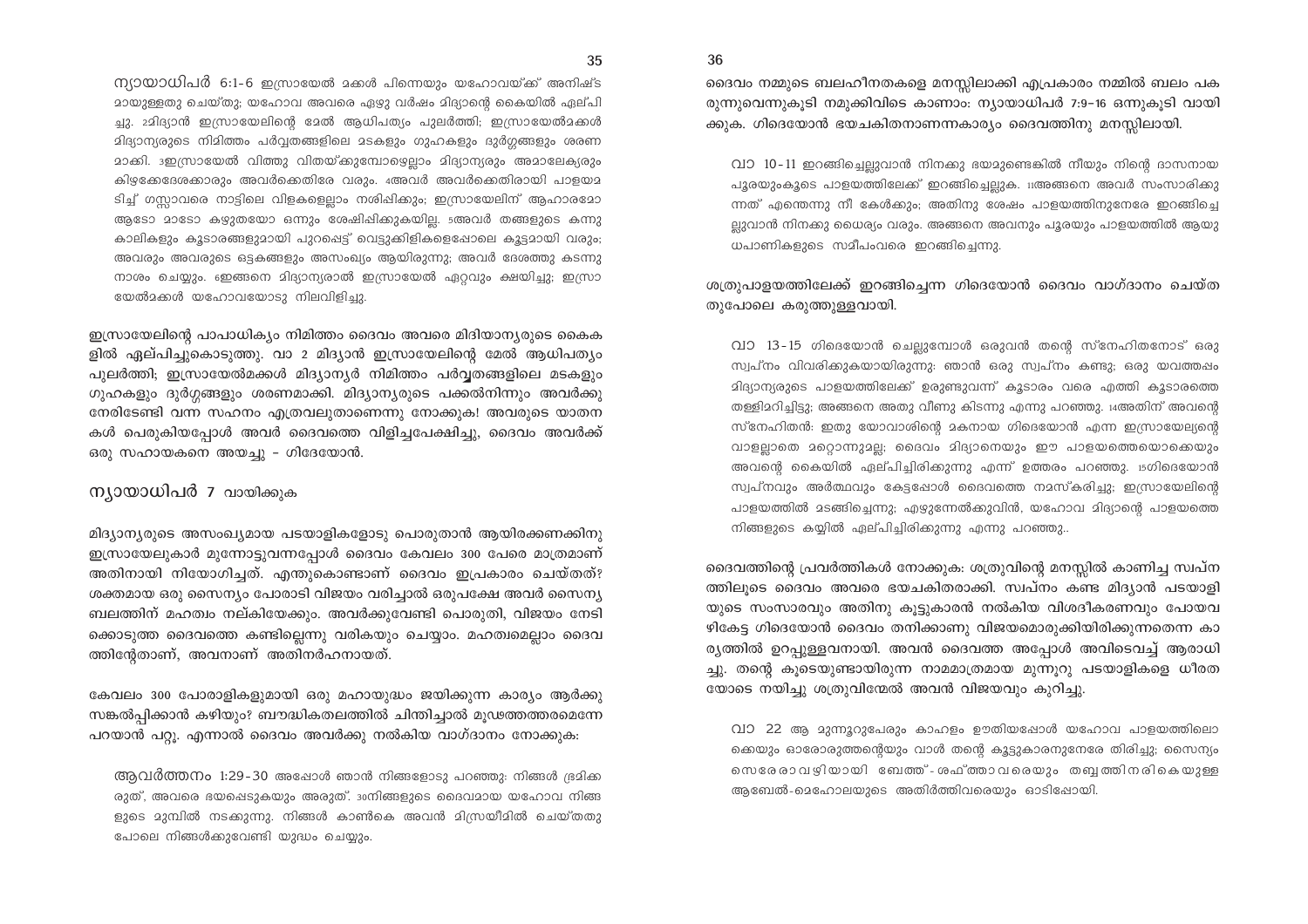രുന്നില്ല, മനുഷ്യ കരങ്ങൾ രൂപം കൊടുത്ത കല്ലും മരവും മാത്രം ആയിരുന്നു. 19ഞങ്ങളുടെ ദൈവമായ യഹോവേ, അവിടന്നുമാത്രം ദൈവമാകുന്നു എന്ന് ഭൂത ലത്തിലെ സകല രാജ്യങ്ങളും അറിയുവാൻ തക്കവണ്ണം ഇഷോൾ അയാളുടെ കൈയിൽ നിന്നും ഞങ്ങളെ വിടുവിക്കേണമേ!

മറ്റുരാജ്യങ്ങളുടെയൊന്നും ദേവന്മാർക്ക് അവരുടെ ദേശത്തെ തന്റെ കയ്യിൽ നിന്നും രക്ഷിക്കാനായില്ല എന്നു വമ്പുപറഞ്ഞ അശ്ശൂർ രാജാവ്, യഹോവ തങ്ങളെ വിടു വിക്കും എന്നു പറഞ്ഞ ഹിസ്കിയാവിന്റെ വാക്കുകൾ കേൾക്കേണ്ട തില്ല എന്ന് യുദാദേശത്തെ ജനങ്ങളോടു വിളിച്ചു പറഞ്ഞു. എന്നാൽ മറ്റു രാജ്യങ്ങളിലെ ദേവന്മാർ വെറും കല്ലും മരവുമാണെന്ന ഉറച്ചവിശ്വാസം ഹിസ്കിയാവിനുണ്ടാ യിരുന്നു (വാ 18). താൻ ആരാധിച്ച സർവ്വ ശക്തനോടു തനിക്കുള്ള യാചനനോ ക്കുക (വാ 19). തന്റെയും തന്റെ ജനതയുടെയും നേട്ടത്തിനായല്ല, മറിച്ച് ദൈവ ത്തിന്റെ നാമമഹത്വത്തിനു വേണ്ടിയായിരുന്നു. ലോകം മുഴുവൻ യഹോവയാണ് കർത്താവ് എന്ന വാസ്തവം അറിയിക്കാനായി. ഭയചകിതരായി നിന്ന തന്റെ രാജ്യത്തിന്റെ സേനയുടെ മുന്നിൽ നിന്നുകൊണ്ട് ഗോലിയാത്തിനെ വെല്ലുവി ളിച്ച ദാവീദിന്റെ പ്രാർത്ഥനയും ഇതുതന്നെയായിരുന്നില്ലേ? ദൈവനാമം മഹ ത്വപ്പെടുത്തണമെന്ന് ആരെങ്കിലും ഇച്ചിച്ചാൽ അതിൽ പ്രീതിതനാകുന്ന ദൈവം, അപ്രകാരമുള്ള പ്രാർത്ഥനയെക്കേട്ടു മറുപടി നൽകി തന്റെ നാമം മഹത്വപ്പെടു ത്തുന്നു.

നിങ്ങളുടെ പ്രാർത്ഥന എപ്രകാരമാണ്? നിങ്ങളുടെ സൗകര്യത്തിനും സുഖ ത്തിനും മഹത്വത്തിനും വേണ്ടിയാണോ? അതോ ദൈവനാമം മഹത്വപ്പെടണ മെന്ന ആത്മാർത്ഥതയിലുന്നിയതാണോ? ഓർക്കുക: ദൈവം നമ്മെ സൃഷ്ടിച്ച തുതന്നെ അവിടത്തെ മഹത്വത്തിനായിട്ടാണ് (ഏശയ്യ 43:7). അവിടത്തെനാമം നാം മഹത്വപ്പെടുത്തുമ്പോൾ നാം നമ്മുടെ ജന്മസാഫല്യമാണ് കൈവരിക്കുന്ന ത്.

ഹിസ്കിയാവിന്റെ പ്രാർത്ഥനയ്ക്ക് ഉത്തരമായി ദൈവം ഉടൻ തന്നെ യെശ്ശയ്യാ വിനു സന്ദേശം കൊടുത്തു. അതിലെ പ്രധാനഭാഗം നമുക്കു നോക്കാം.

വാ 22-23 ആരെയാണു നീ പരിഹസിക്കുകയും ദുഷിക്കുകയും ചെയ്തത്? ആർക്കെതിരെയാണ് നീ ശബ്ദമുയർത്തിയത്? നീ അഹന്തയോടെ കണ്ണുയർത്തി യത്? ഇസ്രായേലിന്റെ പരിശുദ്ധനെതിരെതന്നെ. 23നിന്റെ ദൂതന്മാർ 2ുഖാന്തരം നീ യഹോവയുടെമേൽ പരിഹാസം ചൊരിഞ്ഞിരിക്കുന്നു...

ഇസ്രായേൽ ദേശത്തെയോ അവരുടെ രാജാവിനെയോ അല്ല മറിച്ച് അവരുടെ ദൈവമായ സ്വർഗ്ഗത്തിൽ വസിക്കുന്ന യഹോവയെയാണ് അശ്ശൂർ രാജാവ് പരി ഹസിച്ചതെന്നാണ് പരിഹസിച്ചവനോടു പറയാൻ ദൈവം പറഞ്ഞത്. ദൈവമ തിനെ പരിഹാസം എന്നാണു വിളിച്ചത് – തന്നെ പരിഹസിക്കുന്നവരെ സഹിക്കാൻ ദൈവത്തിനു കഴിയില്ല. മഹത്വം നൽകുന്നതിന്റെ വിപരീതരീതിയാണ് പരി ഹാസം നൽകുന്നത്. തന്നെ പരിഹസിക്കുന്നവരെ ദൈവം നശിപ്പിക്കുന്നു, മഹ

പാഠം 15

## ദൈവത്തെ മഹത്വപ്പെടുത്താനാഗ്രഹി ക്കുന്നവർക്കുവേണ്ടി പ്രവർത്തിക്കുന്ന ൈദവകരം

യുദാദേശത്തിന്റെ രാജാവായിരുന്നു ഹിസ്ക്കിയ, ശലമോൻ രാജാവിന്റെ ഭരണ ശേഷം ഇസ്രായേൽ ദേശം രണ്ടായി ഭാഗിക്കപ്പെട്ടിരുന്നു: യൂദാദേശവും (ജെറു സലേം തലസ്ഥാനമായുള്ള തെക്കൻ രാഷ്ട്രം), ഇസ്രായേൽ ദേശവും (സമ രിയാ തലസ്ഥാനമായുള്ള വടക്കൻ രാഷ്ട്രം). ഹിസ്ക്കിയ രാജാവിന്റെ വാഴ്ച യുടെ ആദ്യകാലഘട്ടത്തിൽ തന്നെ അശൂർ രാഷ്ട്രക്കാർ വന്ന് ഇസ്രായേലിനെ ആക്രമിച്ചു കീഴടക്കി അവിടത്തെ ജനങ്ങളെ അസ്സീറിയയിലേക്ക് തടവുകാരാക്കി കൊണ്ടുപോയി (ഇസ്രായേലിന്റെ പാലായനം). 2 രാജാക്കന്മാർ 18ൽ ഇക്കാ ര്യങ്ങൾ നമുക്കു കാണാം.

ശക്തരും ദുഷ്ടരുമായ അസ്സീറിയക്കാർ അവരുടെ ക്രൂരകൃതൃങ്ങളെ പ്രതി കുപ്ര സിദ്ധരായിരുന്നു. യുദ്ധക്കൊതി മുത്ത അവർ യുദാദേശത്തിനെതിരെ തിരിഞ്ഞു-ചെറിയ ആ ദേശം എളുപ്പം കീഴടക്കാമെന്നു വിചാരിച്ചിട്ട്. എന്നാൽ ആ ചെറിയ ദേശം ആരാധിക്കുന്ന അവരുടെ വലിയ ദൈവത്തെ മനസ്സിലാക്കുന്നതിൽ അസ്സീറി യക്കാർ പരാജിതരായി.

2 രാജാക്കന്മാർ 18:17 മുതൽ 19:37 വരെ വായിക്കുക.

അസ്സീറിയക്കാരുടെ ഭീഷണിക്കത്തു കിട്ടിയപ്പോൾ ഹിസ്ക്കിയ രാജാവു ചെയ്തതു നോക്കുക! ഭയചകിതനായിപ്പോയെങ്കിലും അവൻ ദൈവത്തിൽ അഭയം തേടി. അവന്റെ പ്രാർത്ഥന നോക്കുക:

2 രാജാക്കന്മാർ 19:14-19 ഹിസ്കിയാവ് ദൂതന്മാരുടെ കൈയിൽ നിന്നും എഴുത്തുവാങ്ങി വായിച്ചു. പിന്നെ അദ്ദേഹം യഹോവയുടെ ആലയത്തിൽ ചെന്ന് യഹോവയുടെ സന്നിധിയിൽവച്ച് അത് നിവർത്തി. 15അനന്തരം ഹിസ്ക്കിയാവ് യഹോവയോടു പ്രാർത്ഥിച്ചു: ഇസ്രായേലിന്റെ ദൈവമായ യഹോവേ! കെരുബു കളുടെ മദ്ധ്യേ സിംഹാസനസ്ഥനായുള്ളോവേ! ഭൂതലത്തിലെ സകല രാജ്യങ്ങൾക്കും ഭേരല അവിടന്നുമാത്രം ദൈവമാകുന്നു. അവിടന്നു ഭൂമിയെയും ആകാശത്തെയും സൃഷ്ടിച്ചു. 16യഹോവേ, ചെവിചായിച്ചു കേൾക്കേണമേ! യഹോവേ, തൃക്കൺ തുറന്നു കാണണമേ! ജീവനുള്ള ദൈവത്തെ അധിക്ഷേപിച്ച് സൻഹേരിബ് പറ ഞ്ഞയച്ച വാക്കുകൾ ശ്രദ്ധിക്കേണമേ! 17യഹോവേ, അശ്ഛൂർ രാജാക്കന്മാർ ഈ ജന തകളെയും അവരുടെ ദേശങ്ങളെയും ശൂന്യമാക്കിക്കളഞ്ഞു എന്നതു നേരുതന്നെ. 18അവരുടെ ദേവന്മാരെ അവർ തീയിലിട്ടു ചുട്ടു നശിഷിച്ചു. അവ ദേവന്മാരായി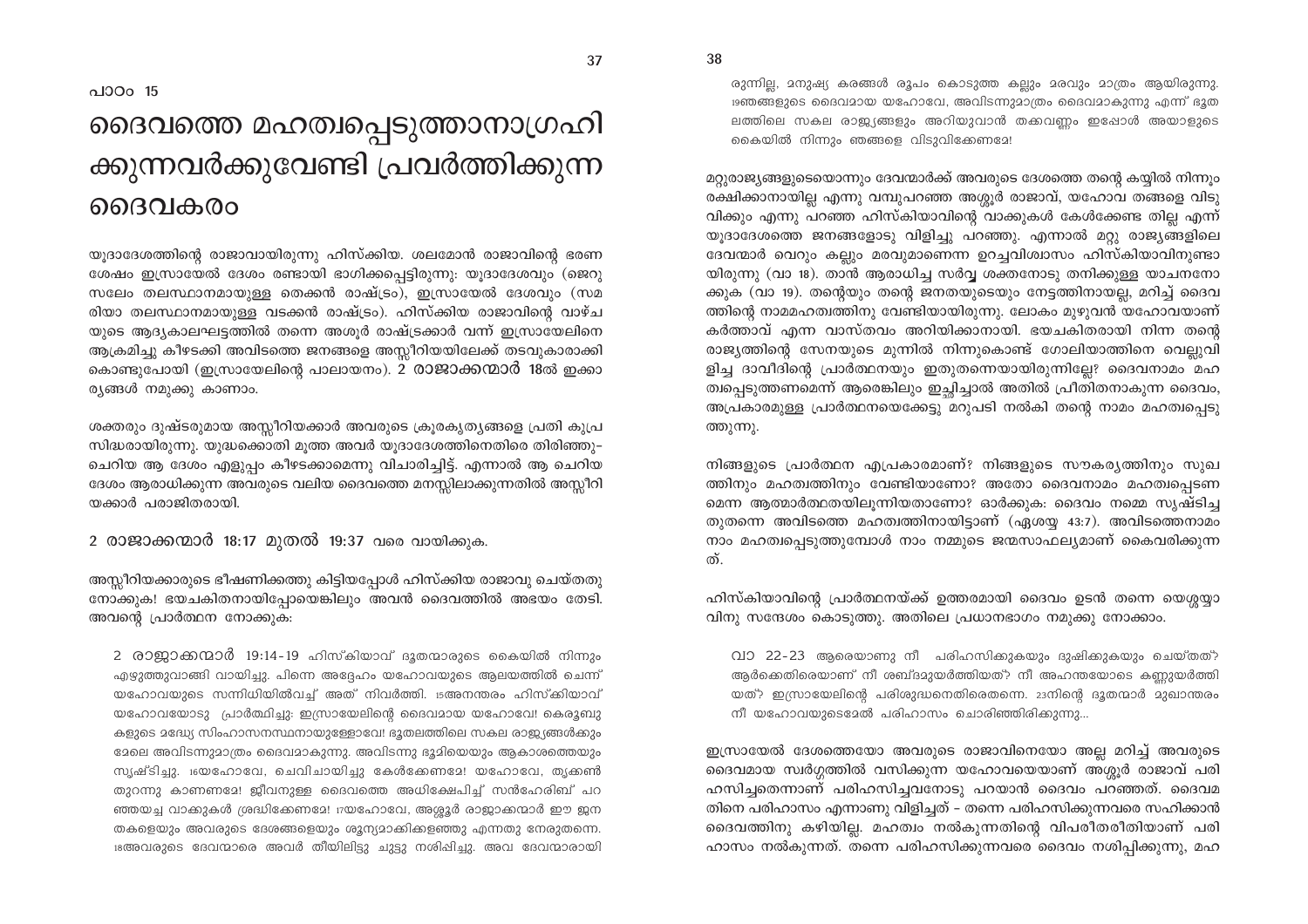ത്വപ്പെടുത്തുന്നവരെയോ അവൻ ഉയർത്തുന്നു. പരിഹാസികളായ അശ്ശൂറിന്റെ നേർക്ക് ദൈവകരം ഉയർന്നു. ദൈവം ചെയ്തത് എന്തെന്നു നോക്കുക:

വാ 32-37 അതിനാൽ അശ്ശൂർ രാജാവിനെക്കുറിച്ച് യഹോവ ഇപ്രകാരം അരു ളിച്ചെയ്യുന്നു: അയാൾ ഈ നഗരത്തിൽ കടക്കുകയില്യ; ഇവിടേയ്ക്ക് ഒരു അമ്പു പോലും എയ്യുകയുമില്ല. അയാൾ പരിചയുമായി ഇതിന്റെ മുമ്പിൽ വരികയില്ല, ഇതിനെതിരേ ഉപരോധം ഉണ്ടാക്കുകയുമില്ല. ദ്ദാഅയാൾ വന്നവഴിയായിത്തന്നെ തിരിയെപ്പോകും. അയാൾ ഈ നഗരത്തിൽ പ്രവേശിക്കുകയില്ലെന്ന് യഹോവ അരു ളിച്ചെയ്യുന്നു. 34എനിക്കുവേണ്ടിയും എന്റെ ദാസനായ ദാവീദിനുവേണ്ടിയും ഞാൻ ഈ നഗരത്തെ പ്രതിരോധിച്ച് ഇതിനെ രക്ഷിക്കും. 35അന്നുരാത്രി യഹോവയുടെ ദുതൻ ഇറങ്ങിവന്ന് അശൂർ പാളയത്തിൽ ഒരു ലക്ഷത്തി എൺപത്തയായിരം പട യാളികളെ കൊന്നു. പിറ്റേദിവസം രാവിലെ ജനങ്ങൾ ഉണർന്നു നോക്കിയപ്പോൾ അവരെലാം മൃതശരീരങ്ങളായിക്കിടക്കുന്നതുകണ്ടു.  $_3$ ഭഅതിനാൽ അശ്ശൂർ രാജാ വായ സൻഹേരിബ് പുറകോട്ടു മടങ്ങിഷോയി. അയാൾ നിനവേയിലേക്കു പോയി അവിടെ പാർത്തു. 37ഒരു ദിവസം അയാൾ തന്റെ ദൈവമായ നിസ്രോക്കിന്റെ ക്ഷേത്രത്തിൽ ആരാധിച്ചുകൊണ്ടിരുന്നപ്പോൾ അയാളുടെ പുത്രന്മാരായ അദ്ര ഭേഖലക്കും, ശരേസറും അയാളെ വാളാൽ വെട്ടിക്കൊന്നു. അനന്തരം അവർ അരാ രാത്ത് ദേശത്തേക്ക് ഓടിപ്പോയി. അയാളുടെ മറ്റൊരുമകനായ ഏസെർഹദ്ദോൻ അയാൾക്കുപകരം രാജാവായി.

അശ്ശുരിന്റെ കയ്യിൽ നിന്നും വിടുതൽ വാഗ്ദാനം ചെയ്ത ദൈവം അന്നു രാത്രി തന്നെ പ്രവർത്തിച്ചു. 185000 യോദ്ധാക്കളെ കർത്താവിന്റെ ദുതൻ വധിച്ചു കള ഞ്ഞു. ഹിസ്കിയാവിനും കുട്ടർക്കും ഒന്നും ചെയ്യേണ്ടിവന്നില്ല – ഒരുപ്രാവശ്യം പോലും വാളുയർത്തേണ്ടിവന്നില്ല. അതു ചെയ്തത് ദൈവത്തിന്റെ ശക്തമായ കരമായിരുന്നു.

കഥയവിടെ തീരുന്നില്ല. സെൻഹേരിബിന്റെ മക്കൾ തന്നെ അയാളെ വധിച്ചു കളഞ്ഞു - അവർ അതിനായി തിരഞ്ഞെടുത്ത സ്ഥലമോ അയാൾ അയാളുടെ ദൈവമായ നിസ്റോക്കിന്റെ ആലയത്തിൽ ആരാധന നടത്തുന്ന സമയത്ത്. അയാൾ വിശ്വസ്തയോടെ ആരാധിച്ച ദൈവത്തിന്, അയാൾ ആക്രമിച്ചതിൽ ഒരു പക്ഷേ ഏറ്റവും ചെറിയ രാജ്യമായ യുദാദേശത്തെ തോൽപ്പിക്കാനോ, തന്റെ തന്നെ ദേവാലയത്തിൽ ആരാധിച്ചുകൊണ്ടിരുന്ന ഭക്തനെ കൊലചെയ്യാനായി വന്നവരിൽ നിന്നും രക്ഷിക്കാനോ കഴിഞ്ഞില്ല.

നമ്മുടെ ദൈവമായ യഹോവയിൽ നിങ്ങൾക്കിന്ന് പൂർണ്ണമായ ആശ്രയമുണ്ടോ? അവനെക്കാളുപരിയായി നിങ്ങൾ ആരെയെങ്കിലും/എന്തിനെയെങ്കിലും ഭയപ്പെ ടുന്നുണ്ടോ?

ദൈവത്തെ മഹത്വപ്പെടുത്തുക എന്നതാണോ നിങ്ങളുടെ പ്രവർത്തികളുടെ പ്രഥ മലക്ഷ്യം?

ദൈവനാമ മഹത്വമാണോ നിങ്ങളുടെ പ്രാർത്ഥനയുടെ കേന്ദ്രബിന്ദു?

ഹിസ്കിയാവിനെപ്പോലെ പ്രാർത്ഥിക്കുക – ദൈവത്തിന്റെ മഹത്വം കാണുക.

### 40  $0.100016$ വലിയ നവീകരണം കൊണ്ടുവരുന്ന ദൈവകരം

2 ദിനവൃത്താന്തം 30 വായിക്കുക

ഇസ്രായേൽ രാഷ്ട്രം രണ്ടായി വിഭജിച്ച് ഇസ്രായേലും യുദയായുമായി മാറി യെന്ന കാര്യം നിങ്ങൾ ഓർക്കുന്നുണ്ടാകുമല്ലോ? ഇസ്രായേൽ ദേശം അതിന്റെ സ്ഥാപകരാജാവായ യേരോബോവാം മുതൽ വിഗ്രഹാരാധനയിലേക്കു തലകുത്തി വീണ് അധഃപതിച്ചു. യുദാദേശമാകട്ടെ ദാവീദിന്റെ സന്തതിപരമ്പരകളാലാണ് ഭരിച്ചു കൊണ്ടിരുന്നത്. യുദാദേശത്തെ ഏറ്റവും ദുഷ്ടനായ രാജാവായിരുന്നു ആഹാസ്. മുഴുവൻ രാജ്യത്തെയും അവൻ വിഗ്രഹാരാധനയിലേക്കും അതോട നുബന്ധിച്ച മ്ളേച്ചതകളിലേക്കും എറിഞ്ഞുകൊടുത്തു. എന്നാൽ അവന്റെ മക നായ ഹിസ്കിയാവ് രാജാവ് തികച്ചും വ്യത്യസ്ഥനായിരുന്നു. ദൈവത്തെ പൂർണ്ണ ഹൃദയത്തോടെ സ്നേഹിച്ച അവൻ യുദാദേശത്ത് ഒരു നവീകരണമുണ്ടാകുവാ നായി നേതൃത്വം നൽകി. ദൈവം തന്റെ പ്രയത്നങ്ങളെ അനുഗ്രഹിച്ചതിനെയും തന്റെ പ്രജകളുടെ ഹൃദയം ദൈവത്തിലേക്കു തിരിഞ്ഞതിനെയും ഓർത്ത് അവൻ അത്യധികം സന്തോഷിച്ചു.

ഹിസ്കിയാവിന്റെ ഭരണത്തിന്റെ ആറാം വർഷം, ഇസ്രായേൽ ദേശത്തെ അശ്ശൂർ ദേശക്കാർ നശിപ്പിക്കുകയും അനേകം ഇസ്രായേല്യരെ ബന്ധികളാക്കിക്കൊണ്ടു പോകുകയും ചെയ്തു (2 രാജാക്കന്മാർ 18:10). ഇസ്രായേൽ ദേശം യഹോവയെ വിട്ടുപേക്ഷിച്ച് ബിംബങ്ങളുടെ പിറകെ പോയതിനാലാണ് ഇതു സംഭവിച്ചത് (2 രാജാക്കന്മാർ 17).

യുദാദേശത്തുപോലും അനേകവർഷങ്ങൾ പെസഹാദിനം ആചരിച്ചിരുന്നില്ല. ഹിസ്കിയാവ് പെസഹാ ആഘോഷിക്കാൻ തീരുമാനിച്ചു. മുഴുവൻ യുദാ ദേശത്തേയും ഇസ്രായേൽ ദേശത്തു ബാക്കിയായവരേയും അവൻ ദുതരെ അയച്ചു വിളിപ്പിച്ചു. യൂദാദേശത്തെ മാത്രമല്ല ഇസ്രായേൽ ദേശത്തു ബാക്കിയായി ഉണ്ടായവരെയും കൂടി ദൈവത്തിലേക്കു തിരിച്ചു വരുത്തിക്കാൻ അവനാഗ്രഹിച്ചു.

ജനത്തിന്റെ പ്രതികരണം നോക്കുക:

2 ദിനവൃത്താന്തം 30:10-14 അങ്ങനെ സന്ദേശവാഹകർ എഫ്രായീമിന്റെയും മനശ്ശെയുടെയും ദേശത്ത് സെബുലൂൻവരെ പട്ടണം തോറും സഞ്ചരിച്ചു; അവരോ അവരെ പരിഹസിച്ചു നിന്ദിച്ചുകളഞ്ഞു. 11എങ്കിലും ആശേരിലും മനശ്ശെയിലും സെബുലൂനിലും ചിലർ തങ്ങളെത്തന്നെ വിനയപ്പെടുത്തി യെരുശലേമിലേക്കു വന്നു. 12യെഹൂദായിലും യഹോവയുടെ വചനപ്രകാരം രാജാവും പ്രഭുക്കന്മാരും കൊടുത്ത കല്പന അനുസരിച്ചു നടക്കേണ്ടതിന് അവർക്ക് ഏകഹൃദയം നല്കു വാൻ തക്കവണ്ണം ദൈവത്തിന്റെ കൈ വ്യാപരിച്ചു. 13അങ്ങനെ രണ്ടാം മാസത്തിൽ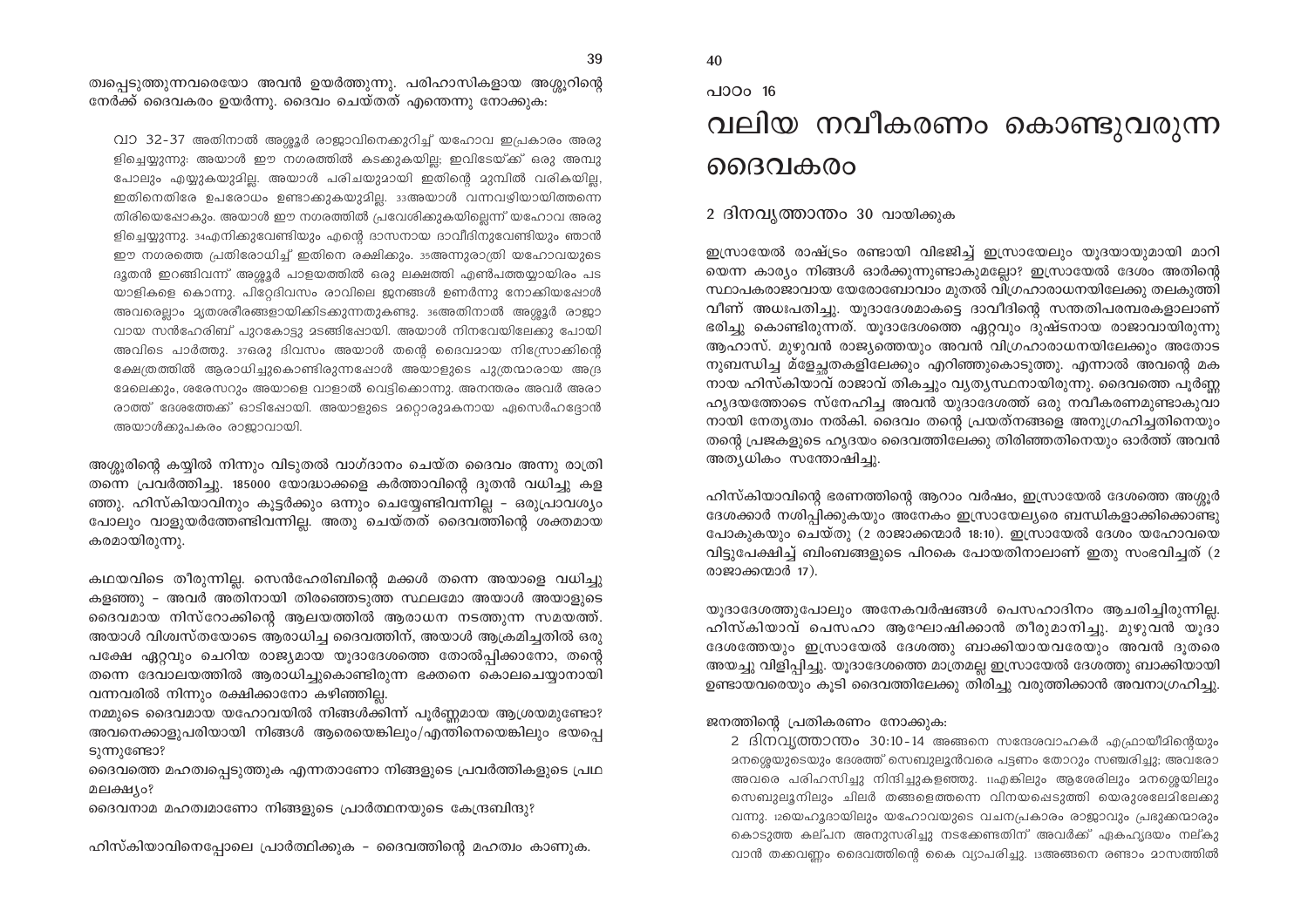പുളിപ്പില്ലാത്ത അപ്പത്തിന്റെ ഉത്സവം ആചരിക്കുവാൻ ധാരാളം ജനം, ഒരു മഹാ സഭതന്നെ യെരുശലേമിൽ വന്നുകൂടി. ചുഅവർ എഴുന്നേറ് യേരുശലേമിൽ ഉണ്ടാ യിരുന്ന ബലിപീഠങ്ങൾ നീക്കികളഞ്ഞു; സകല ധൂപകലശങ്ങളും എടുത്ത് കിദ്രോൻ തോട്ടിൽ എറിഞ്ഞുകളഞ്ഞു.

ഇസ്രായേൽ ദേശത്തു വസിച്ചിരുന്നവരിൽ ചിലർ ദുതുമായി വന്നവരെ അവഹേ ളിച്ചു വിട്ടെങ്കിലും കുറച്ചു പേർ തങ്ങളെത്തന്നെ എളിമപ്പെടുത്തി പെസഹാ ആ ചരണത്തിനായി യെരുശലേമിലേക്കു പോയി (വാ 12). യുദാദേശത്തേയും ഇസ്രാ യേൽ ദേശത്തെയും ദൈവത്തിലേക്കടുപ്പിക്കുവാനായി ഹിസ്കിയാവ് തന്റെ ഹൃദയം നല്കി. അവന്റ പദ്ധതികളിൽ പ്രസാദിതനായ ദൈവം തന്റെ കരം നീട്ടി ജനങ്ങളുടെ ഹൃദയത്തിൽ ഐക്യം നല്കി രാജാവിന്റെ പദ്ധതികൾ പ്രവർത്തിപ്പറത്തിലാക്കി.

ദൈവകരം ഹൃദയം ചലിപ്പിച്ചവർ പെസഹാ ആചരണത്തിനായി ഒത്തുകുടി, അവർ യൂദാദേശത്തിലെ വിഗ്രഹങ്ങളെ നശിപ്പിച്ചു തോട്ടിലെറിഞ്ഞു. വിഗ്രഹാരാധനയെ ഉപേക്ഷിച്ച അവർ ദൈവവുമായുള്ള ബന്ധത്തിന്റെ ഊഷ്മളത ആഘോഷിക്കു കയും ചെയ്തു.

വാക്യം 21 അങ്ങനെ യെരുശലേമിൽ വന്നുകൂടിയിരുന്ന യിസ്രായേൽമക്കൾ പുളിപ്പില്ലാത്ത അപ്പത്തിന്റെ ഉത്സവം ഏഴ്യുദിവസം മഹാസന്തോഷത്തോടെ ആച രിച്ചു; ലേവ്യരും പുരോഹിതന്മാരും ഗംഭീരനാദമുള്ള വാദ്യങ്ങളാൽ യഹോവയ്ക്ക് പാടി നിത്യവും യഹോവയെ സ്തുതിച്ചു.

#### ആഘോഷദിനങ്ങളുടെ ദൈർഘ്യം അവർ കുട്ടുകയും ചെയ്തു.

വാക്യം 23 വീണ്ടും ഏഴുദിവസം കൂടി ഉത്സവം ആചരിക്കുവാൻ സർവ്വസഭയും തീരുമാനിച്ചു; അങ്ങനെ അവർ വേറെ ഏഴു ദിവസവും സന്തോഷത്തോടെ ആച രിച്ചു.

ദൈവത്തെ ആരാധിക്കാനായി നിങ്ങൾ എത്ര സമയം ചിലവഴിക്കുന്നുണ്ട്? നിങ്ങ ളുടെ പ്രാർത്ഥനാ സമയവും ബൈബിൾ പഠനസമയവും നിങ്ങൾ ആസ്വദിക്കു ന്നുണ്ടോ? സഭായോഗങ്ങളിൽ ഉത്സാഹത്തോടെ പങ്കെടുക്കുന്നുണ്ടോ? അല്ലെങ്കിൽ അലസമായും വിരസമായും പിറുപിറുപ്പോടും കുടിയാണോ നിങ്ങൾ അവിടെ ഇരിക്കുന്നത്?

ദൈവത്തിങ്കലേക്കു ഹ്യദയേ തിരിഞ്ഞ ഈ ജനം അനേക മൈലുകൾ കാൽനട യായി താണ്ടി ജെറുസലേമിൽ വന്ന് ഒരാഴ്ച സഭയോടൊത്തുകൂടി ദൈവത്തെ ആരാധിച്ചതു തീരെ കുറഞ്ഞുപോയി എന്നു കരുതിയിട്ട് വീണ്ടും ഒരാഴ്ചകുടി ആരാധനയ്ക്കും കൂട്ടായ്മയ്ക്കുമായി അവിടെത്തന്നെ പാർത്തു.

ഏതുതരത്തിലുള്ള ഒരു ആത്മീകനവീകരണമാണ് നിങ്ങളിലും നിങ്ങളുടെ കുടും ബത്തിലും നിങ്ങളുടെ കുടുംബസഭയിലും സഭയിലൊന്നാകെയും വേണമെന്ന് നിങ്ങൾക്കു തോന്നുന്നത്? അത്യാഗ്രഹം, ലൗകീകമോഹങ്ങൾ, അശുദ്ധി, സ്വാർത്ഥത, അഹങ്കാരം മുതലായ വിഗ്രഹങ്ങളിൽ നിന്നുമുള്ള ഒരു നവീകരണ മാണോ? ആത്മാക്കളെ നേടുവാനായുള്ള ഇവാഞ്ചലിസത്തിന്റെ അപര്യാപ്തത യിലെ നവീകരണമാണോ? നിങ്ങൾക്ക് ആ നവീകരണം മുന്നിൽ നിന്നും നയി ക്കുവാൻ കഴിയുമോ? നിങ്ങളിലൂടെ ദൈവകരത്തിന്റെ ശക്തമായ പ്രവർത്തനം നടക്കുന്നതു കാണാൻ നിങ്ങൾക്കാഗ്രഹമുണ്ടോ? ഒരു വലിയ നവീകരണം സാദ്ധ്യമാക്കുവാനായി നിങ്ങൾ ഒരു വലിയ ലീഡറോ രാജാവോ ഒന്നും ആകേ ണ്ടതില്ല. യേശുവിൽ നമുക്കതുകാണാം. ജനങ്ങളാൽ പതിച്ചുകൊടുത്ത വലിയ അധികാരമോ സ്ഥാനമാനമോ യേശുവിൽ ഉണ്ടായിരുന്നില്ല. തന്റെ ചുറ്റുമുണ്ടാ യിരുന്നവരുടെ ആത്മീക അധഃപതനം കണ്ട് അവന്റെ ഹൃദയം ചലിച്ചതുകൊ ണ്ടാണ് യേശു വലിയ ഒരു നവീകരണത്തിനു തുടക്കമിട്ടത്.

2ത്തായി 9:35-38 യേശു പട്ടണംതോറും ഗ്രാമംതോറും സഞ്ചരിച്ച് അവരുടെ പള്ളികളിൽ ഉപദേശിക്കുകയും രാജ്യത്തിന്റെ സുവിശേഷം പ്രസംഗിക്കുകയും സക ലവിധ രോഗങ്ങളും വ്യാധികളും സൗഖ്യമാക്കുകയും ചെയ്തു. 36അവൻ ജന ക്കൂട്ടത്തെ ഇടയനില്ലാത്ത ആടുകളെഷോലെ തളർന്നവരും ചിതറിയവരുമായി കണ്ട് അവരെക്കുറിച്ചു മനസ്സലിഞ്ഞു. 37അവൻ തന്റെ ശിഷ്യൻമാരോട്: കൊയ്ത്തു വള രെയധികമുണ്ട്; വേലക്കാരോ ചുരുക്കമന്രേ 38ആകയാൽ കൊയ്ത്തിന്റെ യജമാ നനനോട് വേലക്കാരെ അയയ്ക്കേണ്ടതിനു യാചിക്കുവിൻ എന്നു പറഞ്ഞു.

അവരുടെ അവസ്ഥകണ്ടപ്പോൾ യേശുവിന്റെ ഉള്ളിൽ അവരുടെ നഷ്ടാവസ്ഥ യെക്കുറിച്ചുള്ള അനുകമ്പ ശക്തമായി. നിങ്ങളുടെ ചുറ്റുമുള്ള ആളുകളുടെ നഷ്ടാ വസ്ഥ – നിങ്ങളുടെയും നിങ്ങളുടെ കുടുംബത്തിന്റെയും ഉൾപ്പെടെയുള്ളത് – കാണാനായി നിങ്ങളുടെ കണ്ണുകളും കേൾക്കാനായി കാതുകളും തുറന്നു തരാ നായി ദൈവത്തോടു പ്രാർത്ഥിക്കുക. അവ എഴുതിവയ്ക്കുക, പ്രാർത്ഥനയും ദൈവാശ്രയവും മറ്റു ശിഷ്യന്മാരുടെ ഉപദേശവും സഹായവും കൂടെയെടുത്ത് ദൈവമഹത്വത്തിനായി ഒരു നവീകരണ യജ്ഞം തുടങ്ങുക.

#### പാഠം 17

# ദൈവത്തിനു സ്തുതിഗീതങ്ങൾ പാടി വിജയിച്ച യുദ്ധം.

#### 2 ദിനവ്യത്താന്തം 20:1-30 വായിക്കുക

മുന്നു രാജാക്കന്മാർ സന്ധിചേർന്ന് യുദാദേശത്തെ ആക്രമിക്കാൻ ഒരുങ്ങി – മൊവാബ്യരും, അമ്മോന്യരും മുന്യരിൽ ചിലരും. ശക്തികുറഞ്ഞ ഒരു ചെറിയ രാജൃത്തിനെതിരായാണ് വലിയ ഈസൈന്യം കോപ്പുകൂട്ടിയത്. യെഹോശ ഫാത്ത് അക്കാലത്ത് യുദാദേശത്തിന്റെ രാജാവായിരുന്നു. ദൈവത്തിൽ ആശ്ര യിച്ച നല്ലവനായ ഒരു രാജാവായിരുന്നു അദ്ദേഹം. കീഴടങ്ങലോ, ഏറ്റുമുട്ടി പരാ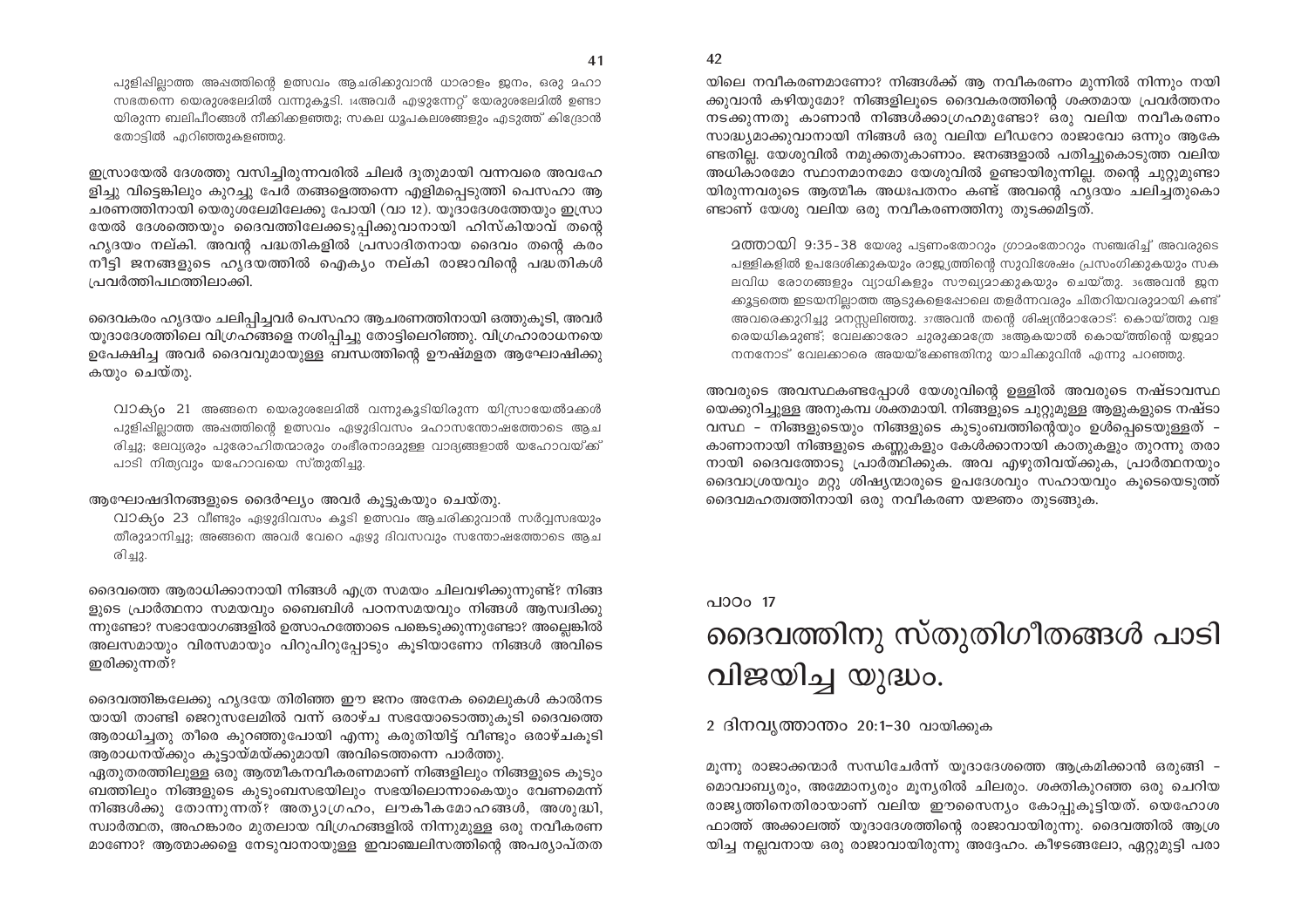വലിയ പ്രതിസന്ധികൾ നമ്മുടെ മുന്നിൽ വരുമ്പോൾ നാം എന്താണു ചെയ്യുക? ആകുലപെടുമോ അതോ സ്തൂതി കരോദ്രമാ? ദൈവത്തിലേക്കു തിരിഞ്ഞാൽ പോലും ഏതുതരത്തിലായിരിക്കും നമ്മുടെ പ്രാർത്ഥന? സംശയത്തോടെ, നിനക്കു കഴിയുമെങ്കിൽ എന്നരീതിയിലായിരിക്കുമോ അതോ നീയിതുചെയ്തു തരും എന്ന പൂർണ്ണവിശ്വാസത്തോടെയായിരിക്കുമോ? അത്തരം സന്ദർഭങ്ങളിൽ ദൈവത്തിന്റെ വാഗ്ദാനങ്ങൾ നിങ്ങൾ ഓർമ്മിക്കുമോ? അവയിൽ ആശ്രയിക്കുമോ?

നിങ്ങളുടെ ജീവിതത്തിൽ നിറവേറിയ ദൈവവാഗ്ദാനങ്ങൾ ഏതൊക്കെയാണ്? ഇനിനിങ്ങളുടെ ജീവിതത്തിൽ പ്രതിസന്ധിഘട്ടങ്ങൾ ഉണ്ടാകുമ്പോൾ ദൈവ ത്തിന്റെ വാഗ്ദാനങ്ങളിൽ വിശ്വസിച്ച്, അവനു സ്തുതിഗീതങ്ങൾ ആലപിച്ചു കൊണ്ട് ആ അവസ്ഥകളെ നേരിടുക, ദൈവകരത്തിന്റെ ശക്തമായ ഇടപെടൽ കണ്ട് ആസ്വദിക്കുക.

#### $0.100018$

# നിങ്ങളുടെ കഥ – നിങ്ങളുടെ ജീവിത ത്തിൽ ദൈവകരത്തിന്റെ ഇടപെടൽ

സങ്കീ 118 വായിക്കുക

സങ്കീർത്തനങ്ങൾ പലതും അതെഴുതിയ ആളുടെ ജീവിതാനുഭവങ്ങളിൽ നിന്നും ഉരുത്തിരിഞ്ഞുവന്നതാണ്. ദൈവകരം എപ്രകാരം നിങ്ങളുടെ ജീവിതത്തിൽ പ്രവർത്തിച്ചു എന്നും എപ്രകാരം നിങ്ങൾ രക്ഷിക്കപ്പെട്ടുവെന്നും എഴുതുക. നിങ്ങളുടെ ജീവിതത്തിൽ ദൈവം ചെയ്ത മറ്റ് അത്ഭുതങ്ങൾ ഏവയാണ്? അദൃ ശ്യമായ ആ ദൈവകരം നിങ്ങളുടെ ജീവിതത്തിൽ പ്രവർത്തിച്ചതിനെക്കുറിച്ച് എഴുതുക - ദൈവത്തെ സ്തുതിക്കുക. ഇപ്പോൾ നിങ്ങൾ പ്രയാസങ്ങളിലൂടെ യാണ് കടന്നുപോകുന്നതെങ്കിൽ മുൻപ് നിങ്ങളെ വിടുവിച്ച ദൈവകരം എപ്ര കാരം ഇത്തവണയും പ്രവർത്തിച്ചു വിജയം നൽകുവാൻ പോകുന്നുവെന്ന തിനെക്കുറിച്ചു സങ്കൽപ്പിക്കുക.

ഭാവിയിൽ അവൻ നല്കാൻ പോകുന്ന വിജയങ്ങളെക്കുറിച്ചു ചിന്തിച്ച് അവനെ സ്തുതിക്കുക - സമാധാനത്തോടെ ജീവിക്കുക.

2ർക്കോസ് 11:24 അതുകൊണ്ട് ഞാൻ നിങ്ങളോടു പറയുന്നു: നിങ്ങൾ പ്രാർത്ഥ നയിൽ യാചിക്കുന്നതെന്തും ലഭിച്ചു എന്നു വിശ്വസിഷിൻ, എന്നാൽ അതു നിങ്ങൾക്കു ലഭിക്കും.

ജയപ്പെടലോ, മറ്റുരാജ്യങ്ങളുടെ സൈന്യബലത്തിൽ ആശ്രയിക്കലോ ഒക്കെയാ യിരുന്നു അദ്ദേഹത്തിനു മുന്നിലുണ്ടായ പോംവഴികൾ. എന്നാൽ അവൻ അതി നൊന്നും തുനിയാതെ തന്റെ ദൈവത്തിന്റെ ശക്തമായ കരങ്ങളിൽ അഭയം പ്രാപി ക്കുകയാണുണ്ടായത്. വാക്യം 12ൽ യെഹോശഫാത്തിന്റെ പ്രാർത്ഥന നോക്കുക: ഞങ്ങളുടെ ദൈവദേ! നീ ഇവരെ വിധിക്കയിലേ? എന്തെന്നാൽ ഞങ്ങളെ ആക്രമി ക്കുന്ന ഈ മഹാസൈന്യത്തെ നേരിടുവാനുള്ള ശക്തി ഞങ്ങൾക്കില്ല. യെഹോ വേ, ഞങ്ങൾ എന്തു ചെയ്യേണ്ടു എന്നറിയുന്നില്ല. എന്നാൽ ഞങ്ങൾ നികലേക്ക് കണ്ണുകൾ ഉയർത്തിയിരിക്കുന്നു

#### ഒരുപ്രവാചകൻ വഴിയായി ദൈവം അവന്റെ പ്രാർത്ഥനയ്ക്ക് ഉത്തരം നൽകി.

വാക്യം 15-17 യഹസിയേൽ പറഞ്ഞു: യഹോശഫാത്ത് രാജാവേ, യെഹുദ്യയി ലെയും യെരുശലേമിലെയും നിവാസികളെ, ശ്രദ്ധയോടെ കേൾക്കുവിൻ! യഹോവ അരുളിച്ചെയ്യുന്നു - ഈ മഹാസൈന്യം മൂലം നിങ്ങൾ ഭയപ്പെടരുത്; അധീരരാ കുകയും അരുത്. എന്തെന്നാൽ യുദ്ധം നിങ്ങൾക്കുള്ളതല്ല, യഹോവയ്ക്കുള്ളത ത്രേ. 16നാളെ നിങ്ങൾ അവർക്കെതിരെ ചെല്ലുവിൻ! അവർ സീസ് കയറ്റം കയറിവ രുന്നുണ്ടാകും. നിങ്ങൾ അവരെ യെരുവേൽ മരുഭൂമിയിൽ മലയിടുക്കിന്റെ അറു തിയിൽ വച്ചു കണ്ടുമുട്ടും. 17ഈ യുദ്ധത്തിൽ നിങ്ങൾക്കു പൊരുതേണ്ടതായി വരികയില. യഹുദയേ! യെരുശലേദേ! നിങ്ങളുടെ സ്ഥാനങ്ങളിൽ നിശ്ചലരായി ഉറച്ചു നിന്നുകൊള്ളുക. എന്നിട്ട് യഹോവ നിങ്ങൾക്കു തരുന്ന വിടുതൽ കണ്ടു കൊള്ളുക, ഭയപ്പെടരുതി അധീരരാകരുതി നാളെ അവരെ നേരിടാനായി ചെല്പു വിൻ. യഹോവ നിങ്ങളോടുകൂടെ ഉണ്ടായിരിക്കും.

ദൈവത്തിന്റെ വിടുതൽ വാഗ്ദാനത്തെ രാജാവും പ്രജകളും പൂർണ്ണമായി വിശ്വ സിച്ചു – ദൈവം ഏതുരീതിയിലായിരിക്കും പ്രവർത്തിക്കുക എന്ന കാര്യത്തിൽ ഒരു നിശ്ചയവുമില്ലായിരുന്നെങ്കിലും. വലിയസൈന്യം തങ്ങളെ വലയം ചെയ്തി രുന്നപോഴും അവർ ചെയ്തത് ദൈവത്തെ ആരാധിക്കുകയും അവിടത്തെ സ്തുതിഗീതികൾ പാടുകയുമായിരുന്നു. ശത്രുസൈന്യത്തിനെതിരെ യഹോശ ഫാത്ത് ഒരുക്കിയ യുദ്ധതന്ത്രം എന്താണെന്നു നോക്കുക:

വാക്യം 21-23 യെഹോശഫാത്ത് ജനങ്ങളുമായി ആലോചിച്ച് വിശുദ്ധ വസ്ത്രാ ലങ്കാരം ധരിച്ച് യഹോവയെ സ്തുതിച്ചുപാടുവാൻ ആളുകളെ നിയോഗിച്ചു. അവർ സൈന്യത്തിനുമുമ്പിൽ നടന്നുകൊണ്ട് - യഹോവയ്ക്കു സ്തോത്രം ചെയ്യുവിൻ! അവിടത്തെ കരുണ എന്നേക്കും നിലനില്ക്കുന്നു എന്നു സ്തുതിച്ചു പാടിക്കൊ ണ്ടിരുന്നു. 22അവർ ഇവ്വിധം സ്തുതിച്ചു പാടാൻ തുടങ്ങിയപ്പോൾ യെഹൂദയെ ആക്രമിക്കാൻ വന്ന മോവാബ്യർക്കും അമ്മോന്യർക്കും സേയിർപർവ്വതനിവാസി കൾക്കും എതിരായി യഹോവ പതിയിരിഷുകാരെ വരുത്തി. അങ്ങനെ അവർ തോറ്റു പോയി. 23അമ്മോന്യരും മോവാബ്യരും കൂടി സേയിർ പർവ്വത നിവാസികൾക്കെ തിരെ തിരിഞ്ഞ് അവരെ നശിപ്പിച്ച് ഉന്മൂലനം ചെയ്തു. അവരെ കൊന്നുമുടിച്ചു കഴിഞ്ഞപ്പോൾ അമ്മോന്യരും മോവാബ്യരും പരസ്പരം കൊല്ലാൻ തുടങ്ങി.

ദൈവസ്തുതികൾ മാത്രം പാടി അവർ നേടിയവിജയം കാണുക! അവർ സ്തുതി കൾ കരേറ്റുമ്പോൾ യഹോവ അമ്മോന്യർക്കും മൊവാബ്യർക്കും സേയീർ പർവ്വ തനിവാസികൾക്കുമെതിരേ പതിയിരിപ്പുകാരെ വരുത്തി അവരെ നശിപ്പിച്ചു. അക പ്പാടെ ആശയക്കുഴപ്പത്തിലായിപ്പോയ ആ സൈന്യവ്യൂഹം പരസ്പരം ആക്ര മിച്ചു വാളിനിരയായി.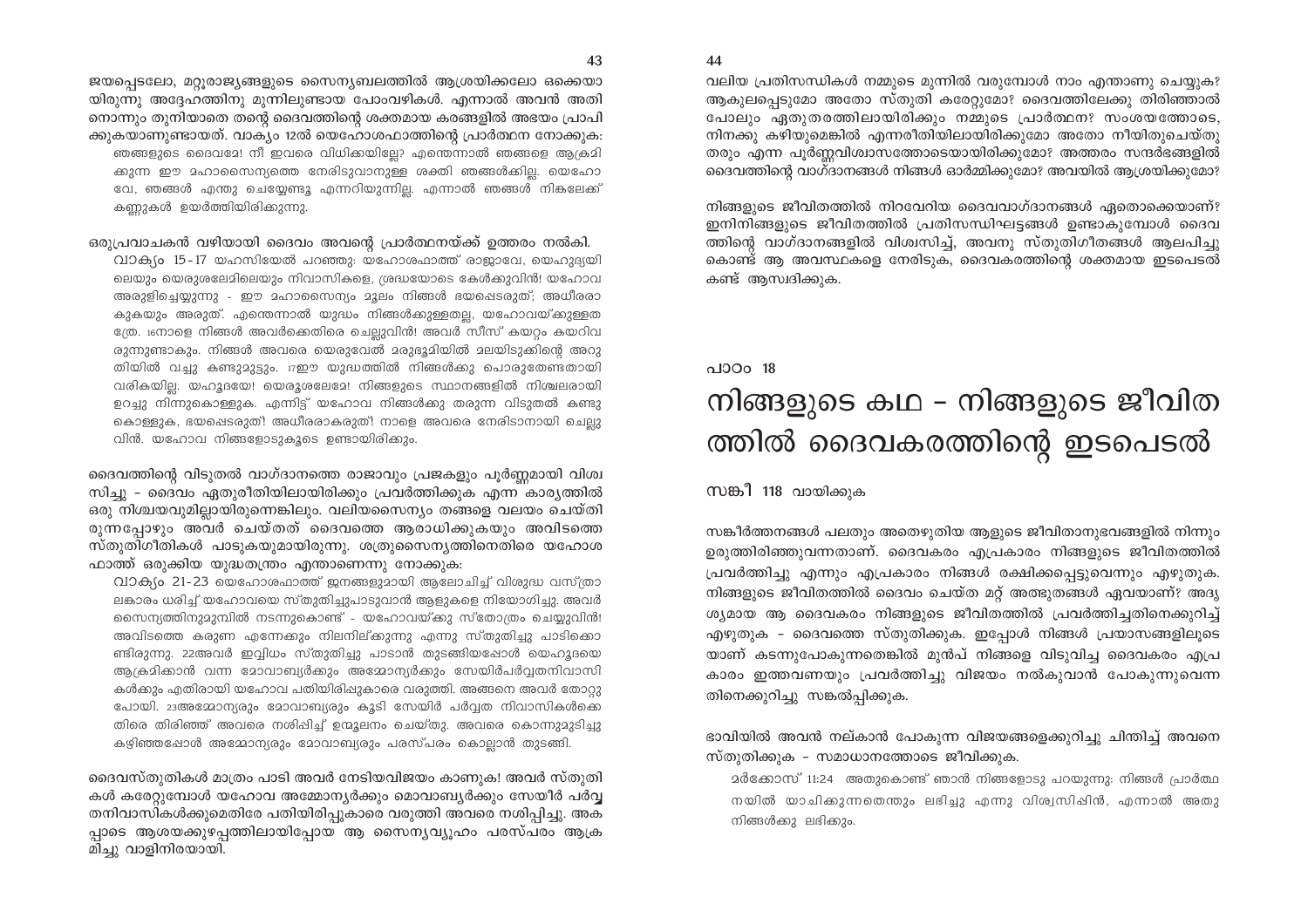പുറപ്പെട്ട് യോർദ്ദാനു കിഴക്കുള്ള കെരീത്ത് തോട്ടിനരികെ പാർത്തു. രോവിലെയും വൈകുന്നേരവും കാക്കകൾ അദ്ദേഹത്തിന് അപ്പവും ഇറച്ചിയും കൊണ്ടുവന്നു കൊടുത്തിരുന്നു. തോട്ടിൽനിന്നും അദ്ദേഹം വെള്ളം കുടിക്കുകയും ചെയ്തിരു cm2.

ദേശത്തിന്റെ വിഗ്രഹാരാധനയിൽ കോപം പൂണ്ട ദൈവം മൂന്നുവർഷത്തേക്കു മഴപെയ്യിക്കാതെ ക്ഷാമം കൊണ്ടുവന്ന് ദേശത്തെ മുഴുവൻ ശിക്ഷിക്കുമെന്ന് ഏലി യാവിനോട് അറിയിച്ചു. എന്നാൽ ഏലിയാവെ സംരക്ഷിക്കാൻ ദൈവമൊരു പദ്ധതി ഒരുക്കി. അവനു വെള്ളം കുടിക്കാൻ സാദ്ധ്യമാകുന്ന ഒരുനീർച്ചാലിലേക്ക് ദൈവം അവനെ നടത്തുകയും കാക്കകൾ മുഖാന്തരം രാവിലെയും വൈകീട്ടും അപ്പവും ഇറച്ചിയും നൽകുകയും ചെയ്തു. അവ അത് എവിടുന്നാണ് കൊണ്ടുവന്നത്? ആരാണ് അതു പാകം ചെയ്തത്? നമുക്കറിയില്ല, എന്നാൽ ദൈവകരം തന്നോടു മറുതലിക്കുന്നവർക്കു ശിക്ഷനൽകുകയും തന്നെ അനുസരിക്കുന്നവർക്കു സംര ക്ഷണം നൽകുകയും ചെയ്യാൻ മതിയായതാണ്. അതു നീതിയുള്ള കരങ്ങളാണ്.

ഏലിയാവിനെ മാത്രമല്ല, തന്റെ മറ്റു പ്രവാചകരെയും ഇസ്രായേലിലെ നീതി മാന്മാരെയും ദൈവം സംരക്ഷിച്ചു.

1 രാജാക്കന്മാർ 18:4 ഈസബേൽ യഹോവയുടെ പ്രവാചകരെ കൊന്നുമുടി ച്ചുകൊണ്ടിരുന്നപ്പോൾ ഓബദ്യാവ് നൂറു പ്രവാചകന്മാരെ കൂട്ടിക്കൊണ്ടുപോയി. ഓരോ ഗുഹയിൽ അമ്പതുപേരെ വീതം രണ്ടു ഗുഹകളിലായി ഒളിപ്പിക്കുകയും അവർക്കു ഭക്ഷണപാനീയങ്ങൾ കൊടുത്തു പുലർത്തുകയും ചെയ്തിരുന്നു.

ദൈവത്തെ ശുശ്രുഷിക്കുന്നതിൽ നിന്നും പിന്തിരിയേണ്ട കാര്യമുണ്ടോ? അവന്റെ ശുശ്രുഷചെയ്യുന്നവരെ അവൻ നോക്കിക്കൊള്ളുമെന്ന വിശ്വാസം നിങ്ങൾക്കുണ്ടോ?

### $0.100020$ ദൈവത്തിന് ആദൃഫലം നൽകുന്ന വരെ ശക്തമായി കരുതുന്ന ദൈവകരം

1 രാജാക്കന്മാർ 17:7-24 വായിക്കുക

മുമ്പു നാം കണ്ടതുപോലെ ദൈവം ഏലിയാവിന് തോട്ടിലെ വെള്ളവും കാക്കക ളാൽ ഭക്ഷണവും നൽകി. കുറച്ചുകഴിഞ്ഞപ്പോൾ തോടുവറ്റിപ്പോയി, ദൈവം അവ നോട് സീദോനിലെ സാരെഫാത്തിൽ പോയി അവിടെ പാർക്കാൻ പറഞ്ഞു, പ്രവാ

പാഠം 19

# തന്നെ ശുശ്രൂഷിക്കുന്നവർക്കുവേണ്ടി കരുതുന്ന ദൈവകരം

ദൈവവേലയെന്നത് ഒത്തിരി ത്യാഗമനുഭവിക്കേണ്ടി വരുന്ന ഒരു കാര്യമായിരിക്കും എന്നും അതിനു തുനിഞ്ഞാൽ സ്വന്തം കാര്യങ്ങൾ നിറവേറപ്പെടുകയില്ല എന്നും കരുതുന്ന അനേകർ ഉണ്ട്. അതുകൊണ്ടാണ് ദൈവവേലയ്ക്കായി പലരും മുതി രാത്തത്

ഏലിയാവ് മഹാനായ ഒരു ദൈവദാസനായിരുന്നു. തന്നോടു വളരെയധികം ശത്രു തപുലർത്തുന്ന ഒരു ദേശത്തായിരുന്നു അദേഹത്തിന് ദൈവവേല ചെയേണ്ടി വന്നത് – ഇസ്രായേലിൽ. അക്കാലത്ത് ഇസ്രായേൽ വടക്കൻ ദേശമെന്നും (ഇ സ്രായേൽ) തെക്കൻ ദേശമെന്നും (യൂദാ) രണ്ടായി വിഭജിക്കപ്പെട്ടിരുന്നു. രുപംകൊണ്ട കാലം മുതൽ വടക്കൻ ദേശമായ ഇസ്രായേൽ, ദൈവത്തിൽ നിന്നും തിരിഞ്ഞു വിഗ്രഹാരാധനയിൽ മുഴുകിപ്പോന്നിരുന്നു. ബെഥേലിലും ദാനിലും ആദ്യരാജാവായ യെരോബോവാം തന്നെ കാളക്കുട്ടികളെ സ്ഥാപിച്ച് ആരാധിച്ചു.

വടക്കൻദേശമായ ഇസ്രായേൽ ഭരിച്ചിരുന്നവരിൽ ഏറ്റവും മോശപ്പെട്ട രാജാവാ യിരുന്നു വേദപുസ്തകത്തിൽ പറഞ്ഞിരിക്കുന്നവരിൽവച്ച് ഏറ്റവും ദുഷ്ടയായ സ്ത്രീയായ ഈസബേലിന്റെ ഭർത്താവായ ആഹാബ്. ഈസബേൽ ബാലിന്റെ ആരാധികയും ബാലിന്റെ ആരാധനയിലേക്ക് ഇസ്രായേലിനെ വലിച്ചിഴച്ചവളും യഹോവയുടെ പ്രവാചകരെ നശിപ്പിക്കാൻ തുനിഞ്ഞിറങ്ങിയവളും ആയിരുന്നു. അത്തരത്തിൽ അധഃപതിച്ച ഒരു രാഷ്ട്രത്തിന്റെ ഏറ്റവും മോശമായ ഒരുകാല ഘട്ടത്തിൽ ദൈവത്തിലേക്കു തിരിച്ചുകൊണ്ടുവരാനായി ദൈവം അയച്ച പ്രവാ ചകനാണ് ഏലിയാവ്.

ദൈവത്തിൽ നിന്നും തിരിഞ്ഞു വിഗ്രഹാരാധനയിൽ മുഴുകിയാൽ ഉണ്ടാകാൻ പോകുന്ന അനന്തരഫലങ്ങളെക്കുറിച്ച് ദൈവം ആവർത്തനപുസ്തകത്തിന്റെ 32-ാം അദ്ധ്യായത്തിൽ മുന്നറിയിപ്പുകൊടുത്തിരിന്നു. അതിലൊന്നാണ് ക്ഷാമം.

1 രാജാക്കന്മാർ 17:1-6 ഗിലെയാദിലെ തിശ്ബിയിൽനിന്നുള്ള തിശ്ബ്യനായ ഏലിയാവ് ആഹാബിനോട്: ഞാൻ സേവിക്കുന്നവനും ഇസ്രായേലിന്റെ ദൈവ വുമായ യഹോവയാണേ, ഞാൻ പറഞ്ഞല്ലാതെ വരുന്ന ഏതാനും വർഷങ്ങളിൽ മഞ്ഞോ മഴയോ ഉണ്ടാകുകയില്ല എന്നു പറഞ്ഞു. 2അനന്തരം യഹോവയുയെ അരുളപ്പാട് ഏലിയാവിനുണ്ടായി. ാഇവിടം വിട്ടുപോകുക. കിഴക്കോട്ടുപോയി, യോർദ്ധാനു കിഴക്കുള്ള കെരീത്ത് തോട്ടിനരികെ ഒളിച്ചു പാർക്കുക. 4അവിടെ തോട്ടിൽ നിന്നും നിനക്കു കുടിക്കാം. നിനക്കു ഭക്ഷണം തരുന്നതിനു ഞാൻ കാക്ക യോടു കല്പിച്ചിട്ടുണ്ട്. 5യഹോവ കല്പിച്ചതുപോലെ അദ്ദേഹം ചെയ്തു: അദ്ദേഹം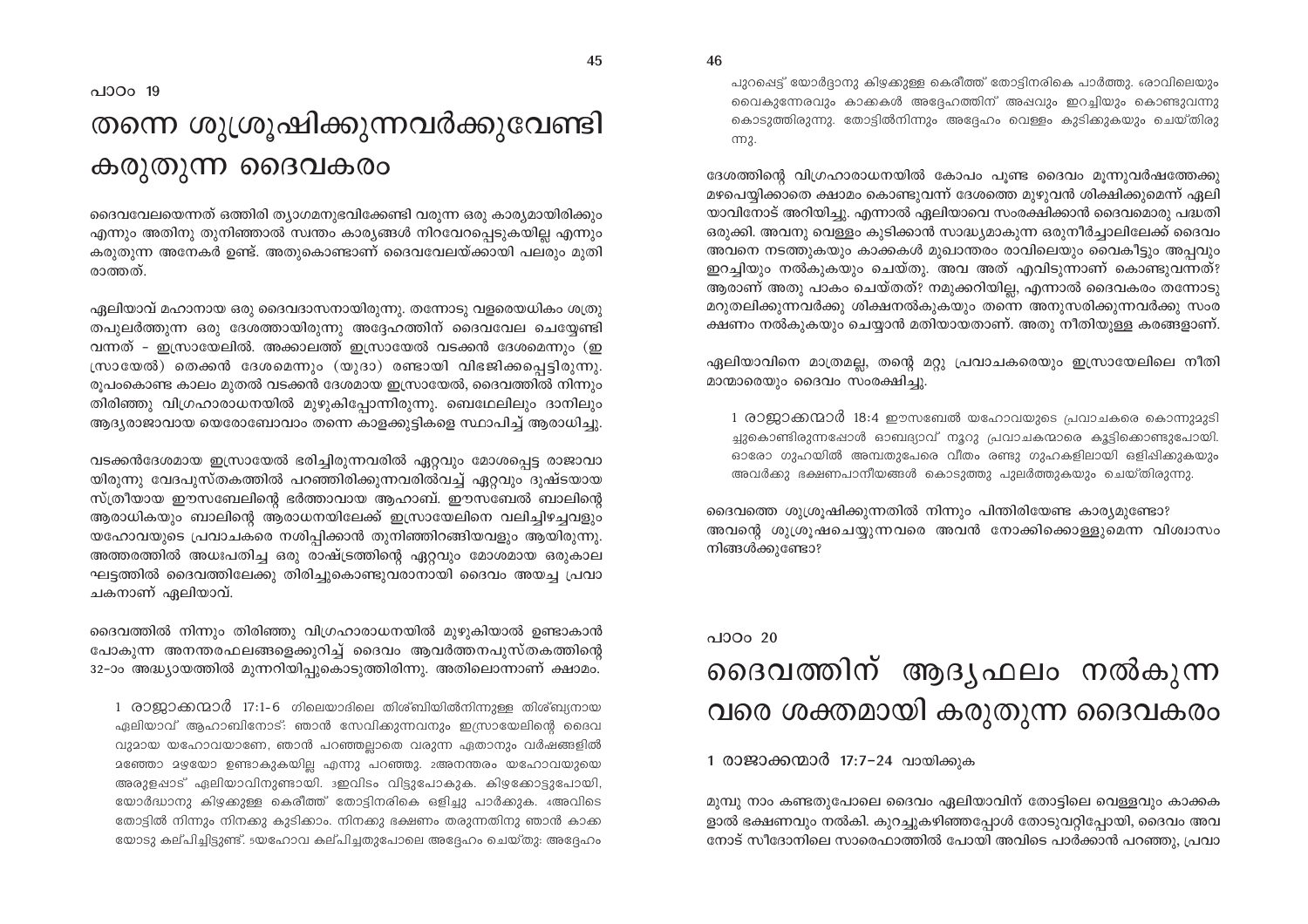ചകനു ഭക്ഷണം നൽകാൻ അവിടെ ഒരു വിധവയെ ദൈവം ഏർപ്പാടാക്കിയിരു ന്നു - വാക്യം 9.

ദൈവം കൽപ്പിച്ചതനുസരിച്ച് സാരെഫാത്തിൽ പോയ ഏലിയാവ് വിധവയെ കണ്ടെത്തി. ഇസ്രായേലിലെ ജനങ്ങളുടെ ജീവിതസാഹചര്യമാണ് അവളുടെ ജീവിതത്തിലൂടെ നമുക്കു കാണാൻ കഴിയുന്നത്. ഒരിക്കൽ പാലും തേനും ഒഴു കിക്കൊണ്ടിരുന്ന ദേശം ദൈവത്തെവിട്ട് വിഗ്രഹങ്ങളുടെ പിറകെ പോകയാൽ ഉണങ്ങി വരണ്ടതായിത്തീരുകയും, ആളുകൾ പട്ടിണികിടന്ന് ചാകുകയും ചെയ്യാൻ തുടങ്ങി. അവസാനത്തെ അപ്പം ഭക്ഷിച്ച് മരണത്തിനായി ഈ വിധ വയും മകനും തയ്യാറെടുക്കുന്നതു നാം കാണുന്നു. അവർക്കു പ്രതീക്ഷിക്കാ നായി മരണമല്ലാതെ മറ്റൊന്നും മുന്നിലില്ലായിരുന്നു. (വാ 12)

. ഈ രംഗത്തേക്കു കടന്നുവന്ന ഏലിയാവ് അവളോടു കുടിക്കാൻ വെള്ളം ചോദി ച്ചു, അവൾ അതെടുക്കാൻ പോകാനൊരുങ്ങിയപ്പോൾ അവനോടു ദയവുതോന്നി ഒരു ചെറിയ അപ്പം നല്കാനും അപേക്ഷിച്ചു. അപ്പോഴാണ് മുകളിൽ നാം വായിച്ച അവസ്ഥ അവൾ ദൈവപുരുഷനെ അറിയിച്ചത്. അപ്പോൾ ഏലിയാവ് ഇപ്രകാരം പ്രവചിച്ചു:

വാക്യം 13-14 ഏലിയാവ് അവളോട്: പേടിക്കേണ്ട; വീട്ടിൽ പോയി നീ പറഞ്ഞ തുപോലെ ചെയ്യുക. എന്നാൽ ആദ്യം നിനക്കുള്ളതിൽ നിന്ന് ഒരു ചെറിയ അഷം എനിക്കുവേണ്ടി ഉണ്ടാക്കിക്കൊണ്ടു വരിക. പിന്നെ നിനക്കുവേണ്ടിയും നിന്റെ മക നുവേണ്ടിയും ഉണ്ടാക്കികൊള്ളുക. 14യഹോവ ഭൂതലത്തിൽ മഴപെയ്യിക്കന്നതു വരെയും ഭരണിയിലെ മാവു തീരുകയില്ല; തുരുത്തിയിലെ എണ്ണ വറ്റിഷോകുക യുമില്ല എന്ന് ഇസ്രായേലിന്റെ ദൈവമായ യഹോവ അരുളിച്ചെയ്യുന്നു എന്നു പറഞ്ഞു.

അവളുടെ സ്ഥാനത്തു നിങ്ങളായിരുന്നുവെങ്കിൽ പ്രതികരണം എന്താകുമായി രുന്നു? ഇയാൾ എന്നെ സുത്രംപറഞ്ഞു ചതിക്കാൻ വന്നിരിക്കുന്നയാളാണെന്നോ, . ഇയാൾ പറയുന്നകാര്യങ്ങൾ നടക്കുമെന്നുള്ളതിന് ഉറപ്പെന്താണെന്നോ, എന്റെ കയ്യിലുള്ള അവസാനത്തെ അപ്പം ഇയാൾക്കുകൊടുക്കുന്നതു ബുദ്ധി മോശമാ യിരിക്കുമെന്നോ ഒക്കെയായിരിക്കും അവളുടെ സ്ഥാനത്തായിരുന്നുവെങ്കിൽ ഞാൻ ചിന്തിക്കുകയെന്നാണ് എനിക്കു തോന്നുന്നത്. ആദ്യം ഞാനും മകനും കഴിച്ചിട്ട് ബാക്കി എന്തെങ്കിലും വന്നാൽ കൊടുത്തേക്കാം എന്നും ചിന്തിച്ചേക്കാം. അര ക്ഷിതത്വവും ഭയവും ദൈവത്തിലുള്ള ആശ്രയമില്ലായ്മയുമാണ് ഇത്തരം ചിന്ത കൾ ക്കു കാരണം. എന്നാൽ ഈ വിധവയുടെ പ്രതികരണം നമ്മെ അതിശയി പ്പിക്കും.

വാക(ം 15-16 അവൾ പോയി ഏലിയാവു പറഞ്ഞതുപോലെ ചെയ്തു. അങ്ങനെ ഏലീയാവിനും ആ വിധവയ്ക്കും അവളുടെ കുടുംബത്തിനും നിത്യവും ഭക്ഷണം ലഭിച്ചു. 16യഹോവ ഏലീയാവിലൂടെ അരുളിച്ചെയ്ത വചനപ്രകാരം വിധവയുടെ മാവുഭരണി ശൂന്യമായിത്തീർന്നില്ല, എണ്ണത്തുരുത്തി വറ്റിഷോയതുമില്ല.

ദൈവത്തിലുള്ള അവളുടെ ആശ്രയവും ദൈവപുരുഷനോടുള്ള അനുസരണവും നിമിത്തം അവൾക്കും അവളുടെ മകനും ക്ഷാമകാലം അവസാനിക്കുന്നതുവരെ ഭക്ഷണം ലഭിക്കാനിടയായി. നിങ്ങൾക്കു ദൈവത്തിലുള്ള ആശ്രയവും നിങ്ങ ളുടെ വിശ്വാസവും എന്നെങ്കിലും പരീക്ഷിക്കപ്പെട്ടിട്ടുണ്ടോ? എപ്രകാരം? നിങ്ങ ളുടെ പ്രതികരണമെന്തായിരുന്നു? നിങ്ങൾക്കു വിശ്വസിക്കാൻ കഴിഞ്ഞോ, അതോ സംശയിച്ചോ? എന്തുകൊണ്ട്?

വരുമാനത്തിൽ നിന്നും ആദ്യം ദശാംശം നല്കുന്ന കാര്യത്തിൽ ദൈവത്തിലുള്ള നിങ്ങളുടെ ആശ്രയം പ്രകടമാകുന്നുണ്ടോ? അതോ ചിലവുകളൊക്കെ കുട്ടിക്കി ഴിച്ച് അവസാനം ബാക്കിവരുന്ന ചില്ലറയിൽ നിന്നാണോ ദശാംശം കണക്കുകൂട്ടു ന്നത്? എനിക്കു ഞാൻ മാത്രമേ ഉള്ളു, വേറേയാർക്കും എന്നെ സഹായിക്കാൻ കഴിയില്ല, ദൈവവും സഭയും സ്വാർത്ഥരാണ്, അവർ അവരുടെ കാര്യങ്ങൾ മാത്രമേ നോക്കുന്നുള്ളു എന്നിങ്ങനെയുള്ള ചിന്തകൾ സാത്താൻ നമ്മിൽ ഉരു ത്തിരിയിക്കുന്ന ചിന്തകളാണ്. ദൈവപുരുഷന്റെ വാക്കുകൾ ഈ വിധവയെസം ബന്ധിച്ചോളം സ്വാർത്ഥത നിറഞ്ഞതെന്നു തോന്നിക്കുന്ന ഒന്നായിരുന്നു. ആദ്യം അദ്ദേഹത്തിനു കൊടുക്കണമെന്ന ആവശ്യം തന്റെയും മകന്റെയും ജീവന് ഏലി യാവ് ഒരു വിലയും കൽപ്പിക്കുന്നില്ല എന്നതോന്നലല്ലേ ഉളവാക്കൂ.

ആദ്യത്തെതും മികച്ചതുമായ ഫലങ്ങൾ ദൈവത്തിനു നല്കണമെന്നു പറയു ന്നത് ദൈവത്തിന്റെ ഭാഗത്തുനിന്നുമുള്ള അനീതിയാണോ? ദൈവം സ്വാർത്ഥന ല്ല, നിങ്ങളുടെ ദാനങ്ങളെ ആശ്രയിച്ചു ജീവിക്കേണ്ട അവസ്ഥ അവനില്ല. അവന് ഒന്നിനും മുട്ടുമില്ല. നിങ്ങൾ ജനിക്കുന്നതിനുമുമ്പും അവൻ ഒന്നിനും മുട്ടില്ലാത്ത വനായിരുന്നു. എന്നാൽ നിങ്ങളുടെ നന്മയ്ക്കായാണ് അവൻ പ്രഥമസ്ഥാനം ആവ ശ്യപ്പെടുന്നത്. അവനെ മുഴുവൻ ഹൃദയത്തോടെ സ്നേഹിക്കുന്നതു മാത്രമാണ് നിങ്ങൾക്കു നിത്യജീവിതത്തിൽ ചെയ്യേണ്ട ഏകകാര്യം.

ഏലിയാവ് അവളുടെ കൂടെ വസിച്ചുവന്നപ്പോൾ നടന്ന മറ്റൊരു അത്ഭുതവും പരിശോധിക്കുക. അവളുടെ മകൻ അസുഖബാധിതനായി മരിച്ചു - അവളെ കൊടിയ ദുഃഖത്തിൽ ആഴ്ത്തിക്കൊണ്ട്. അവളുടെ അതേ ദുഃഖം പങ്കുവച്ച ഏലി യാവ് അവനെ തന്റെ മുറിയിൽ എടുത്തുകൊണ്ടുപോയി മൂന്നുപ്രാവശ്യം ദൈവ ത്തോടു യാചിച്ച് ആ മകനെ ജീവനിലേക്കു തിരകെ കൊണ്ടുവന്നു. ഏലിയാ ശരിക്കും ദൈവപുരുഷനാണന്നും അവനിലൂടെ സംസാരിച്ചത് ദൈവമാണെന്നു മുള്ള പൂർണ്ണ ഉറപ്പ് അവൾക്കു കൈവന്നു.

യിരമ്യ, 17:5–9 വായിക്കുക. നാം എവിടെ നമ്മുടെ ആശ്രയം വയ്ക്കുന്നു എന്നതിനനുസരിച്ച് ദൈവം നല്കുന്ന അനുഗ്രഹങ്ങളും ശാപങ്ങളും നോക്കി മനസ്സിലാക്കുക.

ദൈവത്തിനു നിങ്ങൾ ഒന്നാം സ്ഥാനം നൽകുന്നുണ്ടോ? അവനു പ്രഥമസ്ഥാനം നൽകാതിരിക്കാൻ നിങ്ങൾ കണ്ടെത്തുന്ന ഒഴികഴിവുകൾ എന്തൊക്കെയാണ്? ജീവിതത്തിലെ വെല്ലുവിളി ഘട്ടങ്ങളിൽപോലും നിങ്ങൾ ദൈവത്തിന് ഏറ്റവും മികച്ചത് നൽകുന്നുണ്ടോ? ഓർക്കുക, ഈ വിധവ കടന്നുപോയ പ്രതിസന്ധിഘ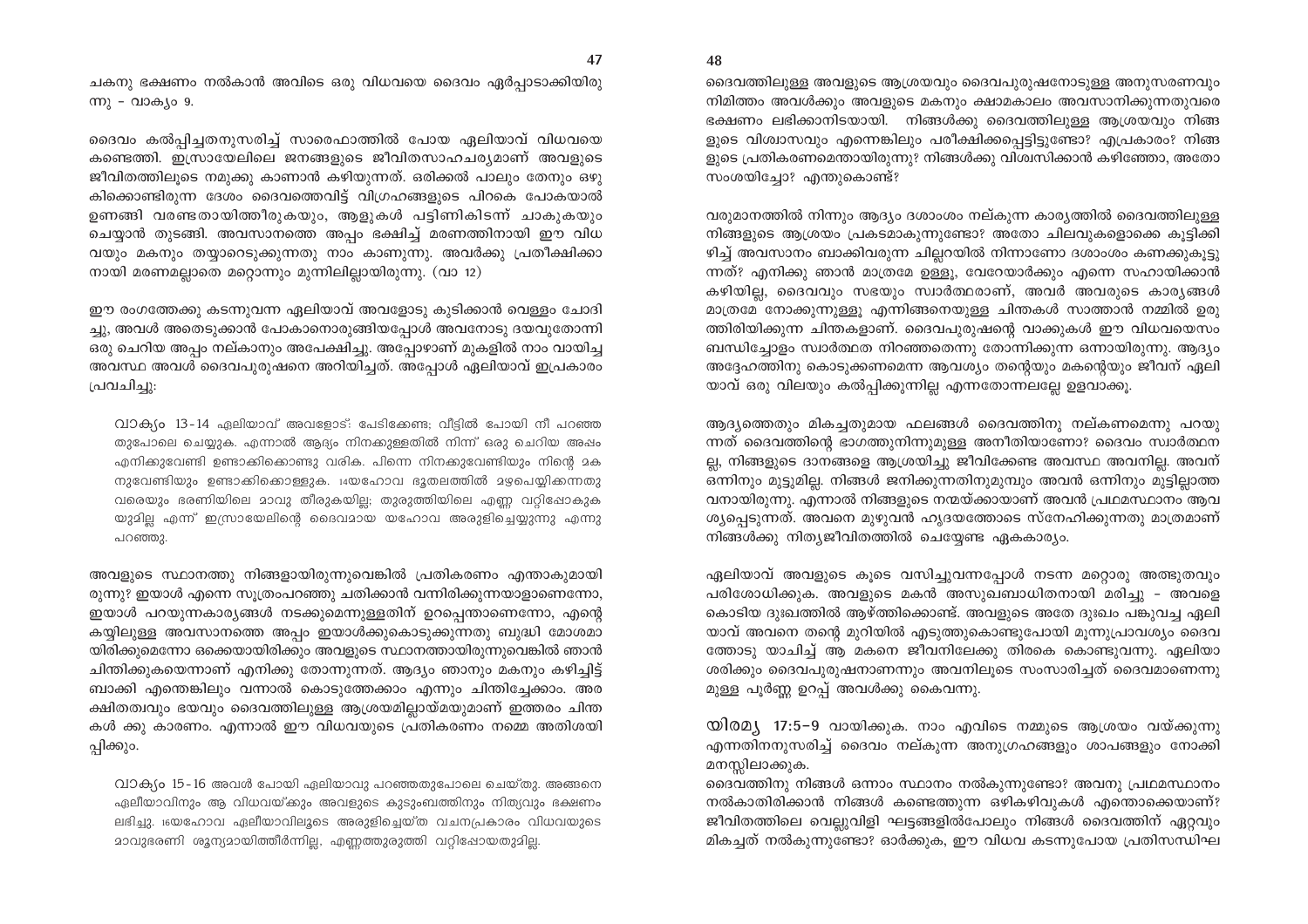ട്ടങ്ങൾ നമ്മുടെ ജീവിതത്തിൽ ഒരിക്കലും ഉണ്ടാകാനിടയില്ല, എങ്കിലും അവൾ ദൈവത്തിന്റെ പ്രവാചകനെ കരുതുന്നതിലൂടെ ദൈവേഷ്ടത്തിനു പ്രഥമസ്ഥാനം നൽകി.

നിങ്ങളുടെ ആവശ്യങ്ങൾ അതിശയകരമായി നിറവേറ്റി ദൈവം നിങ്ങളോടു വിശ്വ സ്തത കാണിച്ചിട്ടുള്ള അവസരങ്ങൾ ഉണ്ടായിട്ടുണ്ടോ? അവ എഴുതിവച്ച് ദൈവത്തെ സ്തുതിക്കുക. ദൈവത്തിനുള്ളത് ആദ്യം തന്നെ നൽകുന്നതിൽ വിട്ടു വീഴ്ച ചെയ്യില്ലെന്നകാര്യത്തിൽ ഉറച്ച ഒരു തീരുമാനമെടുക്കുക.

#### പാഠം 21

## ഒരു ദേശത്തെമുഴുവൻ സത്യദൈവ ത്തിലേക്കു തിരിച്ച ദൈവകരം

#### 1 രാജാക്കന്മാർ 18:15-46 വായിക്കുക

ആഹാബിന്റെയും ഈസബെലിന്റെയും ഭരണകാലം ഇസ്രായേലിന്റെ അധഃപ തനത്തിന്റെ അങ്ങേയറ്റമായിരുന്നു. വഴിതെറ്റിയ ആ ദേശത്തെ തന്നിലേക്കുതിരി ക്കുവാനായി ദൈവം ഏലിയാപ്രവാചകനെ അയച്ചു. ഈസബെൽ കാനാന്യ രുടെ ദൈവങ്ങളായ ബാലിനെയും അശേരയെയും ആരാധിക്കുന്നതിലേക്കു മുഴു വൻ ദേശത്തേയും തിരിക്കുന്നതിൽ വിജയിച്ചു. ബാലിന്റെ 450 പ്രവാചകരും അശേ രയുടെ 400 പ്രവാചകരും അവളുടെ മേശമേൽ നിന്നും ഭക്ഷിച്ചിരുന്നു.

യഹോവയെ വിട്ടുപോയ ആ ദേശത്തെകണ്ട് ഏലിയായുടെ മനസ്സു തപിച്ചു. ഒന്നുകിൽ ബാലിനെ അല്ലെങ്കിൽ യഹോവയെ ആരാധിക്കാനായി അവൻ അവരെ വെല്ലുവിളിച്ചു (വാക്യം 21). അവരും ഏലിയാവും രണ്ടു ബലിപീഠങ്ങളിൽ കാഴ്ച വസ്തുവച്ച് അവരവരുടെ ദൈവത്തെ വിളിക്കുമ്പോൾ തീയിറക്കി ബലി സ്വീക രിക്കുന്ന ദൈവമാരെന്നു നോക്കുകയെന്നതായിരുന്നു ഏലിയാ മുന്നോട്ടുവച്ച വെല്ലുവിളി. അഗ്നി അയച്ചു ബലി സ്വീകരിക്കുന്ന ദൈവം യഥാർത്ഥദൈവം. ്ബാലിന് അതുചെയ്യുവാൻ കഴിയില്ല എന്നകാര്യത്തിൽ ഏലിയാവിന് ഉറപ്പുണ്ടാ യിരുന്നു, താൻ ആരാധിക്കുന്ന സ്വർഗ്ഗത്തിലെ ദൈവത്തിനതുകഴിയുമെന്നും.

ബാലിന്റെ പ്രവാചകർ മണിക്കുറുകളോളം മന്ത്രോച്ചാരണവും നൃത്തവും നട ത്തി, തങ്ങളെത്തന്നെ മുറിവേൽപ്പിച്ച് രക്തം ചൊരിഞ്ഞു, ഒരുഫലവുമുണ്ടായി ്ല്ല. ഏലിയാവ് ധൈര്യത്തോടെ അവരെ പരിഹസിച്ചു.

വാക്യം 27-28 ഉച്ചയായപ്പോൾ ഏലിയാവു അവരെ പരിഹസിച്ചു: കൂടുതൽ ഉച്ചത്തിൽ ആർക്കുവിൻ, അവനൊരു ദേവനല്ലേ? ഒരുപക്ഷേ അവൻ ഗാഢചിന്ത 50

യിലായിരിക്കാം, അല്ലെങ്കിൽ യാത്രയിലായിരിക്കാം, അവൻ ഉറങ്ങുകയാണെന്നും വരാം, അവനെ ഉണർത്തണം. 28അവർ അത്യുച്ചത്തിൽ ആർത്തു. തങ്ങളുടെ ആചാരമനുസരിച്ച് വാൾകൊണ്ടും കുന്തംകൊണ്ടും തങ്ങളെത്തന്നെ മുറിവേല്പി  $-212$ 

ഏലിയാവാകട്ടെ തകർന്നു കിടന്ന യഹോവയുടെ ബലിപീഠം പുനർനിർമ്മി ച്ചൊരുക്കി ബലിമൃഗത്തെ വച്ചതിനുശേഷം ആശ്ചര്യകരമായ ഒരുകാര്യം ചെയ്യാൻ ആവശ്യപ്പെട്ടു. ബലിപീഠത്തിനു ചുറ്റും ഒരു കിടങ്ങുണ്ടാക്കിയിട്ട് ബലിപീഠത്തി ന്മേൽ ആ കിടങ്ങു നിറയുവോളം വെള്ളം നിറയ്ക്കാൻ ആവശ്യപ്പെട്ടു. ബലിപീ ഠവും ബലിവസ്തുവും വെള്ളത്തിൽ കുതിർന്നു, ചുറ്റുമുള്ള കിടങ്ങിൽ വെള്ളം നിറഞ്ഞു (വാക്യം 32-39).

വെള്ളത്തിൽ കുതിർന്നിരിക്കുന്ന ഒരു വസ്തുവിനും തീ പിടിക്കില്ല. എന്നാൽ ദൈവകരത്തിന്റെ പ്രവർത്തികൾ എപ്പോഴും ഭയങ്കരമായവയാണെന്നും, അതു കണ്ടു ചുറ്റും നിൽക്കുന്ന ജനത്തിന്റെയെല്ലാം ഹൃദയം താൻ ആരാധിക്കുന്ന സത്യ ദൈവത്തിലേക്കു തിരിയുമെന്നുമുള്ള ഉറപ്പ് ഏലിയാവിനുണ്ടായിരുന്നു. ഈ വേദ ഭാഗത്തിലെ ഏറ്റവും അത്ഭുതകരമായ ഭാഗം നമുക്കു വായിക്കാം.

വാക്യം 37-39 യഹോവേ, എനിക്കുത്തരം അരുളണമേ! അവിടന്നു തന്നെ ദൈവ മെന്നും അവിടന്ന് അവരുടെ ഹൃദയങ്ങളെ വീണ്ടും തകലേക്കു തിരിക്കുന്നുവെന്നും ഈ ജനം അറിയേണ്ടതിന് എനിക്കുത്തരമരുളേണമേ എന്നു പ്രാർ ത്ഥിച്ചു. ാഃഅഷോൾ യഹോവയുടെഅഗ്നി ആകാശത്തുനിന്നിറങ്ങിയാഗവസ്തു വും വിറകും യാഗപീഠത്തിന്റെ കല്ലുകളും ചുറ്റുമുള്ളമണ്ണുംവരെ ദഹിഷിച്ചു. ചു റ്റു മുള്ള കിടങ്ങിലെ വെള്ളവും വറ്റിച്ചുകളഞ്ഞു. 39സകല ജനവും ഇതു കണ്ടപ്പോൾ സാഷ്ടാഗം വീണു. യഹോവ തന്നെ ദൈവം എന്നു വിളിച്ചു പറഞ്ഞു.

ദൈവമല്ലാത്തതിനോടു മണിക്കുറുകൾ പ്രാർത്ഥിച്ചിട്ടും ഉത്തരം ലഭിക്കാത്തിട ത്ത്, ഏലിയാവിന്റെ ഉറപ്പും ഭക്തിയുമുള്ള പ്രാർത്ഥന കേട്ടദൈവം സ്വർഗ്ഗത്തിൽ നിന്നും അഗ്നിയിറക്കി. യാഗവസ്തുവും, വിറകും, കല്ലും, മണ്ണും മാത്രമല്ല, ചുറ്റിലും തീർത്ത കിടങ്ങിലെ വെള്ളം പോലും അഗ്നിക്കിരയായി.

ബൈബിളിലെ ഏറ്റവും നാടകീയമായ സംഭവങ്ങളിലൊന്നാണിത്. കണ്ണടച്ച് ഇതൊന്നു സങ്കൽപ്പിച്ചുനോക്കുക, അതിനുശേഷമുള്ള ആളുകളുടെ പ്രതികര ണവും – യഹോവ തന്നെയാണു ദൈവം, യഹോവ തന്നെയാണു ദൈവം. അവർ ഇപ്രകാരം വിശ്വാസം ഏറ്റു പറയാനായി ഏലിയാവിനു നീണ്ട ഒരു പ്രസം ഗമൊന്നും ചെയ്യേണ്ടതായി വന്നില്ല. ഈ കാഴ്ച കണ്ട സകല ജനവും സാഷ്ടാംഗം വീണുനമസ്കരിച്ചു പറഞ്ഞു യഹോവതന്നെയാണു ദൈവമെന്ന്. ബാലിനെ വിട്ടുകളയുകമാത്രമല്ല ആ ജനം ചെയ്തത്, ഏലിയായുടെ നിർദ്ദേശ പ്രകാരം അവന്റ പ്രവാചകരെമുഴുവൻ കിശോൻ താഴ്വരയിൽ കൊണ്ടുവന്ന് വധിക്കുകയും ചെയ്തു. ഒരു രാഷ്ട്രത്തിലെ ജനങ്ങളെ മുഴുവനായി തന്നിലേക്കു തിരിക്കാൻ കഴിഞ്ഞ ദൈവകരത്തിന്റെ ശക്തി നോക്കുക!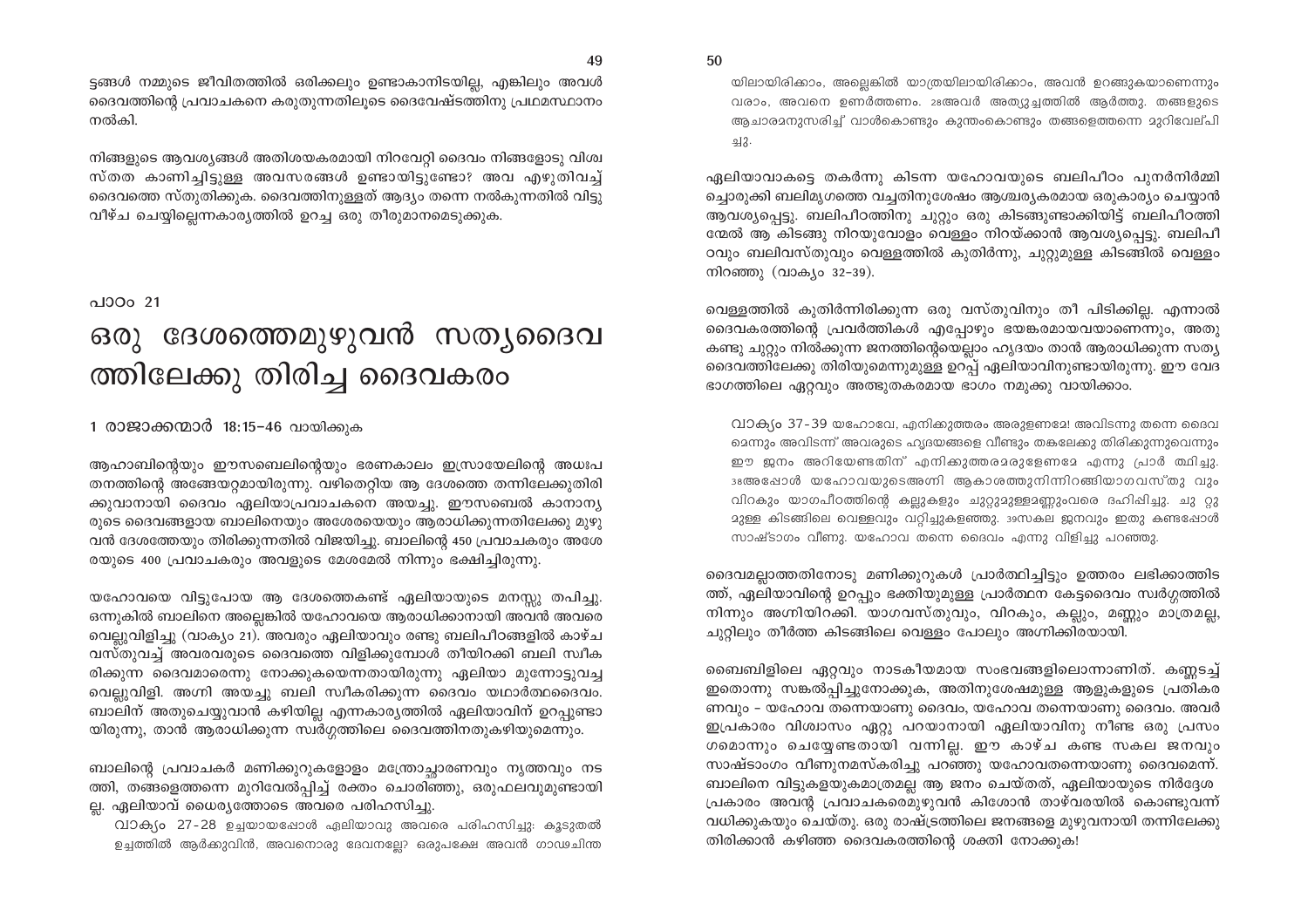52

എത്ര മഹത്തായ ഒരു ദൈവത്തെയാണ് നാം ആരാധിക്കുന്നത്!? വ്യാജ ദൈ വങ്ങൾക്കും സത്യദൈവത്തിനുമിടയിൽ ചഞ്ചലപ്പെടുന്ന ഒരു ഹൃദയമാണോ നിങ്ങ ളുടേത്, അല്ലെങ്കിൽ ഏലിയാവിനെപ്പോലെ സതൃദൈവത്തിൽ ഉറച്ചു നിൽക്കു ന്നതാണോ?

പരീക്ഷണകാലങ്ങളിൽ നിങ്ങൾ ആരിലാണ് ആശ്രയിക്കുന്നത്? ലോകത്തിലോ സമ്പത്തിലോ മനുഷ്യരിലോ മറ്റോ ആണോ അതോ ജീവനുള്ള ദൈവത്തിലോ?

ദൈവത്തെ നിങ്ങൾ പൂർണ്ണാത്മാവോടും പൂർണ്ണമനസ്സോടും പൂർണ്ണശക്തിയോ ടും കൂടി സ്നേഹിക്കുന്നുണ്ടോ? ദൈവത്തോടു പൂർണ്ണമായി സമർപ്പിതമല്ലാത്ത ഒരു ഹൃദയമാണ് നമ്മിലുള്ളതെങ്കിൽ ഇന്നു തന്നെ മാനസാന്തരപ്പെടുക. നിങ്ങളെ ദൈവത്തിൽ നിന്നും പിൻതിരിപ്പിക്കാൻ ഒന്നിനെയും അനുവദിക്കരുത്.

### പാഠം 22 നമുക്കു കഠിനമായവ ദൈവത്തിനു നിസ്സാരമായവയാണ്.

#### 2 രാജാക്കന്മാർ 3 വായിക്കുക

ഇസ്രായേലിനു മോവാബ്യരോടു യുദ്ധംചെയ്യേണ്ടിവന്നു. ഇസ്രായേൽ രാജാവായ യോരാം യഹൂദാ രാജാവായ യെഹോശഫാത്തിനോടും ഏദോം രാജാവിനോടും സഹായം തേടി. ഏഴുദിവസത്തെ പടയോട്ടം കഴിഞ്ഞപ്പോൾ സൈന്യം വെള്ള മില്ലാതെ വലഞ്ഞു, മോവാബ്യരുടെ വാളാലല്ല തങ്ങളുടെ ദാഹത്താൽ തന്നെ തങ്ങൾ നശിക്കുമെന്ന് അവർക്കുറപ്പായി. യഹോവയിൽ ആശ്രയിച്ചിരുന്ന യെഹോ ശഫാത്ത് ദൈവത്തിൽ നിന്നുള്ള മാർഗ്ഗനിർദ്ദേശം തേടാനാഗ്രഹിച്ചു.

വാക്യം 11-12 എന്നാൽ യെഹോശഫാത്ത്: നാം യഹോവയോടു അരുളപ്പാടു ചോദിക്കുവാൻ യഹോവയുടെ ഒരു പ്രവാചകൻ ഇവിടെ ഇല്ലോ എന്നു ചോദിച്ചു. ഇന്ധ്രായേൽ രാജാവിന്റെ ഉദ്യോഗസ്ഥന്മാരിൽ ഒരാൾ: ഏലിയാവിന്റെ കൈക്കുവെള്ളം ഒഴിച്ചു കൊടുത്തവനും ശാഫാത്തിന്റെ മകനുമായ ഏലീശാ ഇവി ടെയുണ്ട് എന്നു മറുപടി പറഞ്ഞു. i2യഹോവയുടെ അരുളപ്പാട് അദ്ദേഹത്തിന്റെ പക്കലുണ്ട് എന്ന് യെഹോശഫാത്ത് പറഞ്ഞു. അതിനാൽ ഇസ്രായേൽ രാജാവും യെഹോശഫാത്തും, ഏദോം രാജാവും കൂടി അദ്ദേഹത്തിന്റെ അടുക്കലെത്തി.

അക്കാലത്തെ ഇസ്രായേൽ ദേശം തലമുറകളായി വിഗ്രഹാരാധയിൽ മുഴുകിയി രിക്കുന്നവരായിരുന്നു. ഏലിയായും എലീശായും പോലുള്ള ശക്തരായ പ്രവാച കരെ ദൈവം അയച്ചിട്ടും അവർ ബിംബാരാധനയിൽ നിന്നും പൂർണ്ണമായും വിട്ടു

മാറിയില്ല. യെഹോശഫാത്ത് രാജാവ് യഹോവയെ ഭയപ്പെടുന്നവനായിരുന്നതി നാൽ ദൈവത്തിന്റെ അരുളപ്പാടെന്തെന്നു ചോദിക്കാൻ ഏലീശാ തയ്യാറായി. ഒരു വീണക്കാരനെകൊണ്ടു വന്നു വീണവായിപ്പിക്കാൻ അവനാവശ്യപ്പെട്ടു.

വാക്യം 16-20 വീണക്കാരൻ വായിച്ചുകൊണ്ടിരുന്നപ്പോൾ യഹോവയുടെ കൈ ഏലീശയുടെമേൽ വന്നു. 16അദ്ദേഹം പറഞ്ഞു: ഇതാ യഹോവ അരുളിച്ചെയ്യുന്നു: ഈ താഴ്വര നിറയെ കുഴികൾ നിർമ്മിക്കുവിൻ. 17എന്തെന്നാൽ യഹോവ അരുളി ച്ചെയ്യുന്നു: നിങ്ങൾ കാറ്റോ മഴയോ കാണുകയില്ല. എങ്കിലും ഈ താഴ്വാരം വെള്ളം കൊണ്ടു നിറയും. നിങ്ങളും നിങ്ങളുടെ കന്നുകാലികളും മറ്റു മൃഗങ്ങളും അതു കുടിക്കും. 18യഹോവയുടെ ദൃഷ്ടിയിൽ ഇതൊരു നിസ്സാര കാര്യം; അവി ടന്നു മൊവാബ്യരെ നിങ്ങളുടെ കൈയിൽ ഏല്പിച്ചു തരും. 19കോട്ട കെട്ടി ബല ഷെടുത്തിയ ഓരോ നഗരവും, പ്രധാനപ്പെട്ട ഓരോ പട്ടണവും നിങ്ങൾ കീഴ്ടക്കും. നിങ്ങൾ ഓരോ നല്ല മരവും വെട്ടിക്കളയുകയും, സകല ഉറവുകളും അടയ്ക്കു കയും, ഓരോ നല്ല വയലും കല്ലു നിറച്ചു നശിഷിക്കുകയും ചെയ്യും. 20പിറ്റേന്നു പ്രഭാതത്തിൽ ഭോജനയാഗത്തിന്റെ സമയത്ത് ഏദോം വഴിയായി വെള്ളം ഒഴുകി വരുന്നത് കണ്ടു; നാട് വെള്ളം കൊണ്ടു നിറഞ്ഞു.

സാധാരണഗതിയിൽ ദൈവാത്മാവു പ്രവാചകനുമേൽ ആവസിച്ചെന്നോ, ദൈവ കല്പന പ്രവാചകനു ലഭിച്ചുവെന്നോ പറയുന്നേടത്ത് ഇവിടെ ദൈവകരം ഏലീ ശായുടെ മേൽ വന്നു എന്നാണു പറയുന്നത്. കാറ്റോ മഴയോ ഇല്ലാതെ ദൈവം താഴ്വരയിൽ വെള്ളക്കുഴികളാൽ നിറച്ചു പടയാളികളും കന്നുകാലികളും ദാഹം ശമിപ്പിക്കുമെന്നു ഏലീശാ പ്രവചിച്ചു. യഹോവയ്ക്കിതു നിസ്സാരമായ ഒരു കാര്യം  $(21018).$ 

നമുക്കു സങ്കൽപ്പിക്കാൻ പോലുമാകാത്ത ഒരുകാര്യം - മഴയോ, കിണറോ ഇല്ലാതെ മുഴുവൻ താഴ്വരയിലും പെട്ടെന്നു വന്നു നിറയുന്ന വെള്ളം. നമുക്ക് അവിശ്വസനീയമായ കാര്യം ദൈവത്തിനെത്രയോ നിസ്സാരം. മൊവാബ്യരെ അവ രുടെ കരങ്ങളിൽ ഏല്പിച്ചുകൊടുക്കുമെന്നും എലീശായിലുടെ ദൈവം വാഗ്ദാനം ചെയ്തു. ദൈവം പ്രവാചകനിലൂടെ വാഗ്ദാനം ചെയ്തകാര്യങ്ങൾ നിറവേറ്റി അഹ ന്തനിറഞ്ഞ മോവാബൃരെ പരാജയപ്പെടുത്തുകയും ചെയ്തു.

#### ദൈവകരത്താൽ അസാദ്ധ്യമായി ഒന്നുമില്ല.

നിറവേറപ്പെടാത്തതായി നിങ്ങളുടെ ജീവിതത്തിൽ ബാക്കിനിൽക്കുന്ന ദൈവീക മായ ആഗ്രഹങ്ങൾ എന്തൊക്കെയാണ്? ദൈവത്തിനാൽ ഇവയല്ലാം സാദ്ധ്യമാ ണെന്നു നിങ്ങൾ വിശ്വസിക്കുന്നുവോ? അസാദ്ധ്യമെന്നു നിങ്ങൾക്കു തോന്നുന്ന കാര്യമെന്താണ്? അവ ദൈവത്തിനു നിസ്സാരമാണെന്നു വിശ്വസിക്കാൻ നിങ്ങൾ തയ്യറാണോ?

അസാദ്ധ്യമെന്നോ, ബുദ്ധിമുട്ടേറിയതെന്നോ നിങ്ങൾക്കു തോന്നുന്ന കാര്യങ്ങളുടെ ഒരു പട്ടിക എഴുതിവച്ച് അവയ്ക്കുവേണ്ടി പ്രാർത്ഥിക്കുക. ദൈവത്തിന്റെ മഹത്വ ത്തിനു വേണ്ടി ദൈവകരത്തിന്റെ ശക്തിയാൽ അതുനിറവേറുമെന്ന പുതിയവി ശ്വാസം നേടുക. അത്തരം കാര്യങ്ങൾ നടക്കുന്നതിനു സാക്ഷിയാകുക, ദൈവ കരത്തിന്റെ പ്രവർത്തനത്തെക്കുറിച്ചു മറ്റുള്ളവരോടു പങ്കുവയ്ക്കുക.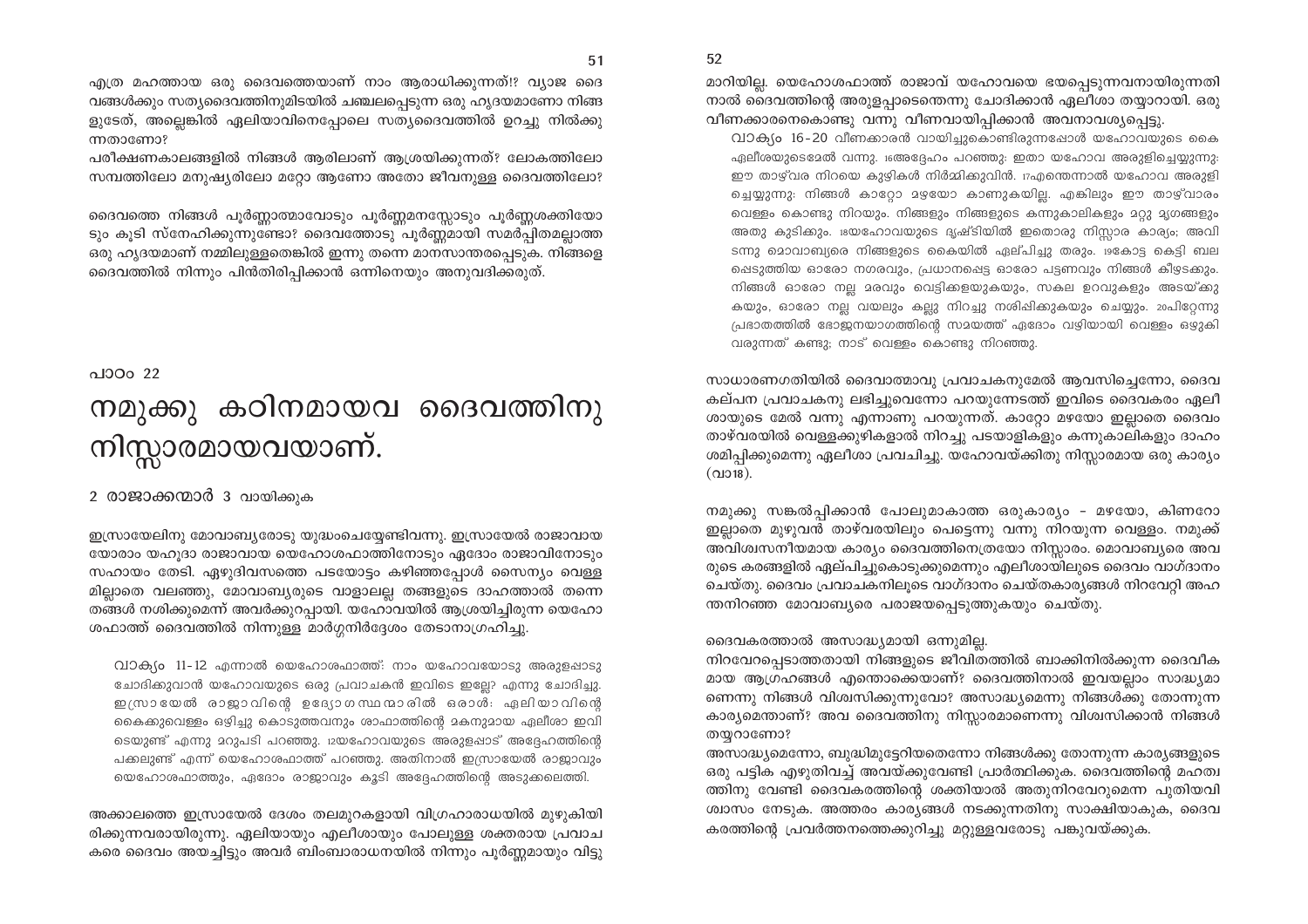54

ശായുടെ കല്പന അവളും മക്കളും പാലിച്ചപ്പോൾ അവർ സംഘടിപ്പിച്ച അവ സാന പാത്രം വരെ നിറഞ്ഞു കവിഞ്ഞ എണ്ണ, പാത്രം തീർന്നുപോയപ്പോൾ ഒഴുകുന്നതു നിലച്ചു. കടം വീട്ടാനും പിന്നീട് ജീവസന്ധാരണത്തിനും മതിയാ യത്ര എണ്ണ അവൾക്കു ലഭിച്ചു. എത്ര ശക്തനും വിശ്വസ്തനുമാണു നമ്മുടെ ദൈവം എന്നു നോക്കുക.

പ്രതിസന്ധിഘട്ടങ്ങളിൽ ദൈവീകമായ ഉപദേശം നമ്മൾ ആരായാൻ തയ്യാറാകു ന്നുണ്ടോ? നമ്മുടെ ചിന്തയ്ക്കുനിരക്കാത്ത ഉപദേശമാണു ലഭിക്കുന്നതെങ്കിൽ പോലും അതു നടപ്പാക്കാൻ നമ്മൾ തയ്യാറാകുന്നുണ്ടോ? നമ്മുടെ കയിലുള്ള അല്പമായത് ദൈവത്തെ ഏല്പിക്കാൻ നാം തയാറാണോ?

2013 നവംബറിലെ എന്റെ മകന്റെ ജന്മദിവസം അവനെന്തു സമ്മാനം വേണ മെന്നു ഞാൻ ചോദിച്ചു. അവൻ ഒന്നും പറഞ്ഞില്ല. പിന്നീട് അവൻ എന്റെയടു ത്തുവന്നു മടിച്ചു മടിച്ചു പറഞ്ഞു അവനു ഗ്രാഫിക്സ് ചിത്രങ്ങൾ വരയ്ക്കാൻ ഉതകുന്ന ഒരു ഗ്രാഫിക്സ് ടാബ്ലെറ്റ് കമ്പ്യൂട്ടർ കിട്ടിയാൽ കൊള്ളാമായിരുന്നു എന്ന്. അതിന്റെ വിലകേട്ടു ഞാൻ ഞെട്ടി, 7000 രുപ. അതിനുള്ള പണം ഇപ്പോ ഴില്ല, അതുകൊണ്ട് പ്രാർത്ഥിക്കുക, പണമാകുമ്പോൾ ഞാൻ വാങ്ങിക്കാമെന്നു പറഞ്ഞു. പിന്നീട് എന്നെ ഇക്കാര്യം ചിന്താക്കുഴപ്പത്തിലാക്കി. എന്റെ മകൻ സാധാ രണഗതിയിൽ ഒന്നും വേണമെന്നു പറയാറില്ല, ഇപ്പോൾ ഒരുകാര്യം ആവശ്യപ്പെ ട്ടപ്പോഴാകട്ടെ കൊടുക്കാൻ ആവശ്യത്തിനു പണവുമില്ല. ദശാംശം പിന്നീടുകൊ ടുക്കാനായി തീരുമാനിച്ചാൽ ആവശ്യത്തിനുള്ള പണം കണ്ടെത്തിയേക്കാനായേ ക്കുമെന്നു ഞാൻ കണക്കുകൂട്ടി. എന്നാൽ ദൈവത്തിനുള്ള വിഹിതത്തിൽ തൊട്ടുള്ള കളിയൊന്നും വേണ്ടെന്നു ഞാൻ തീരുമാനിച്ചു.

ആ ആഴ്ചയിൽത്തന്നെ എന്റെ വീടിന്റെ മുകൾ ഭാഗത്തു താമസിക്കുന്നയാൾ അവരുടെ ജനാലയിലെ കൊതുകുവല ഉറപ്പിക്കാനായി എന്റെ സഹായം ചോദി ച്ചു. അദ്ദഹം ഗ്രാഫിക്സ് ഡിസൈനറാണെന്നറിയാമായിരുന്ന ഞാൻ ഏതു തര ത്തിലുള്ള ടാബ്ലറ്റാണ് അതിനുതകുന്നത് എന്നു ചോദിച്ചറിഞ്ഞു. ഉടനെ അദ്ദേഹം പറഞ്ഞു എന്റെ കയ്യിൽ അത്തരം ഒരു കമ്പ്യൂട്ടർ ഉപയോഗിക്കാതെയിരിക്കുന്നുണ്ട് നിങ്ങൾ അതെടുത്തോളു എന്ന്. അയാൾ ഒരു പെട്ടിയിൽ നിന്ന് ടാബ്ലറ്റെടുത്ത് എനിക്കു നേരേ നീട്ടി. ഇതിന് എത്രരുപ വേണമെന്നു ഞാൻ ചോദിച്ചു. അയാൾ പറഞ്ഞു - ഒന്നും തരേണ്ട.

ദൈവം ഇതുപോലെ വഴികാണിക്കുമെന്നോ, അല്ലെങ്കിൽ നാം നൽകുന്നതിനു പ്രതിഫലമായി ദൈവം വലുതു നൽകുമെന്നോ അല്ല ഞാൻ ഉദ്ദേശിക്കുന്നത്. നമ്മുടെ കയ്യിൽ എന്തുണ്ട് എന്നു കൃത്യമായി അറിയുന്ന ദൈവത്തിൽ നാം പൂർണ്ണാശ്രയം വയ്ക്കുമ്പോൾ, നമ്മുടെ ആവശ്യങ്ങൾ അറിയുകയും അതുനിറ വേറ്റണമെന്നാഗ്രഹിക്കുകയും ചെയ്യുന്ന നമ്മുടെ ദൈവം നമുക്കായി കരുതും എന്നതാണ്. നമുക്കു കുറച്ചേയുള്ളു എന്നകാരണത്താൽ ദൈവത്തിനു കൊടു ക്കുന്നതിൽ നിന്നും നാം പിന്മാറരുത്.

#### പാഠം 23

## നമുക്കുള്ള നിസ്സാരത്തെ ദൈവകരം ഉപയോഗിക്കുമ്പോൾ

2 രാജ്കാമാർ 4:1-7 പ്രവാചകശിഷ്യന്മാരിൽ ഒരുവന്റെ ഭാര്യ എലീശയുടെ അടുക്കൽ കരഞ്ഞുകൊണ്ട് പറഞ്ഞു: അങ്ങയുടെ ദാസനായ എന്റെ ഭർത്താവ് മരിച്ചുപോയി. അങ്ങയുടെ ദാസൻ യഹോവാഭക്തനായിരുന്നുവെന്ന് അങ്ങേയ്ക്ക റിയാമല്ലോ. എന്നാൽ അദ്ദേഹത്തിനു കടം കൊടുത്ത ആൾ ഇപ്പോൾ വന്നിരി ക്കുന്നു; എന്റെ രണ്ടു മക്കളെയും പിടിച്ച് അടിമകളാക്കുവാൻ അയാൾ ഭാവിക്കു ന്നു. 2എലീശ അവളോട്: ഞാൻ നിനക്കു വേണ്ടി എന്തുചെയ്യണം? പറയൂ, നിന്റെ വീട്ടിൽ എന്തുണ്ട്? എന്നു ചോദിച്ചു. ഒരു ഭരണി എണ്ണയല്ലാതെ അവിടുത്തെ ദാസിയുടെ ഭവനത്തിൽ മറ്റു യാതൊന്നുമില്ല എന്ന് അവൾ മറുപടി പറഞ്ഞു. 3എലീശാ പറഞ്ഞു: നീ ചുറ്റുപാടും പോയി നിന്റെ അയൽക്കാരോടെല്ലാം ഒഴിഞ്ഞ പാത്രങ്ങൾ വാങ്ങുക; പാത്രങ്ങൾ കുറവായിഷോകരുത്. 4പിന്നെ നീയും മക്കളും അകത്തുകടന്ന് വാതിലടക്കുക; അനന്തരം പാത്രങ്ങളിലേക്ക് എണ്ണപകരുക; ഓരോന്നും നിറയുമ്പോൾ അവ ഒരു ഭാഗത്തേക്കു മാറ്റിവയ്ക്കുക. 5അവൾ അവി ടെനിന്നു പോയി, താനും മക്കളും അകത്തു കടന്നു വാതിലടച്ചു. കുട്ടികൾ പാത്ര ങ്ങൾ എടുത്തുകൊടുത്തുകൊണ്ടും അവൾ എണ്ണ പകർന്നുകൊണ്ടുമിരുന്നു. പൊത്ര ങ്ങളെല്ലാം നിറഞ്ഞപ്പോൾ മറ്റൊന്നുകൊണ്ടുവരിക എന്ന് അവൾ തന്റെ മകനോടു പറഞ്ഞു. ഇനിയും ഒരു പാത്രം പോലുമില്ല എന്ന് അവൻ മറുപടി പറഞ്ഞു. അഷോൾ എണ്ണയുടെ പ്രവാഹവും നിലച്ചു. 7അവൾ ചെന്ന് ദൈവപുരുഷനോടു വിവരം പറഞ്ഞു. പോയി എണ്ണവിറ്റു നിന്റെ കടങ്ങൾ വീട്ടുക. ശേഷിക്കുന്നതു കൊണ്ട് നിനക്കും മക്കൾക്കും ഉപജീവനം കഴിക്കാം എന്ന് അദ്ദേഹം പറഞ്ഞു.

ഈ വിധവ ഒരു വലിയ പ്രതിസന്ധിയിലായിപ്പോയിരുന്നു. അവളുടെ ഭർത്താവു വരുത്തിവച്ച കടക്കെണി അദ്ദേഹത്തിന്റെ മരണശേഷം അവളുടെയും മക്കളു ടെയും ജീവനു ഭീഷണിയായി. ദൈവത്തെ ഉപേക്ഷിച്ച കാലഘട്ടത്തിൽ ഇസ്രാ യേൽ ദേശത്ത് ഇത്തരം അവസ്ഥകൾ പതിവായിരുന്നു. തന്നെ സമീപിച്ച അവളോടു എലീശാ ചോദിച്ചത് അവളുടെ വീട്ടിൽ എന്തുണ്ടെന്നായിരുന്നു. കുറച്ച് എണ്ണമാത്രമാണുള്ളതെന്നായിരുന്നു അവളുടെ മറുപടി.

മാനുഷികചിന്തയിൽ, ആ കുറച്ച് എണ്ണ കൊണ്ട് അവൾക്ക് എന്തു മാന്ത്രികവി ദ്യകാണിക്കാൻ സാധിക്കും, കടക്കാരനുമുന്നിൽ? എന്നാൽ നിങ്ങളുടെ കയ്യിലുള്ള നിസ്സാരത്തെ ദൈവത്തിന്റെ അത്ഭുതകരങ്ങളിൽ ഏല്പിക്കുമ്പോൾ അതെത്രവ ലുതാകുമെന്ന് നമുക്കു സങ്കൽപ്പിക്കാൻ പോലുമാകില്ല. ചുറ്റുമുള്ളവരിൽ നിന്നെല്ലാം പാത്രങ്ങൾ വാങ്ങി അതിലേക്കെല്ലാം എണ്ണപകർത്താനുള്ള എലീ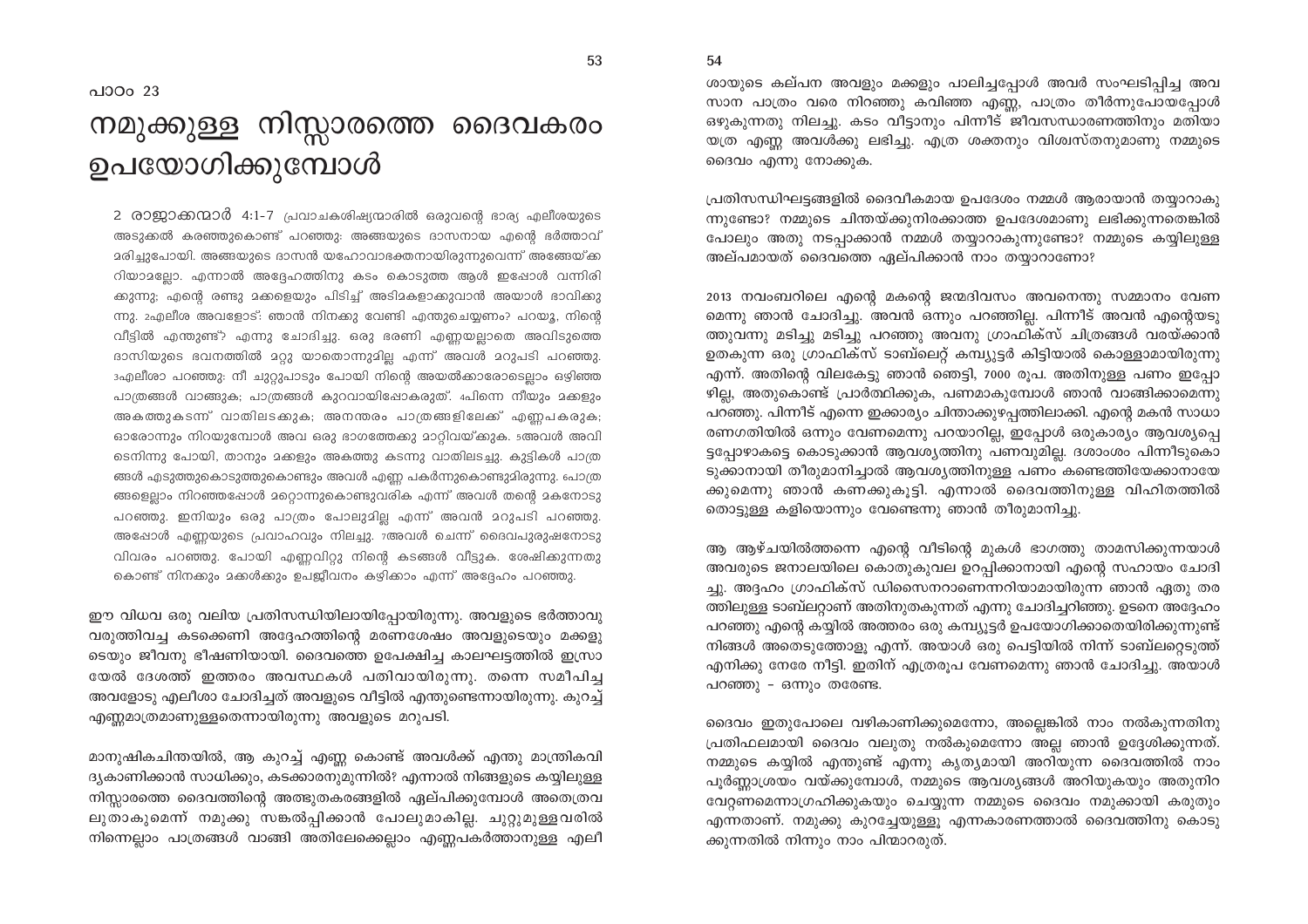നിങ്ങളുടെ വിഷമാവസ്ഥയിൽ ദൈവം നിങ്ങളെ കരുതിയ വിധങ്ങൾ ഓർമ്മിച്ചെ ഴുതുക. അതിനൊക്കെയായി ദൈവത്തെ സ്തുതിക്കുക, ഭാവിയിലും ഇതു പോലുണ്ടാകാനിടയുള്ള സാഹചര്യങ്ങളിൽ ദൈവം കരുതി വഴിനടത്തുമെന്നു റച്ചു വിശ്വസിക്കാനായി തീരുമാനിക്കുക.

എല്ലാ സാഹചര്യങ്ങളിലും ദൈവീകമായ ഉപദേശങ്ങൾ തേടാനും അവ പ്രാവർത്തികമാക്കാനുമുള്ള തീരുമാനമെടുക്കുക.

#### പാറം  $24$

## കണ്ണുകൾ തുറന്ന് ദൈവകരത്തെ കാണുക

#### 2 രാജാക്കന്മാർ 6:8-23 വായിക്കുക

വ്യഭിചാരമായിക്കണ്ടു ദൈവം വെറുക്കുന്ന വിഗ്രഹാരാധനയിൽ ഇസ്രായേൽ മുഴു കിയിരിക്കുകയായിരുന്നെങ്കിലും, അവരുടെ പ്രയാസഘട്ടങ്ങളിൽ തന്റെ പ്രവാച കനായ എലീശായിലൂടെ ദൈവം അവർക്കു തുണയായി വന്നു. ശക്തരായ അരാ മ്യർ അവർക്കെതിരെ യുദ്ധത്തിനൊരുങ്ങിവന്നപ്പോൾ, ഹൃദയത്തിലെ ചിന്തകളെ അറിയുന്ന ദൈവം അരാമ്യരാജാവിന്റെ ചിന്തകളെ എലീശാ പ്രവാചകനിലൂടെ വെളിപ്പെടുത്തിക്കൊടുത്തുകൊണ്ട് ഇസ്രായേൽ രാജാവിന് യുദ്ധ തന്ത്രങ്ങൾ മെന യാനും വിജയം നേടാനും അവസരമൊരുക്കി.

ആരാം രാജാവിന്റെ തന്ത്രങ്ങളെ തന്റെ പാളയത്തിൽ തന്നെയുള്ളവർ ചോർത്തി ക്കൊടുക്കുന്നുണ്ടെന്നു ധരിച്ച രാജാവിനോടു കുടെയുണ്ടായിരുന്ന ഉദ്യോഗസ്ഥൻ എലീശായാണ് രാജാവു രഹസ്യമായിപ്പറയുന്ന കാര്യങ്ങൾ ഇസ്രായേൽ രാജാ വിന്റെ കാതിലെത്തിക്കുന്നതെന്നു പറഞ്ഞുകൊടുത്തു. വിവരം മനസ്സിലാക്കിയ രാജാവ് എലീശായെ വധിക്കാനായി ശക്തരായ ഒരു സൈന്യവിഭാഗത്തെ ദോഥാ നിലക്ക് അയച്ചു. രാവിലെ ഉണർന്നപ്പോൾ ചുറ്റും വളഞ്ഞിരിക്കുന്ന വലിയ സൈ ന്യത്തെ കണ്ടു ദൈവപുരുഷന്റെ ഭൃത്യൻ ഭയന്നുപോയി. ഭയപ്പെടേണ്ട എന്ന് എലീശാ അവനോടുപറഞ്ഞു, കാരണം അവരുടെ കൂടെയുള്ളവരെക്കാൾ കുടു തൽ തങ്ങളുടെ കൂടെയുണ്ട്. പിന്നീട് ഭൃതൃന്റെ കണ്ണുകൾ തുറന്ന് അവനു യഹോ വയുടെ സൈന്യത്തെക്കാണാനിടയുണ്ടാകായി എലീശാ പ്രാർത്ഥിച്ചു. മലകൾ നിറയെ കുതിരകളും അഗ്നിരഥങ്ങളും നിരന്നിരിക്കുന്നത് അവനുകാണാൻ കഴി ഞ്ഞു.

#### 56

നമ്മുടെ നേത്രങ്ങൾ കൊണ്ടുകാണാൻ കഴിയാത്ത, നമ്മെ സംരക്ഷിക്കുന്ന ആ ത്മീകശക്തികൾ നമുക്കുചുറ്റുമുള്ള കാര്യം നിങ്ങൾക്കറിയാമോ? ഒരു സൈന്യം മുഴുവൻ വന്നു വളഞ്ഞാലും നമ്മെ ഒന്നും ചെയ്യാൻ കഴിയാൻ പറ്റാത്ത രീതി യിൽ നമ്മെ ചുറ്റിയിരിക്കുന്ന ബലമേറിയ അസംഖ്യം ദൂതവൃന്ദങ്ങളെ? ആ കാഴ്ച കണ്ട ഭൃതൃൻ സധൈര്യനായിത്തീർന്നു.

നമുക്കു അനുഭവഭേദ്യമായിട്ടില്ലെങ്കിലും ശക്തരായ ദുതഗണങ്ങളാൽ ദൈവം നമ്മെ സംരക്ഷിക്കുന്നുണ്ട് എന്ന കാര്യം നാം വിശ്വസിക്കേണ്ടതുണ്ട്. അവർ നമുക്കു കാവൽ നിൽക്കുന്നു, നമുക്കുവേണ്ടി പൊരുതി നമ്മെ സംരക്ഷിക്കുന്നു. ഏതു സാഹചര്യവും ശാന്തതയോടെയും ധീരതയോടെയും നേരിടുവാനുള്ള ഉറപ്പ് ഈ വിശ്വാസം നമുക്കു നൽകുന്നു. ദൈവകരത്തിൽ നാം ആശ്രയിക്കുമ്പോൾ ആ കരങ്ങൾ നമ്മെ സംരക്ഷിക്കുന്നു.

പിന്നീടു നടന്ന കാര്യങ്ങൾ രസകരമാണ് (വാ 18–23). എലീശാ പ്രാർത്ഥിച്ചപ്പോൾ തന്നെ പിടികൂടാനായി വന്ന സൈന്യം അന്ധതബാധിച്ചവരായി. ആ സമയത്ത് ദൈവം അവരെ കോട്ടകളാൽ സംരക്ഷിക്കപ്പെട്ട ശമരിയാപട്ടണത്തിലേക്കു നയി ച്ചു. ശക്തമായ ആ കോട്ടകൾക്കുള്ളിൽ അവരെ കുടുക്കി ശക്തരായ ഇസ്രാ യേൽ സൈന്യത്തിനുമുമ്പിൽ ഇട്ടുകൊടുത്തു. അതിനുശേഷം യഹോവ അവ രുടെ കണ്ണുകൾ തുറന്നു. ഇപ്പോൾ ആരാണ് ശരിക്കും ഭയപ്പെട്ടത്?

ഇസ്രായേൽ രാജാവിനും സൈന്യത്തിനും സാധിക്കാതിരുന്ന വലിയകാര്യംനിരാ യുധനായ ഒരു പ്രാർത്ഥനാപടയാളിക്ക് ഒറ്റയ്ക്കു ചെയ്യാൻ കഴിഞ്ഞു – ദൈവക രങ്ങളുടെ ശക്തിയാൽ. മുന്നിൽ വന്നുകിട്ടിയ ശത്രുക്കളെ വകവരുത്തുവാൻ അവ സരം പാർത്ത ഇസ്രായേൽ രാജാവിനോടു എലീശാ കല്പിച്ചത് അവർക്കു മൃഷ്ടാ ന്നഭോജനം നൽകി സ്വന്തനാട്ടിലേക്ക് അവരെ പറഞ്ഞുവിടാനാണ്. കഥാന്ത്യം ശുഭപര്യവസായിയാണ് - അരാമ്യർ പിന്നീട് ഇസ്രായേൽ ദേശത്ത് ആക്രമണത്തിനു മുതിരാറായി.

ദൈവകരം പ്രവർത്തിച്ച ശക്തമായി രീതികൾ കാണുക! ദൈവം ഇടപെട്ടില്ലായി രുന്നെങ്കിൽ എന്തു സംഭവിക്കുമായിരുന്നു?

ശത്രുവിനോടുനമുക്കുണ്ടാകേണ്ട മനോഭാവമെന്താണന്നാണ് ദൈവം കൽപ്പിക്കു ന്നത്? മത്തായി 5:38-48, ലുക്ക 6:27-36, റോമാക്കാർ 12:9-21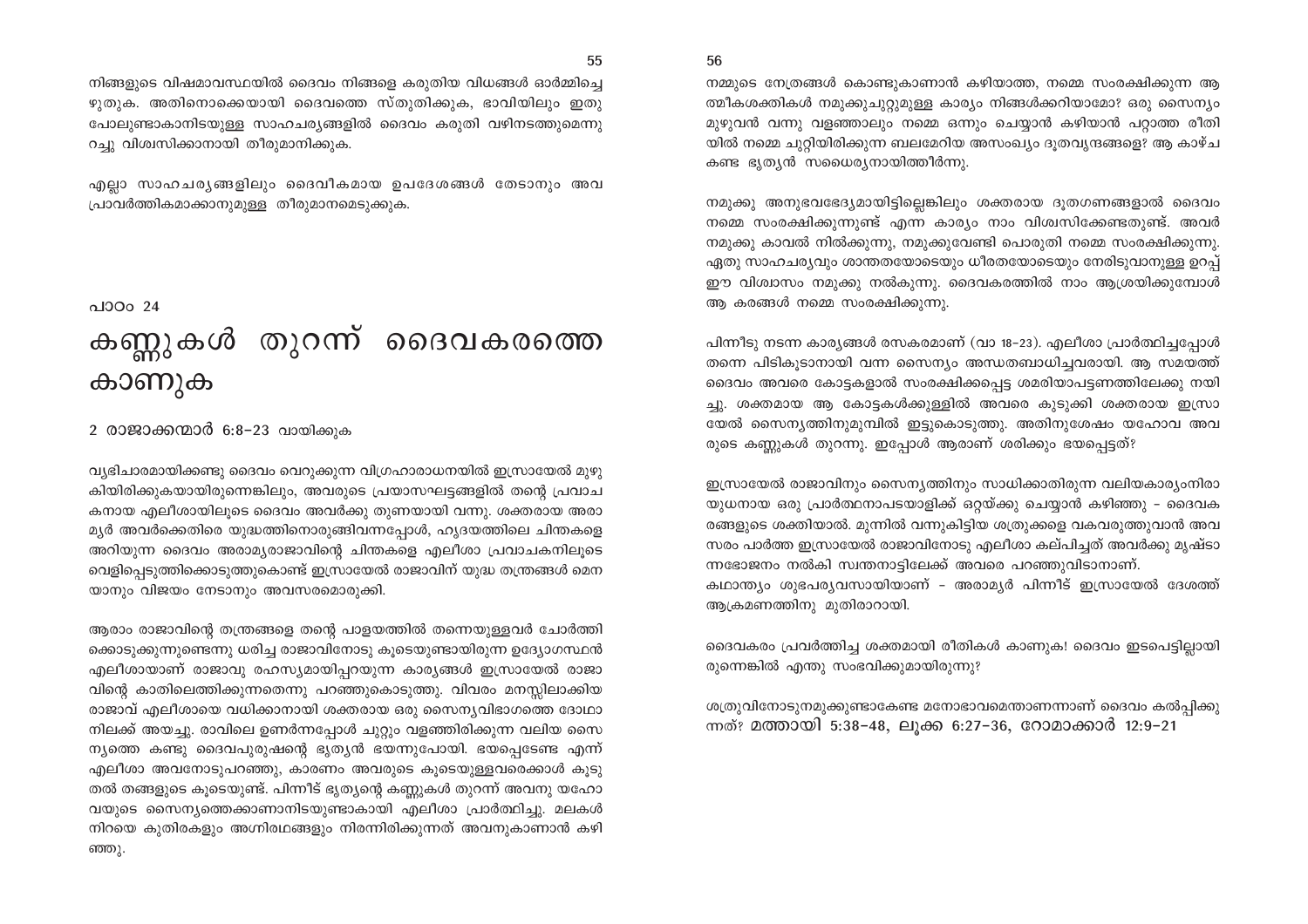## ദൈവത്തെ മാനിക്കുന്നവർക്കുവേണ്ടി പ്രവർത്തിക്കുന്ന ദൈവകരം

ദൈവത്തെ നിരസിച്ച ഇസ്രായേലിനെ ബാബിലോൻദേശത്തിന്റെ കയ്യിൽ അവൻ ഏല്പിച്ചതാണ് ഇസ്രായേലിന്റെ ചരിത്രത്തിലെ ഏറ്റവും സങ്കടകരമായ സമ യം. നെബുഖദ്നെസർ രാജാവിന്റെ സൈന്യം ദേവാലയം കൊള്ളയടിച്ചു നശി പ്പിക്കുകയും ഇസ്രായേൽ ദേശനിവാസികളെ അടിമകളാക്കി ബാബിലോൻ ദേശ ത്തേക്കു കടത്തുകയും ചെയ്തു.

ദാനിയേൽ ഒന്നാമദ്ധ്യായം വായിക്കുക.

വാ 3-4 അനന്തരം രാജാവ് തന്റെ ഉദ്യോഗസ്ഥമേധാവി അശ്പെനാസിനോട് ഇസ്രായേൽ മക്കളിൽ രാജകുടുംബത്തിലും പ്രഭുകുടുംബത്തിലുമുൾപ്പെട്ടവരും 4അംഗവൈകല്യമില്ലാത്തവരും സുന്ദരന്മാരും സർവ്വവിജ്ഞാനശാഖകളിലും സമർത്ഥരും വിവേകശാലികളും സൂക്ഷ്മഗ്രാഹികളും രാജഗൃഹത്തിൽ പരിചരി ക്കുവാൻ യോഗ്യരുമായ ചില യുവാക്കളെ കൊണ്ടുവരുവാൻ ആജ്ഞാപിച്ചു. അവരെ കൽദയരുടെ വിദ്യയും ഭാഷയും അഭ്യസിഷിക്കുവാൻ നിർദ്ദേശംനല്കി.

ദൈവം തന്റെ ജനതയ്ക്ക് സാധാരണയിൽക്കവിഞ്ഞ ബുദ്ധിസാമർത്ഥ്യം നല്കി യിട്ടുണ്ടെന്നകാര്യം മറ്റുരാഷ്ട്രങ്ങൾക്ക് അറിവുള്ളതായിരുന്നു. (ഇന്നും അതിനു തെളിവുള്ളതാണ്). നെബുഖദ്നേശർ രാജാവിന് അവരിൽചിലരെ തന്റെ രാജ്യ ഭരണചുമതലകൾ വഹിക്കുന്നതിനായി നിയോഗിക്കാൻ തോന്നി. രാജാവിന്റെ മേശമേൽ നിന്നു ഭക്ഷണവും പാനീയവും കഴിച്ച് മൂന്നുവർഷത്തേക്ക് അവരെ പരിശീലിപ്പിച്ചതിനു ശേഷമായിരുന്നു രാജസേവനപ്രവേശം.

ശത്രു ദേശത്തു അടിമകളായി കഴിയുന്ന യുവാക്കൾക്ക് ഇതിൽപരമൊരു അവ സരം വേറേകിട്ടാനുണ്ടോ? എന്നാൽ ദാനിയേലിനും ഹനന്യാവിനും മീശായേ ലിനും അസരിയാവിനും ഇതൊരു അനുഗ്രഹമായി തോന്നിയില്ല കാരണം ബാബി ലോൻകാർ ഉപയോഗിച്ചിരുന്ന ഭക്ഷണം യഹുദരെ സംബന്ധിച്ച് അശുദ്ധമായി രുന്നു. ഈ ചെറുപ്പക്കാർക്കു ദൈവകൽപ്പനകൾ അറിയാമായിരുന്നു, അതിലുറ ച്ചുനിൽക്കാൻ അവർ അന്യരാജ്യത്തെ അടിമത്തത്തിൻ കീഴിൽപോലും പ്രതി ജ്ഞാബദ്ധരായിരുന്നു. രാജകല്പനയുടെ ലംഘനം കൊണ്ടുവരാൻ പോകുന്നത് മരണമായിരിക്കാം എന്നകാര്യം അവർക്ക് അറിയാമായിരുന്നിട്ടും.

അവരുടെ ജീവനപകടത്തിലായിരുന്നിട്ടു കൂടി ദൈവകൽപ്പനയെ മുറുകെപ്പിടി ച്ചുകൊണ്ട് രാജകല്പനയെ ലംഘിക്കാൻ തയ്യാറായി. വാക്യം 8–16 വരെ വായി ക്കുക. ഒരുകാര്യത്തിൽ ദൈവത്തെ മാനിക്കുവാൻ തീരുമാനിച്ചുറച്ചവർക്കായി

അക്കാര്യം നിറവേറ്റിക്കൊടുക്കാനായി ദൈവം തന്നെ തയ്യാറാകുന്നു. പരിശീലനചു മതലയുള്ള ഉദ്യോഗസ്ഥന് ദാനിയേലിന്റെ മേൽ കൃപയും കരുണയും തോന്നാൻ ദൈവം ഇടയാക്കുന്നു. ഹെബ്രായനായ ഒരു അടിമയോടു ബാബിലോന്യനായ ഉദ്യോഗസ്ഥൻ അലിവുകാണിക്കുകയെന്നത് വളരെ അസാധാരണമാണ്. എന്നാൽ ദൈവത്താൽ എല്ലാം സാദ്ധ്യമാണല്ലോ!

#### വാകും 12-13ൽ ദാനിയേലിന്റെ അഭൂർത്ഥന നോക്കുക:

അടിയങ്ങളെ 10 ദിവസം പരീക്ഷിച്ചു നോക്കിയാലും; ഞങ്ങൾക്കു ഭക്ഷിക്കുവാൻ സസ്യാഹാരവും കുടിക്കുവാൻ പച്ചവെള്ളവും തന്നു നോക്കട്ടെ. ദഅതിനുശേഷം ഞങ്ങളുടെ മുഖവും രാജഭോജനം കഴിക്കുന്ന യുവാക്കളുടെ മുഖവും തമ്മിൽ നീ ഒത്തുനോക്കുക; പിന്നെ കാണുന്നതുപോലെ അടിയങ്ങളോടു ചെയ്തുകൊ ള്ളുക എന്നു പറഞ്ഞു.

സസ്യഭക്ഷണം മാത്രം ഭക്ഷിച്ചവർ കുറഞ്ഞസമയത്തിനുള്ളിൽ രാജകീയഭക്ഷ ണപാനീയങ്ങൾ കഴിച്ചവരെക്കാൾ ആരോഗ്യവാന്മാരും പോഷണമുള്ളവരുമാകു മെന്ന് ചിന്തിക്കുകപോലും എളുപ്പമല്ല. എന്നാൽ ഇതാണു ദൈവം ചെയ്തത്. ഇതുകണ്ട ഉദ്യോഗസ്ഥൻ രാജകീയ മാംസഭക്ഷണവും പാനീയങ്ങളും കഴിക്ക ണമെന്ന നിബന്ധന എടുത്തുമാറ്റി, അവർക്കു പിന്നീടുള്ള ദിവസങ്ങളിൽ മനഃ ശാന്തിയോടെ തങ്ങളുടെ പരിശീലന പരിപാടികൾ തുടരാൻ ഇടയാക്കി.

കഥയുടെ ബാക്കിഭാഗം കുടി നമുക്കു നോക്കാം:

 $\Omega$ 10 $\Theta$ , o  $17-19$  ഈ നാലു യുവാക്കൾക്കോ, ദൈവം സകലവിദ്യയിലും ഇഞാന ത്തിലും നിപുണതയും സാമർത്ഥ്യവും കൊടുത്തു; എല്ലാ ദർശനങ്ങളും സ്വപ്ന ങ്ങളും സംബന്ധിച്ച് ദാനിയേൽ വിവേകിയായിരുന്നു.  $18$ അവരെ രാജസന്നിധി യിൽ കൊണ്ടുവരുവാൻ രാജാവ് കൽപ്പിച്ചിരുന്ന കാലം തികഞ്ഞപ്പോൾ ഷണ്ഢാ ധിപൻ അവരെ നെബുഖദ്നേസറിന്റെ സന്നിധിയിൽ കൊണ്ടുചെന്നു. ചരാജാവ് അവരോടു സംസാരിച്ചപ്പോൾ അവരിൽ എല്ലാവരിലും വച്ച് ദാനിയേൽ, ഹനനി യാവ്, മിശായേൽ, അസര്യാവ് എന്നിവർക്കു തുല്യരായി മറ്റ് ആരേയും കണ്ടില്ല; അവർ രാജസന്നിധിയിൽ ശുശ്രൂഷയ്ക്കു പ്രവേശിച്ചു.

തന്നെമാനിക്കുവാനായി നിലകൊണ്ട ഇവരുടെമേൽ കനിവുതോന്നിയ ദൈവം അവർക്ക് എല്ലാത്തരത്തിലുമുള്ള പഠനത്തിലും പരിശീലനവിഷയങ്ങളിലും ഉയ ർന്ന നിലവാരം നല്കി. ദർശനങ്ങളും സ്വപ്നങ്ങളുമെല്ലാം വ്യാഖ്യാനിക്കാനുള്ള കഴിവു പ്രത്യേകമായി ദാനിയേലിനു നൽകുകയും ചെയ്തു. പരിശീലനകാല ത്തിനു ശേഷം ഇവരെ രാജാവു പരീക്ഷയ്ക്കു വിധേയരാക്കിയപ്പോൾ, വാ 20ൽ:  $\Omega$ 10 20 രാജാവ് അവരോടു ഇഞാനവിവേകസംബന്ധമായി ചോദിച്ചതിൽ നിന്നെല്ലാം അവർ തന്റെ രാജ്യത്തെലായിടത്തുമുള്ള സകല മന്ത്രവാദികളെക്കാളും ആഭിചാരകന്മാരെക്കാളും പതിന്മടങ്ങു ശ്രേഷ്ടരാണെന്നു കണ്ടു.

ഈ യുവാക്കളുടെമേൽ ദൈവകരം പ്രവർത്തിച്ചത് എത്ര ശക്തമായാണെന്നു നോക്കുക! അവരുടെ ജീവിതം നരകതുല്യമായിരിക്കുന്ന അവസ്ഥയിലായിരുന്നു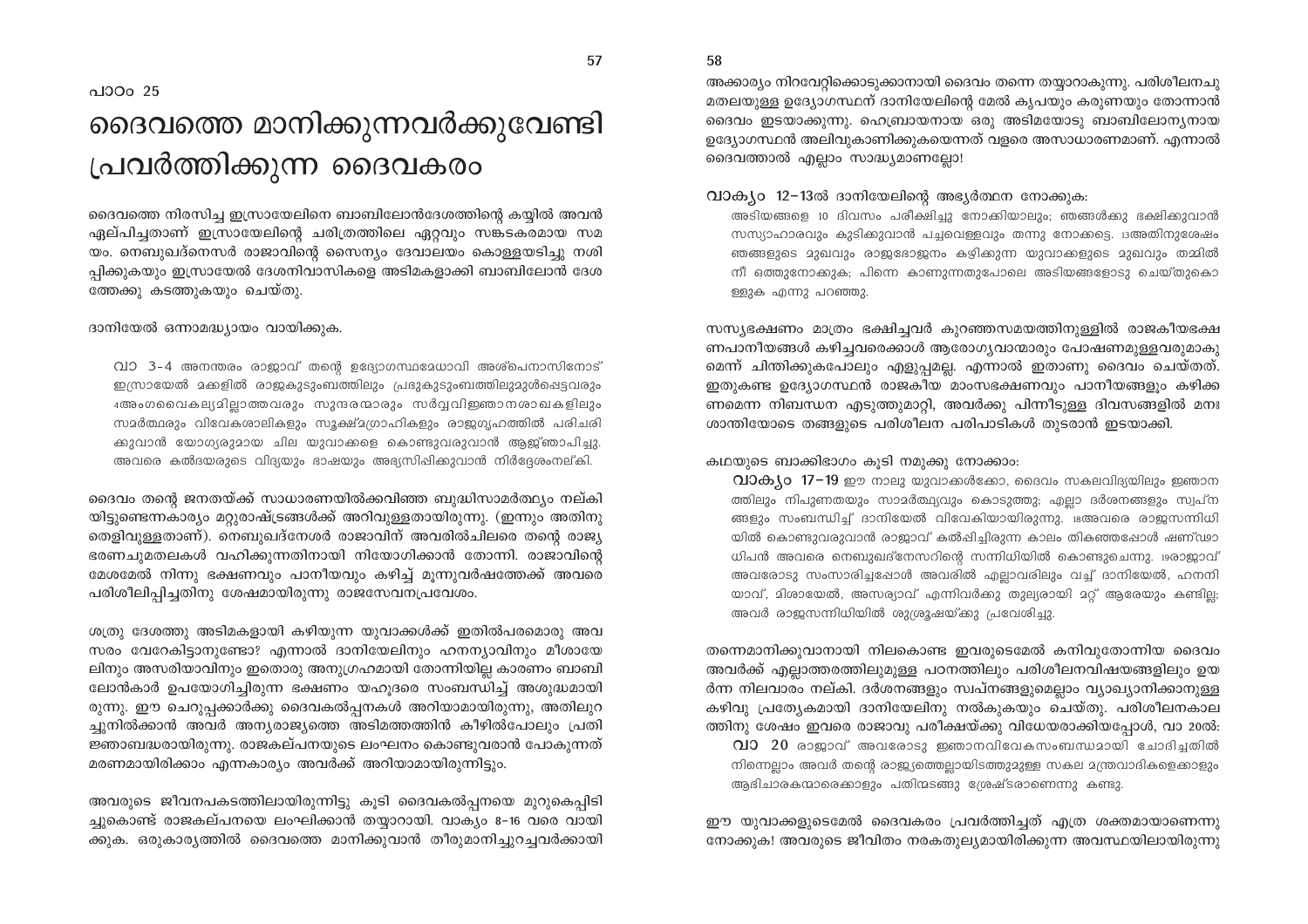- വീടുകൾ കത്തിനശിച്ചു, കുടുംബാംഗങ്ങൾ വധിക്കപ്പെട്ടു, കൃഷിയിടങ്ങൾ നശി പ്പിച്ചു, ദേവാലയം പോലും അഗ്നിക്കിരയാക്കി – എങ്കിലും അവരുടെ ദൈവത്തി ലുള്ള ആശ്രയം അവർ കൈവിട്ടില്ല. അവന്റെ കല്പനകൾ മുഴുവനായും അവർ കാത്തു, ഈ ദുരിതങ്ങളെല്ലാം ദൈവം തന്നെ അവർക്കു നല്കിയ ശിക്ഷയുടെ ഭാഗമായിരിന്നിട്ടുപോലും.

നിങ്ങൾക്കിന്ന് ഇതുപോലത്തെ ബോധ്യങ്ങളുണ്ടോ?

ഇത്തരം സാഹചര്യത്തിലകപ്പെട്ടാൽ നിങ്ങളുടെ ബോധ്യവും വിശ്വാസവും നിങ്ങളെ വിട്ടുപിരിയുമോ? അതോ അധാർമ്മികരായ ജനത്തിനോടുചേർന്ന് അധർമ്മം പ്രവർത്തിക്കുമോ?

എന്തുകൊണ്ടാണ് നാം ലൗകികരായ ആളുകളുടെ കൂടെച്ചേർന്ന് ലൗകീകത പ്രവർത്തിക്കുന്നത്? ആരെയാണ് നിങ്ങൾ ഭയപ്പെടുന്നത്?

അവസരങ്ങളോ ജോലിയോ സൗഹൃദമോ നഷ്ടപ്പെടുമെന്നു വിചാരിച്ച് വിട്ടുവീ ഴ്ചകൾക്കു നിങ്ങൾ തയ്യാറാകുമോ? ദാനിയേലിന്റെ ജീവിതത്തിൽ പ്രവർത്തിച്ച തുപോലെ നിങ്ങളുടെ ജീവിതത്തിലും ദൈവം പ്രവർത്തിക്കുന്നുവെന്ന് നിങ്ങ ൾക്കു വിശ്വാസമുണ്ടോ?

ദാനിയേലിനെപ്പോലെ ബോധ്യത്തോടെ നിൽക്കേണ്ടിയിരുന്ന അവസരങ്ങളിൽ .എന്തുകാരണങ്ങളാലാണ് അതിനുകഴിയാതിരുന്നത് എന്നു വിശകലനം ചെയ്യു ക. ഇനി അതുപോലെയുള്ള സാഹചര്യങ്ങൾ നിങ്ങൾ നേരിട്ടാൽ അവയെ എപ്ര കാരം നേരിടുമെന്നുള്ള തീരുമാനവും കൂട്ടത്തിൽ എഴുതുക.

പാഠം 26

# അതിശക്തനെ മുട്ടിന്മേൽ കൊണ്ടുവ രുന്ന ദൈവകരം

നെബുഖദ്നെസ്സർ രാജാവ് ഒരു സ്വപ്നം കണ്ടു, തന്റെ രാജ്യത്തെ മന്ത്രവാദി കളും ആഭിചാരകന്മാരും ക്ഷുദ്രക്കാരും കൽദയരും മറ്റും തന്റെ സ്വപ്നവും അതിന്റെ അർത്ഥവും വ്യാഖ്യാനിച്ചു തരണമെന്ന് അവൻ കല്പിച്ചു. ഈവക കാര്യങ്ങൾ ദൈവത്തിനേ സാധിക്കൂ, അവ മനുഷ്യരുടെ ഇടയിൽ ഇല്ല എന്നു രാജാവിനോടുപറഞ്ഞ അവർ അവരുടെ നിവൃത്തികേട് രാജാവിനെ അറിയിച്ചു. ഇതുകേട്ടരാജാവുക്ഷുഭിതനായി അവരെയെല്ലാം വധിക്കാനുത്തരവിട്ടു.

വധിക്കപ്പെടേണ്ടവരുടെ കൂട്ടത്തിൽ ദാനിയേലും കൂട്ടുകാരുമുണ്ടായിരുന്നു. അതി നാൽ ദാനിയേൽ രാജാവിനെകണ്ട് സ്വപ്നം വിശദീകരിക്കാൻ സമയമാവശ്യപ്പെ ട്ടു. വീട്ടിലെത്തിയ ദാനിയേൽ കൂട്ടുകാരോട് സ്വപ്നവും അതിന്റെ അർത്ഥവും വെളിപ്പെടുത്തിത്തരാൻ ദൈവത്തോടു യാചിക്കാനാവശ്യപ്പെട്ടു. ആരാത്രിയിൽ

ത്തന്നെ സ്വപ്നവും അർത്ഥവും വെളിപ്പെടുത്തിക്കൊടുത്ത ദൈവത്തെ ദാനി യേൽ സ്തുതിച്ചു മഹത്വപ്പെടുത്തി.

രാജാവിന്റെ മുന്നിൽ ചെന്നു സ്വപ്നവും വ്യാഖ്യാനവും നല്കിയ ദാനിയേൽ ഒരു മഹത്വവും തനിക്കായി എടുക്കാതെ സർവ്വ രഹസ്യങ്ങളും അവയുടെ വ്യാഖ്യാനവും അറിയുന്ന സ്വർഗ്ഗീയനായവനെയും രാജാവിനു മനസ്സിലാക്കിക്കൊ ടുത്തു.

ആദ്യം രാജാവു കണ്ട സ്വപ്നവും (വാ 31-35) പിന്നീട് അതിന്റെ അർത്ഥവും (വാ 36) ദാനിയേൽ വിശദീകരിച്ചു. രാജാവുകണ്ട സ്വപ്നത്തിലെ വലിയ ബിബം പിന്നീടു വരുവാനുള്ള രാജവംശങ്ങളുടെ സുചനയായിരുന്നു. സ്വർണ്ണനിർമ്മിത മായ ശിരസ്സ് ബാബിലോൺ രാജവംശം, വെള്ളികൊണ്ടുള്ള മാറിടം മേദൃർ/ പേർഷ്യാക്കാർ, താമ്രംകൊണ്ടുള്ള ഉദരവും തുടകളും ഗ്രീക്കുകാർ, ഇരുമ്പുകൊ ണ്ടുള്ള കാലുകൾ റോമാക്കാർ.

സ്വപ്നത്തിന്റെ എറ്റവും പ്രധാനഭാഗം ഭാവിലോകത്തെക്കുറിച്ചുള്ള അതിശയക രമായ ഒരു പ്രവചനമായിരുന്നു – അവസാനത്തെ രാജവാഴ്ചക്കാലത്ത് അതാ യത് റോമാക്കാരുടെ കാലത്ത്, നശിപ്പിക്കപ്പെടുകയോ മറ്റൊരു ജനതയ്ക്ക് ഏല്പി ക്കപ്പെടുകയോ ചെയ്യാത്ത തന്റെ രാജ്യം ദൈവം സ്ഥാപിക്കും. മറ്റെല്ലാ രാജവാ ഴ്ചകളെയും അതു നിശ്ചലമാക്കും, അതിന്റെ വാഴ്ച ഒരിക്കലും നിലയ്ക്കുകയു മില്ല (വാ 44).

ലോകം മുഴുവൻ വ്യാപിക്കാൻ പോകുന്നതും യേശു സ്ഥാപിക്കാൻ പോകുന്ന തുമായ ദൈവരാജ്യത്തെക്കുറിച്ചുള്ള പ്രവചനമായിരുന്നു അതു നിലവിൽ വരാൻ പോകുന്നതിനും 500 വർഷങ്ങൾക്കുമുമ്പ് ദാനിയേൽ പ്രവചിച്ചത്. (ദാനിയേൽ ക്രിസ്തുവിനുമുൻപ് 536 വരെയെങ്കിലും ജീവിച്ചിരുന്നിരിക്കണം).

ദാനിയേലിനേയും അവന് ഈ രഹസ്യങ്ങളെ വെളിപ്പെടുത്തിക്കൊടുത്ത അവൻ ആരാധിക്കുന്ന സ്വർഗ്ഗത്തിലുള്ള ദൈവത്തിനേയും മഹത്വപ്പെടുത്തിയാണ് രാജാവ് ഈ വെളിപ്പെടുത്തലിനോടു പ്രതികരിച്ചത്.

വാ 46-49 അഷോൾ നെബുഖദ്നേസർ രാജാവ് സാഷ്ടാംഗം വീണ് ദാനിയേ ലിനെ നമസ്കരിച്ചു; അവന് ഒരു വഴിപാടും സൗരഭ്യധൂപവും അർഷിക്കണമെന്നു കല്പിച്ചു. 47രാജാവ് ദാനിയേലിനോട്; നീ ഈ രഹസ്യം വെളിപ്പെടുത്തുവാൻ പ്രാപ്തനായതു കൊണ്ട് നിങ്ങളുടെ ദൈവം സത്യമായും ദൈവാധിദൈവവും രാജാധിരാജാവും രഹസ്യങ്ങൾ വെളിപ്പെടുത്തുന്നവനുമാകുന്നു എന്നു കല്പി ച്ചു. 48രാജാവ് ദാനിയേലിനെ മഹാനാക്കി, അവന് അനേകം വിശിഷ്ടസമാന ങ്ങളും കൊടുത്തു; അവനെ ബാബിലോൺ സംസ്ഥാനത്തിനൊക്കെയും അധി പനും ബാബിലോണിലെ സകല വിദ്വാന്മാർക്കും പ്രധാന വിചാരകനുമാക്കി. 49ദാനി യേലിന്റെ അപേക്ഷപ്രകാരം രാജാവ് ശദ്രക്കിനേയും ദേശക്കിനേയും അബേദ്നേ ഗോവിനെയും ബാബിലോൺ സംസ്ഥാനത്തിലെ കാര്യാദികൾക്കു മേൽ വിചാരക ന്മാരാക്കി; ദാനിയേലോ രാജാവിന്റെ അരമനയിൽ പാർത്തു.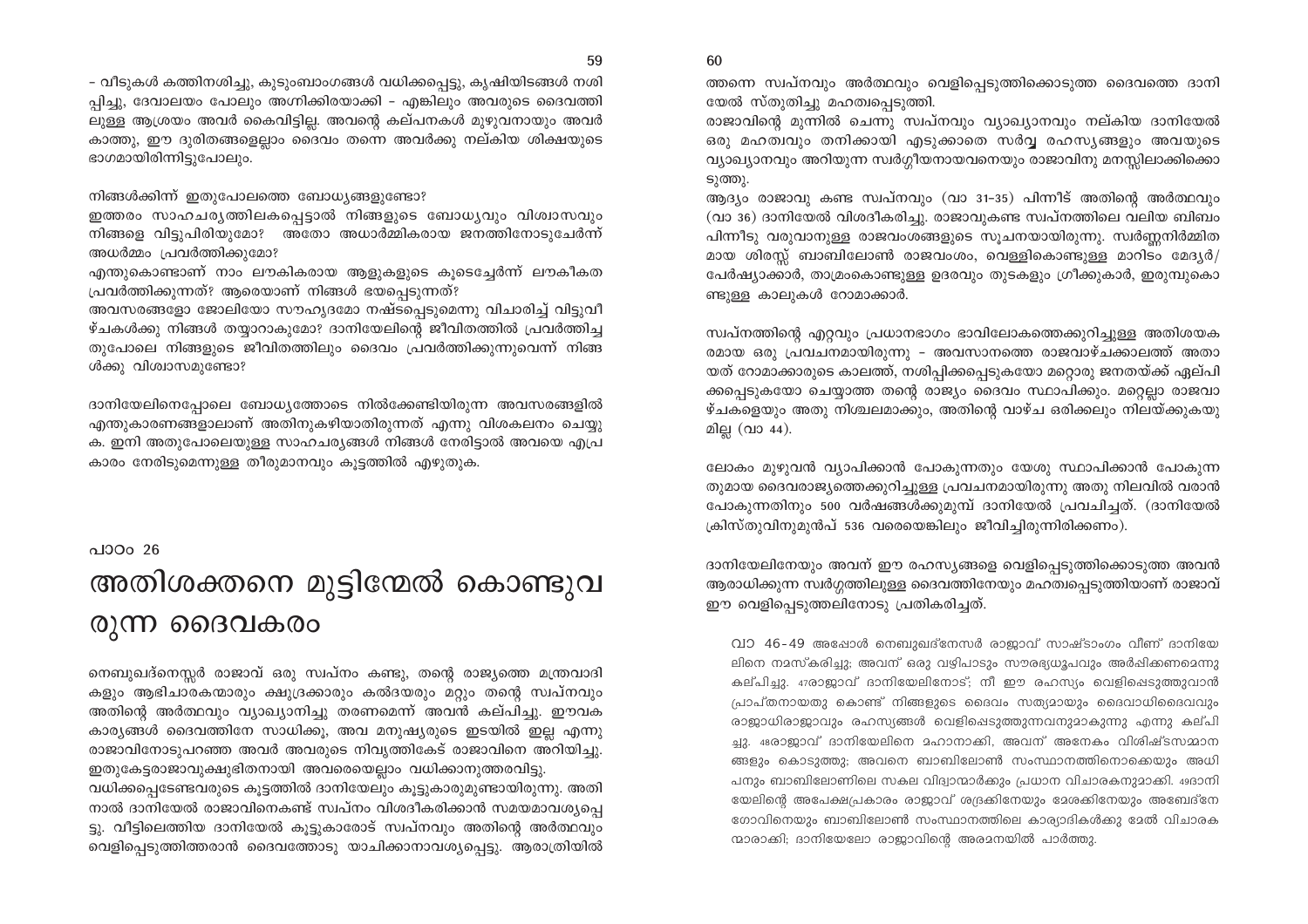61

ഏറ്റവും സുന്ദരമായ കാര്യം എന്തെന്നാൽ, ദാനിയേൽ ദൈവസഹായം തേടിയ പോൾ ദൈവത്തെക്കുറിച്ചു നെബുഖദ്നെസർ രാജാവിനെ മനസ്സിലാക്കി കൊടു ക്കാൻ ദൈവത്തിനും ഒരു അവസരം ലഭിച്ചു എന്നതാണ് (വാ 47).

ദൈവം ആഗഹിക്കുന്നതെന്താണ്? 1 തിമോത്തി 2:3-4 നോക്കുക

അതു നമ്മുടെ രക്ഷിതാവായ ദൈവത്തിന്റെ സന്നിധിയിൽ നല്ലതും സ്വീകാര്യവും ആകുന്നു. 4അവൻ സകല മനുഷ്യരും രക്ഷപ്രാപിക്കുവാനും സത്യത്തിന്റെ പരി ഇഞാനത്തിൽ എത്തിച്ചേരുവാനും ആഗ്രഹിക്കുന്നു.

യോഹന്നാൻ 4:23 സത്യാരാധകർ പിതാവിനെ ആത്മാവിലും സത്യത്തിലും ആരാധിക്കുന്ന സമയം വരുന്നു; ഇഷാൾ വന്നിരിക്കുന്നു. തന്നെ ആരാധിക്കുന്ന വർ ഇങ്ങനെയുള്ളവർ ആയിരിക്കണമെന്ന് പിതാവ് ആഗ്രഹിക്കുന്നു.

ഉയർന്നതും താഴ്ന്നതുമായ ഏവനും സത്യത്തിന്റെ പരിജ്ഞാനത്തിൽ വരണ മെന്നു ദൈവം ആഗ്രഹിക്കുന്നു, അത്തരം ആരാധകരെയാണ് അവൻ അന്വേഷി ക്കുന്നത്. എങ്ങനെയാണ് ദൈവം ഈ ആഗ്രഹം നിറവേറ്റുന്നത്? ദാനിയേലിനെ പ്പോലുള്ളവരെ അക്കാലത്തും നമ്മെപ്പോലുള്ളവരെ ഇക്കാലത്തും തന്റെ ശക്ത മായ കരങ്ങളാൽ ഉപയോഗിച്ചുകൊണ്ടാണ് ദൈവമിതുനിറവേറ്റുന്നത്.

ദാനിയേലിലൂടെ ദൈവം തന്നെത്തന്നെ രാജാവിനു വെളിപ്പെടുത്തി കൊടുത്തെ ങ്കിലും, മുന്നോട്ടുവായിക്കുമ്പോൾ നെബുക്കദ്നേസർ രാജാവു പൂർണ്ണഹൃദയ ത്തോടെ ദൈവത്തെ സേവിക്കാതിരുന്നതിനാൽ രക്ഷയ്ക്കു പാത്രമാവാൻഅവനു കഴിഞ്ഞില്ല. എന്നാൽ ദാനിയേലും ദൈവവും തങ്ങളുടെ ഭാഗം നന്നായിചെയ്തു. ഇക്കാലഘട്ടത്തിലും നിങ്ങളിലൂടെ ശക്തമായി പ്രവർത്തിക്കാൻ ദൈവം ആഗ്ര ഹിക്കുന്നു. നിങ്ങളുടെ കുടുംബത്തിലും, കൂട്ടുകാരുടെയും സഹപ്രവർത്തകരുടെ യും അയല്ക്കാരുടെയും ഇടയിലും ദാനിയേലിലുടെ ചെയ്തപോലെ ദൈവം ശക്തമായ കാര്യങ്ങൾ നിങ്ങളിലൂടെ ചെയ്യുമെന്നു നിങ്ങൾ ആശിക്കുന്നുണ്ടോ, അതു നടക്കുമെന്ന വിശ്വാസവും നിങ്ങൾണ്ടോ?

കുറച്ചുവർഷങ്ങൾക്കുനുമ്പ് കർണ്ണാടകയിലെ ബീദറിൽ നിന്നും ജോലിതേടി ബാംഗളൂരിൽ വന്നയാളാണ് സാമുവേൽ. കലാകാരനായിരുന്ന സാമുവേലിന്റെ വീട്ടിൽ സാമ്പത്തീക പ്രാരാബ്ധം ധാരാളമായിരുന്നു. ആദ്യകാലങ്ങളിൽ ജോലി യൊന്നും കിട്ടാതെ വലഞ്ഞ സാമുവേൽ സർക്കാർ വകപാർക്കിൽ കിടന്നുറങ്ങി അവിടെ ചെടിനനയ്ക്കുന്ന വെള്ളത്തിൽ കുളിച്ചു ദിവസങ്ങൾ കഴിച്ചുകുട്ടിയി രുന്നു. മെതേഡിസ്റ്റ് ക്രിസ്തൃൻ പശ്ചാത്തലത്തിൽ നിന്നും വന്ന അവൻ ദൈവ ത്തെ അമ്പേഷിക്കുന്നവനായിരുന്നു. ഒരു ഞായറാഴ്ച രാവിലെ അവൻ ആരാധി ക്കാനായി സഭ തേടിയിറങ്ങി. ഏഴുകിലോമീറ്റർ നടന്നതിനു ശേഷം ഇന്ത്യൻ ചർച്ച് ഓഫ് ക്രൈസ്റ്റ് – ഏവർക്കും സ്വാഗതം എന്നെഴുതിയ ഒരു ബാനർ കണ്ടു. ബാംഗളൂരിലെ സഭ ആരാധിച്ചിരുന്ന ഹാളിലേക്ക് അവൻ കടന്നുവന്നു. ആരാ ധന കഴിഞ്ഞയുടനെ സഹോദൻമാർ അവനു ബൈബിൾ പഠനം ആരംഭിച്ചു, അധികം താമസിയാതെ അവൻ സ്നാനമെടുത്തു.

ശിഷ്യനായതിനു ശേഷം 700 കിലോമീറ്ററിനപ്പുറമുള്ള അവന്റെ കുടുംബാംഗങ്ങ ളിലേക്കു വിശ്വാസമെത്തിക്കാൻ അവൻ അതിയായി ആഗ്രഹിച്ചു. ദൈവസഹാ യത്താൽ അവനൊരു ജോലി ലഭിച്ചു അതിൽ ഉയർച്ച പ്രാപിച്ച അവൻ പരസ്യ ബോർഡുകളുടെ നിർമ്മാണതൊഴിൽ സ്വന്തമായ നിലയ്ക്ക് ചെയ്യാനാരംഭിച്ചു. തൊഴിലിൽ അഭിവൃദ്ധി പ്രാപിച്ച സാമുവേൽ തന്റെ കുടുംബാംഗങ്ങളെ ഓരോ ന്നായി പട്ടണത്തിലേക്കു കുട്ടികൊണ്ടുവന്ന് അവർക്കു ജോലിക്കൊപ്പം രക്ഷയുടെ സുവിശേഷവും നൽകി. അവന്റെ ബന്ധുമിത്രാദികളിൽ പലരും സ്വന്തസഹോദ രന്മാർ രണ്ടുപേരും ശിഷ്യരായി. ബീദറിലേക്ക് ഒരു മിഷൻ ടീമിനെ അയക്കേണ മെന്ന് സഭാനേതൃത്വത്തോടു അവൻ സംസാരിക്കാൻ തുടങ്ങി. അക്കാരൃത്തിൽ ബാംഗളൂർ സഭയിലെ ആർക്കും അപ്പോൾ വലിയ താത്പര്യമുണ്ടായിരുന്നില്ല. മറ്റുചിലമിഷൻ ടീമുകളുടെ ഒരുക്കവും ബീദർ വളരെ ദൂരെയാണന്നതും കാര ണങ്ങളായിരുന്നു.

സാമുവേലിന്റെ പ്രാർത്ഥനയുടെയും പരിശ്രമത്തിന്റെയും ഫലമെന്നോണം സഭ യിലെ കുറച്ചു നായകർ അവന്റെ നാട്ടിലേക്കു ഒരു സന്ദർശനത്തിനു പോകാൻ ഇടയായി - 2006ലെ ആ സന്ദർശനത്തിൽ അവിടത്തെ മെതേഡിസ്റ്റ് സഭയിൽ ഒരു യോഗം വിളിച്ചുകുട്ടാൻ സാമുവൽ ഉത്സാഹിക്കുകയും ഞങ്ങൾക്ക് അവിടെ ശിഷ്യത്വത്തെക്കുറിച്ചു പഠിപ്പിക്കാൻ ഇടയാകുകയും ചെയ്തു. അവരുടെ പ്രതി കരണം വളരെ ആശാജനകമായിരുന്നു. പിന്നീട് ഒരു പരസ്യയോഗം അവർ സംഘ ടിപ്പിച്ചു. നുറിൽപരം സന്ദർശകർ പങ്കെടുത്ത ആയോഗത്തിലും ആളുകളുടെ പ്രതികരണം ഉത്സാഹജനകമായിരുന്നു. പല ഗ്രാമങ്ങളും ഞങ്ങൾ സന്ദർശിക്കു കയുണ്ടായി. ഞങ്ങളുടെ വരവു മുൻകൂട്ടി അറിയിക്കാതെയായിരുന്നിട്ടുപോലും അവിടെയുള്ളവർ മറ്റുള്ളവർക്കു സന്ദേശം കൈമാറി എത്തിച്ച് അരമണിക്കൂറി നുള്ളിൽ ബൈബിളുകളുമായി 30–60 പേർ വചനം കേൾക്കാനായി താത്പര്യ പൂർവ്വം എത്തുന്ന കാഴ്ച ഞങ്ങൾക്കു കാണാൻ കഴിഞ്ഞു. അവരുടെ ഈ താത്പര്യം മത്തായി 9:36–38 വചനങ്ങൾ ഓർക്കാൻ ഇടയാക്കി:

അവൻ ജനക്കൂട്ടത്തെ ഇടയനില്ലാത്ത ആടുകളെഷോലെ തളർന്നവരും ചിതറിയ വരുമായി കണ്ട് അവരെക്കുറിച്ചു മനസ്സലിഞ്ഞു. 37അവൻ തന്റെ ശിഷ്യന്മാരോട്: കൊയ്ത്തു വളരെയധികമുണ്ട്; വേലക്കാരോ ചുരുക്കമന്രേ. 38ആകയാൽ കൊയ്ത്തിന്റെ യജമാനനോട് തന്റെ കൊയ്ത്തിലേക്ക് വേലക്കാരെ അയക്കേണ്ട തിനു യാചിക്കുവിൻ എന്നു പറഞ്ഞു.

ഞങ്ങൾ തിരിച്ചു ബാംഗളൂർ സഭയിൽ വന്ന് അവിടത്തെ അനുഭവങ്ങൾ പങ്കുവ യ്ക്കുയും സർവ്വോപരിയായി പ്രാർത്ഥിക്കുകയും ചെയ്തു. ബീദറിലേക്ക് ഒരു മിഷൻ ടീമിനെ അയക്കാൻ സഭ ഉത്സാഹഭരിതരായി. ആ വർഷം മിഷൻ ടീമിനെ അയക്കാനുള്ള പണം സ്വരുപിക്കാനായി നടത്തിയ ക്രിസ്മസ് കാർണിവലിലൂടെ ഏകദേശം മൂന്നര ലക്ഷത്തോളം രൂപ സമാഹരിച്ചു. മിഷൻ ടീമിൽ പോകുവാ നുള്ള ദൈവവിളിയോടെ ശിഷ്യന്മാർ മുന്നോട്ടുവരാൻ വേണ്ടി പ്രാർത്ഥിച്ചു, നാലു പേർ ബാംഗളൂരിൽനിന്നും മറ്റു നാലുപേർ ഹൈദരാബാദിൽനിന്നും സന്നദ്ധരായി മുന്നോട്ടുവന്നു. 2007 ഏപ്രിൽമാസം മിഷൻ ടീം യാത്രപുറപ്പെട്ടു. ആ സമയത്ത്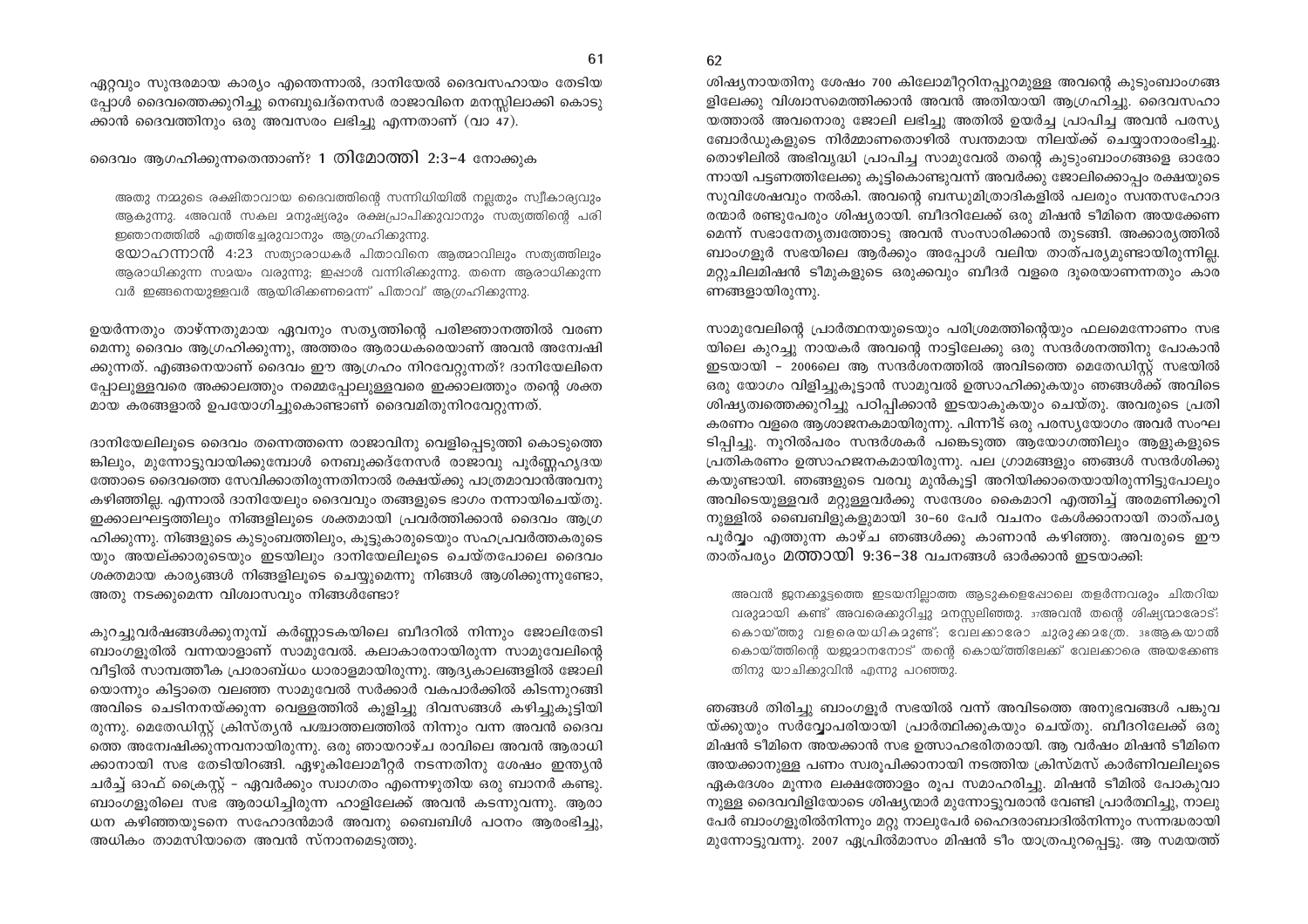64

അവിവാഹിതരായിരുന്ന ഫിലിപ്പും പ്രമീളയും അവരെ നയിച്ചു, ഡേവിഡും മോനി ക്കയും അവരോടുകുടിച്ചേർന്നു അവിടെച്ചെന്നു അവരുടെ കുടെ പാർത്ത് അവരെ പരിശീലിപിച്ചു. ആദ്യത്തെ മൂപ്പതു ദിവസത്തിൽ ദൈവസഹായത്താൽ അവർ എട്ടുപേരെ ശിഷ്യരാക്കി, പോയ ടീം ഇരട്ടിച്ചു. സാമുവേലിന്റെ സഹോദരൻ സന്തോഷും അമ്മയും സ്നാനപ്പെട്ടവരുടെ കൂട്ടത്തിൽ ഉണ്ടായിരുന്നു.

കുറച്ചു മാസങ്ങൾക്കു ശേഷം സാമൂവേലിന്റെ ഗ്രാമമായ അനന്തുരിൽ ഒരു കൂടും ബസഭ (ഫാമിലി ഗ്രൂപ്പ്) തുടങ്ങി. 2007 ഏപ്രിൽ തൊട്ടു ഡിസംബർ വരെയുള്ള കാലഘട്ടത്തിൽ 20 ആത്മാക്കൾ രക്ഷിക്കപ്പെട്ടു. 2008ലും 20 പേർ സ്നാനപ്പെട്ടു, മിഷൻ ടീം അംഗങ്ങളിൽ ചിലർ മാതൃ സഭയിലേക്കു തിരികെപ്പോയെങ്കിലും 2009ൽ 13 പേർ രക്ഷിക്കപ്പെട്ടു. ഇപ്പോൾ ബീദർ സഭയിൽ 123 അംഗങ്ങളുണ്ട്, അതിൽ 15 പേർ കാംപസ് വിദ്യാർത്ഥികളാണ് (2014 ജുലൈയിലെ കണക്ക്).

നിങ്ങൾക്ക് ഇറങ്ങിച്ചെല്ലാൻ സാധിക്കില്ലെന്നു തോന്നുന്ന ആളുകളുടെ പേരെ ഴുതിവച്ച്, നിങ്ങളിലൂടെ അവരിൽ ദൈവം പ്രവർത്തിക്കുവാനും, നിങ്ങൾക്ക് അവ രിലേക്കിറങ്ങിച്ചെല്ലാനുള്ള അവസരങ്ങളും ധൈര്യവും ജ്ഞാനവും ദൈവം തരു വാനും അവരുമായി വചനം പങ്കുവയ്ക്കുവാൻ നിങ്ങൾക്ക് ഇടയാകാനും വേണ്ടി പ്രാർത്ഥിക്കുക.

വിശ്വാസത്തോടുകുടെ വലിയ ശ്രമങ്ങൾ നടത്തുക - ദാനിയേലിന്റെ ദൈവം നിങ്ങൾക്കും വിജയം നൽകും.

പാഠം 27

# അഗ്നിയിൽ നിന്നും രക്ഷിക്കുന്ന ദൈവകരം.

നമ്മുടെ ബോധ്യങ്ങൾ ആഴത്തിലാക്കുവാനായി നമ്മെ സഹായിക്കുന്ന പുസ്ത കമാണ് ദാനിയേലിന്റേത്. കഴിഞ്ഞദിവസം രണ്ടാമത്തെ അദ്ധ്യായം പഠിച്ചതിനു ശേഷം ദൈവത്തെ മഹത്വപ്പെടുത്താനുള്ള കൂടുതൽ പരിശ്രമങ്ങൾ നിങ്ങളുടെ ഭാഗത്തുനിന്നും ഉണ്ടാകുന്നുണ്ടെന്നു ഞാൻ പ്രതീക്ഷിക്കുന്നു.

#### ദാനിയേൽ 3 വായിക്കുക

ഭീമാകാരനായ ഒരു സ്വർണ്ണബിംബത്തെ നെബുഖദ്നേസർ രാജാവു സ്ഥാപി ച്ചു. വാദ്യോപകരണങ്ങൾ മുഴക്കുമ്പോൾ തന്റെ രാജ്യത്തിലെ സകലരും അതി നെ വീണു നമസ്കരിക്കണമെന്നും അല്ലാത്തവർ തീച്ചൂളയിൽ എറിയ പ്പെടുമെന്നുള്ള ഒരു ഉത്തരവും പുറപ്പെടുവിച്ചു. ദാനിയേലിന്റെ സുഹൃത്തുക്ക

ളായ ശദ്രക്കും മേശെക്കും അബദ്നെഗോവും അതിനെ വണങ്ങിയില്ല എന്നകാര്യം രാജസന്നിധിയിലെത്തി. രൗദ്രഭാവം പുണ്ട രാജാവ് അവരെ ചോദ്യം ചെയാനായി വിളിച്ചു, അവർക്ക് രാജകല്പന അനുസരിക്കാനായി ഒരു അവസരവും കുടി നൽകി. അവർ കല്പനയെ അനുസരിച്ചില്ലെങ്കിൽ തീച്ചുളയിൽ എറിയപെടുമെന്നു മുന്നറിയിപ്പും നല്കി. തന്റെ കയ്യിൽ നിന്നും നിങ്ങളെ ആരു രക്ഷിക്കും എന്നു പരിഹസിച്ചായിരുന്നു രാജാവിന്റെ വെല്ലുവിളി.

വാ 16-18 ശഭരക്കും ദേശക്കും അബെദ്നെഗോവും രാജാവിനോട്: നെബുഖ ദ്നേസരേ, ഈ കാര്യത്തിൽ ഉത്തരം പറയേണ്ട ആവശ്യമില്ല. 17ഞങ്ങൾ ആരാധി ക്കുന്ന ദൈവത്തിന് ഞങ്ങളെ വിടുവിക്കാൻ കഴിയുമെങ്കിൽ, അവൻ ഞങ്ങളെ എരിയുന്ന തീച്ചൂളയിൽ നിന്നും രാജാവിന്റെ കൈയിൽ നിന്നും വിടുവിക്കും. 18അല്ലെങ്കിലും ഞങ്ങൾ രാജാവിന്റെ ദേവന്മാരെ സേവിക്കുകയില്ല; രാജാവ് സ്ഥാപിച്ച സ്വർണ്ണബിബത്തെ നമസ്കരിക്കുകയുമില്ല എന്ന് അറിഞ്ഞാലും എന്ന് ഉത്തരം പറഞ്ഞു.

യഹോവയെയല്ലാതെ മറ്റൊന്നിനെയും ആരാധിക്കരുതെന്നുള്ള ആദ്യകൽപ്പന യുൾപ്പെടുന്ന പത്തുകല്പനകൾ അറിയാവുന്ന ഇവർ മറ്റൊരു രാജ്യത്ത് അടിമ തടവുകാരായി പാർക്കുമ്പോൾ പോലും ആ കല്പനകളിൽ നിന്നും വൃതിചലി ച്ച് ദൈവത്തെ ധിക്കരിക്കാൻ തയ്യാറായില്ല. തങ്ങളുടെ യുദാദേശത്തെ ആക്ര മിച്ചു കീഴടക്കിയ ബാബിലോൻ രാജാവിന്റെ അധികാരത്തെയും ശക്തിപ്രഭാവ ത്തെയും അവർ കാണുകയും ചെയ്തിരിക്കുന്നു. ഇപ്പോൾ അവർ ആ രാജാ വിന്റെ പ്രീതിനേടി രാജാവിനു വ്യക്തിപരമായി അറിയാവുന്നവരും വലിയ പദ വിയിൽ രാജസേവനം നടത്തുന്നവരുമായിത്തീർന്നിരിക്കുന്നു. ദൈവത്തെ അനു സരിക്കാനായി രാജകല്പനയെ അവർ ലംഘിക്കുകയാണങ്കിൽ അവർ നേടിയെ ടുത്തതെല്ലാം തങ്ങളുടെ ജീവനുമടക്കം വെണ്ണീറായിത്തീരും.

അവരുടെ സ്ഥാനത്തു നിങ്ങളായിരുന്നുവെങ്കിൽ, എന്തുതീരുമാനമായിരുന്നു ഉണ്ടാവുക?

ഇപ്പോൾ നിങ്ങൾ വിട്ടുവീഴ്ച ചെയ്യുന്ന സാഹചര്യങ്ങൾ ഏതൊക്കെയാണ്? മനുഷ്യരോടുള്ള ഭയം നിമിത്തം ദൈവത്തെ നിരാകരിക്കുന്ന രീതികൾ നിങ്ങളി ലുണ്ടോ? മനുഷ്യരിൽ നിന്നും പ്രീതി പറ്റാനായി ദൈവത്തോടു നിങ്ങൾ അനു സരണക്കേടു കാണിക്കുന്നുണ്ടോ?

നഷ്ടപ്പെടുമെന്നു നിങ്ങൾ ഭയപ്പെടുന്ന കാര്യങ്ങൾ എന്തൊക്കെയാണ്? ജോലി യോ, ജോലിക്കയറ്റമോ, സഹപ്രവർത്തകരുടെ പ്രീതിയോ, കുടുംബസ്വത്തിലുള്ള അവകാശമോ, സൂഹൃദ്ബന്ധങ്ങളോ... എന്താണവ?

നിങ്ങളുടെ സഹപ്രവർത്തകരോടു വിശ്വാസം പങ്കുവയ്ക്കുവാൻ നിങ്ങൾക്കു കഴി യുന്നുണ്ടോ?

അഗ്നിച്ചൂളയിൽ എറിയപ്പെടുമെന്നുള്ള ഭീഷണിയൊന്നും നിങ്ങളുടെ തലയ്ക്കു മീതെ ഉയർന്നു നിൽക്കുന്നില്ല, എങ്കിലും നമ്മുടെ വിശ്വാസവും ബോധ്യവും എത്ര ചെറുതാണ്?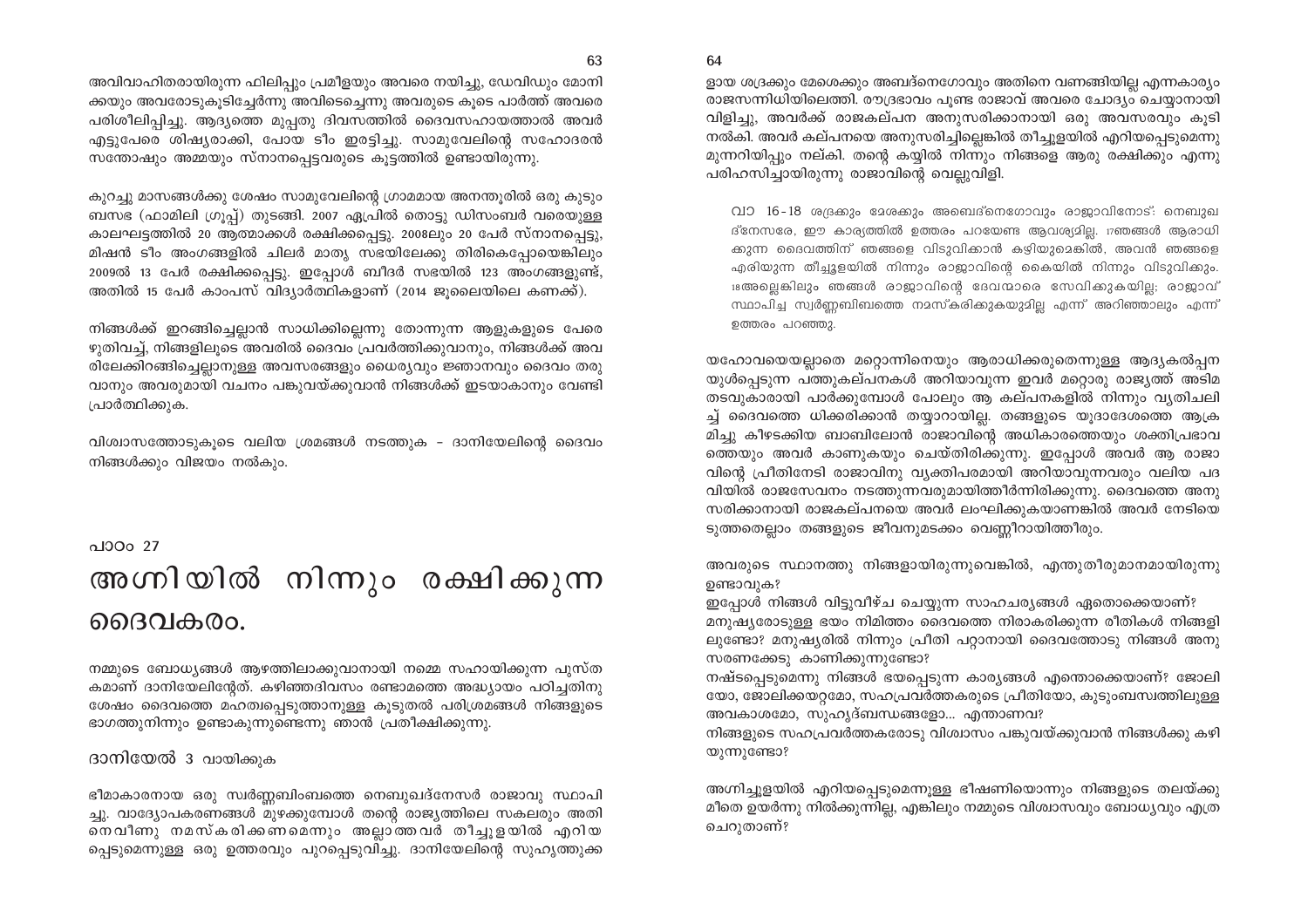അവർക്കുണ്ടായിരുന്ന ബോധ്യങ്ങൾ നോക്കുക:

1. ദൈവം തങ്ങളെ അഗ്നിയിൽ നിന്നും വിടുവിക്കുമെന്ന വിശ്വാസം

2. അഥവാ അതു നടന്നില്ലെങ്കിൽ പോലും തങ്ങൾ ദൈവത്തോട് അനുസരക്കേ ടുകാണിക്കുകയില്ല എന്ന ബോധ്യം.

ഈ ഉറപ്പുകൾ അവർക്കുണ്ടാകുവാനുള്ള കാരണമെന്താണ്?

3. ദൈവത്തിന്റെ ശക്തിയിലുള്ള അവരുടെ വിശ്വാസം.

4. തങ്ങളുടെ ജീവനേക്കാളുപരിയായി ദൈവത്തോടുകാണിച്ച സ്നേഹം.

5. തങ്ങളുടെ വിശ്വാസവും ഉറപ്പും ദൈവത്തെ അറിയാത്ത വിജാതീയരുടെ മുമ്പിൽ പ്രദർശിപ്പിച്ചുകൊണ്ട് അവർക്കും രക്ഷ തങ്ങളുടെ ദൈവത്തിലാണന്നു പറയാ നുള്ള തീക്ഷ്ണത.

ദൈവം കരം നീട്ടിനിങ്ങളെ രക്ഷിച്ചില്ലെങ്കിൽപോലും നിങ്ങൾ ദൈവത്തെവിട്ടു മാറാതെ അവനിൽ ആശ്രയിച്ച് അവനെ അനുസരിക്കുമോ?

19-30 വാക്യങ്ങളിൽ അവരുടെ വിശ്വാസത്തിന്റെ പ്രതിഫലം നാം കാണുന്നു. തീച്ചുള പതിവിലും ഏഴിരട്ടിയായി ചുടാക്കി, അതിലേക്ക് ഈ ഹെബ്രായരെ തള്ളി യിടാൻ വന്ന പടയാളികളെപ്പോലും ചൂട്ടുകൊല്ലാൻ പോന്ന ആ അഗ്നിക്ക് ഈ ദൈവപരുഷന്മാരുടെ രോമത്തെ പോലും ഉപദ്രവിക്കാൻ സാധിച്ചില്ല. മുന്നിനു പകരം നാലുപേർ ബന്ധനമുക്തരായി ചുളയ്ക്കു ചുറ്റും നടക്കുന്നതും നാലാ മൻ ദൈവദുതനെപ്പോലെയിരിക്കുന്നു (ദൈവത്തിന്റെ ദുതന്മാരോ, യേശു തന്നെയോ ആയിരിക്കാം അവരെ രക്ഷിക്കാനായി വന്നത്) എന്നതും കണ്ട രാജാവ് അവരെ ചൂളയ്ക്കു വെളിയിലിറക്കി. പരിശോധനയിൽ അവരുടെ ദേഹത്ത് പൊള്ള ലോ, രോമത്തിനുപോലും കരിച്ചിലോ, വസ്ത്രങ്ങൾക്കു ദഹനമോ, അവരിൽ തീയുടെ മണമോ പോലും കണ്ടെത്താൻ കഴിഞ്ഞില്ല.

രാജാവിനു തന്റെ തെറ്റുമനസ്സിലാക്കി മനസ്സു മാറ്റാനും, യഹോവഭക്തരായ ഈ പുരുഷന്മാർ ആരാധിച്ചിരുന്ന സ്വർഗ്ഗത്തിലുള്ള അതിശക്തനായ ദൈവത്തെ ആരാ ധിക്കാനും ഈ സംഭവം ഇടയാക്കി.

വാക്യം 28-30 അഷോൾ നെബുഖദ്നേസർ രാജാവു കല്പിച്ചത്: ശദ്രക്കിന്റെയും ഭേശക്കിന്റെയും അബേദ്നേഗോവിന്റെയും ദൈവം വാഴ്ത്തപ്പെട്ടവൻ! തന്നിൽ ആശ്രയിക്കുകയും സ്വന്തം ദൈവത്തെയല്ലാതെ മറ്റൊരു ദൈവത്തെയും സേവി ക്കുകയോ ആരാധിക്കുകയോ ചെയ്യാതിരിക്കത്തക്കവണ്ണം രാജകല്പനപോലും ലംഘിച്ചു തങ്ങളുടെ ശരീരത്തെ ഏല്പിച്ചുകൊടുക്കുകയും ചെയ്ത തന്റെ ദാസന്മാരെ അവൻ സ്വന്തം ദൂതനെ അയച്ചു വിടുവിച്ചിരിക്കുന്നുവല്ലോ. 29ഈ വിധത്തിൽ വിടുവിക്കുവാൻ കഴിയുന്ന മറ്റൊരു ദൈവവും ഇല്ലാത്തതുകൊണ്ട് സകല ജനത്തിലും ഭാഷക്കാരിലും ആരെങ്കിലും ശദ്രക്കി ന്റെയും മേശെക്കിന്റെയും അബെദ്നേഗോവിന്റെയും ദൈവത്തിനെതിരായി എന്തെങ്കിലും പറഞ്ഞാൽ അവനെ കഷണം കഷണമായി നുറുക്കുകയും അവന്റെ വീട് കുഷകുന്നാക്കു കയും ചെയ്യുമെന്ന് ഞാൻ ഒരു വിധി കല്ഷിക്കുന്നു. 30പിന്നെ രാജാവ് ശദ്രക്കിനും ഭേരെക്കിനും അബെദ്നെഗോവിനും ബാബിലോൻ സംസ്ഥാനത്ത് സ്ഥാനമാന ങ്ങൾ കല്പിച്ചുകൊടുത്തു.

ക്രോധത്തിൽ നിന്നും അത്ഭുതത്തിലേക്കു മാറിയ രാജാവിന്റെ മനോഭാവം നോക്കുക! തങ്ങളുടെ ദൈവത്തെവിട്ട് വേറെ ഒന്നിനെയും ആരാധിക്കാൻ മുതി രാതിരുന്ന അവരുടെ വിശ്വാസത്തെ അവൻ അഭിനന്ദിക്കുന്നു. അവർക്ക് ഉന്നത സ്ഥാനങ്ങൾ നല്കുകയും, ശദ്രക്കിന്റെയും മേശെക്കിന്റെയും അബെദ്നെഗോ യുടെയും ദൈവത്തിനെതിരെ എന്തെങ്കിലും ഉച്ചരിക്കുന്നവർക്കു കഠിനശിക്ഷകൾ പ്രഖ്യാപിക്കുകയും ചെയ്തു ആ രാജപ്രമുഖൻ.

നിങ്ങൾക്കു ദൈവത്തോടുള്ള സ്നേഹവും വിശ്വസ്തതും പ്രകടമാക്കാൻ അപ കടസാദ്ധ്യതകളെപ്പോലും നേരിടാൻ നിങ്ങൾ ഒരുക്കമാണോ?

നിങ്ങളുടെ ജോലിയോ സാഹചര്യങ്ങളോ, യേശുവിനോടു വിശ്വസ്തതയോടു കൂടെയിരിക്കുന്നതിൽ നിങ്ങൾക്കു ഭംഗമുണ്ടാക്കുന്നുവെങ്കിൽ അവ ഉപേക്ഷിക്കാൻ നിങ്ങൾ തയ്യാറാണോ?

അവിവാഹിതരോട് - യേശുവിന്റെ ശിഷ്യനെ/ശിഷ്യയെ മാത്രമേ വിവാഹം കഴിക്കൂ എന്ന കാര്യത്തിൽ നിങ്ങൾ പ്രതിജ്ഞാബദ്ധരാണോ? നിങ്ങൾക്ക് അനു യോജ്യരായവരൊന്നും ഇപ്പോൾ സഭയിലില്ല എന്നു വന്നാൽ നിങ്ങൾ എന്തു ചെയ്യും? വിട്ടുവീഴ്ച ചെയ്ത് ശിഷ്യനല്ലാത്ത ഒരാളെ സ്വീകരിക്കുമോ? അതോ എന്റെ ആവശ്യങ്ങൾ നിറവേറ്റാൻ കെല്പുള്ളവനാണു ദൈവം എന്നു വിശ്വസി ച്ചുറച്ച് ദൈവത്തോടു വിശ്വസ്തത പുലർത്തുമോ? വിവാഹം നടന്നില്ലെങ്കിൽ

പോലും ഞാൻ വിട്ടുവീഴ്ച ചെയ്യില്ല എന്ന ബോധ്യത്തിൽ നിലനില്ക്കുമോ? നമുക്കു ദൈവത്തെ പൂർണ്ണഹൃദയത്തോടെ സ്നേഹിക്കാം, അവനുവേണ്ടി നമുക്കു പ്രിയപ്പെട്ടതെന്നു കരുതുന്ന എന്തും ഉപേക്ഷിക്കാൻ തയ്യാറാകാം, തന്റെ പുത്രന്റെ വിലപിടിച്ച ജീവൻ പോലും നമുക്കുവേണ്ടി ഉപേക്ഷിക്കാൻ തയ്യാറായ വനാണ് നമ്മുടെ ദൈവം എന്നറിഞ്ഞുകൊണ്ട്.

#### പാഠം 28

## തെറ്റുചെയ്യാത്തവനെ കുറ്റവിമുക്തനാ ക്കുന്ന ദൈവകരം

#### ദാനിയേൽ 6 വായിക്കുക

ദാനിയേലും കൂട്ടുകാരും ബാബിലോണിലായിരുന്ന കാലത്തുതന്നെ മേദൃരും പേർഷ്യക്കാരും വന്ന് ആ ദേശം കീഴടക്കി. മേദ്യരാജാവായ ദാര്യാവേശും ദാനി യേലിനെയും സൂഹൃത്തുക്കളെയും കുറിച്ച് അഭിമാനിച്ചിരുന്നതിനാൽ തന്റെ ദേശത്തെ അധികാരസ്ഥാനങ്ങൾ അവർക്കു നൽകി. തന്റെ സമകാലീനരായ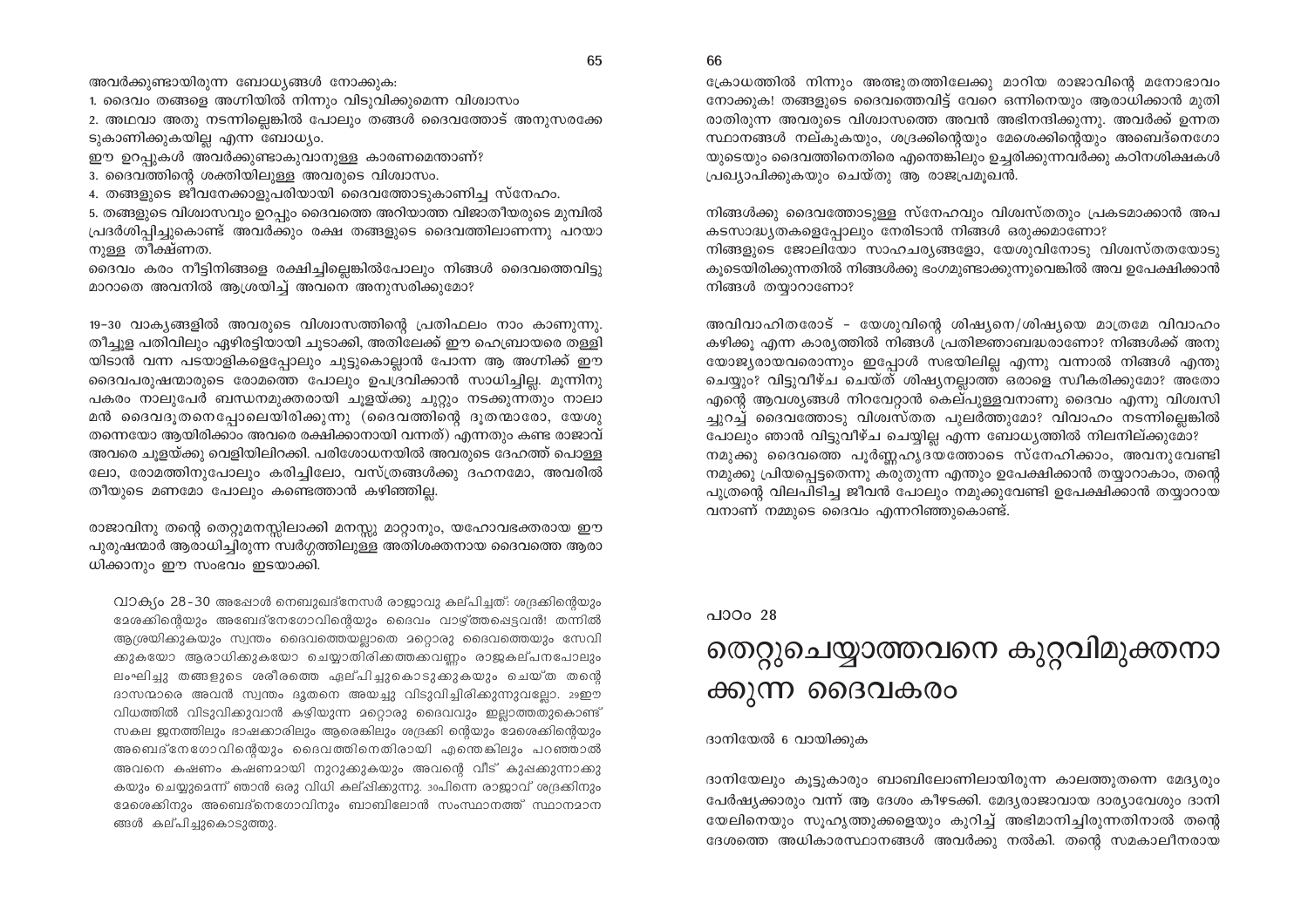സകല ഭരണാധികാരികളിലും വച്ചു മികച്ചവനായിരുന്നു ദാനിയേൽ. വാക്യം 3: എന്നാൽ ദാനിയേൽ ഉൽക്യഷ്ടമാനസനായിരുന്നതുകൊണ്ട് അവൻ അദ്ധ്യക്ഷന്മാരിലും പ്രധാന ദേശാധിപതികളിലും വിശിഷ്ടനായി വിളങ്ങി; രാജാവ് അവനെ സർവരാജ്യ ത്തിന്റെയും അധികാരിയാക്കുവാൻ തീരുമാനിച്ചു.

നിങ്ങളുടെ സഹപ്രവർത്തകൻ നിങ്ങൾ കണക്കുബോധിപിക്കേണ്ട മേലധികാ രിയായി നിയമിതനായാൽ നിങ്ങൾക്കെന്തു തോന്നും? ദൈവീകനല്ലെങ്കിൽ അസു യയും സ്പർദ്ധയുമായിരിക്കാം ഉണ്ടാകുക. മറ്റു ദേശാധിപതികൾ ദാനിയേലിന്റെ മേൽ അസുയപുണ്ടവരായി, ദാനിയേലിനെ ഇല്ലാതാക്കാൻ ആഗ്രഹിച്ചു. എന്നാൽ അതിനു തക്കതായ തെളിവുകൾ ഇല്ലാതെ അവർക്ക് അവനെ ഒതുക്കുവാൻ കഴിയില്ലായിരുന്നു. അതിനാൽ അവർ ദാനിയേലിന്റെ ഓരോ ചുവടും നിരീക്ഷിച്ചു പരിശോധിച്ചുപോന്നു.

എന്നാൽ അവർക്ക് അവനിൽ യാതൊരു കളങ്കവും കണ്ടെത്താൻ കഴിഞ്ഞില്ല. കാരണം ദാനിയേൽ വിശ്വസ്തനും കറപൂരളാത്തവനും ഉപേക്ഷ വരുത്താത്തവ നുമായിരുന്നു. നമ്മുടെ ചുറ്റുമുള്ളവർ നമ്മെപ്പറ്റി ഇപ്രകാരം പറയുമോ? നമ്മുടെ സഹപ്രവർത്തകർക്കു നമ്മുടെ സത്യസന്ധതയെക്കുറിച്ചുപ്രകടിപ്പിക്കുന്ന മതിപ്പ് നമ്മുടെ വിശ്വാസ ജീവിതത്തിന്റെ ശരിയായ അളവുകോലാണ്.

യേശു തന്റെ ചുറ്റുമുണ്ടായിരുന്നവരെ വെല്ലുവിളിച്ചത് ഓർമ്മയുണ്ടോ? യോഹ 8:46 നിങ്ങളിൽ ആർക്ക് എന്നിൽ പാപം ആരോപിക്കാൻ കഴിയും? ഞാൻ സത്യം പറയുന്നുവെങ്കിൽ നിങ്ങൾ എന്നെ വിശ്വസിക്കാത്തതെന്ത്?

ദാനിയേലിന്റെ വ്യക്തിത്വത്തിലും ജോലിയിലും കുറ്റമാരോപിക്കാൻ കഴിയാതെ വന്നപ്പോൾ അവർ ചുവടുമാറ്റിപ്പിടിച്ചു, അവന്റെ വിശ്വാസത്തിലെ വിട്ടുവീഴ്ചയി ല്ലായ്മയെ അവർ കരുവാക്കി. അവർ രാജാവിനെ ചട്ടാകെട്ടി, അടുത്ത മുപ്പതു ദിവസത്തേക്കു ദാര്യാവേശ് രാജാവിനോടല്ലാതെ മറ്റാരോടെങ്കിലും പ്രാർത്ഥിക്കു ന്നവരെ സിംഹക്കുഴിയിൽ എറിയുമെന്ന ഒരു ഉത്തരവ് അവർ മുദ്രവച്ചെടുത്തു (വാ 7). ദാനിയേൽ തന്റെ പതിവുപോലെ ദിവസവും മൂന്നുനേരം യഹോവയോടു പ്രാർത്ഥിക്കുന്നു എന്നൊരു കുറ്റം അവർ ചമച്ചെടുത്തു. ജീവൻ അപകടത്തിലാ യിരുന്നിട്ടുകൂടി, ദാനിയേൽ തന്റെ ദൈവാരാധനയിലും ഭക്തിയിലും വിട്ടുവീഴ്ച ചെയ്യാൻ തുനിഞ്ഞില്ല. അത്തരമൊരാൾ പ്രയാസത്തിലായാൽ ദൈവം ഇടപെ ടാതിരിക്കുമോ? തീർച്ചയായും തന്റെ കരം കടത്താൻ ദൈവം എപ്പോഴും പ്രസാ ദിതനാണ്.

ദാനിയേൽ സിംഹക്കുഴിയിൽ എറിയപ്പെട്ടു. രാജാവാകട്ടെ അതിദുഃഖിതനായി ജല പാനമില്ലാതെ നിദ്രാവിഹീനനായി രാത്രി കഴിച്ചുകൂട്ടി. അതിരാവിലെ ആകാം ക്ഷയോടെ സിംഹക്കുഴിയിലെത്തിയ രാജാവിന് ദാനിയേൽ സുരക്ഷിതനായിരി ക്കുന്ന കാഴ്ചയാണു കാണാൻ കഴിഞ്ഞത്. ദാനിയേൽ രാജാവിനോടു പറഞ്ഞതു നോക്കൂ:

(വാ 22) സിംഹങ്ങൾ എനിക്കു ദോഷം വരുത്താതിരിക്കേണ്ടതിന് എന്റെ ദൈവം തന്റെ ദൂതനെ അയച്ച് അവയുടെ വായ് അടച്ചുകളഞ്ഞു. അവന്റെ സന്നിധി യിൽ ഞാൻ കുറ്റമില്ലാത്തവനാകുന്നു; രാജാവേ, തിരുമുമ്പിലും ഞാൻ ഒരു കുറ്റവും ചെയ്തിട്ടില്ല എന്ന് ഉണർത്തിച്ചു.

ദൈവകരത്തിന്റെ പ്രഭാവം നോക്കുക: ദൈവത്തിനുമുമ്പിൽ കുറ്റമറ്റവനായി നില നില്ക്കുന്നവന്റെ എതിരാളികൾ എത്ര കൊലകൊമ്പന്മാരായാലും അവനെ രക്ഷി ക്കാനായി ദൈവം തന്റെ ശക്തമായ കരം ഉയർത്തും. ദൈവത്തിൽ വിശ്വാസം പോരാഞ്ഞ് നിങ്ങൾ വിട്ടുവീഴ്ചകൾ ചെയ്തിട്ടുണ്ടോ? ഇനിയുള്ള ജീവിതം എങ്ങനെയാകുമെന്നാണു നിങ്ങൾ കരുതുന്നത്? ദാനിയേലിനുസമമായ സാഹചര്യങ്ങൾ (അതേ ഭീകരതയോടുകൂടിയതല്ലെങ്കി ലും) നിങ്ങളുടെ ജീവിതത്തിലുമുണ്ടായിട്ടുണ്ടെങ്കിൽ അവ എഴുതിവച്ചു പങ്കുവ യ്ക്കുക. ഭാവിയിൽ അതു വരുമെന്നു പ്രതീക്ഷിക്കുന്നുവെങ്കിൽ അവയെ എങ്ങനെ നേരിടണമെന്നതാണു നിങ്ങളുടെ വിശ്വാസമെന്നും പങ്കുവയ്ക്കുക.

ദാനിയേലിനും യേശുവിനും ഉണ്ടായതുപോലത്തെ സാഹചര്യങ്ങളെ നേരിടുവാ നുള്ള വിശ്വാസം കൈവരിക്കുന്നതെങ്ങനെയെന്ന് മറ്റുള്ളവരെ പഠിപ്പിക്കുകയും പരിശീലിപ്പിക്കുകയും ചെയ്യുക.

## പാഠം  $29$ ശിക്ഷണം നല്കുകയും വീണ്ടെടുക്കു കയും ചെയ്യുന്ന ദൈവകരം

യിരമ്യ 25 വായിക്കുക

പലതവണമുന്നറിയിപ്പു ലഭിച്ചതിനുശേഷവും യുദാ ദേശം ദൈവത്തിനെതിരെ പാപം തുടർന്നു. ഫറവോന്റെ അടിമത്തത്തിൽ നിന്നും തങ്ങളെവിടുവിച്ചു പാലും തേനും ഒഴുകുന്ന ദേശത്തേക്കു കൂട്ടിക്കൊണ്ടുവന്ന ദൈവത്തെ ഉപേക്ഷിച്ചിട്ട് അവർ വിജാതീയ ദൈവങ്ങളുടെ പിറകേകൂടി. ഏശയ്യാവും യിരെമിയാവും ഉൾപ്പെ ടെയുള്ള പലപ്രവാചകരെയും അയച്ച് പലവർഷങ്ങളോളം പഠിപ്പിച്ചിട്ടും അവർ അവരുടെ ദുഷ്ടത വിട്ടു പിന്മാറുകയോ മാനസാന്തരപ്പെടുകയോ ചെയ്തില്ല. ആക യാൽ ദൈവം അവർക്കെതിരെ തന്റെ വിധി പ്രഖ്യാപിച്ചു. ബാബിലോൺകാർ വന്ന് അവരെ കീഴടക്കി, നാടു നശിപ്പിച്ച്, തടവുകാരാക്കി കൊണ്ടു പോകുമെന്ന്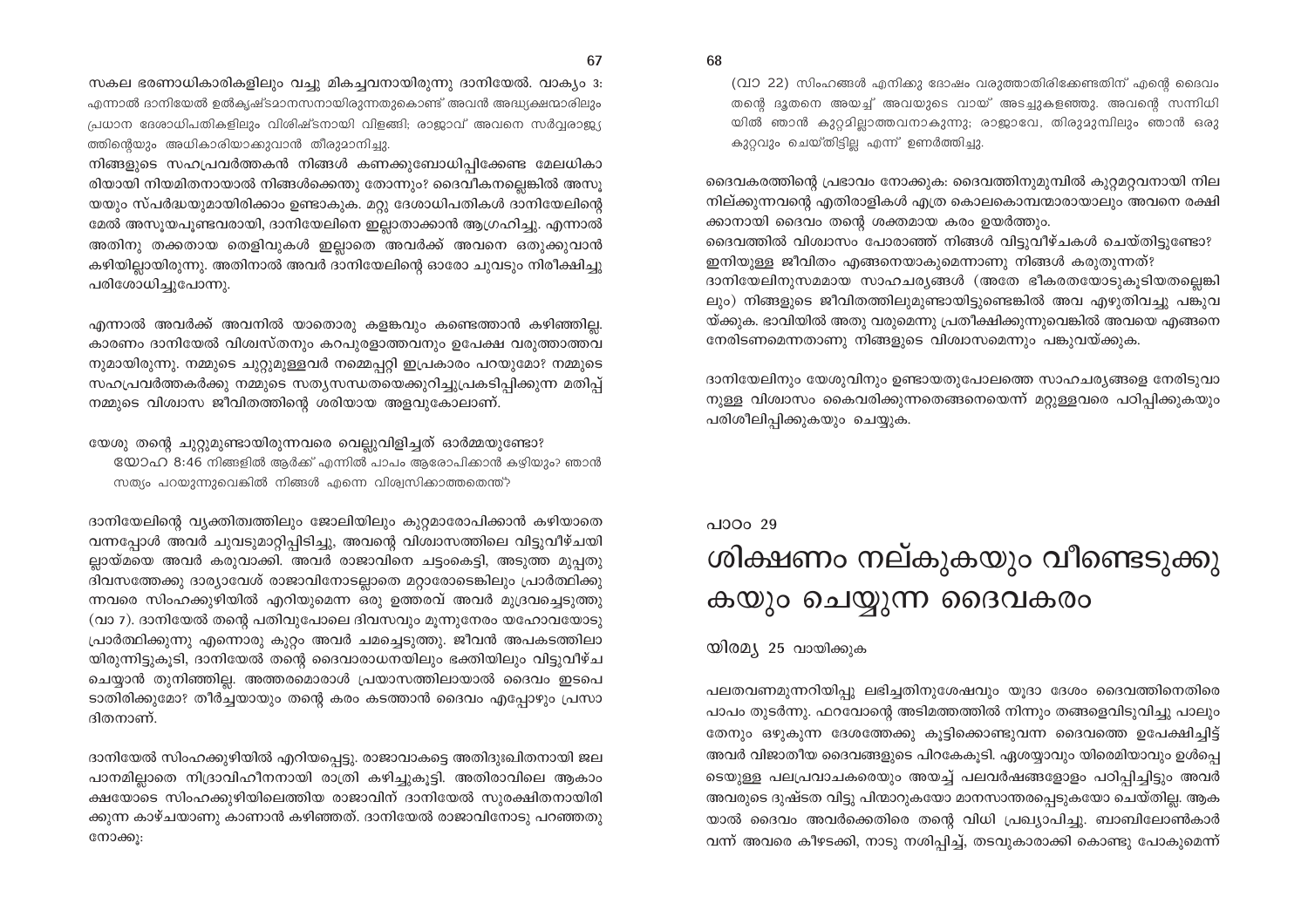ന്നു. 12അഷോൾ നിങ്ങൾ എന്നോടു വിളിച്ചപേക്ഷിക്കും; എന്റെ സന്നിധിയിൽ വന്നു പ്രാർത്ഥിക്കുകയും ഞാൻ നിങ്ങളുടെ പ്രാർത്ഥന കേൾക്കുകയും ചെയ്യും. ദനിങ്ങൾ എന്നെ അന്വേഷിക്കും; പൂർണ്ണഹൃദയത്തോടെ അന്വേഷിക്കുമ്പോൾ നിങ്ങൾ എന്നെ കണ്ടെത്തും. 14നിങ്ങൾ എന്നെ കണ്ടെത്തുവാൻ ഞാൻ ഇടയാക്കും എന്ന് യഹോവ അരുളിച്ചെയ്യുന്നു. ഞാൻ നിങ്ങളുടെ പ്രവാസം മാറ്റും; സകല ജനതകളിൽനിന്നും ഞാൻ നിങ്ങളെ ഓടിച്ചു കളഞ്ഞ സ്ഥലങ്ങളിൽ നിന്നും നിങ്ങളെ ശേഖരിക്കും. നിങ്ങളെ എവിടെനിന്നു തടവുകാരായികൊണ്ടുപോകുവാൻ ഞാൻ ഇടയാക്കിയോ അവിടേക്കു ഞാൻ നിങ്ങളെ മടക്കിവരുത്തും എന്ന് യഹോവ അരുളിച്ചെയ്യുന്നു.

എസ്രാ പുസ്തകത്തിന്റെ ഒന്നാം അദ്ധ്യായത്തിൽ യെരുശലേമിലേക്ക് ദേവാല യപുനർനിർമ്മിതിക്കായി പ്രവാസികളെ കോരെശ് (സൈറസ്) രാജാവ് അയ ച്ചത് 70 വർഷത്തെ പ്രവാസജീവിതത്തിനുശേഷമാണെന്നു കാണാം. (ആദ്യ തട വുകാരെ ബാബിലോണിലേക്കു കൊണ്ടു പോയ സമയം തൊട്ടാണ് ഈ 70 വർഷം കണക്കു കൂട്ടുന്നത്. ആദ്യ തടവുകാരുടെ കൂട്ടത്തിൽപ്പെട്ടതായിരുന്നു ദാനിയേലും കൂട്ടരും. ഇതു സംഭവിച്ചത് ബിസി 605ലാണ്, എസ്രായുടെ നേതൃ ത്വത്തിൽ പുനർ നിർമ്മാണത്തിനായി വന്നത് ബിസി 536ലും)

അനുസരണക്കേടിനെ തക്കതായ രീതിയിൽ ശിക്ഷിക്കുന്നയാൾ മാത്രമല്ല ദൈവം, തക്കസമയത്ത് തന്റെ സ്നേഹത്താലും കൃപയാലും വീണ്ടെടുക്കുന്നവനുമാണ്. നമ്മുടെ ദൈവത്തിന്റെ പരമാധികാരവും നമുക്കിവിടെ കാണാം – ദൈവം ലോക ത്തിലെ സകലവാഴ്ചകളെയും രാജാക്കന്മാരെയും അവന്റെ പദ്ധതിക്കനുസരിച്ച് തന്റെ ജനതയെ ശാസിക്കാനും ശിക്ഷിക്കാനും പുനരുദ്ധരിക്കാനുമായി ഉപയോ ഗിക്കുന്നു. ദൈവം തന്റെ വാഗ്ദാനങ്ങളിൽ എത്രമാത്രം വിശ്വസ്തനാണെന്നതും നമുക്കിവിടെ കാണാം – ആരു തടസ്സം നിന്നാലും ദൈവം വാഗ്ദാനങ്ങളിൽ വിശ്വസ്തനും അവയെ നിറവേറ്റുന്നവനുമാണ്.

ശിക്ഷണം നിങ്ങൾക്ക് ഇഷ്ടമാണോ? ദൈവം നല്കിയിട്ടുള്ള ശിക്ഷണങ്ങളോടു നിങ്ങൾ എപ്രകാരമാണു പ്രതികരിച്ചിട്ടുള്ളത്?

പോയ കാലങ്ങളിൽ നിങ്ങൾക്കു ലഭിച്ച ശിക്ഷണങ്ങളെ ഓർക്കുക - അവയിൽ കുടി കടത്തിവിട്ട് നിങ്ങളെ വീണ്ടെടുത്ത ദൈവ പദ്ധതികളും ഓർക്കുക.

ദൈവം മുന്നറിയിപ്പു നല്കി. ഏശയ്യാവും യിരെമിയാവും പ്രഖ്യാപിച്ച പ്രവചന ങ്ങൾ ബിസി 586ൽ നിറവേറി, ജെറുസലേം ദേവാലയം തകർക്കപ്പെട്ടു, അനേ കർ വധിക്കപ്പെട്ടു, രാജ്യത്തെ തടവിലാക്കി ശത്രുദേശത്തേക്കു കൊണ്ടുപോയി. ദൈവം ദയാലുവാണ്, ക്ഷമകാണിക്കുന്നവനാണ് അതേസമയം തന്നെ വിധിയാ ളനുമാണ്. അവരുടെ പ്രവർത്തികൾക്ക് അർഹമായ ശിക്ഷ ദൈവം അവർക്കു നൽകി. അവരെ സ്ഫുടം ചെയ്ത് അവരുടെ ഹൃദയങ്ങളെ തന്നിലേക്കു തിരി ക്കുവാനായിരുന്നു ഈ ശിക്ഷകൾ. എഴുപതുവർഷത്തെ പ്രവാസത്തിനു ശേഷം യുദയാദേശത്തെ വീണ്ടെടുക്കുന്നതിനെക്കുറിച്ചും ദൈവം മുൻകുട്ടി പറ ഞ്ഞിരുന്നു.

വാക്യം 11 ഈ ദേശമൊക്കെയും ശുന്യവും സ്തംഭനഹേതുവുമാകും; ഈ ജന തകൾ ബാബിലോൺ രാജാവിനെ 70 വർഷം സേവിക്കും എന്ന് യഹോവ അരുളി ച്ചെയ്യുന്നു.

നാല്പതു വർഷം നീണ്ടതായിരുന്നു യിരെമിയാവിന്റെ ശുശ്രൂഷക്കാലം (ബിസി 626–ബിസി 586). ദൈവം വീണ്ടെടുപ്പിനുള്ള പദ്ധതികൾ ആസൂത്രണം ചെയ്ത് അവരോടതു മുൻകുട്ടി പറയുകയും ചെയ്തു. ഏശയ്യാവാകട്ടെ ഇക്കാര്യങ്ങളെ ക്കുറിച്ചു ബിസി 700ൽ പ്രവചിച്ചു. (ഏശയ്യാവ് ബിസി 740ൽ തന്റെ പ്രവാചക ദൗത്യം ആരംഭിച്ചു, അടുത്ത 64 വർഷത്തേക്ക് അദ്ദേഹമതു തുടരുകയും ചെയ്തു). ബിസി 536ൽ അവയെല്ലാം നിറവേറി.

ഏശയ്യാ 44:28 കോരെശ് എന്റെ ഇടയനാകുന്നു; അവൻ എന്റെ ഹിതമൊ ക്കെയും നിവർത്തിക്കുമെന്നും യെരുശലേം പണിയപ്പെടുകയും മന്ദിരത്തിന് അടി സ്ഥാനമിടുകയും ചെയ്യുമെന്നും ഞാൻ കല്പിക്കുന്നു.

ഏശയ്യാ 45:13 ഞാൻ നീതിയിൽ അവനെ ഉണർത്തിയിരിക്കുന്നു; അവന്റെ വഴികളൊക്കെയും ഞാൻ നിരപ്പാക്കും; അവൻ എന്റെ നഗരം പണിയും; വിലയും പ്രതിഫലവും വാങ്ങാതെ അവൻ എന്റെ പ്രവാസികളെ വിട്ടയക്കും എന്ന് സൈന്യ ങ്ങളുടെ യഹോവ അരുളിച്ചെയ്യുന്നു.

യിരമ്യാ പ്രവാചകനും അവരുടെ പ്രവാസജീവിതത്തിന്റെ അന്ത്യം 70 വർഷ ങ്ങൾക്കു ശേഷമാണെന്നു പ്രവചിച്ചു.

 $\omega$ ിര $\alpha$ ്റ്റ 29:10-14 യഹോവ ഇപ്രകാരം അരുളിച്ചെയ്യുന്നു: ബാബിലോണിലെ 70 വർഷം പൂർത്തിയാക്കിയ ശേഷം ഞാൻ നിങ്ങളെ സന്ദർശിച്ച് ഈ സ്ഥലത്തേക്കു മടക്കിവരുത്തുമെന്ന നിങ്ങളോടുള്ള എന്റെ നല്ല വാഗ്ദത്തം ഞാൻ നിവർത്തി കും. 11നിങ്ങൾ പ്രത്യാശിക്കുന്ന സമാപ്തി നിങ്ങൾക്കു നല്കുവാൻ തക്കവണ്ണം ഞാൻ നിങ്ങളെക്കുറിച്ചു നിരൂപിക്കുന്ന പദ്ധതികൾ എന്തെന്ന് ഞാൻ അറിയുന്നു; അവ തിന്മയ്ക്കല്ല നന്മയ്ക്കുള്ള പദ്ധതികളത്രേ എന്ന് യഹോവ അരുളിച്ചെയ്യു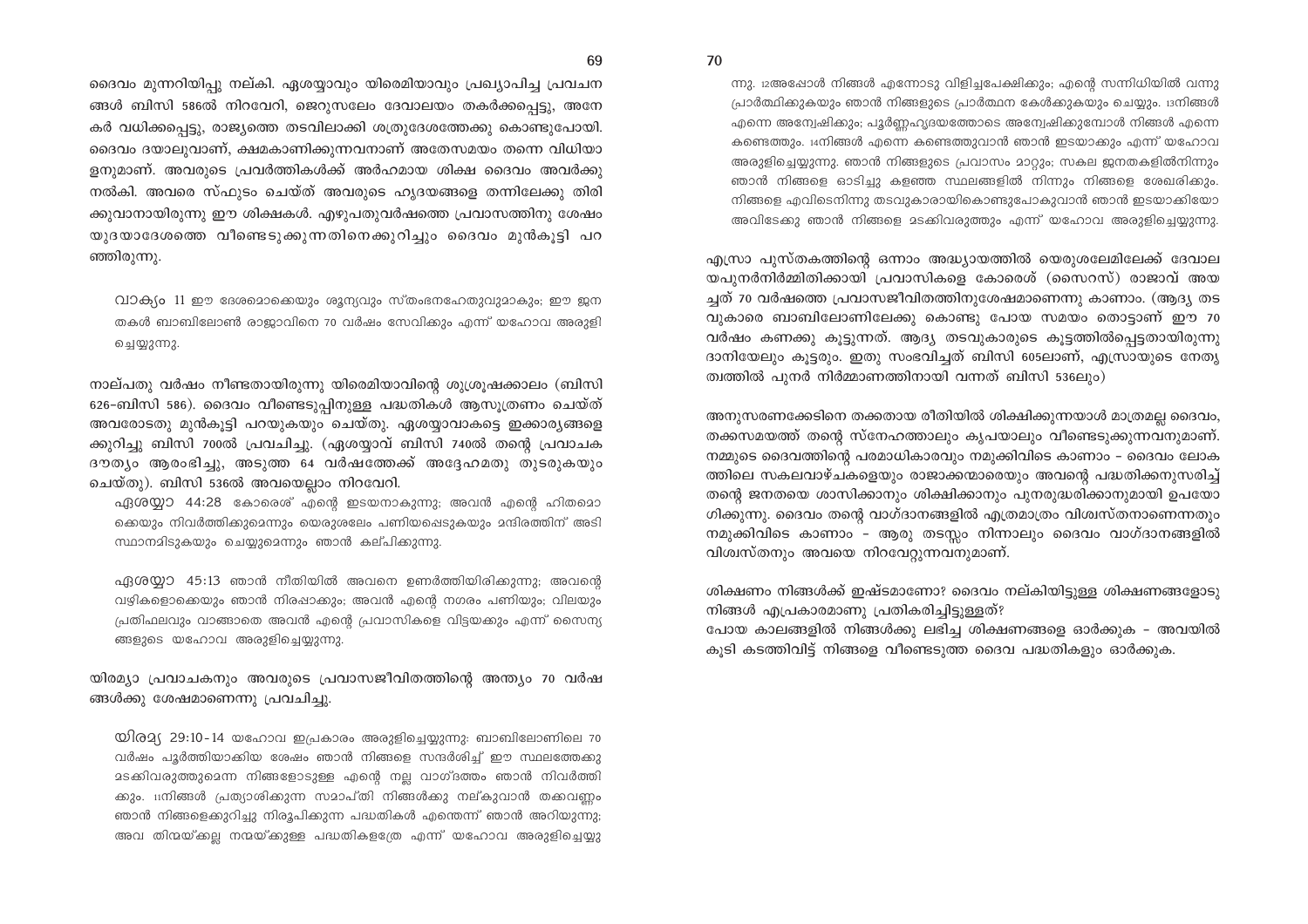## പാഠം 30 52 ദിവസം കൊണ്ട് മതിലിന്റെ പണി തീർത്ത ദൈവകരം

നെഹമ്യാവ് ഒന്നും രണ്ടും അദ്ധ്യായങ്ങൾ വായിക്കുക.

സെരുബാബേലിന്റെയും യോശുവായുടെയും കുടെ എസ്രാ ജെറുസലേം ദേവാ ലയം പണിയുവാനായി എത്തിക്കഴിഞ്ഞിരുന്നു. വർഷങ്ങൾക്കു ശേഷം, ഇപോൾ (ബിസി 445ൽ) നെഹമിയാ പേർഷ്യാ രാജാവായ അർത്താസെറെക്സ് രാജാ വിന്റെ പാനപാത്രവാഹകനായി വേലചെയ്യകയായിരുന്നു. ശത്രുക്കൾ രാജാവിന്റെ പാനീയത്തിൽ രഹസ്യമായി വിഷം കലക്കി വധിക്കുന്ന കാലങ്ങളായിരുന്നു അത്. ആകയാൽ പാനപാത്രവാഹകനാകുന്ന വൃക്തി രാജാവു വിശ്വസ്തനായികണ്ട് പ്രത്യേകമായി തിരഞ്ഞെടുക്കുന്നയാളായിരുന്നു.

 $\Omega$ 10ക്യം 2:1-3 ...ഞാൻ ഒരിക്കൽ രാജാവിന്റെ മുമ്പാകെ ഇരുന്ന് വീഞ്ഞു രാജാ വിനു പകർന്നു കൊടുത്തു; ഞാൻ ഇതിനുമുമ്പ് ഒരിക്കലും അവന്റെ സന്നിധി യിൽ ദുഃഖിതനായിരുന്നിട്ടില്ല. 2രാജാവ് എന്നോട്: നിന്റെ മുഖം വാടിയിരിക്കു ന്നത് എന്ത്? നിനക്കു രോഗം ഒന്നും ഇല്ലല്ലോ; ഇതു മനോദുഃഖമല്ലാതെ മറ്റൊന്നു മല്ല എന്നു പറഞ്ഞു. അഷോൾ ഞാൻ വളരെയധികം ഭയപ്പെട്ടു.  $360^{\circ}$ ൻ രാജാവി നോട്: രാജാവ് ദീർഘായുസ്ലോടിരിക്കട്ടെ; എന്റെ പിതാക്കന്മാരുടെ കല്ലറകളുള്ള പട്ടണം ശൂന്യമായി കിടക്കുന്നു; അതിന്റെ വാതിലുകൾ തീ വച്ചു നശിഷിക്കപ്പെട്ടു കിടക്കുമ്പോൾ എന്റെ മുഖം വാടാതിരിക്കുന്നതെങ്ങിനെ? എന്നു പറഞ്ഞു.

ആ പട്ടണത്തിനുവേണ്ടി എന്തുചെയ്യാനാണ് നെഹെമിയ ആഗ്രഹിക്കുന്നതെന്നു രാജാവു ചോദിച്ചു. ഓരോപ്രാവശ്യവും പ്രാർത്ഥനയോടെ രാജാവിനോടു മറുപ ടിപറയുന്നതായി ഈ വേദഭാഗത്തു കാണുന്നതുപോലെ ഇപ്രാവശ്യവും പ്രാർത്ഥി ച്ചുകൊണ്ട് നെഹെമിയ യെരുശലേമിന്റെ ചുറ്റുമതിൽ പണിയണമെന്ന തന്റെ ആഗ്രഹം ഉണർത്തിച്ചു. ഇത്തരമൊരു ആവശ്യം രാജ്യദ്രോഹക്കുറ്റമായിട്ടു കണ ക്കാക്കാൻ തക്കതാണ്, തലപോകാൻ ഒട്ടും സമയം വേണ്ട. പോയി ചുറ്റുമതിലു കൾ നിർമ്മിക്കാൻ അനുവാദം വേണമെന്ന ആവശ്യം വളരെ അപകടകരമായ ഒരു പടിയായിരുന്നു നെഹെമിയാവിന് – ഏറെ ഭയപ്പെട്ടിട്ടാണെങ്കിലും. രാജാ വിന്റെ ഹൃദയം മാറ്റാൻ ദൈവത്തോട് അവൻ യാചിച്ചുകൊണ്ടിരുന്നു.

കുടുതലായി നെഹെമിയ യുഫ്രട്ടീസിനക്കരെയുള്ള ഭരണാധികാരികൾക്കു നല്കാ നുള്ള എഴുത്തുകളും രാജാവിനോടു ചോദിച്ചു വാങ്ങിച്ചു – യൂദാദേശത്തേക്കുള്ള തന്റെ യാത്ര സുഗമമാകുവാൻ വേണ്ടി. രാജാവിന്റെ വനപാലകനായ ആസാ ഫിനു നൽകാനും കത്തുവാങ്ങിച്ചു – കോട്ടവാതിലുകൾക്കും, പട്ടണത്തിന്റെ മതി ലിനും തനിക്കുപാർക്കാനുള്ള വീടിനും വേണ്ടത്ര മരം ലഭിക്കുവാൻ വേണ്ടി. ദൈവത്തിന്റെ കാരുണ്യമുറ്റ കരം അവന്റെ കുടെയുണ്ടായതിനാൽ രാജാവ് അവന്റെ അപേക്ഷകൾ മുഴുവൻ സാധിച്ചുകൊടുത്തു. അതുമാത്രമല്ല, തന്റെ വിനീതനായ പാനപാത്രവാഹകന്റെ സുരക്ഷയെ കരുതി രാജാവ് പടനായക രെയും കുതിരച്ചേകവരെയും അവന്റെ കൂടെ പറഞ്ഞുവിട്ടു (വാക്യം 8).

പേർഷ്യൻ മഹാരാജ്യത്തെ രാജാവ് തന്റെ ഭ്യത്യന്റെ ആഗ്രഹനിവർത്തിപിനു വേണ്ടി ഇത്രയും ദുരം പോകാൻ തയ്യാറായി എന്നുള്ളത് ചിന്തിക്കുവാൻപോലും സാദ്ധ്യമായ കാര്യമല്ല. എന്നാൽ ദൈവകരം നമ്മോടൊപ്പമുള്ളപ്പോൾ അസാ ദ്ധ്യമായത് ഒന്നുമില്ല. ആലോചിച്ചുനോക്കു: ദൈവകരം നെഹെമിയാവിന്റെ കുടെ യുണ്ടായിരുന്നത് എന്തുകൊണ്ടാണ്? ദൈവത്തെസംബന്ധിച്ചു പ്രധാനപ്പെട്ട കാര്യ മായിരുന്നു നെഹെമിയാവിനെസംബന്ധിച്ചും പ്രധാനപ്പെട്ടത് – ദൈവത്തിന്റെ മഹ ത്വവും ആദരവും. ദൈവമഹത്വത്തിനായി നാം നമ്മുടെ ഹൃദയത്തെ ഉഴിഞ്ഞുവ യ്ക്കുമ്പോൾ ദൈവം തന്റെ അത്ഭുതകരമുപയോഗിച്ച് നാം ഇച്ചിക്കുന്നതെല്ലാം നമുക്കായി നിറവേറ്റി തരുന്നു. അത്തരം കഥകളാൽ സമ്പുഷ്ടമാണ് ബൈബിൾ.

മുന്നാം അദ്ധ്യായം മുതൽ നെഹെമിയാവിന്റെ പദ്ധതികളും, അതു നിറവേറ്റാ നുള്ള ഒരുക്കവും, വളരെ ഗുരുതരമായ എതിർപ്പുകളും ഭീഷണികളും നേരിട്ടു കൊണ്ടുള്ള പദ്ധതിനിറവേറ്റലും നമുക്കു സാക്ഷീകരിക്കാൻ കഴിയും. ജോലി ഭാരം വളരെ വലുതായിരുന്നു, വിദഗ്ദരായ ജോലിക്കാരും കൂടെയില്ലായിരുന്നു, എങ്കിലും അവൻ പലതരം ജോലിക്കാരെയും പലകുടുംബങ്ങളെയും പലഭാഗ ത്തായി അണിനിരത്തി, അവരെ ഭരമേൽപിച്ച് താൻ വിഭാവനം ചെയ്ത ജോലി പൂർത്തിയാക്കി.

#### നെഹെമിയാവിന്റെ നിഗമനം നമുക്കു നോക്കാം 6:15-16ൽ:

ഇങ്ങനെ 52 ദിവസം കൊണ്ട് എലുൽ മാസം ഇരുപത്തിയഞ്ചാം തീയതി മതിൽ പണിതുപൂർത്തിയാക്കി. 16ഞങ്ങളുടെ സകല ശത്രുക്കളും ജനതകളും അതുകേട്ടു ഭയപ്പെട്ടു; ഈ പ്രവൃത്തി ഞങ്ങളുടെ ദൈവത്തിന്റെ സഹായത്താൽ സാദ്ധ്യമായി എന്ന് അവർ മനസ്സിലാക്കിയതുകൊണ്ട് അവർ തങ്ങൾക്കുതന്നെ നിസ്സാരന്മാരായി തോന്നി.

ഇത്ര ബൃഹത്തായ ഒരു ചുറ്റുമതിൽ ഇത്രയും ചുരുങ്ങിയ സമയത്തിനുള്ളിൽ (52ദിവസം) ഇതേരീതിയിൽ ചെയ്യുകയെന്നത് മനുഷ്യസമാനമായ കാര്യമല്ല. നെഹെമിയാവിന്റെ ശത്രുക്കൾക്കു പോലും അതു ബോദ്ധ്യമായി. സാധാരണരീ തിയിൽ വലിയകാര്യമല്ലെന്നു തോന്നിച്ചേക്കാവുന്ന ഈ പ്രവൃത്തിപോലും അതു നിറവേറ്റപ്പെട്ട രിതിയാൽ ദൈവത്തിനു മഹത്വം കൊണ്ടുവരുന്നതു നമുക്കു കാണാം. ചുറ്റുമുള്ളവർക്കുപോലും ദൈവം തന്റെ ജനത്തിന്റെ കൂടെയുണ്ടെന്നു ബോധ്യമായി, അവർ ഭയന്നുപോയി. ഈജിപ്തിന്റെ അടിമത്തത്തിൽ നിന്നും അവർ കാനാൻ ദേശം കീഴടക്കാൻ വന്ന കാലത്തും ഇതായിരുന്നു സ്ഥിതി -

72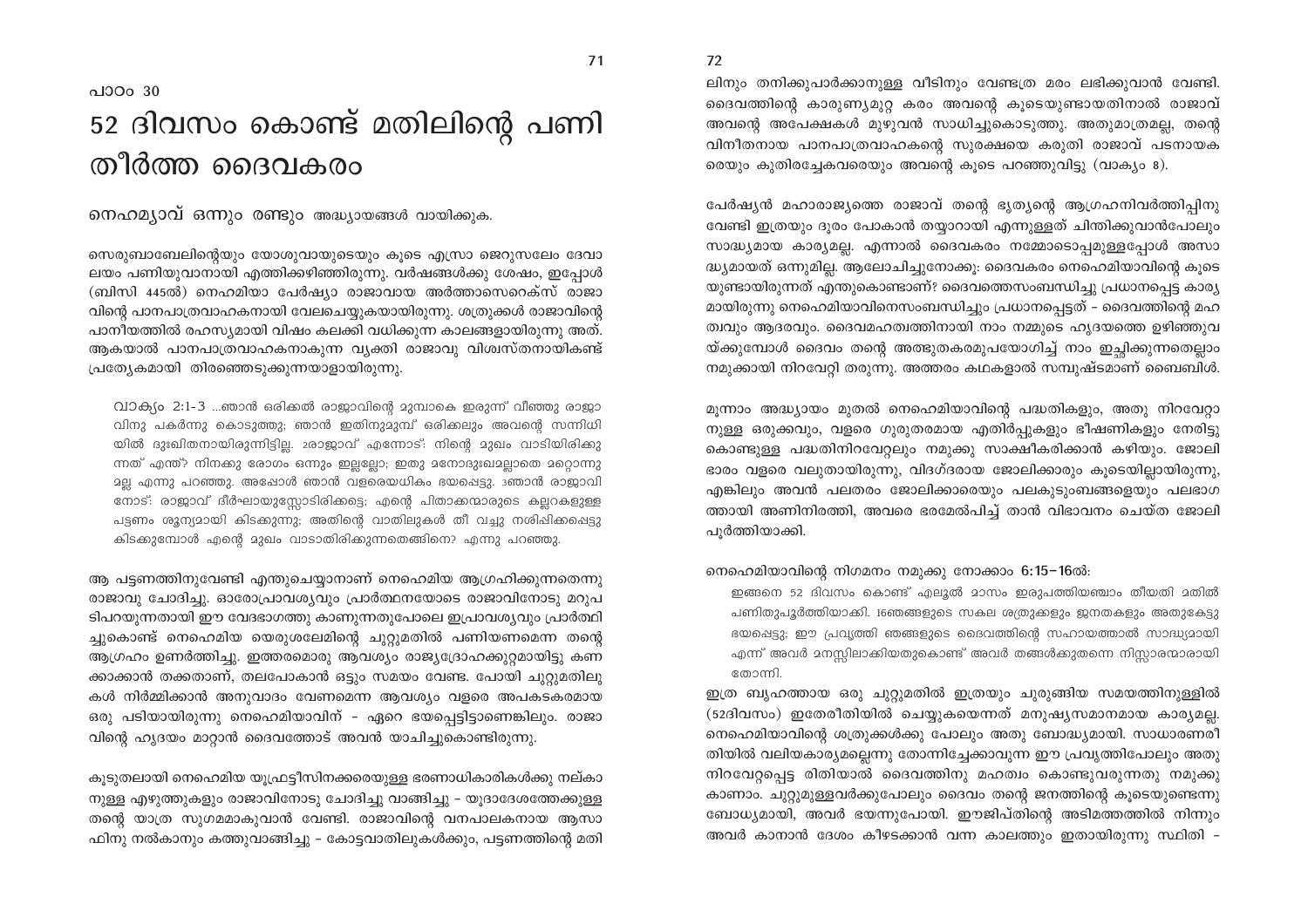കടലിനെ വിഭജിച്ചതും, യെരിഹോമതിൽ തകർത്തതുമെല്ലാമായി ഒരു രാക്ഷസ സമാനനും അവരുടെ മുന്നിൽ നില്ക്കാനാവില്ലെന്നു കണ്ടു ചുറ്റുമുള്ളവർ ദൈവ കരത്തെ ഭയപ്പെട്ട അവസ്ഥ. അതേ ദൈവഭയം തന്നെയാണ് ജെറുസലേമിന്റെ മതിലുകൾ പുനഃരുദ്ധരിച്ചതിലൂടെ പുനഃസ്ഥാപിക്കപ്പെട്ടത്.

ദൈവനാമം പുച്ഛിക്കപ്പെടുകയും ദുഷിക്കപ്പെടുകയും ചെയ്യുന്നതു കേൾക്കുമ്പോൾ നിങ്ങൾക്കെന്താണു തോന്നുക? ദുഃഖവും കോപവും ഉണ്ടാകാറുണ്ടോ? ഇല്ലെ ങ്കിൽ നിങ്ങൾക്കു ദൈവസ്നേഹമില്ല എന്നുതന്നെയാണർത്ഥം.

ദൈവനാമത്തെ മഹത്വപ്പെടുത്താൻ നിങ്ങളാഗ്രഹിക്കുന്നോ? എന്താണ് നിങ്ങളുടെ പദ്ധതി?

ദൈവത്തിന്റെ മഹത്വമേറിയ കരത്തിന്റെ സഹായത്തിനായി നിങ്ങൾ പ്രാർത്ഥി ക്കുന്നുണ്ടോ?

2011ൽ ന്യൂയോർക്ക് സഭ ദൈവമഹത്വത്തിനായി ഒരു പദ്ധതി തയ്യാറാക്കി. 100 പേരെ 100 ദിവസത്തിനുള്ളിൽ വീണ്ടുചേർക്കാനോ അല്ലെങ്കിൽ സ്നാനപ്പെടു ത്താനോ അവർ ലക്ഷ്യമിട്ടു. ദൈവാനുഗ്രഹത്താൽ 87 പേരെ സ്നാനം കഴിക്കാ നും, 16 വിട്ടുപോയവരെ വീണ്ടുചേർക്കാനും അവർക്കു കഴിഞ്ഞു, ആകെ 103 പേർ - അതും 103 ദിവസത്തിൽ.

തൃശ്ശിനാപ്പിള്ളിയിലെ സഭയിൽ വർഷങ്ങളായി മുഴുവൻ സമയ പ്രവർത്തകരില്ല. ആൻഡ്രുവും റേച്ചലും അവരുടെ ജോലി സംബന്ധിയായി അവിടേക്കു താമസം മാറ്റി, സഭയെ നയിക്കുകയെന്ന ദൗത്യം വിശ്വാസത്തോടും കാര്യഗൗരവത്തോടും കുടി അവർ ഏറ്റെടുത്തു. ആ സമയത്ത് സഭയിലെ അംഗങ്ങളുടെ എണ്ണം 50 പേരോടടുത്തായിരുന്നു. സഭ 100 പേരായി വളർന്നു ദൈവത്തിനു മഹത്വമുണ്ടാ കണമെന്ന് അവർ പ്രാർത്ഥിച്ചു. ഇപ്പോൾ സഭയിൽ 120 പേരോളമുണ്ട്, വളർന്നു കൊണ്ടിരിക്കുന്ന അവിടെ മുഴുവൻ സമയ പ്രവർത്തകർ ആരുമില്ലതാനും. എൻ ഐ ടി പോലുള്ള വിഖ്യാതമായ വിദ്യാഭ്യാസ സ്ഥാപനങ്ങളിൽ പഠിക്കുന്ന വിദ്യാ ർത്ഥികൾ ഉൾപ്പെടുന്ന ശക്തമായ ഒരു കാംപസ് മിനിസ്ട്രിയും അവർക്കുണ്ട്. ദൈവകരങ്ങളുടെ ശക്തമായ പ്രവർത്തനം നിങ്ങളുടെ ജീവിതത്തിലും മിനിസ്ട്രി യിലും നടന്നുകാണാൻ നിങ്ങൾക്കും ആഗ്രഹമില്ലേ? അതിനായി നിയുക്തമായി നിശ്ചയിച്ച ലക്ഷ്യങ്ങൾ ആവിഷ്കരിക്കുക, അവ എഴുതിവച്ച് ദൈവത്തിനു മുമ്പിൽ സമർപ്പിച്ചു ദൈവകരത്തിന്റെ പ്രവർത്തനത്താൽ നിറവേറാനായി പ്രാർത്ഥിക്കു ക. നെഹെമിയ ചെയ്തതുപോലെ ദൈവം ചെയ്തപ്രവർത്തികളെക്കുറിച്ചു മറ്റു ള്ളവരുമായി പങ്കുവയ്ക്കുക – അവരുടെ വിശ്വാസവും കൂടി വളരുവാനായി.

പാഠം 31

74

## ദൈവകരം - നമ്മുടെ രക്ഷകനായ  $C_0(0)$

ആവർത്തനം 5:15 നീ മിസ്രയീം ദേശത്ത് അടിമയായിരുന്നുവെന്നും അവിടെ നിന്നു നിന്റെ ദൈവമായ യഹോവ നിന്നെ ബലമുള്ള കൈകൊണ്ടും നീട്ടിയ ഭുജംകൊണ്ടും പുറപ്പെടുവിച്ചുവെന്നും ഓർക്കുക; അതുകൊണ്ട് ശബ്ബത്തുനാൾ ആചരിക്കുവാൻ നിന്റെ ദൈവമായ യഹോവ നിന്നോടു കല്പിച്ചു.

ഇസ്രായേൽ മക്കളോടു തനിക്കുണ്ടായിരുന്ന സ്നേഹത്തിന്റെ ആധികൃത്താൽ ദൈവം അവരെ ഈജിപ്തിന്റെ അടിമത്തത്തിൽ നിന്നും തന്റെ ശക്തമായ കര ത്താലും നീട്ടിയ ഭുജത്താലും വിടുവിച്ചു. ആയിരക്കണക്കിനു വർഷം മുൻപാണ് നമ്മുടെ ദൈവം ഇതുചെയ്തത്, എന്നിരുന്നാലും അവന്റെ ഹൃദയം അന്നും ഇന്നും ഒരുപോലാണ്. തന്റെ കുഞ്ഞിനെ ആപൽഘട്ടങ്ങളിൽ വലതുകരം നീട്ടി രക്ഷി ക്കുന്ന ഒരു പിതാവിനെപ്പോലെ നമ്മുടെ സ്വർഗ്ഗീയ പിതാവായ ദൈവം ആവശ്യ നേരങ്ങളിൽ നമ്മെ രക്ഷിക്കാനായും തന്റെ കരം നീട്ടുന്നു. അന്നു ദൈവം ചെയ്തത് പിന്നീടുള്ള കാലങ്ങളിൽ താൻ ചെയ്യാനുദ്ദേശിക്കുന്ന കാര്യങ്ങളുടെ മുൻസുചനയായിരുന്നു.

മനുഷ്യവർഗ്ഗം പാപത്തിന്റെ അടിമത്തത്തിൽ അകപ്പെട്ടു പോയിരുന്നു. ഫറ വോന്റെ കീഴിലുള്ള അടിമത്തത്തേക്കാൾ കഷ്ടതരമായ അവസ്ഥയായിരുന്നു ഇത്. നരകത്തിലെ നിതൃയാതനയിലേക്കു നമ്മെ തള്ളിവിടുന്ന ക്രൂരമായ അടി മത്തമായിരുന്നു ഇത്. ഇതിനുത്തരവാദികൾ പൂർണ്ണമായും നമ്മൾ തന്നെ യായിരുന്നെങ്കിലും, കൃപാപൂർണ്ണനായ നമ്മുടെ പിതാവിന് നമ്മെ നാശത്തിനായി വിട്ടുകൊടുക്കാൻ മനസ്സില്ലായിരുന്നു. പാപത്തിന്റെ അടിമത്തിൽ നിന്നും മനു ഷ്യവർഗ്ഗത്തെ രക്ഷിക്കാനുള്ള തന്റെ പദ്ധതി ദൈവം പലപ്രവാചകരിലുടെയും ദൈവപുരുഷൻമാരിലൂടെയും വെളിപ്പെടുത്തിക്കൊണ്ടിരുന്നു. ദൈവത്തിന്റെ ആ രക്ഷാകരപദ്ധതിയെക്കുറിച്ചു ദീർഘദർനം നടത്തിയ പ്രവാചകരിലൊളായിരുന്നു യെശയ്യാവ്.

യെശയ്യാവ് 52, 53 അദ്ധ്യായങ്ങൾ വായിക്കുക.

ദൈവകരത്തെക്കുറിച്ചു പ്രവാചകൻ പലതവണസംസാരിക്കുന്നതു നമുക്കുകാ ണാം - ദൈവത്തിനുവേണ്ടി ഭരണം നടത്തുന്ന കരം (40:10), വിജാതീയർക്കു നീതികൊണ്ടുവരുന്ന ദൈവകരം (51:4-5), വീണ്ടെടുപ്പുനടത്തുന്ന ദൈവകരം (51:9–10), രക്ഷ നൽകുന്ന ദൈവകരം (52:10).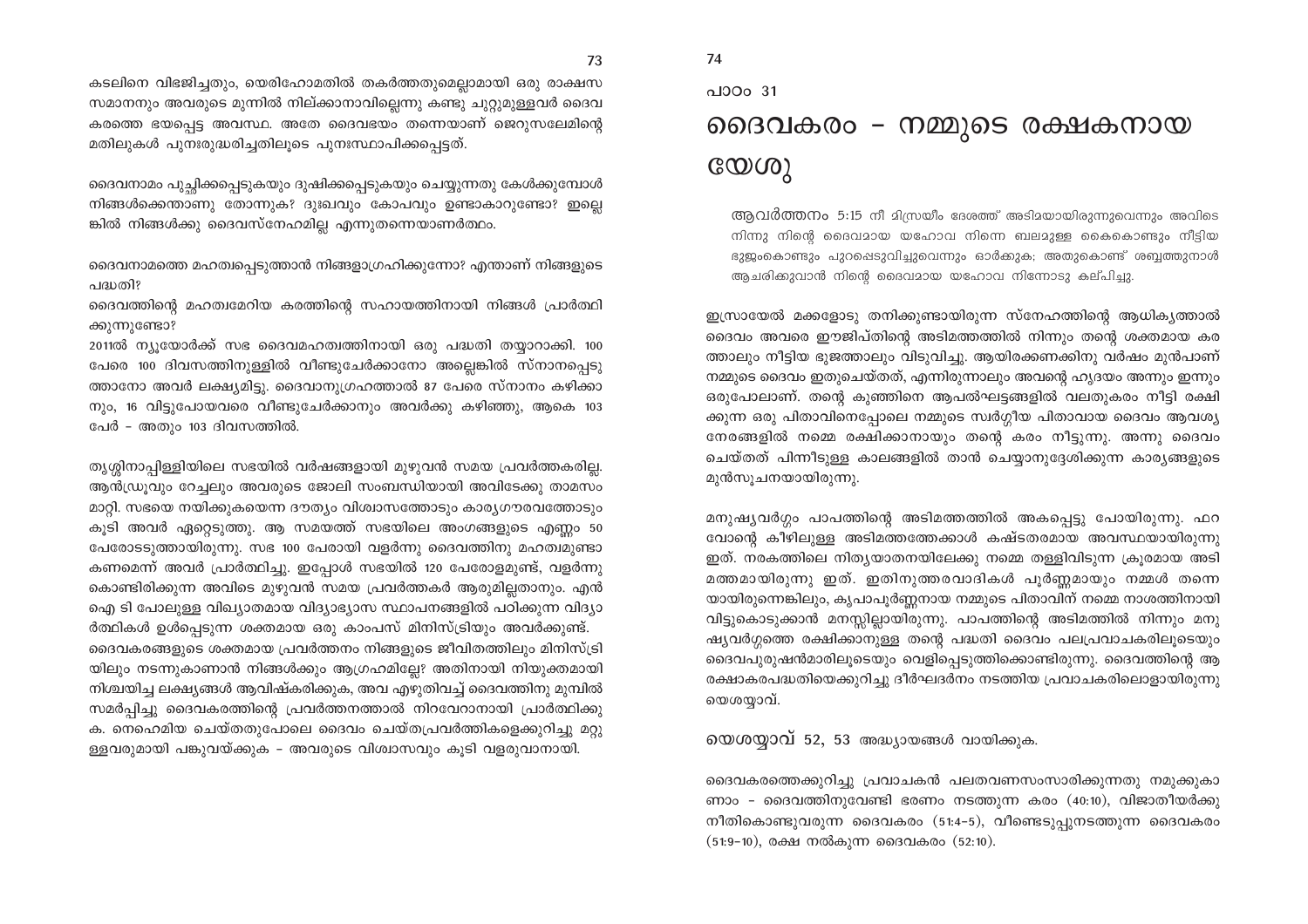യെശയാവ് 52:10 സകല ജനതകളും കാൺകെ യഹോവ തന്റെ വിശുദ്ധ ഭുജം നഗ്നമാക്കിയിരിക്കുന്നു; ഭൂമിയുടെ അറ്റങ്ങളൊക്കെയും നമ്മുടെ ദൈവ ത്തിന്റെ രക്ഷ കാണും.

മുകളിൽ വായിച്ച രണ്ട് അദ്ധ്യായങ്ങളിലൂടെ, ദൈവത്തിന്റെ കരമാണു രക്ഷക നായ മിശിഹായെന്നു നമുക്കു കാണാൻ കഴിയും. (യോഹന്നാൻ 12:37-38)

കുറേവർഷങ്ങൾക്കുമുൻപ് ഒരുതോണിയാത്രയ്ക്കിടയിൽ ഞാൻ നദിയിലേക്കു വീണുപോയ ഒരു സംഭവം എനിക്കോർമ്മയുണ്ട്. നീന്താൻ അറിയാത്തവനായി രുന്ന ഞാൻ നദിയുടെ ആഴത്തിലേക്കു കൂപ്പുകുത്തിക്കൊണ്ടിരുക്കുകയായിരു ന്നു. നീട്ടിപ്പിടിച്ച ഒരു കരം എന്നിലേക്കുവരുന്നതു കണ്ട ഞാൻ ഇതാണ് എന്റെ അവസാനത്തെ അവസരമെന്നുള്ള തോന്നലിൽ അതിൽ മുറുകെപ്പിടിച്ചു -ആരുടെ കയ്യാണ് അതെന്നുള്ളതിനെക്കുറിച്ച് ഒരു ധാരണയും എനിക്കില്ലായിരു ന്നു. ഞാൻ മുങ്ങിത്താഴുന്നതുകണ്ടു വെള്ളത്തിലേക്കെടുത്തു ചാടിയ എന്റെ ഒരു കസിൻ നീട്ടിയ കരമായിരുന്നു അതെന്ന് തോണിയിൽ തിരിച്ചുപിടിച്ചിട്ട പ്പോഴാണ് എനിക്കുമനസ്സിലായത്. അവനിലൂടെ എന്റെ ജീവൻ രക്ഷിക്കാനായി എന്നിലേക്കു നീട്ടിയ ദൈവകരത്തോടു ഞാൻ ജീവിതകാലം മുഴുവൻ നന്ദിയു ളളവനാണ്.

പാപക്കടലിൽ നാം മുങ്ങിത്താഴുമ്പോൾ നമ്മെരക്ഷിക്കുവാനായി സ്വർഗ്ഗീയനായ നമ്മുടെ പിതാവു തന്റെ വലംകൈ നമുക്കുനേരേനീട്ടുന്ന സുന്ദരമായ വാങ്മയചിത്രം ഏശയാവു വരച്ചുകാട്ടുന്നു. സ്നേഹമസ്യണമായ ആ ഉരുക്കു കരം നമ്മുടെ രക്ഷകനായ ക്രിസ്തുയേശുതന്നെയാണ്. യേശു ഭുജാതനാകുന്ന തിന് 700 വർഷങ്ങൾക്കുമുമ്പുതന്നെ ഏശയ്യ ഇക്കാര്യങ്ങളെക്കുറിച്ചു പ്രവചിച്ചി രിക്കുന്നു. നമ്മുടെ രക്ഷയ്ക്കായി, ദൈവകരമായ ക്രിസ്തു സഹിക്കേണ്ടിയിരുന്ന പീഠനപർവ്വത്തെക്കുറിച്ച് ഏശയ്യാവിന്റെ അൻപത്തിമുന്നാം അദ്ധ്യായം വിവരി ക്കുന്നു.

വാ 4-6 നിശ്ചയമായും നമ്മുടെ രോഗങ്ങൾ അവൻ വഹിച്ചു; നമ്മുടെ വേദന കൾ അവൻ ചുമന്നു; നാമോ, ദൈവം അവനെ ശിക്ഷിക്കുകയും അടിക്കുകയും പീഡിഷിക്കുകയും ചെയ്തിരിത്തുന്നുവെന്നു വിചാരിച്ചു. 5എന്നാൽ അവൻ നമ്മുടെ അതിക്രമങ്ങൾ നിമിത്തം മുറിവേറ്റും നമ്മുടെ അകൃത്യങ്ങൾ നിമിത്തം തകർന്നുമിരിക്കുന്നു; നമ്മുടെ സമാധാനത്തിനായുള്ള ശിക്ഷ അവന്റെ മേൽ ആയി; അവന്റെ അടിഷിണരുകളാൽ നാം സൗഖ്യം പ്രാപിച്ചിരിക്കുന്നു. നോം എല്ലാവരും ആടുകളെഷോലെ വഴിതെറ്റിഷോയിരുന്നു; നാം ഓരോരുത്തനും അവനവന്റെ വഴിയിലേക്കു തിരിഞ്ഞിരുന്നു; എന്നാൽ യഹോവ നമ്മുടെ എല്ലാ വരുടെയും അകൃത്യം അവന്റെമേൽ ചുമത്തി.

നമ്മെ സഹനത്തിൽ നിന്നു രക്ഷിക്കുന്നതിനായി ദൈവം നീട്ടിയ കരമാണ് യേശു വെന്ന് അവന്റെ സഹനങ്ങളെക്കുറിച്ചു ഗ്രഹിക്കാൻ നമുക്കു കഴിയുന്നുണ്ടോ?

#### നമുക്കുവേണ്ടി അവൻ സഹിച്ച ഭീകരതകൾക്കു നിങ്ങൾ കൃതജ്ഞതയുള്ളവ രാണോ?

ഈ അദ്ധ്യായങ്ങളിലെ വചനങ്ങളിലൂടെ ധ്യാനിച്ചുകൊണ്ട് അവയിലൂടെ പ്രാർത്ഥി ക്കുക, ദൈവസ്നേഹത്തെ അനുഭവിക്കുക, അതിൽ ആനന്ദിക്കുക.

നിങ്ങളിലേക്കു നീട്ടിയ ദൈവകരത്തെക്കുറിച്ചു ശിഷ്യനലാത്ത ഒരാളുമായി പങ്കു വയ്ക്കുക.

#### $0.100032$

76

# നീതിയുടെ കിരീടം അണിയിക്കുന്ന ദൈവകരം.

#### അപ്പ 9:1-31 വായിക്കുക

തർസോസുകാരനായ ശൗൽ സഭയെ തുടച്ചുനീക്കാനായി ഒരുമ്പെട്ടിറങ്ങിയ ഒരു വനായിരുന്നു. അവനുമുമ്പിൽ പ്രത്യക്ഷനായ യേശു അവന്റെ ഹൃദയം തന്നി ലേക്കു തിരിച്ചു. പ്രവാചകർ സംസാരിച്ച മിശിഹായാണ് യേശു എന്നു മനസി ലാക്കിയ പൗലോസ് താൻ ഒരിക്കൽ വെറുത്തിരുന്ന യേശുവിനുവേണ്ടി ഉടനെ തന്നെ പൂർണ്ണശക്തിയോടെ പ്രസംഗിക്കാനാരംഭിച്ചു. ആയിരക്കണക്കിനു യഹൂ ദരുടെയും വിജാതീയരുടെയും ഹൃദയങ്ങളെ യേശുവിലേക്കു തിരിക്കാൻ തക്ക കെൽപ്പുള്ള വലിയ അപ്പസ്തോലനും ദൗതൃവാഹകനുമായി ദൈവം അവനെ ഉപയോഗിച്ചു.

തന്റെ ജീവിതം ഇത്രമാത്രം മാറുവാനുള്ള കാരണത്തെക്കുറിച്ച് പൗലോസ് പിന്നീടു സംസാരിച്ചു:

2 കൊരിന്ത്യർ 5:14-15 ക്രിസ്തുവിന്റെ സ്നേഹം ഞങ്ങളെ നിർബ്ബന്ധിക്കുന്നു; എല്ലാവർക്കും വേണ്ടി ഒരുവൻ മരിച്ചുവെന്നും അതുകൊണ്ട് എല്ലാവരും മരിച്ചു വെന്നും ഞങ്ങൾക്കുബോധ്യമുണ്ട്. 15ജീവിക്കുന്നവർ ഇനി തങ്ങൾക്കായിട്ടല്ല, തങ്ങൾക്കുവേണ്ടി മരിച്ച് ഉയിർത്തെഴുന്നേറ്റവനായിട്ടുതന്നെ ജീവിക്കേണ്ടതിന് അവൻ എല്ലാവർക്കുംവേണ്ടി മരിച്ചു.

യേശുവിന്റെ സ്നേഹത്തെക്കുറിച്ചു പൂർണ്ണബോധ്യവും ഉറപ്പുമുള്ളവനും ആ സ്നേഹത്താൽ നിർബന്ധിക്കപ്പെടുന്നവനുമായിത്തീർന്ന പൗലോസ്, തനിക്കു വേണ്ടി ജീവിച്ചുമരിച്ച കർത്താവായ യേശുവിനുവേണ്ടി തന്റെ ശിഷ്ടജീവിത കാലം മുഴുവൻ ജീവിച്ചു – തനിക്കുവേണ്ടി ജീവിക്കാതെ.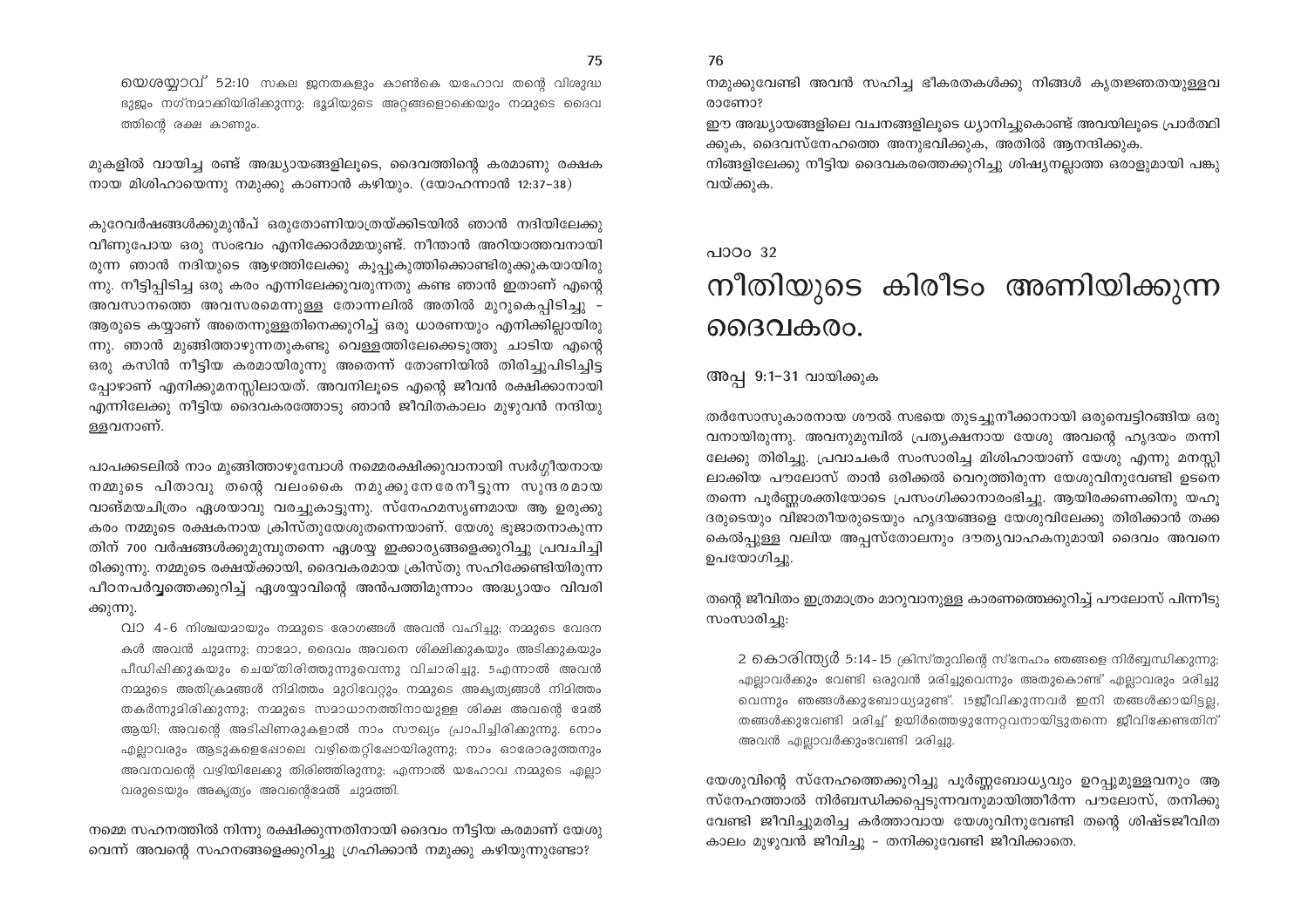നിങ്ങളുടെ ജീവിതത്തിലേക്ക് ഒന്നു നോക്കുക; നിങ്ങളുടെ ജീവിതം യേശുവിന്റെ സ്നേഹത്താൽ നിയന്ത്രിക്കപ്പെടുന്ന ഒന്നാണോ?

അതുമനസ്സിലാക്കിയെടുക്കാനുള്ള ഒരു പരീക്ഷയെന്തെന്നാൽ, ഏതൊക്കെകാ ര്യത്തിലാണു നിങ്ങൾ നിങ്ങൾക്കായി ജീവിക്കുന്നതെന്നു പരിശോധിക്കുകയെന്ന താണ്. ക്രിസ്തുവിന്റെ സ്നേഹത്താൽ പ്രചോദിതമായ ഒരു ആത്മാവ് ഒരേ ഒരു മുദ്രാവാകൃത്തിലായിരിക്കും ജീവിതം ചിട്ടപ്പെടുത്തുന്നത് – ദൈവത്തിൽ നിന്നുള്ള ചീതി.

2 കൊരിന്ത്യർ 5:9 അതുകൊണ്ട് ശരീരത്തിൽ വസിച്ചാലും ശരീരം വിട്ടാലും അവനെ പ്രസാദിപ്പിക്കുകയാണ് ഞങ്ങളുടെ ലക്ഷ്യം

തന്റെ ജീവിതാവസാനമായപ്പോഴേക്കും വിശ്വാസത്തിൽ തന്റെ പുത്രനായ തി മോത്തിയോസിന് അദ്ദേഹം എഴുതിയതു നോക്കുക:

2 തി2ോത്തി 4:6-8 ഞാനോ ഇഷോൾത്തന്നെ പാനീയയാഗമായി ഒഴിക്കപ്പെ ടാൻ പോകുന്നു; എന്റെ നിര്യാണകാലം അടുത്തിരിക്കുന്നു. 7ഞാൻ നല്ല പോർ പൊരുതി; ഓട്ടം തികച്ചു; വിശ്വാസം കാത്തു; 8ഇനി നീതിയുടെ കിരീടം എനി ക്കായി വച്ചിരിക്കുന്നു; അതു നീതിയുള്ള ന്യായാധിപതിയായ കർത്താവ് ആ ദിവസത്തിൽ എനിക്കു നൽകും; എനിക്കുമാത്രമല്ല, അവന്റെ പ്രത്യക്ഷതയ്ക്കായി കാംക്ഷിച്ച ഏവർക്കുംതന്നെ.

താൻ എന്തു പ്രേരണയാൽ ജീവിച്ചു എന്നും, എന്തു ലക്ഷ്യം മുൻ നിറുത്തി ജീവിച്ചുവെന്നും പൗലോസിവിടെ വ്യക്തമാക്കുന്നു.

നമ്മുടെ രക്ഷകൻ നമുക്കായി തന്റെ ജീവൻ വച്ചതിനെക്കുറിച്ചു കഴിഞ്ഞ ദിവസ ത്തിലെ പാഠത്തിൽ നാം പഠിച്ചു. യേശുവിനെ പിന്തുടരുന്ന നാമോരോരുത്തനും ക്രിസ്തുവിന്റെ അതേമനോഭാവം ഉൾക്കൊള്ളുന്നവനും അവനെ അനുകരിച്ച് മറ്റുള്ളവരുടെ ആത്മാക്കളെ ശുശ്രുഷിക്കുന്നതിനുവേണ്ടി ജീവിതം ഉഴിഞ്ഞുവച്ച ു ജീവിക്കുന്നവനുമാകണം.

ഒരു പാനീയയാഗമായി തന്റെ ജീവിതത്തെ ഒഴുക്കി സമർപ്പിച്ചുവെന്നു പൗലോസ് പറയുന്നു. പഴയനിയമകാലത്തു പുരോഹിതർ പാനീയയാഗമർപ്പിക്കുമ്പോൾ പാനീയമടങ്ങിയ പാത്രത്തിൽ ഒന്നും ശേഷിക്കാതെ അവസാനത്തെത്തുള്ളിവരെ ബലിപീഠത്തിൽ ഒഴുക്കും. തന്റെ ജീവിതസമർപ്പണത്തെക്കുറിച്ചു പൗലോസ് സംസാരിച്ചപ്പോൾ തന്റെ മനസ്സിലുണ്ടായിരുന്നതും ഇതേ ദൃശ്യമാണ്.

നാം അവന്റെ ശത്രുവായിട്ടു ജീവിച്ചിട്ടുകൂടി യേശു തന്റെ ജീവിതം നമുക്കായി ഹോമിച്ചു. യേശുവിന്റെ ആ സ്നേഹത്തിനു പകരമായി പൗലോസ് തന്റെ ജീവിതം മറ്റുള്ളവർക്കായി ഉഴിഞ്ഞു വച്ചു.

അനേകം ആളുകളുടെ പ്രിയപ്പെട്ടവചനമായി അവർ ഹൃദിസ്ഥമാക്കുന്ന വേദവാ കൃമാണ്–

യോഹന്നാൻ 3:16 തന്റെ ഏകജാതനായ പുത്രനിൽ വിശ്വസിക്കുന്ന ഏവനും നശിച്ചുപോകാതെ നിത്യജീവൻ പ്രാപിക്കേണ്ടതിന് അവനെ നൽകുവാൻ തക വണം ദൈവം ലോകത്തെ അത്രമാത്രം സ്നേഹിച്ചു.

നമുക്കു മനപാഠമാക്കുവാനും ആശ്രയംവയ്ക്കുവാനും പറ്റുന്ന മഹത്തായ ഒരു വചനമാണിത്. യേശു നമുക്കായി എന്തുചെയ്തുവെന്നും, അവനിലുടെ നമുക്കു രക്ഷകൈവരുന്നുവെന്നുള്ള പ്രത്യാശയും നമുക്കീവചനം ഉറപ്പുനൽകുന്നു. ഈ സ്നേഹത്തിനും, നിത്യജീവന്റെ ഈ സമ്മാനത്തിനും പകരമായി യേശുവിനു നൽകാൻ നമ്മുടെ പക്കൽ എന്താണുള്ളത്? നമ്മുടെ പ്രതികരണമെന്താണ്?

ഈ സുവിശേഷമെഴുതിയ അപ്പസ്തോലനായ യോഹന്നാൻ തന്റെ ലേഖനത്തിൽ ഇതിനുള്ള പ്രതികരണം നൽകുന്നു:

1 യോഹന്നാൻ 3:16 അവൻ നമുക്കുവേണ്ടി സ്വജീവൻ അർപ്പിച്ചിരിക്കുന്നതി നാൽ സ്നേഹം എന്തെന്ന് നാം മനസ്സിലാക്കുന്നു; നാമും സഹോദരന്മാർക്കു വേണ്ടി ഇീവൻ അർപ്പിക്കേണ്ടതാണ്.

നിങ്ങൾക്ക് ഏറ്റവും പ്രിയപ്പെട്ട വേദഭാഗം ഇതാണ് എന്നു പറയാൻ നിങ്ങൾക്കാ കുമോ? നിങ്ങളുടെ ജീവിതം നൽകുന്ന സൂചന ഇതാണോ? സത്യമായ സ്നേഹം നിങ്ങൾ മനസ്സിലാക്കിയതും അനുഭവിച്ചതും ഓർമ്മയിലുണ്ടോ? അത് യേശു വിൽ നിന്നുമാത്രമായിരുന്നില്ലേ? ക്രുശിന്റെ സന്ദേശം എന്തായിരുന്നു? നമുക്കു രക്ഷനല്കാനായി യേശു തന്റെ ജീവൻ തൃജിച്ചതുപോലെ നാമും മറ്റു ള്ളവർക്കായി ജീവനെ ഉഴിഞ്ഞുവയ്ക്കണം. മുഴുവൻ അപ്പസ്തോലരുടെയും ജീവി തമിതായിരുന്നു. യേശുവിനോടുള്ള സ്നേഹത്തെപ്രതി എവിടെയും പോകാനും, എന്തും ചെയ്യാനും, എല്ലാം ഉപേക്ഷിക്കാനും അവർ തയ്യാറായി.

നിങ്ങളുടെ ജീവിതം യഥാർത്ഥത്തിൽ ഇപ്പോൾ എപ്രകാരമാണ്? ഒരു പാനീയ യാഗമായി നിങ്ങൾ അതിനെ ഒഴുക്കുന്നുണ്ടോ? പോയ മാസത്തിൽ നിങ്ങളുടെ വിശ്വാസം പങ്കുവയ്ക്കൽ ഏതുരീതിയിലായിരുന്നു? മുഴുവൻ ഹൃദയവും നല്കാൻ നിങ്ങൾക്കു കഴിഞ്ഞുവോ? ഇനിയുള്ള മാസങ്ങളും വർഷങ്ങളും എപ്രകാരം ജീവി ക്കാനാണ് നിങ്ങൾ പദ്ധതിയിടുന്നത്?

അതോ സഭയ്ക്കായി എന്തെങ്കിലും ഉത്തരവാദത്തമെടുക്കാനോ, ആരോടെങ്കിലും വിശ്വാസം പങ്കുവയ്ക്കുവാനോ, ആർക്കെങ്കിലും ശിഷ്യത്വം നൽകുവാനോ, ആരെ യെങ്കിലും കരുതുവാനോ ഒക്കെയുള്ള കാര്യം വരുമ്പോൾ നമ്മുടെ സമയമില്ലാ യ്മയെക്കുറിച്ചു വാചാലരാകുമോ?

ഇതുപോലെ സമർപ്പിതമായ ഒരു ജീവിതത്തിനു പ്രതിഫലമായി ദൈവത്തിന്റെ പക്കൽ നിന്നും എന്തു ലഭിക്കുമെന്നാണ് പൗലോസ് വിശ്വസിക്കുന്നത്?